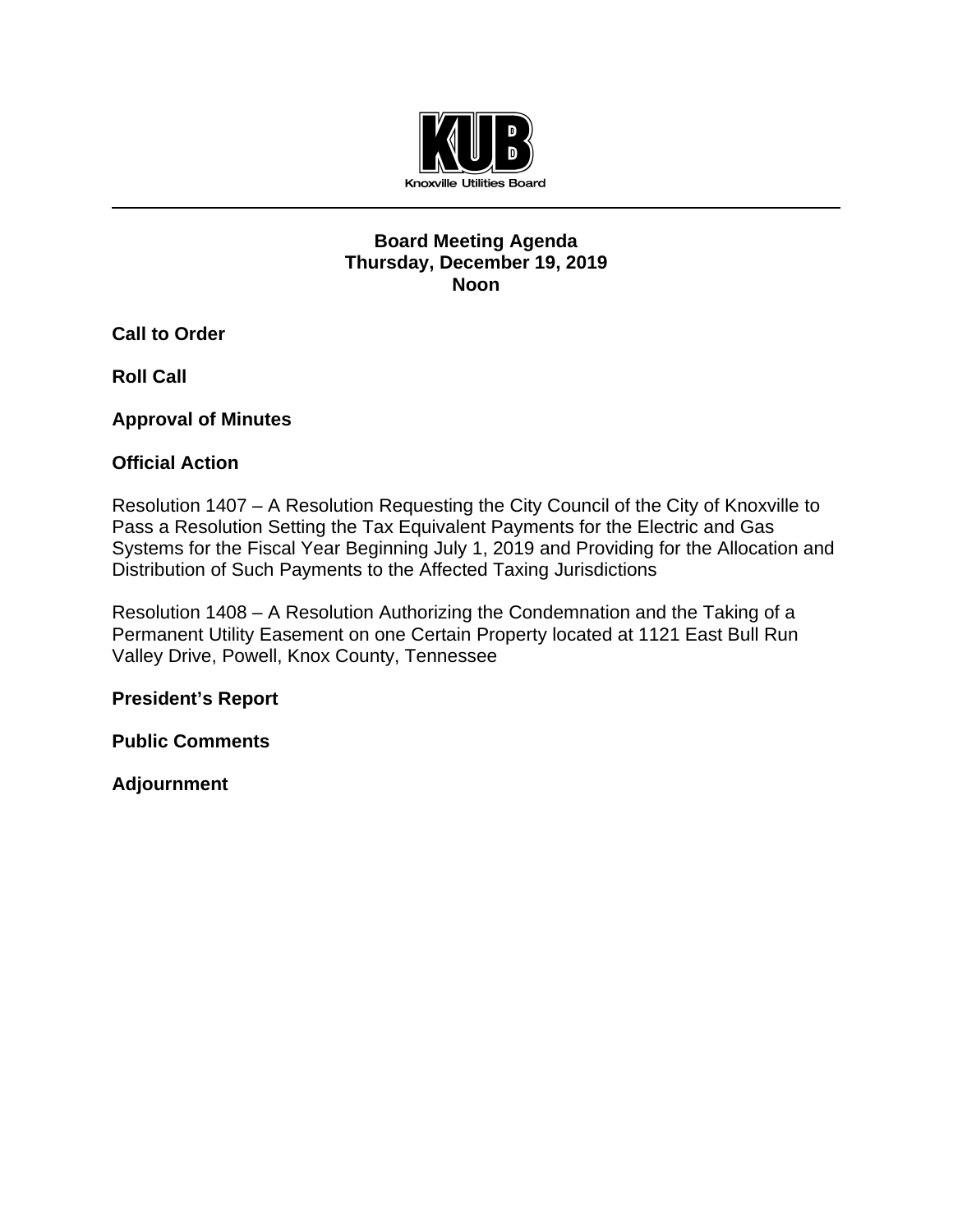

December 13, 2019

Knoxville Utilities Board 445 S. Gay Street Knoxville, Tennessee 37902-1109

Commissioners:

State law requires City Council, as the municipality's governing body, to pass a resolution setting the in lieu of tax payments (tax equivalents) for KUB's electric and gas systems each fiscal year and providing for their distribution to the appropriate taxing jurisdictions.

Tax equivalents for the electric system for fiscal year 2020 are \$16,067,210. Tax equivalents for the gas system for fiscal year 2020 are \$6,828,101. Both electric and gas tax equivalent payments are the maximum amounts provided for under state law. Electric and gas tax equivalent payments will be made to the respective taxing jurisdictions on the last business day of June. An overview of all tax equivalent payments for fiscal year 2020 is enclosed for your information.

I recommend adoption of Resolution 1407, requesting the City Council of Knoxville to set the in lieu of tax payments for KUB's electric and gas systems and to establish the allocation of payments to the various taxing jurisdictions for the fiscal year ending June 30, 2020.

Respectfully submitted,

Sall Jab

Gabriel J. Bolas II President and CEO

**Enclosure**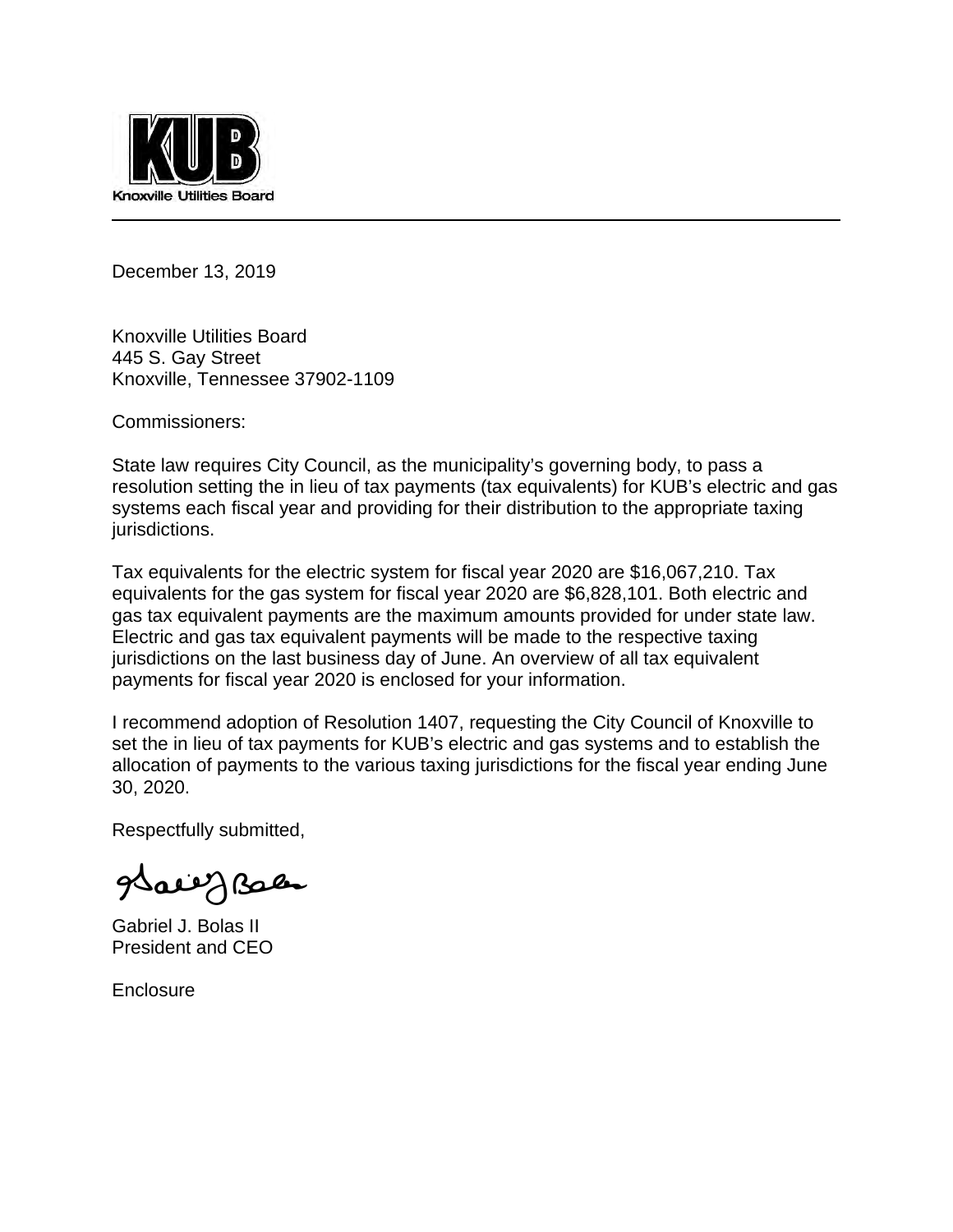# **Summary of FY 2020 Tax Equivalent Payments**

KUB is required under state law and the City Charter to make in lieu of tax payments (tax equivalents) to the taxing jurisdictions in which its utility systems are located. State law sets forth the basis for electric and gas system tax equivalents, while the City Charter addresses tax equivalents for the water and wastewater systems.

Under state law, the City Council of Knoxville is required to pass a resolution setting the annual tax equivalent amounts for the electric and gas systems, and the allocation of such payments to the respective taxing jurisdictions (i.e. City of Knoxville, Knox County, etc.). The basis for the allocation of payments is also set forth in state law. Since state law is silent on water and wastewater tax equivalents, the KUB Board sets these amounts in a manner prescribed by the City Charter. Water and wastewater payments are made to the City of Knoxville.

Total tax equivalents for FY 2020 are \$30,924,835, representing a decrease of \$625,945 or 2 percent from last fiscal year, as set forth below.

|                            | FY 2020      |    | FY 2019       | Change     | % Increase |
|----------------------------|--------------|----|---------------|------------|------------|
| <b>Electric Division</b>   | \$16,067,210 | \$ | 16,459,902 \$ | (392, 692) | (2.39%)    |
| <b>Gas Division</b>        | 6.828.101    | S. | 7,150,052 \$  | (321, 951) | $(4.50\%)$ |
| <b>Water Division</b>      | 3,378,895    | \$ | 3,511,656 \$  | (132, 761) | (3.78%)    |
| <b>Wastewater Division</b> | 4,650,629    | S  | 4.429.170     | 221.459    | 5.00%      |
|                            | 30,924,835   |    | \$31,550,780  | (625, 945) | (1.98%)    |

The lower level of tax equivalent payments reflects a decrease in property equalization rates in Knox County and several other county taxing jurisdictions. Property equalization rates are lowered from time to time by the State Equalization Board to mitigate the impact of rising property values.

The fiscal year 2020 budget adopted by the KUB Board included total tax equivalent payments of \$34,076,387. The budget was adopted prior to the downward adjustment in the county property equalization rates. As a result, actual tax equivalent payments for fiscal year 2020 are \$3,151,532 under budget.

Total payments to the City of Knoxville for FY 2020 will be \$20,036,911. Total payments to Knox County will be \$9,900,845. Total payments to other taxing jurisdictions will be \$987,079.

Water and wastewater payments will be paid to the City on February 27, 2020. Electric and gas payments will be paid to the respective taxing jurisdictions on June 30, 2020.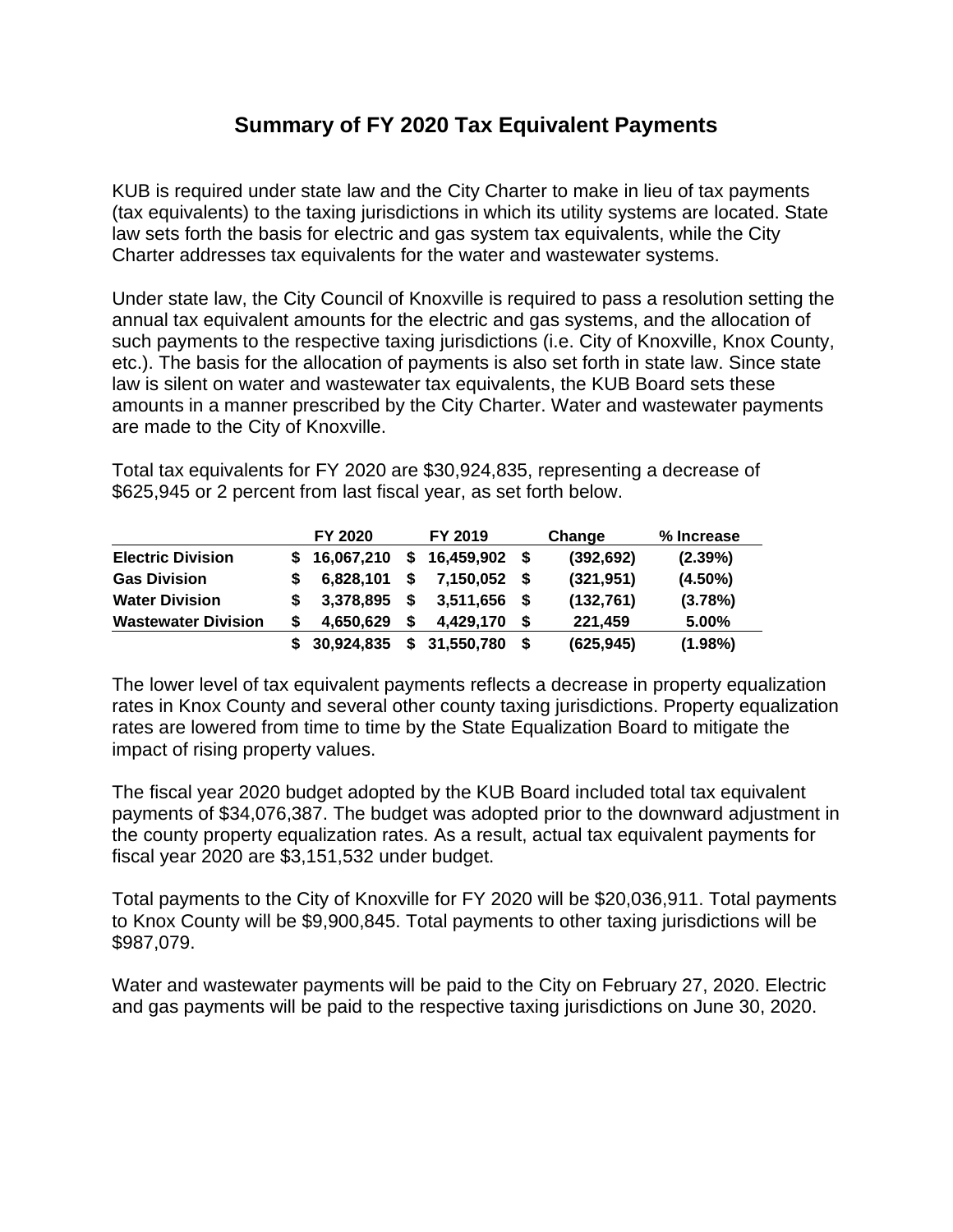# **RESOLUTION NO. 1407**

#### **A Resolution Requesting the City Council of the City of Knoxville to Pass a Resolution Setting the Tax Equivalent Payments for the Electric and Gas Systems for the Fiscal Year Beginning July 1, 2019 and Providing for the Allocation and Distribution of Such Payments to the Affected Taxing Jurisdictions**

**Whereas,** in accordance with Section 1101 of the Charter of the City of Knoxville, the purchase, sale, and distribution of electric and gas services by the City of Knoxville are under the jurisdiction, control, and management of the Knoxville Utilities Board ("KUB"); and

**Whereas,** the state of Tennessee adopted electric and gas tax equivalent statutes in 1987 (TCA Sections 7-52-301 et seq. and Sections 7-39-401 et seq.) in order to gain uniformity with respect to payments in lieu of taxes on the property and operations of all electric and gas systems owned and operated by incorporated cities or towns, by counties, and by metropolitan governments in the state of Tennessee; and

**Whereas,** the statutes provide that every municipality may cause an amount to be paid from its electric and/or gas system revenues for tax equivalents which, in the judgment of the municipality's governing body (i.e. City Council of Knoxville), after consultation with the supervisory body (i.e. KUB), represents the fair share cost of government to be borne by the electric system and/or gas system; and

**Whereas,** the statutes include formulas which establish the maximum annual tax equivalent payment for electric and gas systems; and

**Whereas,** the statutes provide the basis for the allocation and distribution of tax equivalent payments to the various taxing jurisdictions, except to the extent any such payments were allocated and distributed under established arrangements in existence immediately prior to the adoption of the statutes; and

 **Whereas,** KUB had an established arrangement for the allocation and distribution of electric and gas system tax equivalent payments, as defined by the statutes, in existence immediately prior to the adoption of said statutes; and

**Whereas,** KUB has prepared a proposed resolution for passage by the City Council of Knoxville, a copy of which resolution is attached hereto and made a part hereof (hereinafter referred to as the "Proposed Resolution").

**Now, Therefore, Be It Hereby Resolved by the Board of Commissioners of the Knoxville Utilities Board:**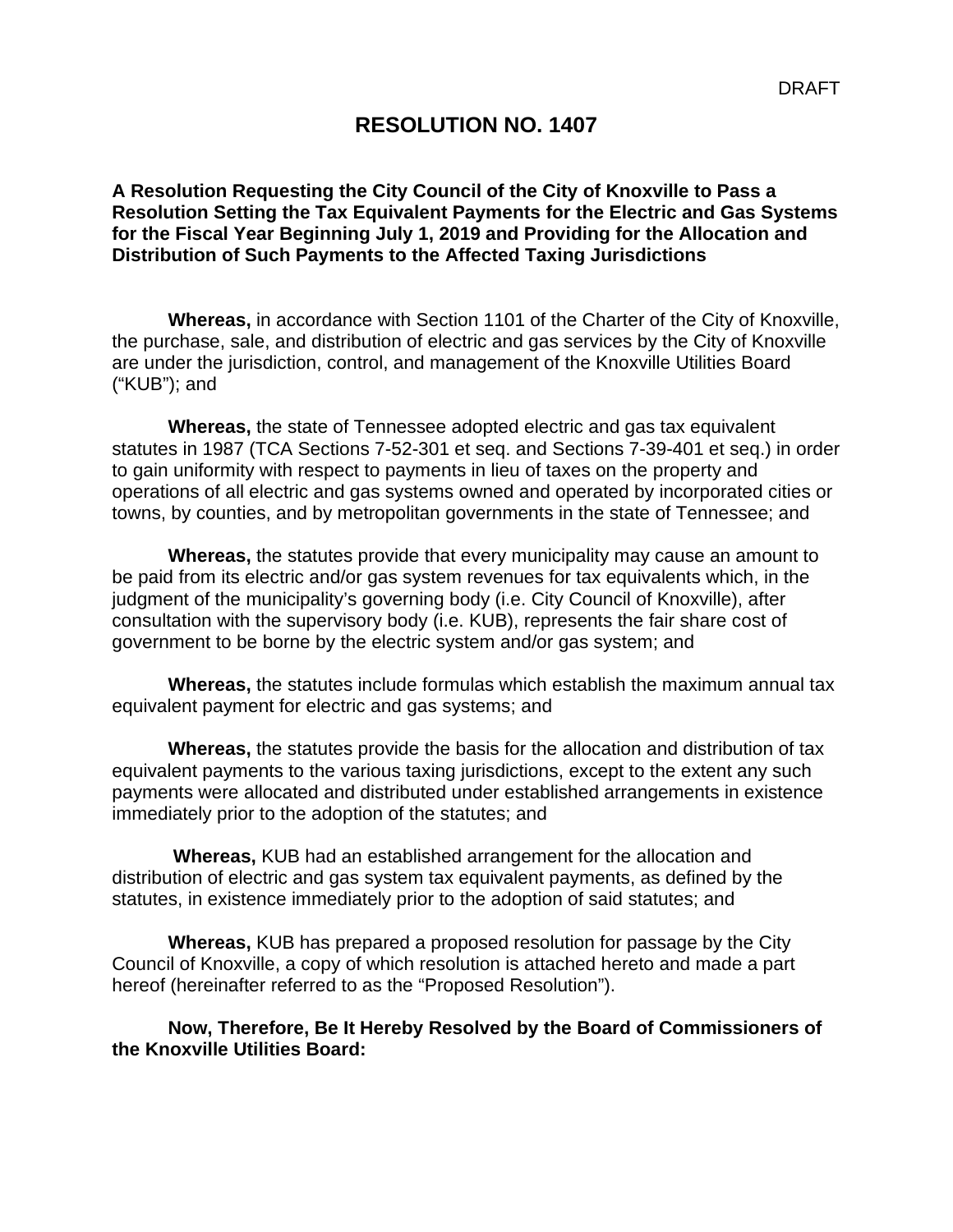**Section 1.** That the KUB Board of Commissioners (the "Board"), after due consideration, finds that it is in the best interest of KUB and the City of Knoxville to make electric and gas tax equivalent payments for the fiscal year beginning July 1, 2019, totaling \$16,067,210 for the electric system and \$6,828,101 for the gas system (hereinafter referred to as "Tax Equivalents"), with the aforesaid Tax Equivalents being the maximum amounts permitted by law.

**Section 2.** That this Board, after due consideration, finds that the following allocation and distribution of the aforesaid Tax Equivalents to the following taxing jurisdictions is required under the applicable statutes:

|                        | Electric<br><b>Tax Equivalents</b> | Gas<br><b>Tax Equivalents</b> | Total<br><b>Tax Equivalents</b> |
|------------------------|------------------------------------|-------------------------------|---------------------------------|
| City of Knoxville      | \$8,189,287                        | \$3,818,100                   | \$12,007,387                    |
| <b>Knox County</b>     | 6,895,177                          | 3,005,668                     | 9,900,845                       |
| <b>Union County</b>    | 367,676                            |                               | 367,676                         |
| <b>Sevier County</b>   | 344,574                            |                               | 344,574                         |
| <b>Grainger County</b> | 160,383                            |                               | 160,383                         |
| Jefferson County       | 89,904                             |                               | 89,904                          |
| <b>Blount County</b>   | 13,539                             |                               | 13,539                          |
| <b>Anderson County</b> | 6,670                              | 2,863                         | 9,533                           |
| Loudon County          |                                    | 1,470                         | 1,470                           |
| Total                  | \$16,067,210                       | \$6,828,101                   | \$22,895,311                    |

**Section 3.** That this Board hereby formally requests City Council to pass the Proposed Resolution, and this Board does hereby adopt, ratify, approve, consent and agree to each and every recital and provision contained in the Proposed Resolution.

**Section 4.** That this Board finds that the statutory obligation for consultation with the supervisory body (KUB) will be fulfilled by the delivery of this resolution to City Council.

**Section 5.** That upon City Council's passage of the Proposed Resolution, the President and Chief Executive Officer, or the Chief Financial Officer, is hereby authorized and directed to distribute the Tax Equivalents to the respective taxing jurisdictions in accordance with the Proposed Resolution; provided, however, that the amount of such Tax Equivalents to be paid to any taxing jurisdiction specified in the Proposed Resolution shall be appropriately reduced by the aggregate amount of any qualified state, county, city and other local taxes or charges imposed for such fiscal year by or for the benefit of such taxing jurisdiction, said reduction being required by the statutes.

**Section 6.** That the President and Chief Executive Officer is authorized to deliver copies of this Resolution to the Mayor and City Council as formal evidence of this Board's action in connection therewith.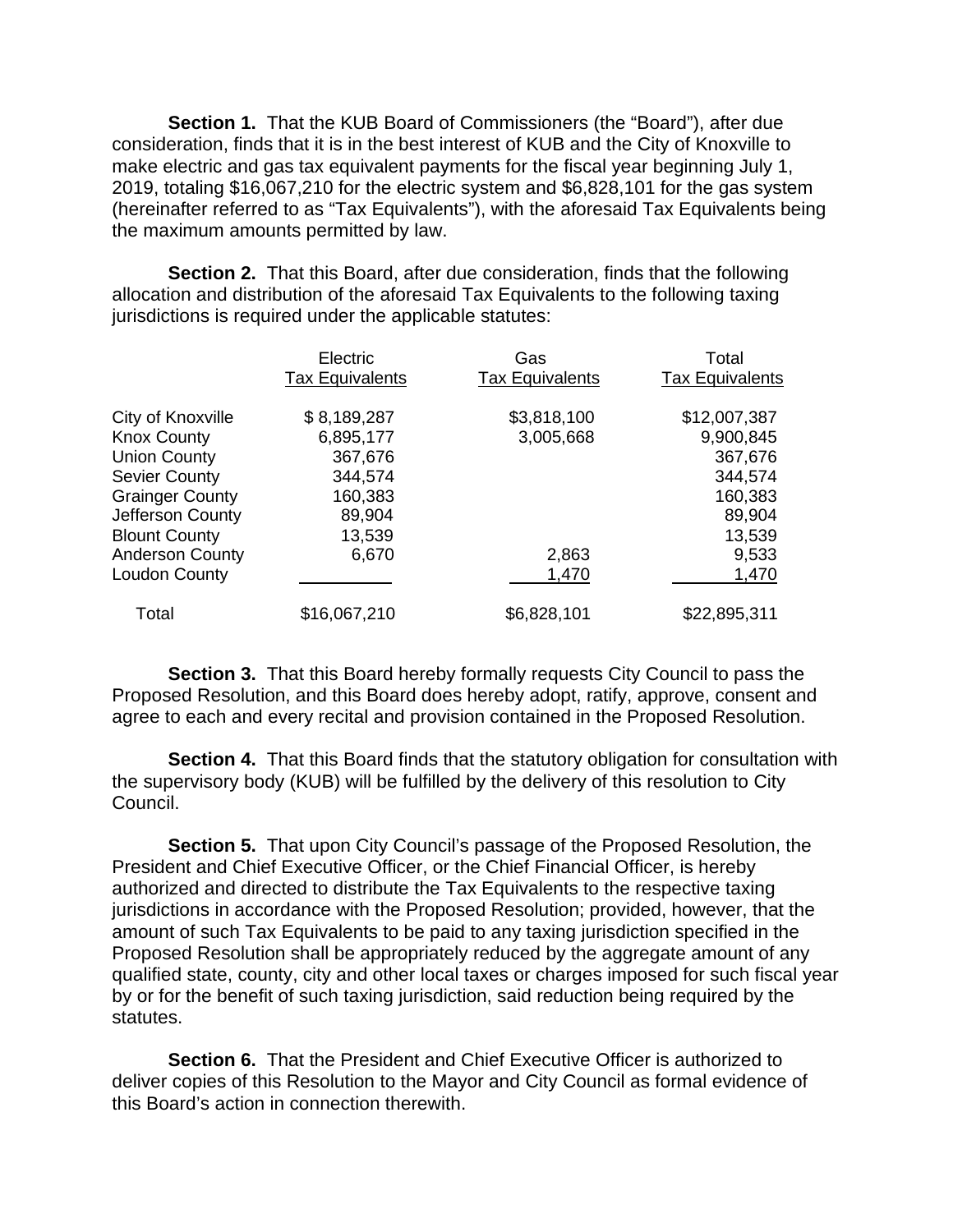**Section 7.** BE IT FURTHER RESOLVED that this Resolution shall take effect from and after its passage.

 $\overline{a}$ 

Kathy Hamilton, Chair

Mark Walker, Board Secretary

APPROVED ON 1st & FINAL READING: EFFECTIVE DATE:\_ MINUTE BOOK <u>41</u> PAGE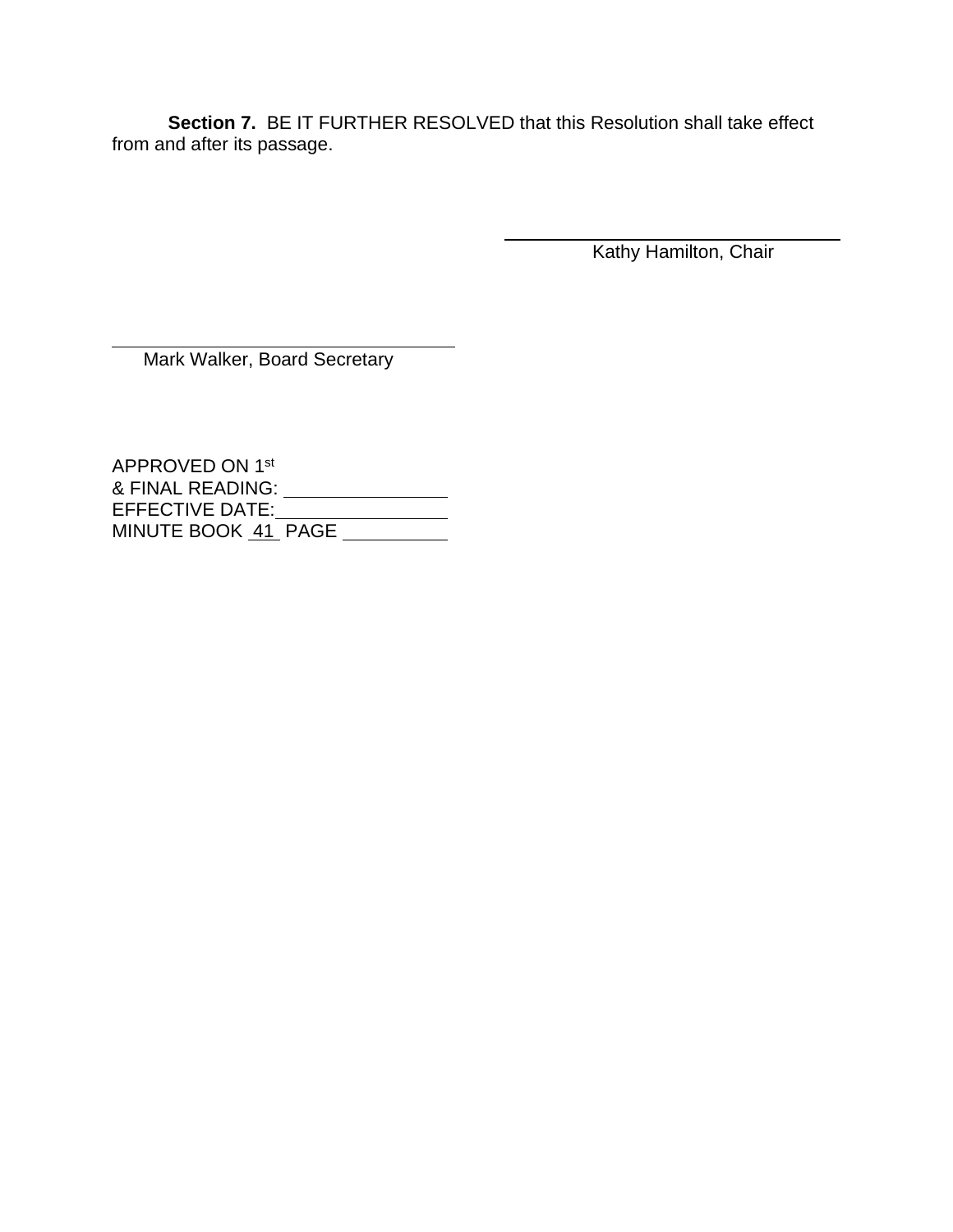## **RESOLUTION**

#### **A Resolution of the Council of the City of Knoxville Setting the In Lieu of Tax Payments for the Electric and Gas Systems of the Knoxville Utilities Board for the Fiscal Year Beginning July 1, 2019 and Providing for the Allocation and Distribution of Such Payments to the Affected Taxing Jurisdictions**

**Whereas,** under the state of Tennessee electric and gas tax equivalent statutes (TCA Section 7-52-301 et seq. and Section 7-39-401 et seq.), the Council of the City of Knoxville, after consultation with the Knoxville Utilities Board (hereinafter referred to as "KUB"), may cause to be paid from KUB's Electric and Gas Divisions an amount for payments in lieu of taxes (hereinafter referred to as "Tax Equivalents") on KUB's electric and gas systems and operations which, in the judgment of City Council, shall represent the fair cost of government properly to be borne thereby; and

**Whereas,** the amount of Tax Equivalents that may be set by City Council is to be in lieu of all state, county, city and other local taxes or charges imposed on KUB's Electric and Gas Divisions for the fiscal year by the various taxing jurisdictions in which the properties of the electric and gas systems are situated, said amount being subject to a maximum limitation that may be paid for a fiscal year; and

**Whereas,** the Tax Equivalents are to be distributed to the respective taxing jurisdictions in accordance with a mandatory distribution formula or under established arrangements with taxing jurisdictions in effect immediately prior to the adoption of the statutes, both as provided for in the statutes; and

**Whereas,** KUB had established arrangements in place with taxing jurisdictions for the allocation and distribution of in lieu of tax payments on KUB's electric and gas systems immediately prior to the adoption of the statutes; and

**Whereas,** KUB, by its passage of Resolution No. 1407 on December 19, 2019, and the delivery of same to City Council, has requested City Council pass a resolution setting the Tax Equivalents for the fiscal year beginning July 1, 2019, and providing for the allocation and distribution of the Tax Equivalents to the affected taxing jurisdictions (hereinafter referred to as "Proposed Resolution"); and

**Whereas,** City Council, having consulted with KUB regarding the setting of the Tax Equivalents and the allocation and distribution thereof to the affected taxing jurisdictions, hereby finds that KUB's Proposed Resolution is in the best interests of the City of Knoxville and KUB.

# **NOW THEREFORE BE IT HEREBY RESOLVED BY THE CITY COUNCIL OF THE CITY OF KNOXVILLE:**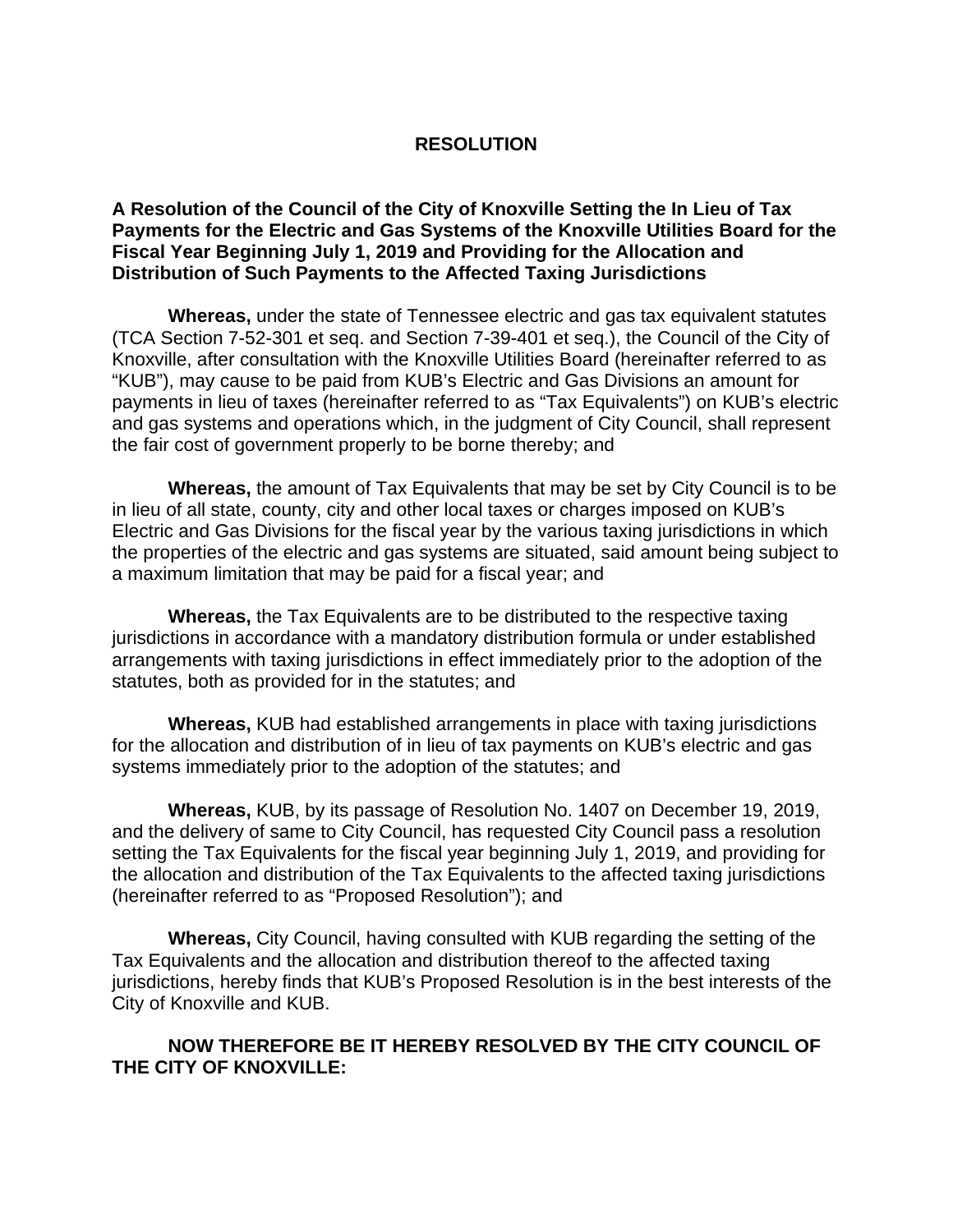**Section 1.** That pursuant to T.C.A. Sections 7-52-301 et seq. and Sections 7- 39-401 et seq., the Council of the City of Knoxville hereby sets the Tax Equivalents for KUB's electric and gas systems for the fiscal year beginning July 1, 2019, at a total of \$22,895,311, representing \$16,067,210 in electric Tax Equivalents and \$6,828,101 in gas Tax Equivalents, said amounts being the maximum amount of Tax Equivalents that may be paid from KUB's Electric and Gas Divisions under law.

**Section 2.** That the aforesaid Tax Equivalents be distributed in accordance with law to the following taxing jurisdictions in the amounts specified below:

|                        | Electric<br><b>Tax Equivalents</b> | Gas<br><b>Tax Equivalents</b> | Total<br><b>Tax Equivalents</b> |
|------------------------|------------------------------------|-------------------------------|---------------------------------|
| City of Knoxville      | \$8,189,287                        | \$3,818,100                   | \$12,007,387                    |
| <b>Knox County</b>     | 6,895,177                          | 3,005,668                     | 9,900,845                       |
| <b>Union County</b>    | 367,676                            |                               | 367,676                         |
| <b>Sevier County</b>   | 344,574                            |                               | 344,574                         |
| <b>Grainger County</b> | 160,383                            |                               | 160,383                         |
| Jefferson County       | 89,904                             |                               | 89,904                          |
| <b>Blount County</b>   | 13,539                             |                               | 13,539                          |
| <b>Anderson County</b> | 6,670                              | 2,863                         | 9,533                           |
| Loudon County          |                                    | 1,470                         | 1,470                           |
| Total                  | \$16,067,210                       | \$6,828,101                   | \$22,895,311                    |

**Section 3.** That the statutory obligation for City Council to consult with the supervisory body (KUB) was satisfied by the delivery of KUB Resolution No. 1407 to City Council.

**Section 4.** That KUB be and hereby is authorized and directed to aforesaid amounts of Tax Equivalents to the respective taxing jurisdictions specified above; provided, however, that the amount of such Tax Equivalents to be paid to any taxing jurisdiction shall be appropriately reduced by the aggregate amount of any qualified state, county, city and other local taxes or charges imposed for such fiscal year by or for the benefit of such taxing jurisdiction, said reduction being required by law.

**Section 5.** That this resolution shall take effect immediately upon its passage, the public welfare requiring it, and a certified copy hereof shall be delivered to the President and Chief Executive Officer of KUB as formal evidence of this Council's action in connection therewith.

 $\overline{\phantom{a}}$  , and the contract of the contract of the contract of the contract of the contract of the contract of the contract of the contract of the contract of the contract of the contract of the contract of the contrac distribution of the contract of the contract of the Mayor Mayor

\_\_\_\_\_\_\_\_\_\_\_\_\_\_\_\_\_\_\_\_\_\_\_ City Recorder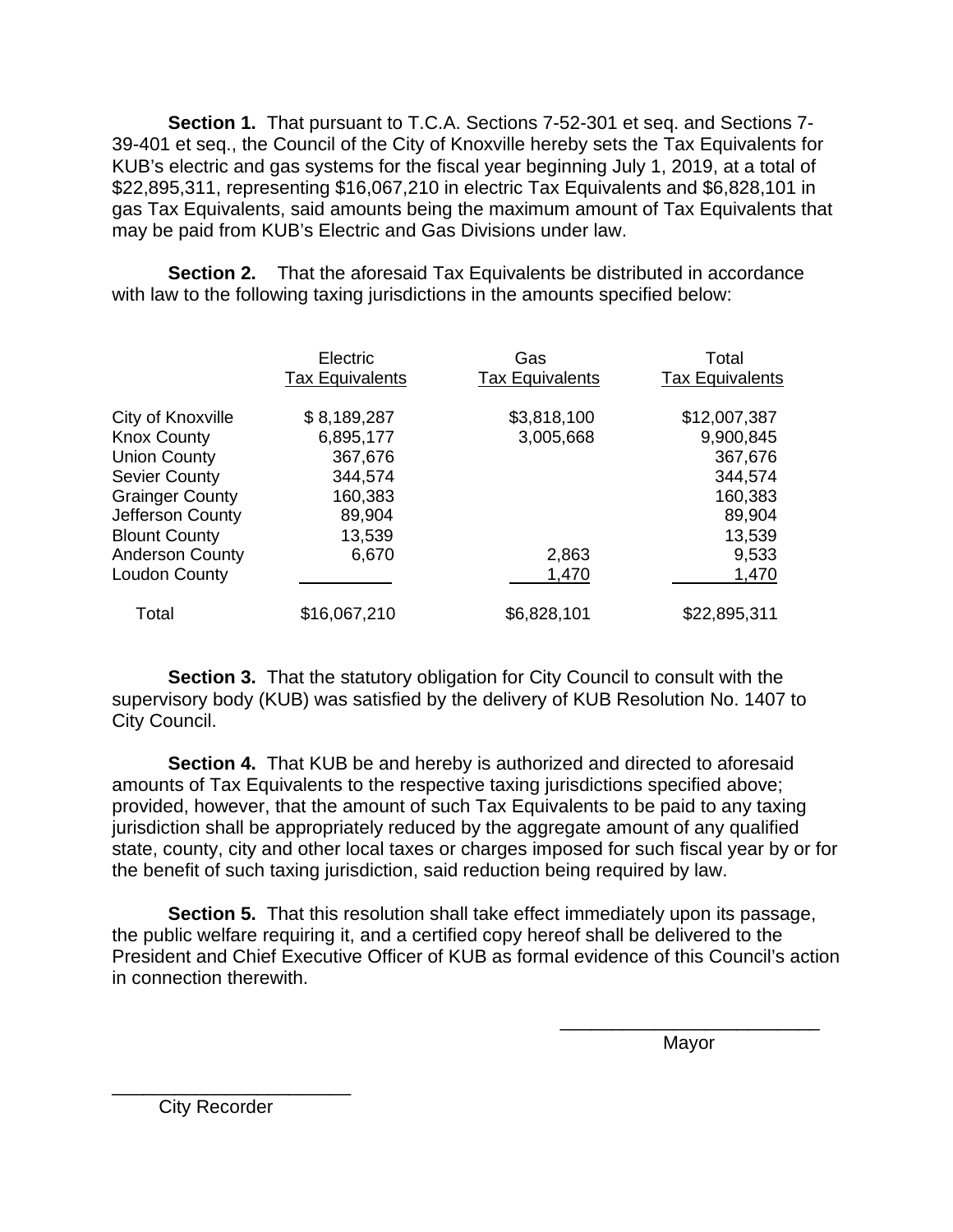

December 13, 2019

Knoxville Utilities Board 445 S. Gay Street Knoxville, Tennessee 37902-1109

Commissioners:

Resolution 1408 requests condemnation authority for one parcel, representing one property owner at 1121 East Bull Run Valley Drive. The authority is needed to install new poles and 3-phase conductors for electric reliability.

Completion of this electric system reliability project has been hindered by the lack of sufficient easements to provide access to this property. Discussions with the owner of the property have been ongoing and KUB will continue to negotiate with the owner to acquire the necessary easement. However, to avoid delays, KUB would like to be able to move forward with condemnation if necessary. Further information about the parcel is enclosed for your review.

I recommend adoption of Resolution 1408 on first and final reading.

Respectfully submitted,

Sall Jelen

Gabriel J. Bolas II President and CEO

**Enclosure**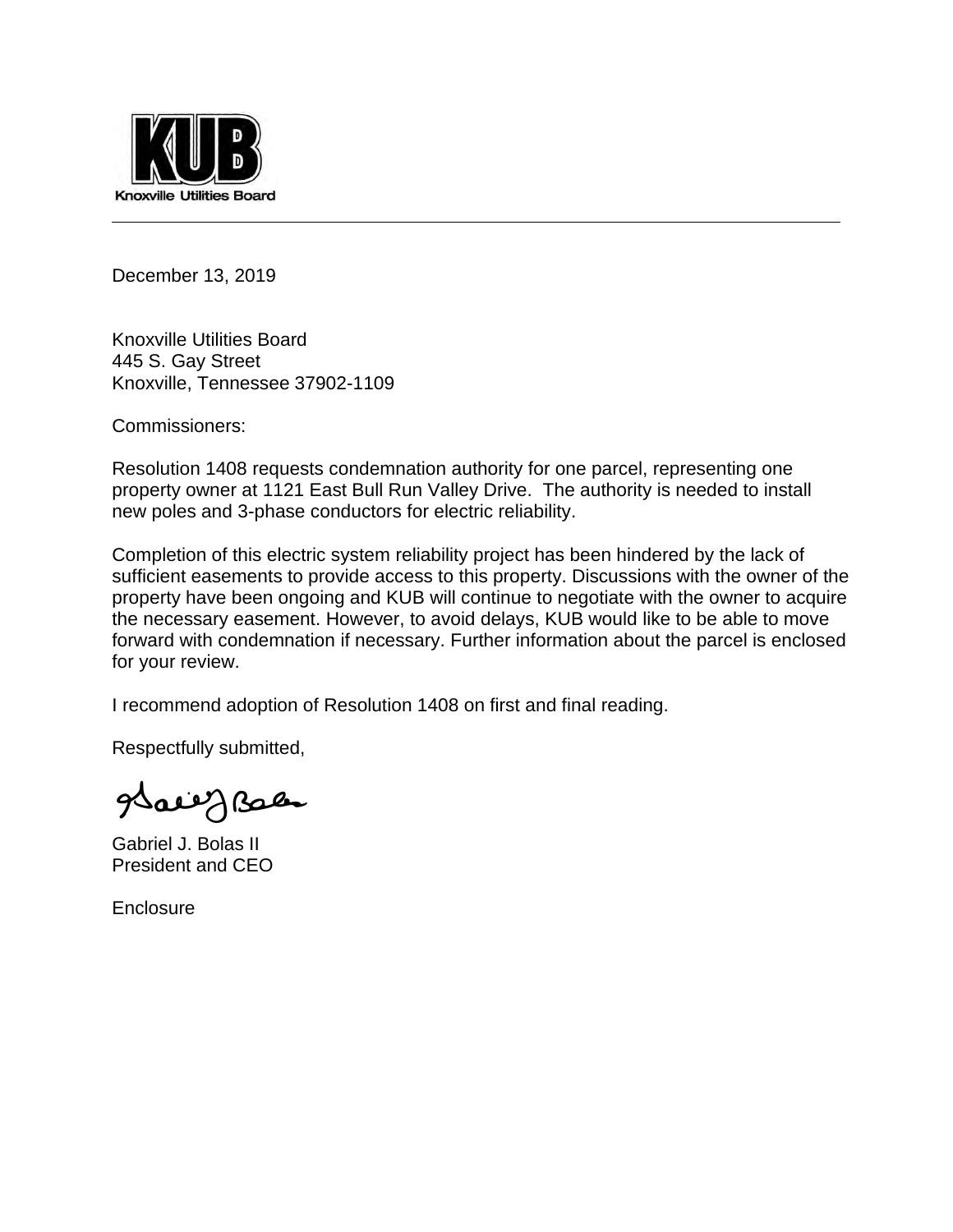# **RESOLUTION NO. 1408**

#### **A Resolution Authorizing the Condemnation and the Taking of a Permanent Utility Easement on one Certain Property located at 1121 East Bull Run Valley Drive, Powell, Knox County, Tennessee**

**Whereas**, supplying the public need and demand for electric service makes it necessary and desirable for KUB to improve the electric system and all related equipment (the "Facilities") on a portion of one certain property located in the Bull Run Valley area of Powell, Knox County, Tennessee, and being more particularly described on Knox County Tax Maps; CLT 26 Parcel 105; and

**Whereas**, KUB is making improvements to the Facilities in the Heiskell area to serve the needs of the community; and

**Whereas**, a permanent utility easement across the aforesaid property must be obtained for the construction and location of the Facilities; and

**Whereas**, in the opinion of the KUB Board of Commissioners (the "Board"), the easement for the property described in this Resolution best meet the needs and requirements of the public for the location of the Facilities; and

**Whereas**, time is of the essence in constructing the Facilities and it is advantageous for KUB officials to be authorized to condemn and acquire the necessary easement in the event that they cannot be acquired by negotiations at prices that KUB considers reasonably representative of the value of such property interests.

#### **Now, Therefore, Be it Hereby Resolved by the Board of Commissioners of the Knoxville Utilities Board:**

**Section 1.** That this Board finds and declares:

- (a) That public convenience and necessity require the installation of the Facilities in the Easement for the property described herein, so as to provide adequate utility service to the public, including the present and prospective customers of KUB's electric system.
- (b) That the cost of the Easement, as mentioned in the preceding paragraph, be and the same shall be paid from appropriations heretofore made by this Board for the operation and construction program of the Electric Division.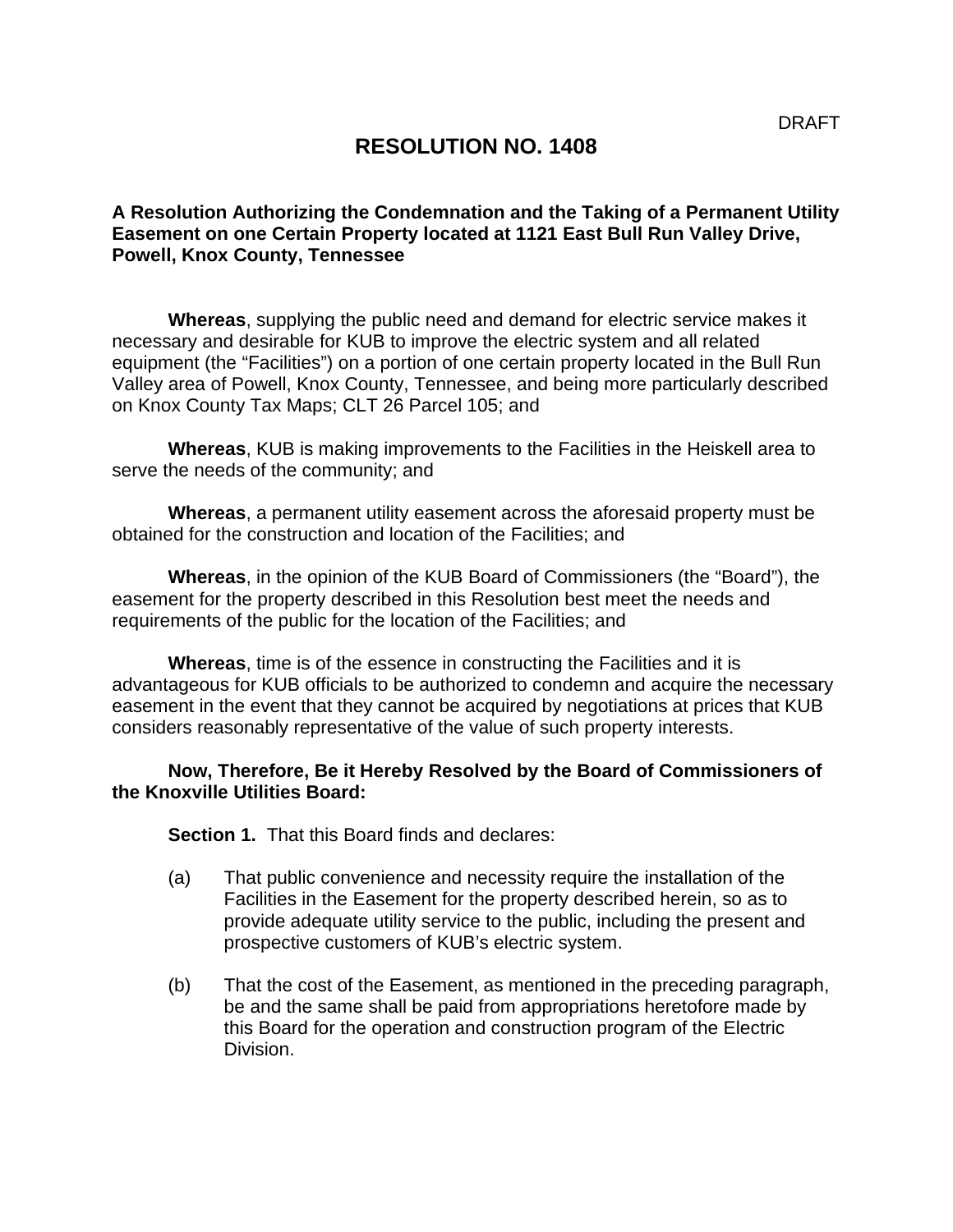(c) That for the purpose of placing, constructing, repairing, maintaining, rehabilitating, improving and replacing the Facilities on the property described herein, there shall be condemned such permanent utility easement across the aforementioned property, as may be determined to be necessary by the President and CEO or his designee.

**Section 2.** That the President and CEO and the General Counsel for KUB, are hereby authorized and directed to take all action and do all things necessary or desirable for the acquisition of said easement described in Section 1 of this Resolution, by condemnation or otherwise, including, without limitation, the institution of a suit in the name of KUB against any and all persons having any interest in the affected property, for the condemnation thereof, and the determination of the amount of any deposit to be made in connection with any such suit.

l

**Section 3.** That this Resolution shall take effect upon its passage.

Kathy Hamilton, Chair

Mark Walker, Board Secretary

 $\ddot{\phantom{a}}$ 

APPROVED ON 1st & FINAL READING: EFFECTIVE DATE: MINUTE BOOK PAGE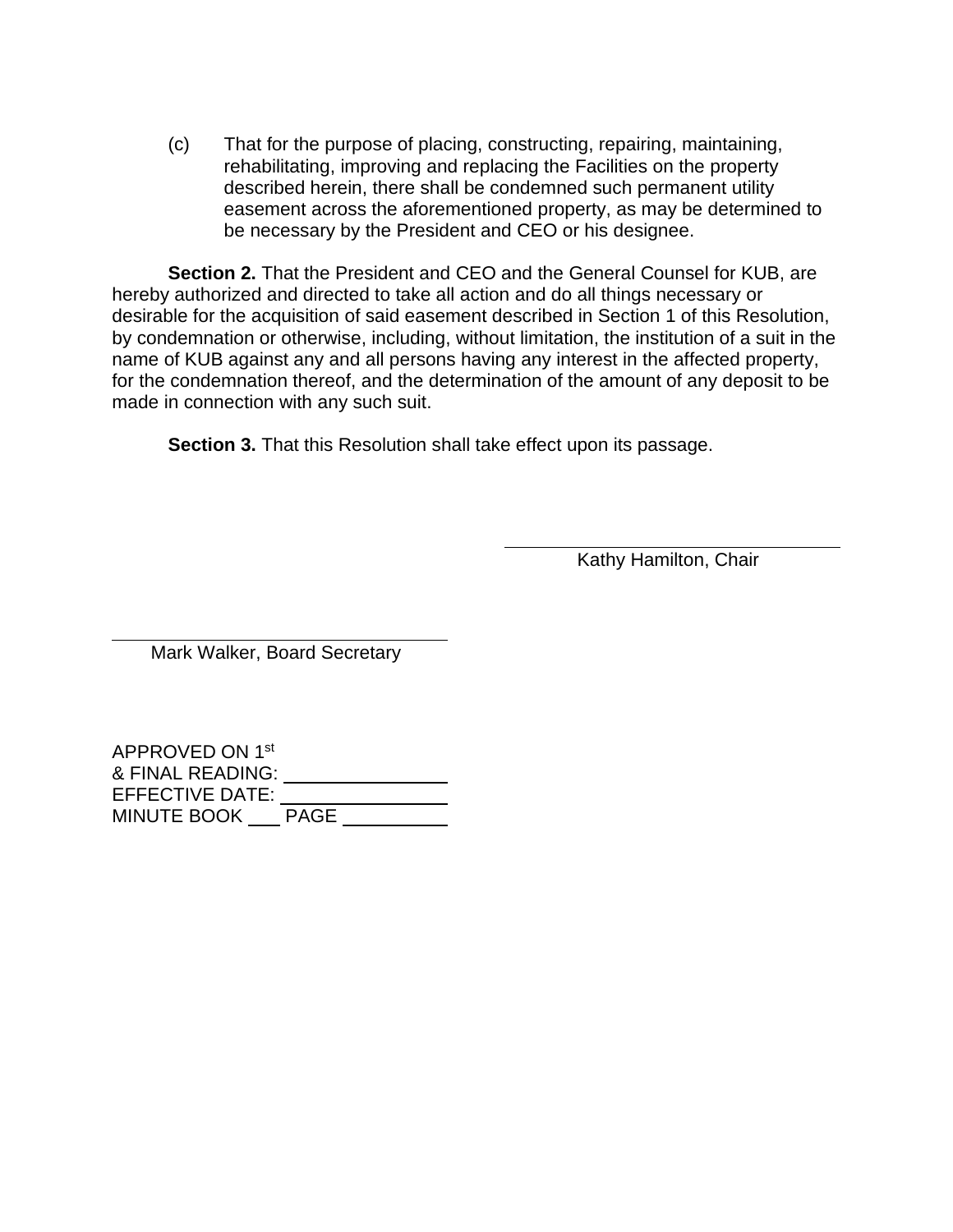## **Knoxville Utilities Board Board Meeting Minutes Thursday, November 21, 2019 Noon**

# **Call to Order**

The Knoxville Utilities Board met in regular session in the Larry A. Fleming Board Room at 445 S. Gay Street, on Thursday, November 21, 2019, pursuant to the public notice published in the January 5, 2019, edition of the *News Sentinel*. Chair Hamilton called the meeting to order at 12:00 p.m.

#### **Roll Call**

Commissioners Present: Jerry Askew, Kathy Hamilton, Celeste Herbert, Sara Pinnell, Adrienne Simpson-Brown, Tyvi Small, and John Worden.

Commissioner Absent: None

#### **Approval of Minutes**

The Minutes of the October 17, 2019 Board Meeting were approved as distributed upon a motion by Commissioner Herbert and seconded by Commissioner Small.

#### **Old Business**

None

#### **New Business**

**Resolution 1404, A Resolution Requesting City Council Approval of the Engagement of Coulter & Justus to Provide Audit Services to the Knoxville Utilities Board for a Three-Year Term Beginning with Audits to be Performed in 2020**

President Gabriel Bolas reminded the Board the KUB Charter requires the Board to hire an independent accountant to audit KUB's financial records and further requires that the accountant be approved by City Council. He recognized Chris Hood, Controller, to provide the details of Resolution 1404 for their consideration.

President Bolas recommended adoption of Resolution 1404 on first and final reading. His written recommendation is included in Attachment 1.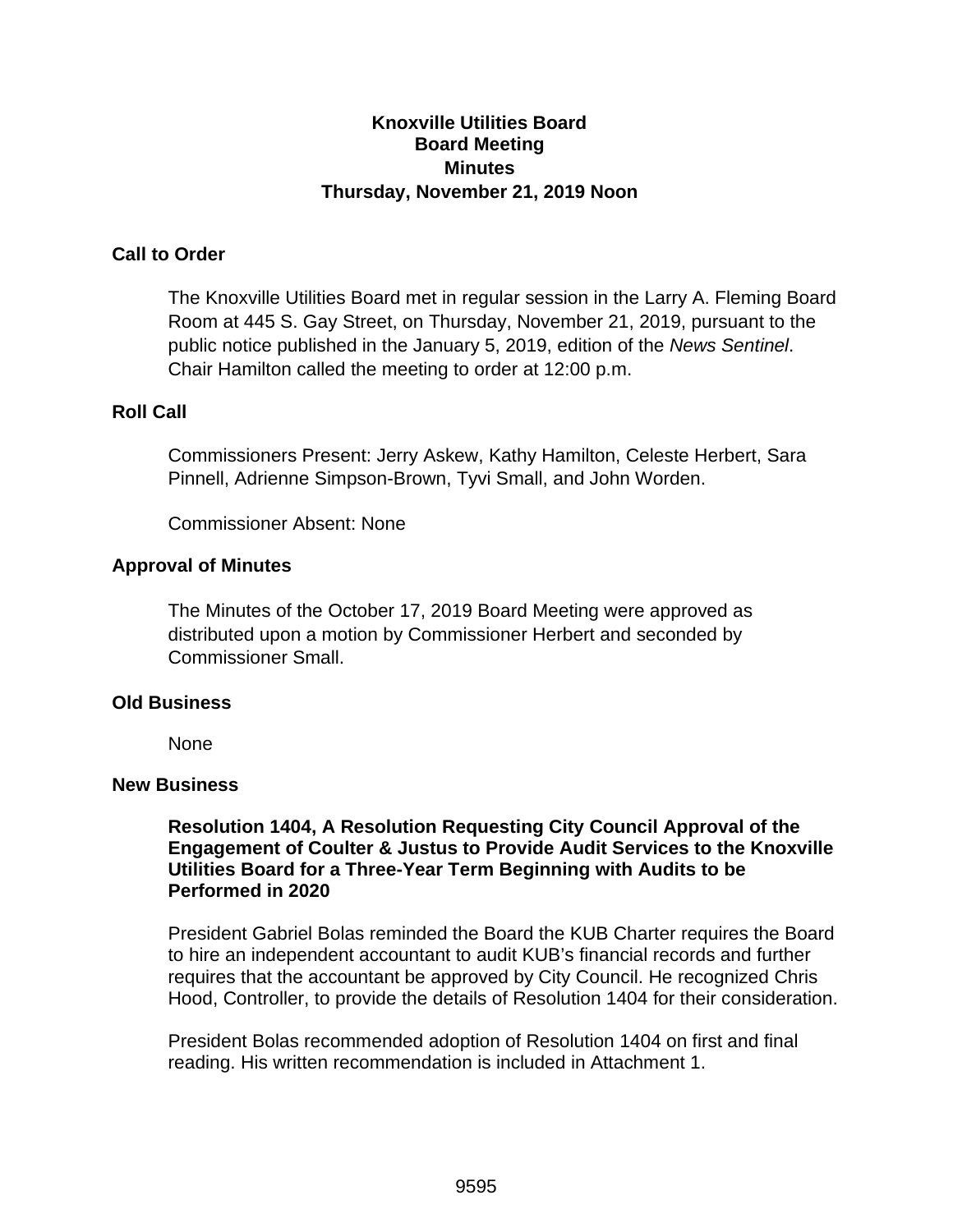#### November 21, 2019

Upon a motion by Commissioner Askew and a second by Commissioner Pinnell, Resolution 1404 was adopted by a roll call vote on first reading. The following Commissioners voted "aye": Askew, Hamilton, Herbert, Pinnell, Simpson-Brown, Small, and Worden. No Commissioner voted "nay".

## **Resolution 1405, A Resolution Authorizing the Execution of a Natural Gas Supply Contract with Tennergy Corporation, an Energy Acquisition Corporation for a Term of up to Thirty-One (31) Years**

President Bolas advised the Board that the Board has previously provided staff contracting guidelines for procurement of natural gas. KUB has been offered an opportunity to purchase natural gas at a substantial discount to market pricing. The offer requires a long-term purchase commitment that exceeds our contracting guidelines. He recognized Mike Bolin, Vice President of Utility Advancement, to review the details of Resolution 1405.

President Bolas recommended adoption of Resolution 1405 on first and final reading. His written recommendation is included in Attachment 2.

Ken Minault, a member of the public, commented on the resolution.

Upon a motion by Commissioner Herbert and a second by Commissioner Small, Resolution 1405 was adopted by a roll call vote on first reading. The following Commissioners voted "aye": Askew, Hamilton, Herbert, Pinnell, Simpson-Brown, Small, and Worden. No Commissioner voted "nay".

#### **Resolution 1406, A Resolution Authorizing the Execution of an Agreement to Convey Gas Facilities – Emory Vista Subdivision in Anderson County, Tennessee with Powell Clinch Utility District**

President Bolas advised the Board that KUB has been in recent discussions with Powell Clinch Utility District regarding the transfer of KUB natural gas customers that reside in Anderson County. He recognized Jamie Davis, Director of Grid Modernization, to provide the details of the proposed transfer.

President Bolas recommended adoption of Resolution 1406 on first and final reading. His written recommendation is included in Attachment 3.

Upon a motion by Commissioner Simpson-Brown and a second by Commissioner Herbert, Resolution 1406 was adopted by a roll call vote on first reading. The following Commissioners voted "aye": Askew, Hamilton, Herbert, Pinnell, Simpson-Brown, Small, and Worden. No Commissioner voted "nay".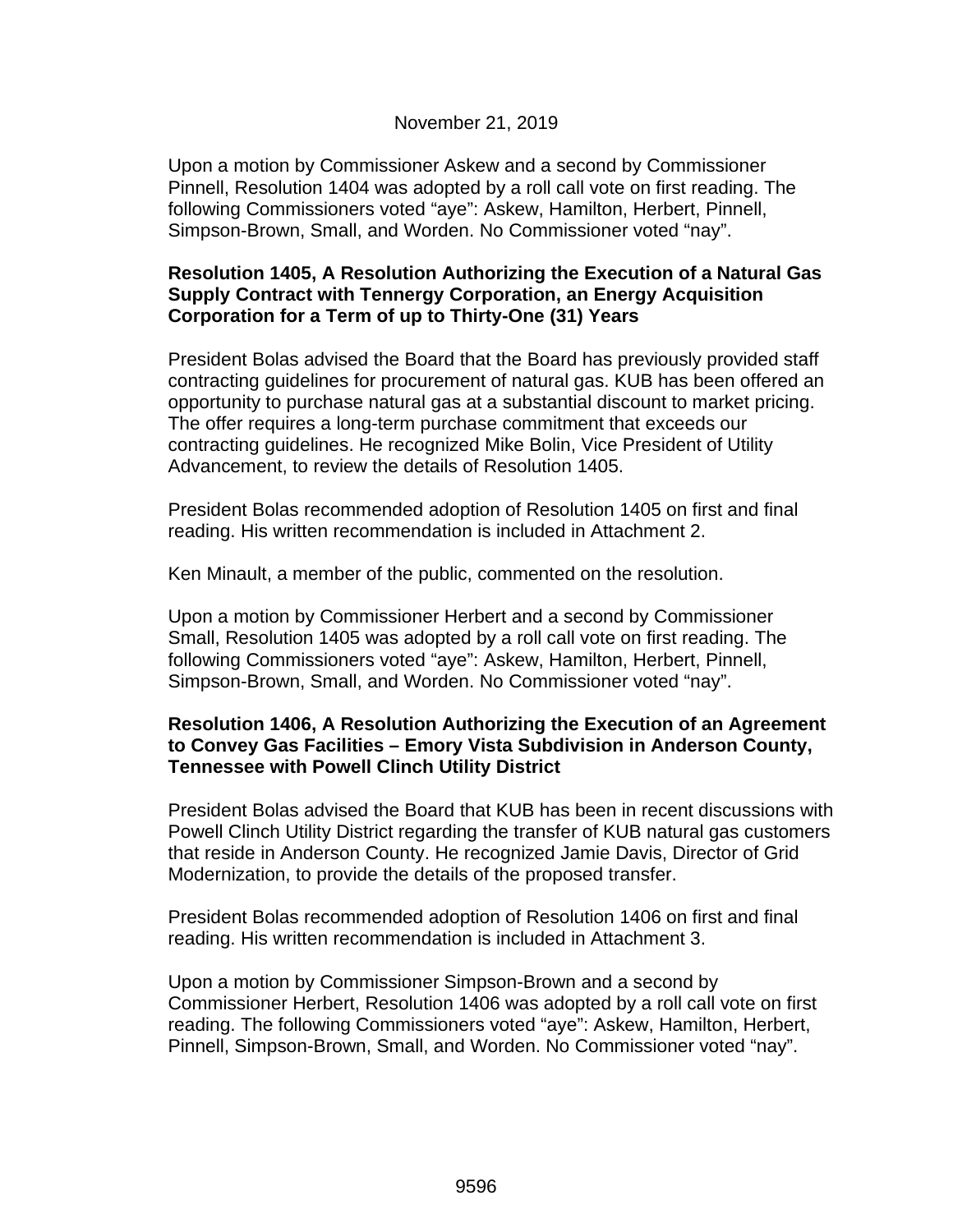## **President's Report**

# **10-Year Plan Financial Discussion**

President Bolas reminded Commissioners that several months ago staff shared a new rate forecast for the next three years. That forecast is part of a larger 10 year financial plan. He recognized Mark Walker, Senior Vice President and Chief Financial Officer, for a discussion about the long-range financial plan for each system.

#### **Smart Thermostat Pilot**

President Bolas advised Commissioners that KUB is excited to be partnering with TVA in offering a smart thermostat pilot program for our customers. He recognized Mike Bolin, Vice President of Utility Advancement, to provide the details of the program.

#### **National Organization for Workforce Diversity Award**

President Bolas advised Commissioners that KUB received an award recently from the National Organization for Workforce Diversity. He recognized Elba Marshall, Director of Corporate Services, to share the details.

#### **Other Business**

None

## **Public Comment**

Ron Shrieves – 3228 Whispering Oaks Drive – Knoxville, TN 37938

Axel Ringe – 1840 Lafayette Road – New Market, TN 37820

Kent Minault – 311 Glenwood Avenue – Knoxville, TN 37917

Jon Coffee – 3808 Papermill Square, Apt. A – Knoxville, TN 37909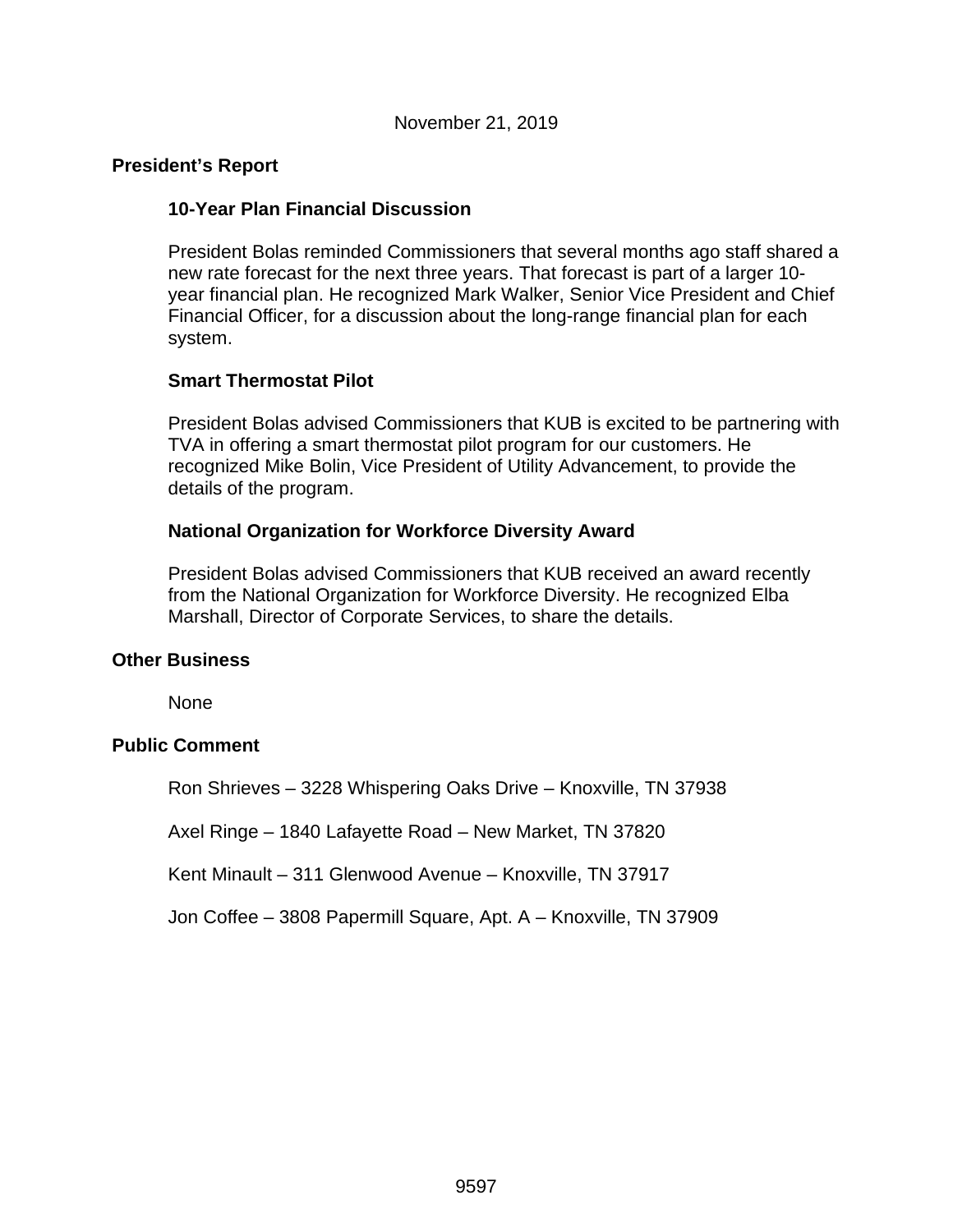November 21, 2019

# **Adjournment**

 $\overline{a}$ 

There being nothing further to come before the Board, Chair Hamilton declared the meeting adjourned at 1:25 p.m.

Kathy Hamilton, Chair

Mark Walker, Board Secretary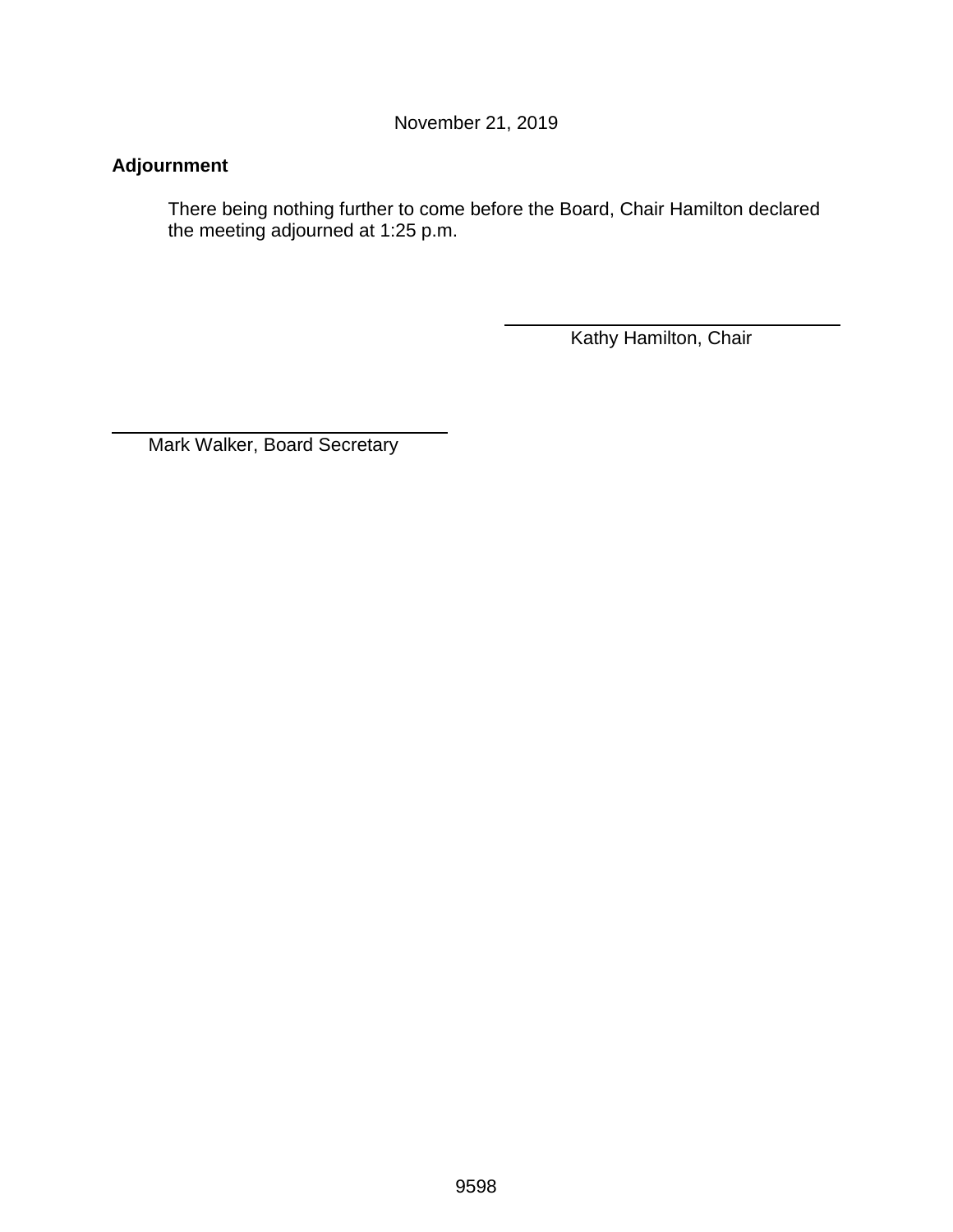# **Attachments**

| Attachment 1 | Recommendation Letter and Resolution 1404 – A<br>Resolution Requesting City Council Approval of the<br>Engagement of Coulter & Justus to Provide Audit Services<br>to the Knoxville Utilities Board for a Three-Year Term<br>Beginning with Audits to be Performed in 2020 | Page(s)<br>$9600 - 9603$ |
|--------------|----------------------------------------------------------------------------------------------------------------------------------------------------------------------------------------------------------------------------------------------------------------------------|--------------------------|
| Attachment 2 | Recommendation Letter and Resolution 1405 – A<br>Resolution Authorizing the Execution of a Natural Gas<br>Supply Contract with Tennergy Corporation, an Energy<br>Acquisition Corporation for a Term of up to Thirty-One (31)<br>Years                                     | $9604 - 9655$            |
| Attachment 3 | Recommendation Letter and Resolution 1406 – A<br>Resolution Authorizing the Execution of an Agreement to<br>Convey Gas Facilities - Emory Vista Subdivision in<br>Anderson County, Tennessee with Powell Clinch Utility<br><b>District</b>                                 | $9656 - 9667$            |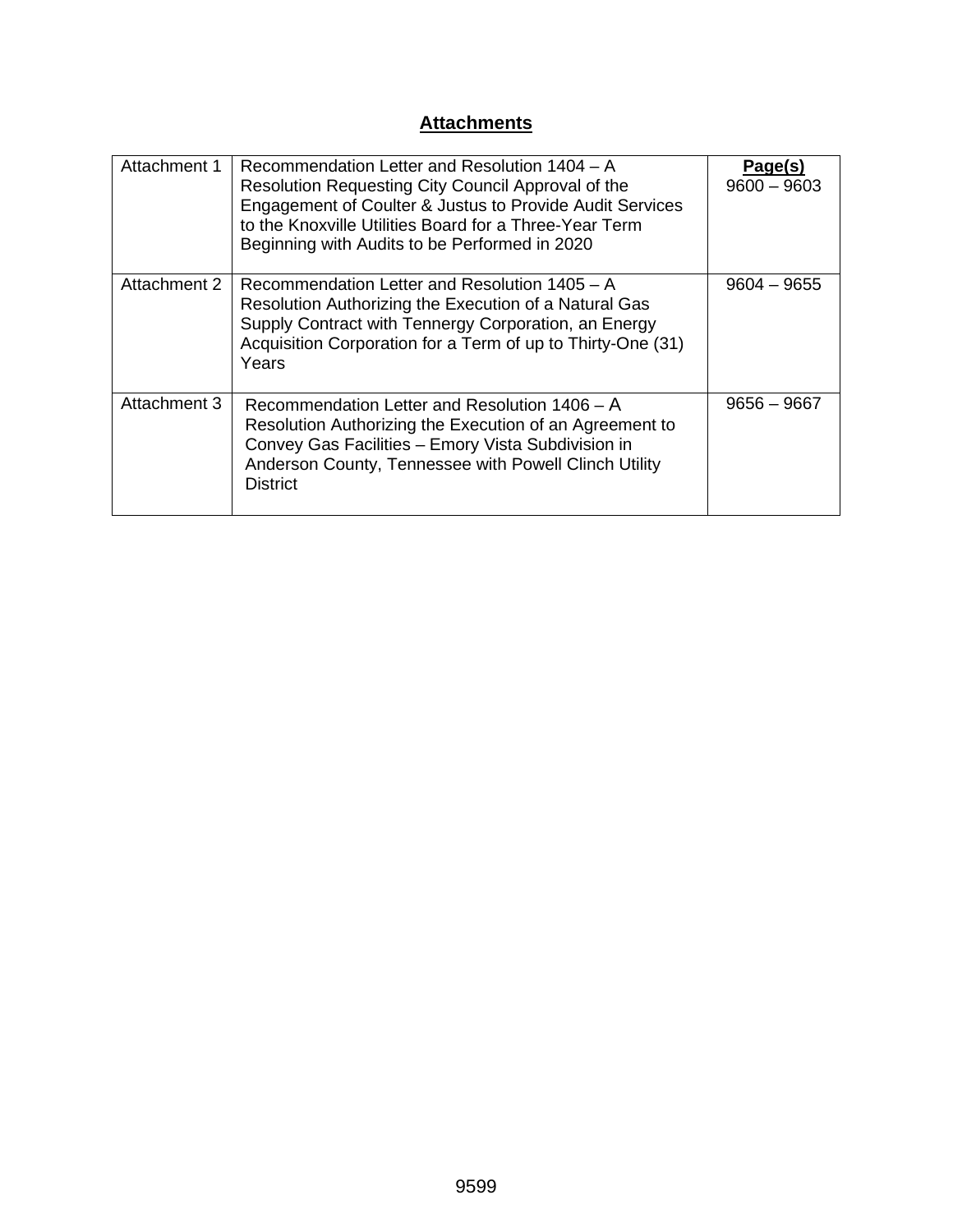

November 15, 2019

Knoxville Utilities Board 445 S. Gay Street Knoxville, Tennessee 37902-1109

Commissioners:

The KUB Charter requires the KUB Board to hire an independent accountant to audit KUB financial records and further requires that the accountant be approved by City Council. In addition, the Board's bylaws state that it is the duty of the Board's Audit and Finance Committee ("Committee") to make recommendations to the Board regarding the selection and engagement of outside auditors.

The completion of the FY 2019 Audit this past fall by Coulter & Justus marked the final year of a five-year engagement as KUB's auditor. Coulter & Justus has provided the Committee with a proposal to extend the KUB engagement for an additional three years. The Committee determined it would be appropriate to extend the duration of Coulter & Justus' engagement with KUB based on the professional nature of their services and the knowledge that the firm has gained of KUB's financial operations over the past five years.

Following a review of the proposal, the Committee voted unanimously to recommend that, subject to City Council approval, the KUB Board hire Coulter & Justus to provide audit services to KUB for a three-year term beginning with audits to be performed in 2020. Resolution 1404 has been prepared approving the selection of Coulter & Justus and requesting City Council approval of the Board's selection. I recommend adoption of Resolution 1404 on first and final reading.

Respectfully sub mitted,

Saeiez Baea

Gabriel J. Bolas II President and CEO

**Enclosures**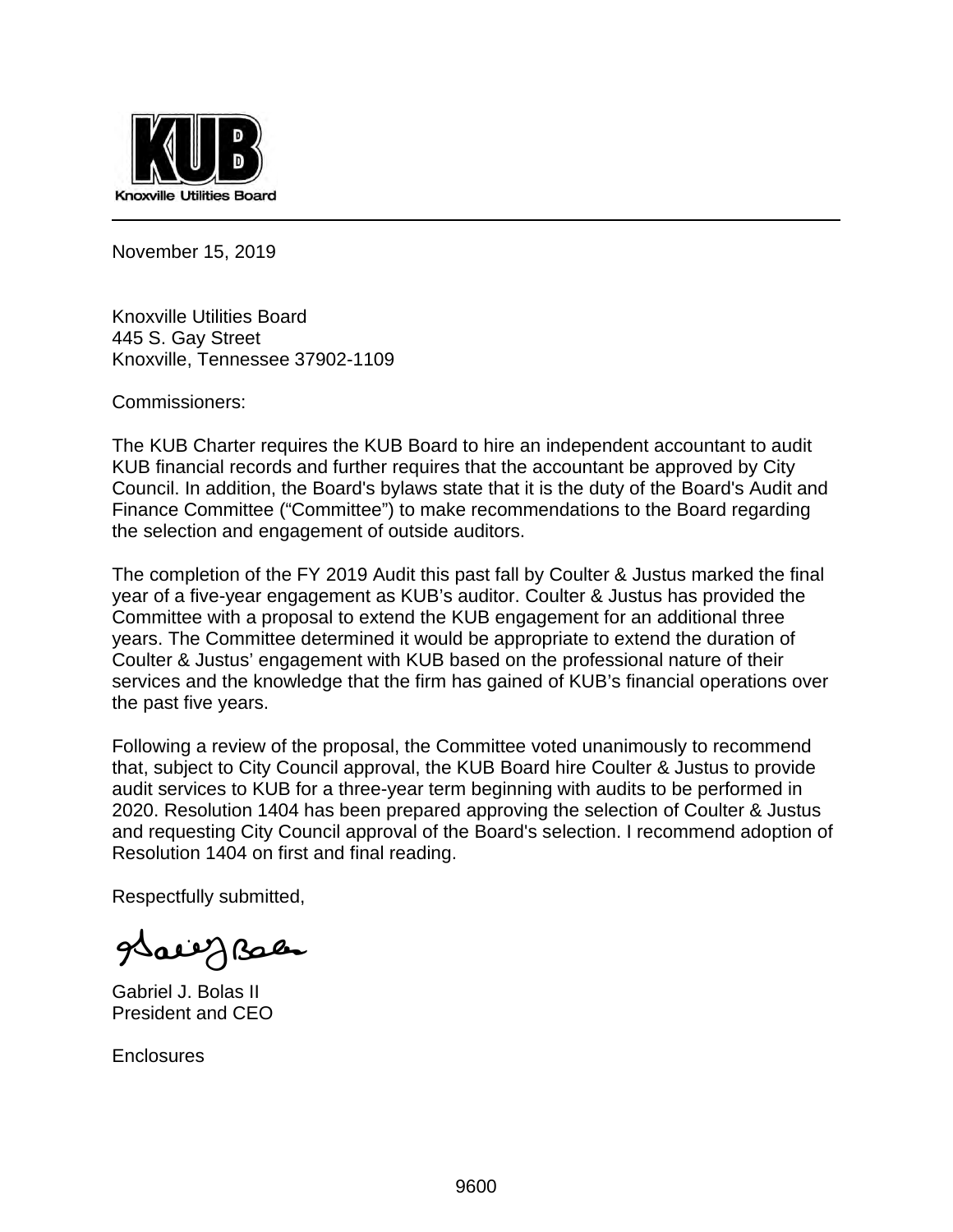# **RESOLUTION NO. 1404**

## **A Resolution Requesting City Council Approval of the Engagement of Coulter & Justus to Provide Audit Services to the Knoxville Utilities Board for a Three-Year Term Beginning with Audits to be Performed in 2020**

**Whereas,** KUB's Charter, Section 1107(B), requires that an independent certified professional accountant shall be employed by the Knoxville Utilities Board of Commissioners (the "Board") to make such audits and reports as the Board may deem necessary; and

**Whereas,** the Charter further requires that the accountant to be employed shall be approved by the Council of the City of Knoxville ("City Council"); and

**Whereas,** KUB has received a proposal from Coulter & Justus for professional audit services and the Board's Audit and Finance Committee has reviewed the proposal and has unanimously recommended that the Board hire the firm of Coulter & Justus to provide audit services to KUB for a three-year term beginning with audits to be performed in 2020; and

**Whereas,** the Board finds that it is in the best interest of KUB and its customers that the firm of Coulter & Justus be hired to provide audit services to KUB for a threeyear term beginning with audits to be performed in 2020; and

**Whereas,** KUB has prepared a proposed resolution for passage by City Council, a copy of which is attached hereto and made a part hereof (hereinafter referred to as the "Proposed Resolution").

#### **NOW, THEREFORE, BE IT HEREBY RESOLVED BY THE BOARD OF COMMISSIONERS OF THE KNOXVILLE UTILITIES BOARD:**

**Section 1.** That by adoption of this Resolution, the Board requests that City Council adopt the Proposed Resolution approving the selection of Coulter & Justus to provide audit services to KUB for a three-year term beginning with audits to be performed in 2020.

**Section 2.** That subject to the approval of City Council, the Board authorizes the President and CEO or his designee to execute an agreement for the engagement of Coulter & Justus to provide audit services to KUB for a three-year term beginning with audits to be performed in 2020.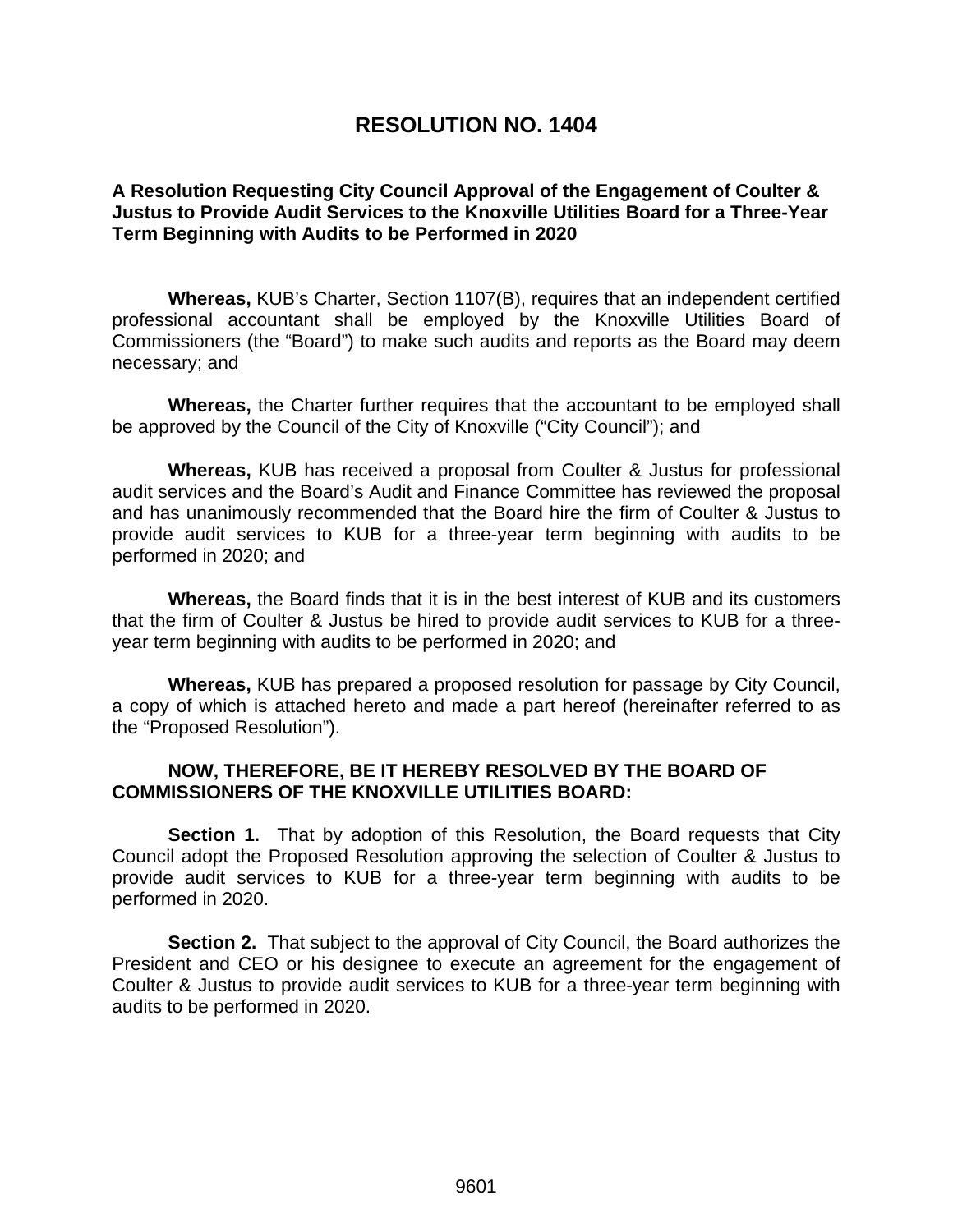**Section 3.** That this Resolution shall take affect from and after its adoption.

 K. Hamilton/s Kathy Hamilton, Chair

M. Walker/s Mark Walker, Board Secretary

APPROVED ON 1st & FINAL READING: 11-21-19 EFFECTIVE DATE: 11-21-19 MINUTE BOOK 41 PAGE 9601-9603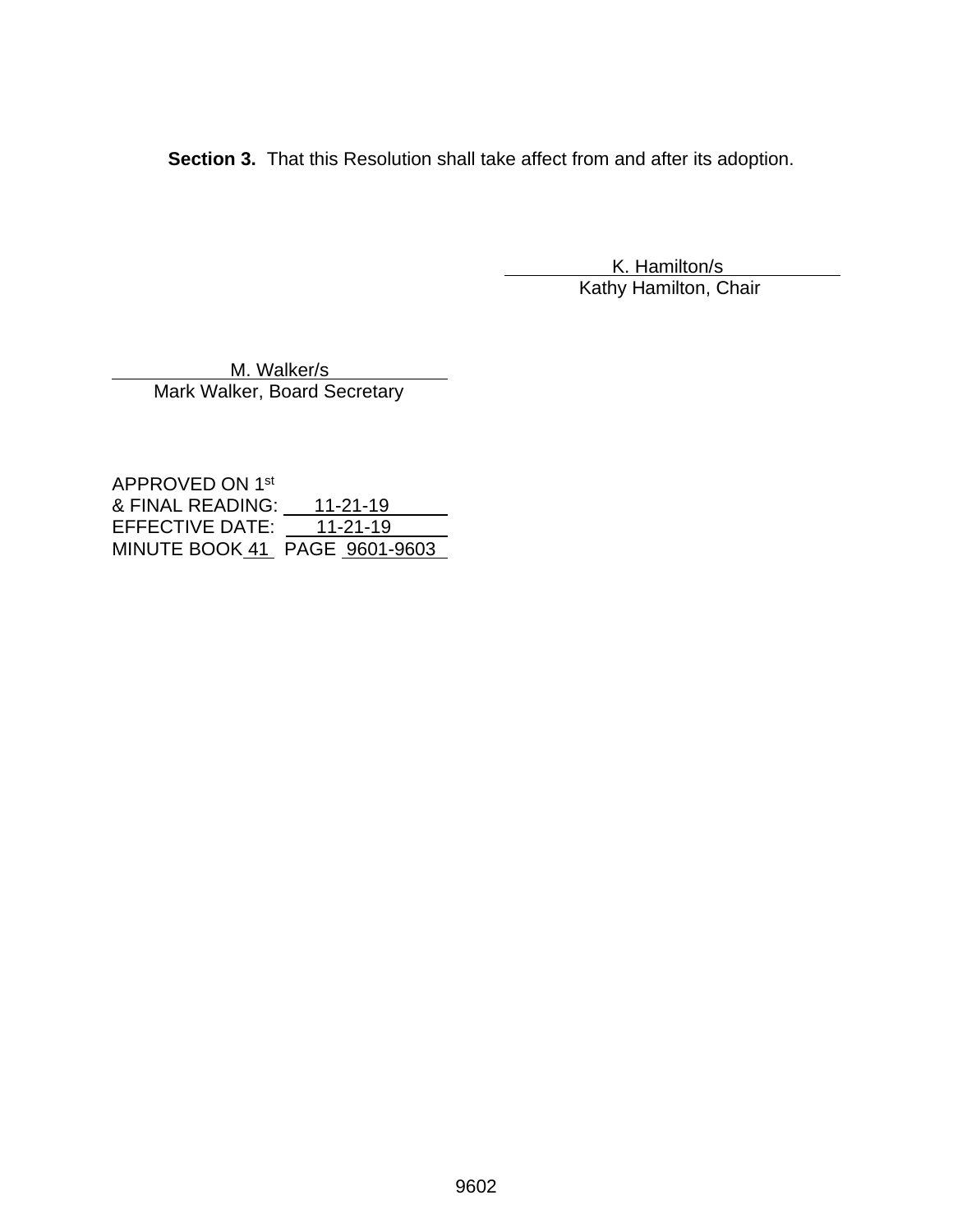**A Resolution of the Council of the City of Knoxville Approving the Selection of the Accounting Firm of Coulter & Justus to Provide Audit Services to the Knoxville Utilities Board for a Three-Year Term Beginning with Audits to be Performed in 2020, As Required by the Legislative Act Creating the Knoxville Utilities Board**

**Whereas,** KUB's Charter, Section 1107(B), requires that an independent certified professional accountant shall be employed by the Knoxville Utilities Board of Commissioners (the "Board") to make such audits and reports as the Board may deem necessary; and

**Whereas,** the Charter further requires that the accountant to be employed shall be approved by the Council of the City of Knoxville ("City Council"); and

**Whereas,** KUB has received a proposal from Coulter & Justus for professional audit services and the Board's Audit and Finance Committee reviewed the proposal and unanimously recommended that the Board hire the firm of Coulter & Justus to provide audit services to KUB for a three-year term beginning with audits to be performed in 2020; and

**Whereas,** the Board, by adoption of KUB Resolution 1404 finds that it is in the best interest of KUB and its customers that the firm of Coulter & Justus be hired to provide audit services to KUB for a three-year term beginning with audits to be performed in 2020 and has requested City Council approval of its selection; and

**Whereas,** it is in the interest of the citizens and residents of the City of Knoxville and KUB's customers that City Council approve the selection of Coulter & Justus to provide audit services to KUB for a three-year term beginning with audits to be performed in 2020.

## **NOW, THEREFORE, BE IT HEREBY RESOLVED BY THE COUNCIL OF THE CITY OF KNOXVILLE:**

**Section 1:** That the selection of the accounting firm of Coulter & Justus to provide audit services to KUB for a three-year term beginning with audits to be performed in 2020 is hereby approved.

**Section 2:** That this Resolution shall become effective from and after its passage, the welfare of the City requiring it.

 $\overline{\phantom{a}}$  , and the contract of the contract of the contract of the contract of the contract of the contract of the contract of the contract of the contract of the contract of the contract of the contract of the contrac

distribution of the contract of the contract of the Mayor Mayor

\_\_\_\_\_\_\_\_\_\_\_\_\_\_\_\_\_\_\_\_\_\_\_\_\_\_\_\_ City Recorder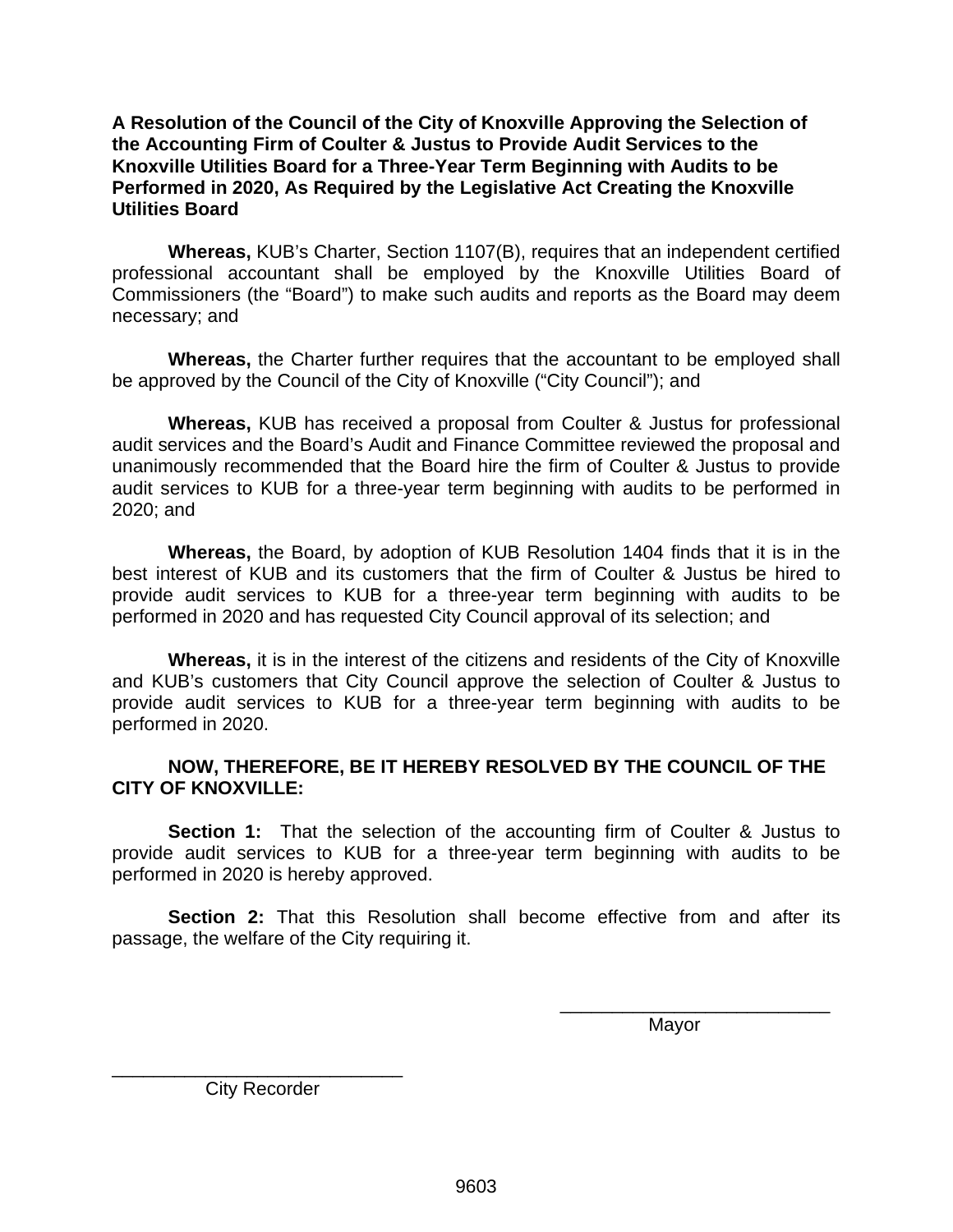

November 15, 2019

Knoxville Utilities Board 445 S. Gay Street Knoxville, Tennessee 37902-1109

Commissioners:

As you know, KUB purchases natural gas from multiple suppliers to meet the demands of its gas system customers. KUB's contracts with natural gas suppliers typically have terms ranging from one to three years.

Energy Acquisition Corporations, as provided for in Tennessee state law, may contract with municipalities to provide natural gas supply on a long-term basis offering significant price discounts, due to the longer contract term.

Tennergy Corporation, an Energy Acquisition Corporation registered in Tennessee, has offered KUB a long-term supply contract of up to 31 years with an initial period guaranteed price discount to the market price of natural gas of \$0.30 per dekatherm. Under the terms of the contract, the price discount would be recalculated every five to seven years, and if the price discount does not meet a certain threshold, then KUB can forego participation in the contract for that period of the contract. The supply amount, an average of 2,800 dekatherms per day, represents about 10 percent of KUB's annual gas supply requirements.

As the term of the proposed supplier contract exceeds the natural gas purchasing and contracting authority delegated to the President and CEO, Board approval is required for KUB to enter into this natural gas supply contract with Tennergy Corporation.

Resolution 1405 authorizes the execution of a natural gas supply contract with Tennergy Corporation for a term of up to 31 years. A draft of the resolution and supplier contract are enclosed for your information. I recommend adoption of Resolution 1405 on first and final reading.

Respectfully submitted,

Gabriel J. Bolas II President and CEO

**Enclosures**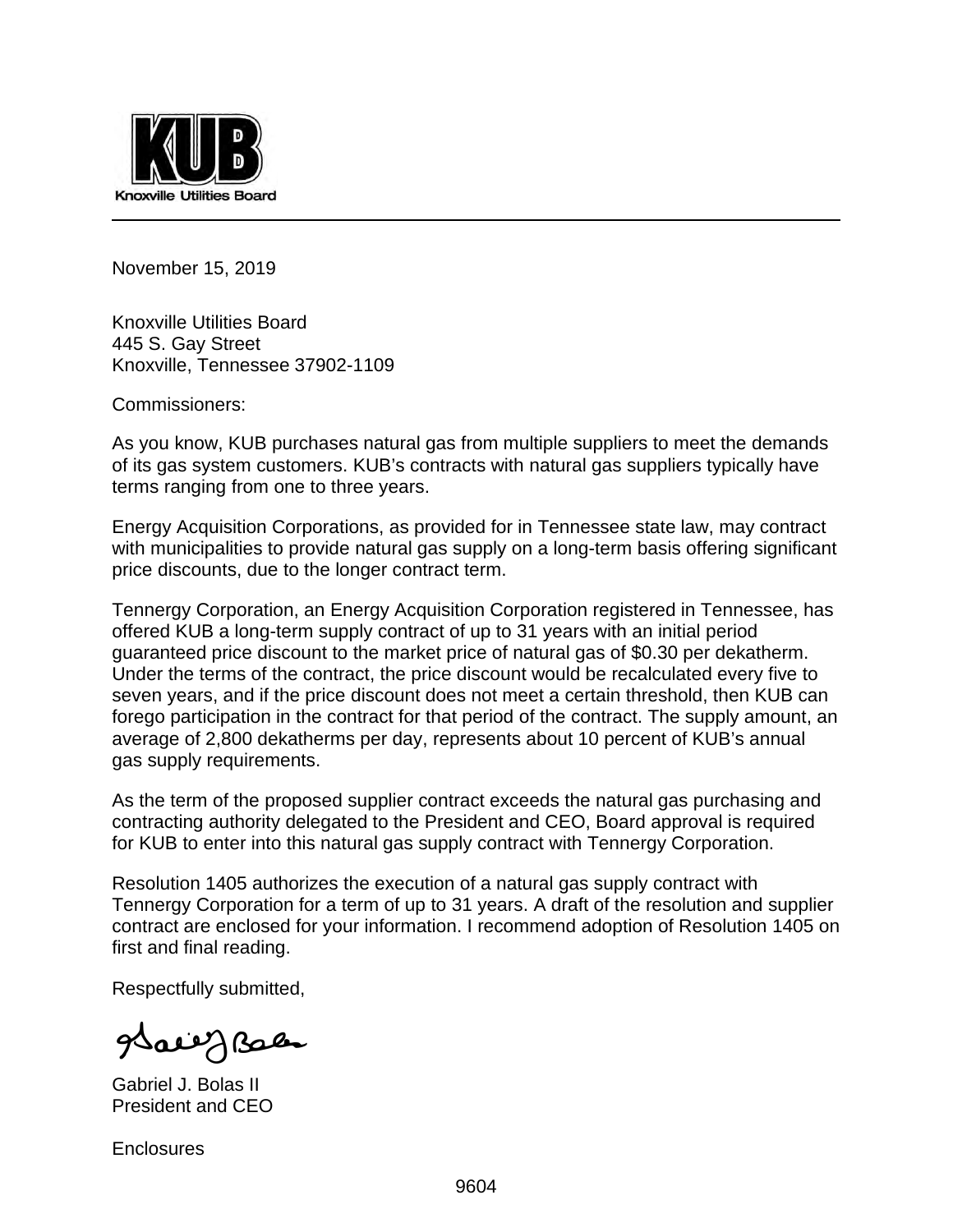# **RESOLUTION NO. 1405**

# **A Resolution Authorizing the Execution of a Natural Gas Supply Contract with Tennergy Corporation, An Energy Acquisition Corporation for a Term of up to Thirty-One (31) Years**

**Whereas,** Knoxville Utilities Board ("KUB") operates a natural gas distribution utility which serves residential, commercial, and industrial customers; and

**Whereas,** the Knoxville Utilities Board of Commissioners ("Board") previously authorized Resolution 1387 authorizing the purchase, sale, transportation, and storage of natural gas; and

**Whereas,** the acquisition of secure, reliable and economic supplies of natural gas are necessary for the prudent and businesslike operation of the utility, the economic growth and development of the community, and the promotion of the public health, safety and welfare; and

**Whereas,** certain long-term supply contracts offering significant price discounts may, due to the longer contract term, exceed the purchasing authority granted to KUB's President and CEO, and therefore require the Board's approval; and

**Whereas,** TCA section 7-39-316 provides that municipalities have the power, acting by resolution of its governing body, to purchase, by contract or other agreement, natural gas from an energy acquisition corporation; and

**Whereas,** TCA section 7-39-102 provides that Governing body means, with respect to a municipality, any board, commission, or other instrumentality of such municipality having jurisdiction, control and management of the gas distribution system of that municipality; and

**Whereas,** TCA section 7-39-318 provides that the authority and powers granted may be exercised in accordance with this chapter, notwithstanding any other requirements, restrictions, or procedural provisions contained in general law, private act or home rule charter, and

**Whereas,** Tennergy Corporation, An Energy Acquisition Corporation is an energy acquisition corporation registered with the state of Tennessee and desires to offer a long-term gas supply contract with significant price discounts; and

**Whereas,** KUB's Board of Commissioners as a governing body desires for KUB to enter into a Gas Supply Contract with Tennergy Corporation, An Energy Acquisition Corporation, and is authorized to do so pursuant of TCA 7-39-316; and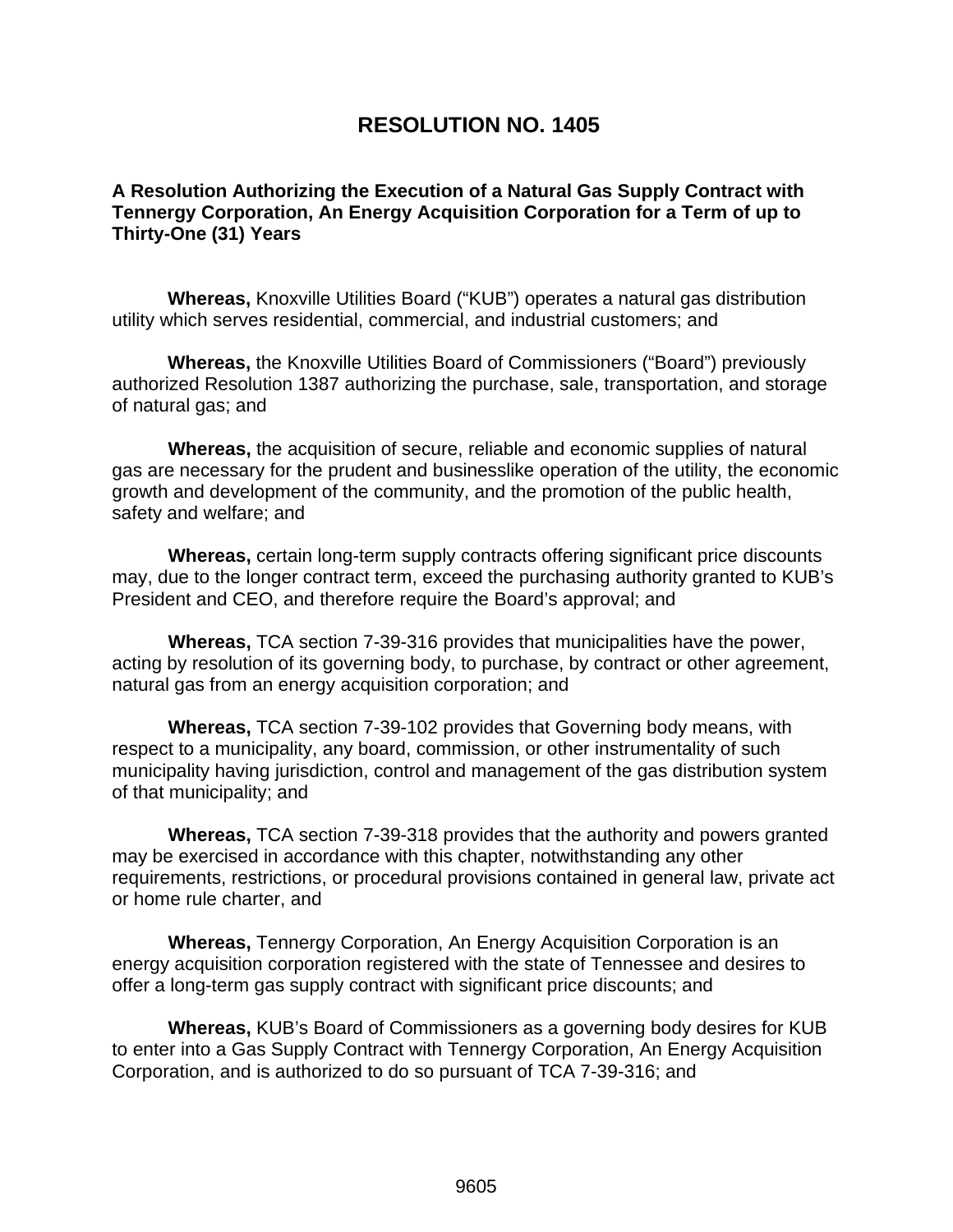**Whereas,** the Board has determined, upon recommendation from KUB staff, that it is in the best interest of KUB and its customers to enter into such a contract.

#### **NOW, THEREFORE, BE IT HEREBY RESOLVED BY THE BOARD OF COMMISSIONERS OF THE KNOXVILLE UTILITIES BOARD:**

**Section 1.** That this Board approves the execution and delivery of the Gas Supply Contract ("Contract"), for a term no longer than 31 years, in substantially the form attached to this Resolution as conditioned upon an initial bond period guaranteed discount to the market price of gas of \$0.30 per Dekatherm, pursuant to which KUB will agree to purchase an average of 2,800 Dth per day of natural gas, such deliveries to be made on the dates, at the volumes and prices set forth in the Contract.

**Section 2.** The President and CEO and the CFO are hereby authorized to execute such closing documents or certificates which may be required in connection with the execution and delivery of the Contract or carry out the intent and purpose of this Resolution.

**Section 3.** If the Contract with Tennergy Corporation, An Energy Acquisition Corporation is not fully executed by both parties by June 30, 2020, the authority granted in Section 2 shall expire.

**Section 4**. That this Resolution shall take effect from and after its passage.

 K. Hamilton/s Kathy Hamilton, Chair

 M. Walker/s Mark Walker, Board Secretary

APPROVED ON 1st & FINAL READING: 11-21-19 EFFECTIVE DATE: 11-21-19 MINUTE BOOK 41 PAGE 9605-9655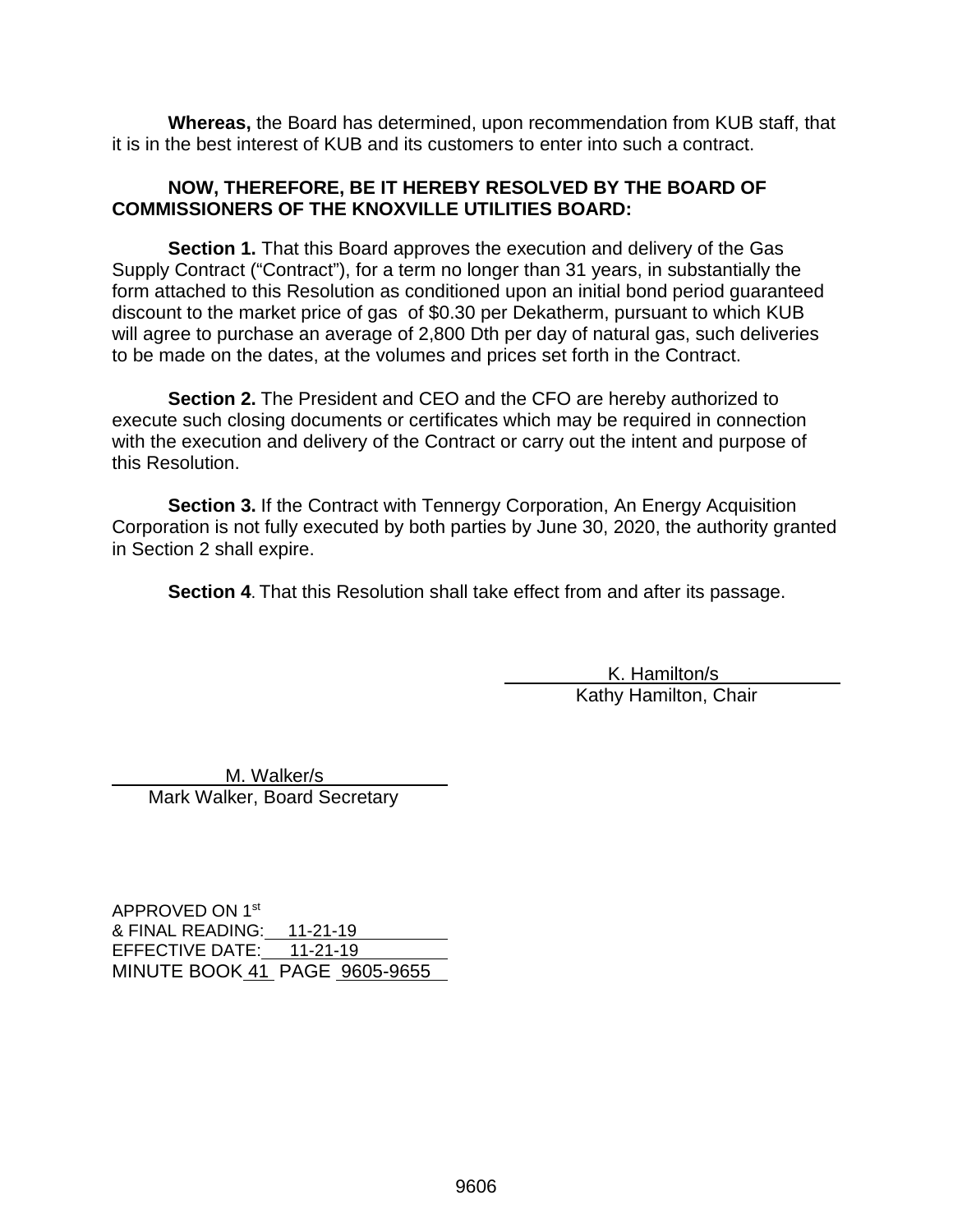# GAS SUPPLY CONTRACT

between

# TENNERGY CORPORATION, AN ENERGY ACQUISITION CORPORATION

and

[PARTICIPANT]

Dated as of [\_\_\_\_], 2019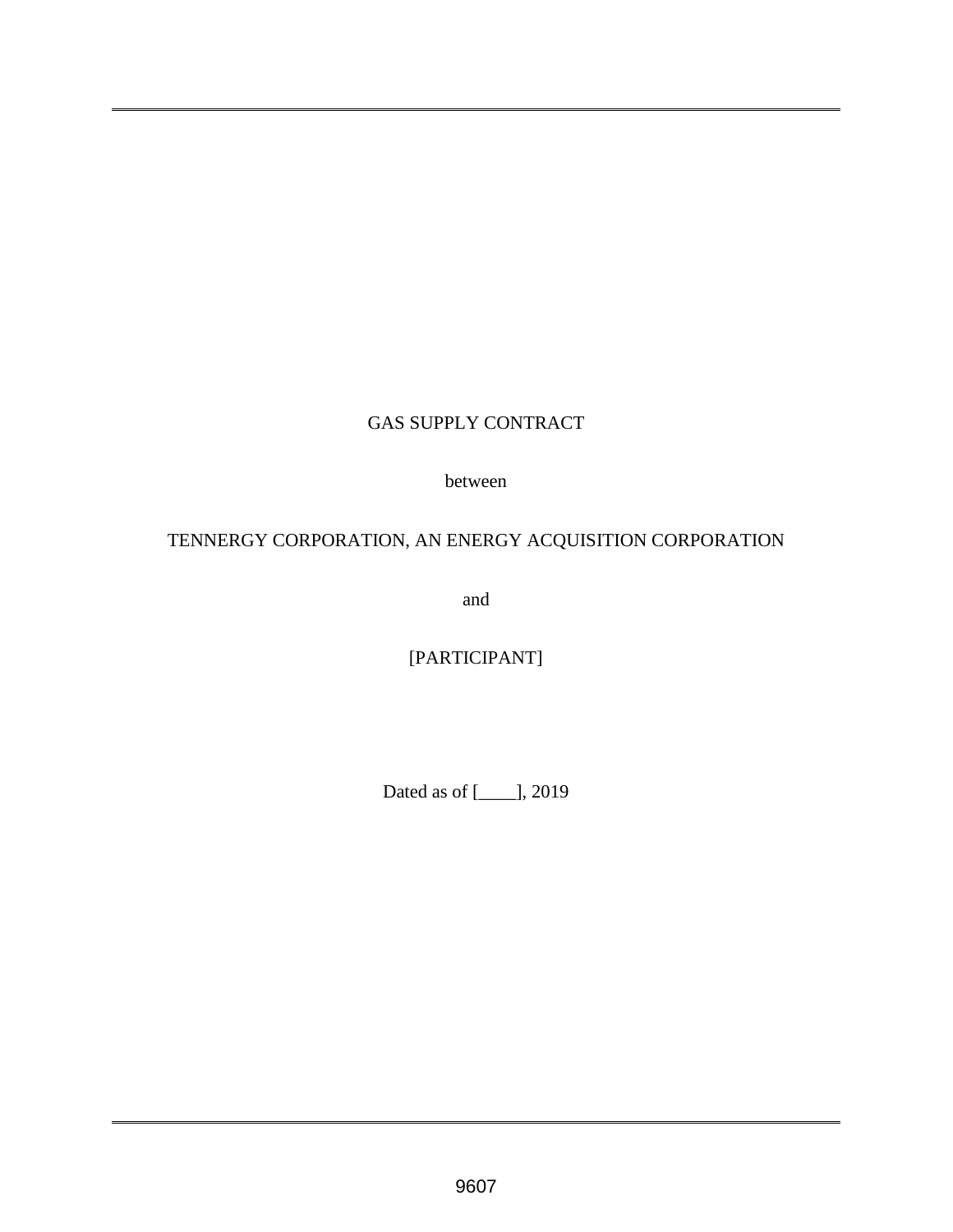| Section 1.1 |                                                                              |  |
|-------------|------------------------------------------------------------------------------|--|
| Section 1.2 |                                                                              |  |
|             | Article II Execution Date and Delivery Period; Nature of Commodity Project 8 |  |
| Section 2.1 |                                                                              |  |
| Section 2.2 | Termination Due to Failure to Issue Bonds or Provide                         |  |
| Section 2.3 |                                                                              |  |
| Section 2.4 |                                                                              |  |
|             |                                                                              |  |
| Section 3.1 |                                                                              |  |
| Section 3.2 |                                                                              |  |
| Section 3.3 |                                                                              |  |
|             |                                                                              |  |
| Section 4.1 | Issuer's Failure to Deliver the Contract Quantity (Not Due to                |  |
| Section 4.2 | Purchaser's Failure to Take the Contract Quantity (Not Due to                |  |
| Section 4.3 |                                                                              |  |
|             |                                                                              |  |
| Section 5.1 |                                                                              |  |
| Section 5.2 | Responsibility for Transportation and Related Provisions  12                 |  |
| Section 5.3 |                                                                              |  |
| Section 5.4 |                                                                              |  |
|             |                                                                              |  |
|             |                                                                              |  |
| Section 7.1 |                                                                              |  |
| Section 7.2 |                                                                              |  |
| Section 7.3 |                                                                              |  |
| Section 7.4 |                                                                              |  |
|             | Article VIII Representations and Warranties; Additional Covenants 15         |  |
| Section 8.1 |                                                                              |  |
| Section 8.2 |                                                                              |  |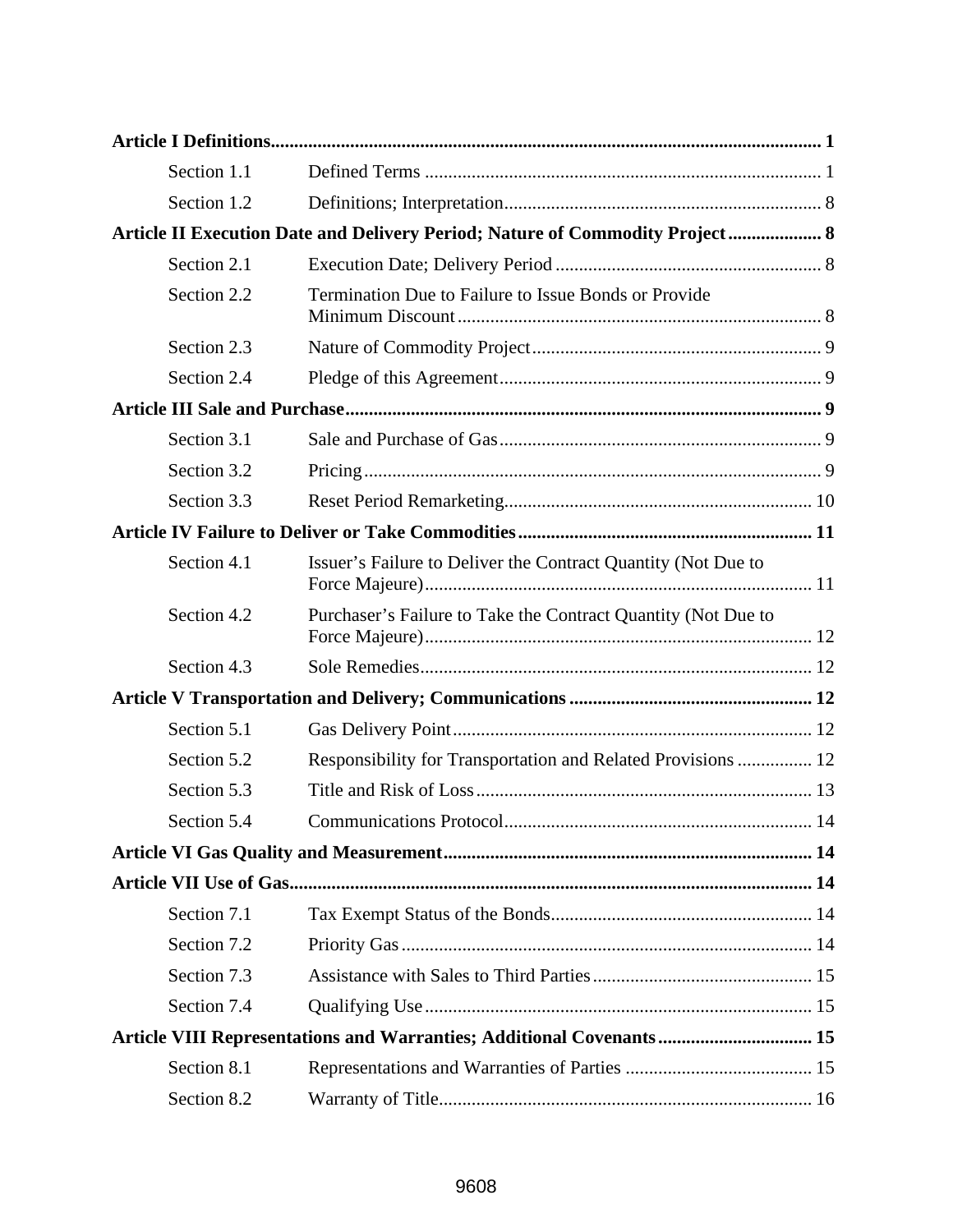| Section 8.3   |                                                            |  |
|---------------|------------------------------------------------------------|--|
| Section 8.4   |                                                            |  |
|               |                                                            |  |
|               |                                                            |  |
| Section 10.1  |                                                            |  |
| Section 10.2  |                                                            |  |
|               |                                                            |  |
| Section 11.1  |                                                            |  |
| Section 11.2  |                                                            |  |
|               |                                                            |  |
| Section 12.1  |                                                            |  |
| Section 12.2  |                                                            |  |
| Section 12.3  |                                                            |  |
|               |                                                            |  |
|               |                                                            |  |
| Section 14.1  |                                                            |  |
| Section 14.2  |                                                            |  |
| Section 14.3  | Payment of Disputed Amounts; Correction of Index Price  20 |  |
| Section 14.4  |                                                            |  |
| Section 14.5  |                                                            |  |
| Section 14.6  |                                                            |  |
| Section 14.7  |                                                            |  |
| Section 14.8  |                                                            |  |
| Section 14.9  |                                                            |  |
| Section 14.10 |                                                            |  |
|               |                                                            |  |
|               |                                                            |  |
|               |                                                            |  |
| Section 17.1  |                                                            |  |
| Section 17.2  |                                                            |  |
| Section 17.3  |                                                            |  |
| Section 17.4  |                                                            |  |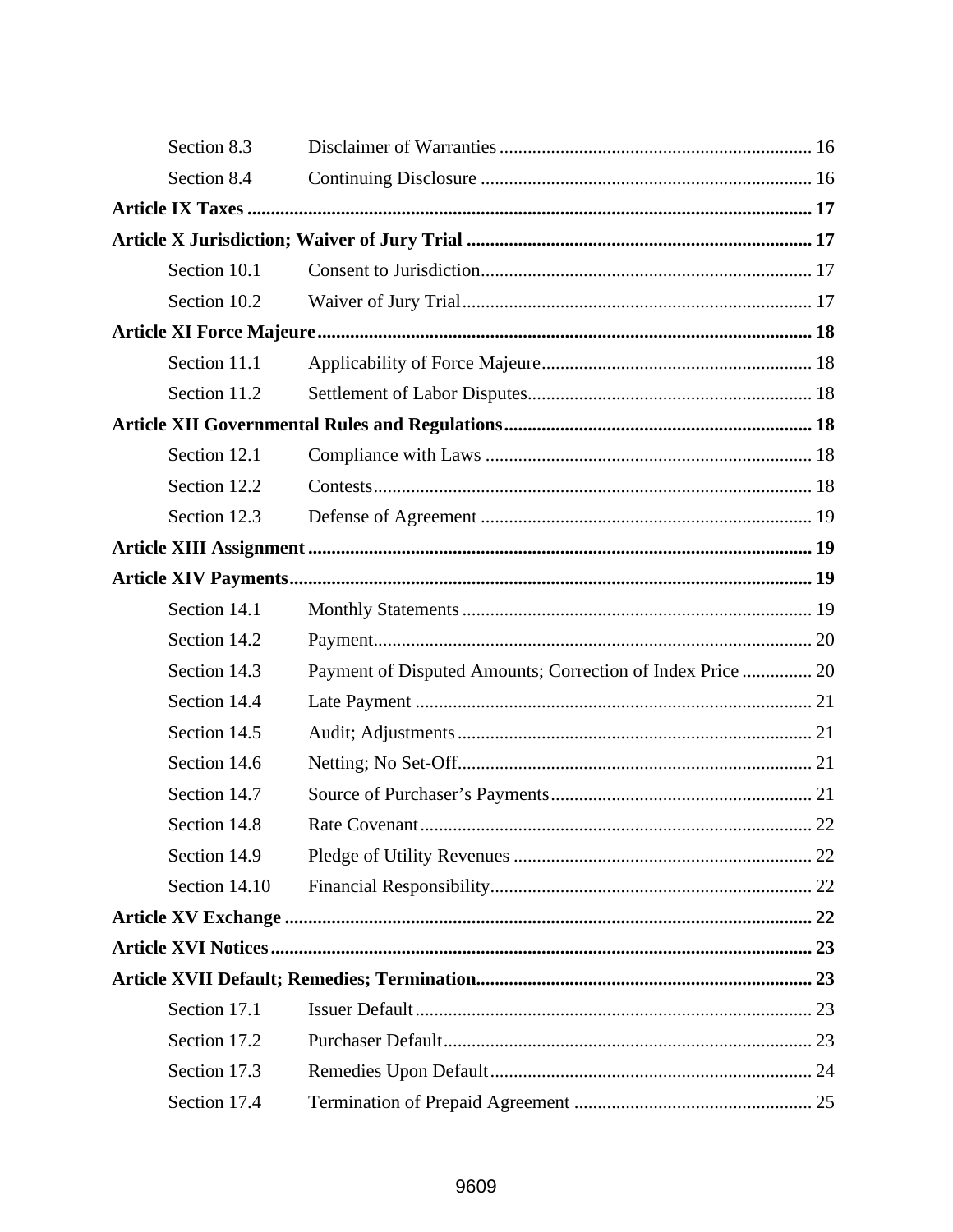| Section 17.5  |  |
|---------------|--|
|               |  |
| Section 18.1  |  |
| Section 18.2  |  |
| Section 18.3  |  |
| Section 18.4  |  |
| Section 18.5  |  |
| Section 18.6  |  |
| Section 18.7  |  |
| Section 18.8  |  |
| Section 18.9  |  |
| Section 18.10 |  |
| Section 18.11 |  |
| Section 18.12 |  |
| Section 18.13 |  |
| Section 18.14 |  |
| Section 18.15 |  |

- Exhibit A Gas Delivery Points; Contract Quantities<br>Exhibit B Notices Exhibit B -Exhibit C - Remarketing Election Notice
- 
- Exhibit D Federal Tax Certificate
- Exhibit E Form of Opinion of Counsel to Purchaser
- Exhibit F Monthly Discount
- Exhibit G Form of Opinion of Counsel to Issuer
- Exhibit H Form of Closing Certificate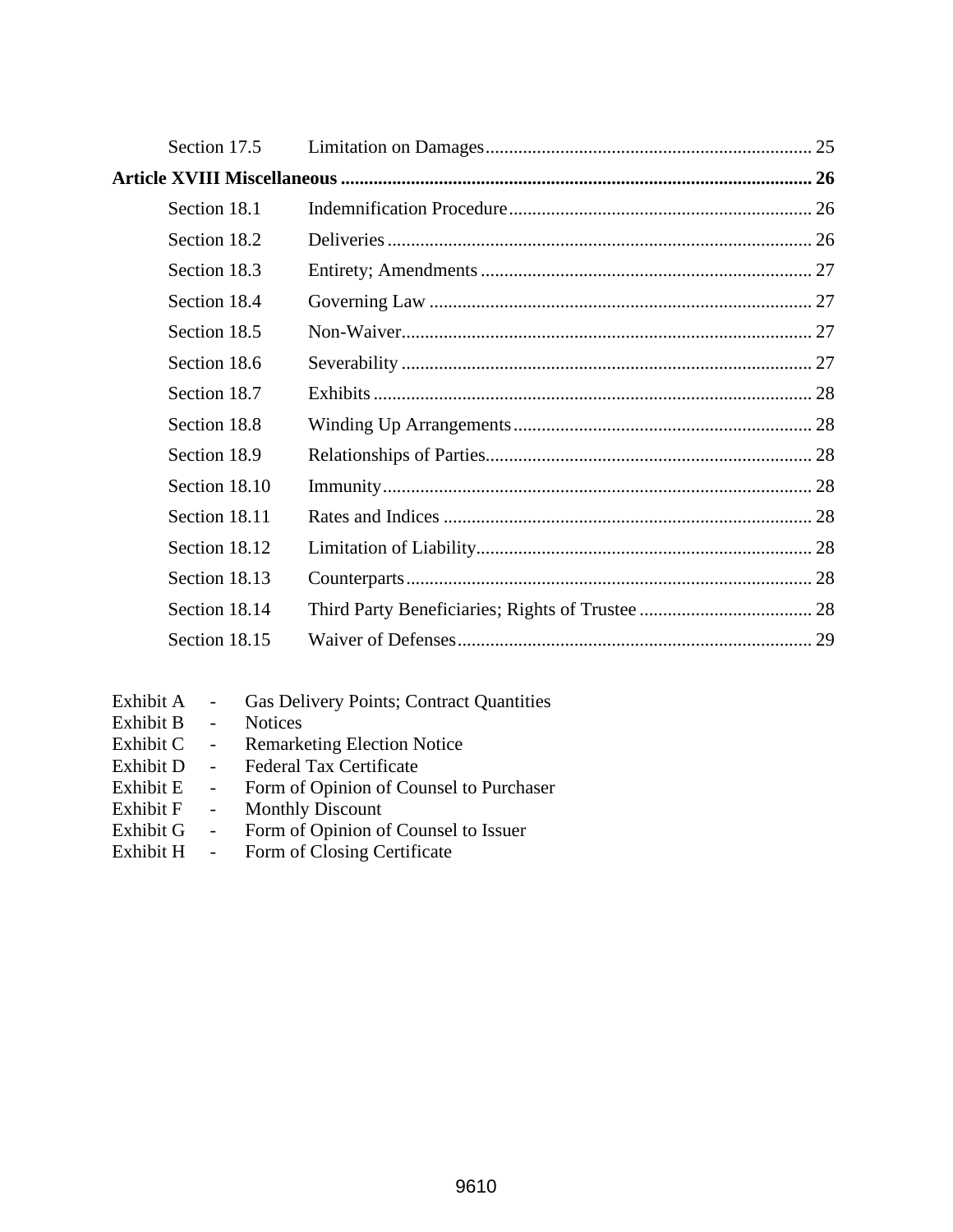#### GAS SUPPLY CONTRACT

This Gas Supply Contract (this " $\Delta$ greement") is made and entered into as of  $[\_\_\_\]$ , 2019 (the "Execution Date"), by and between Tennergy Corporation, An Energy Acquisition Corporation, a public corporation and public instrumentality of its associated municipalities and of the State of Tennessee organized under the Energy Acquisition Corporations Act ("Issuer") and [\_\_\_\_\_], a [\_\_\_\_\_] ("Purchaser").

#### $\underline{W}$  <u>I</u> T N E S S E T H:

WHEREAS, Issuer has planned and developed a project to acquire long-term Gas supplies from Morgan Stanley Energy Structuring, L.L.C. ("MSES") pursuant to a Prepaid Commodity Sales Agreement (as amended, restated, supplemented or otherwise modified from time to time, the "Prepaid Agreement") to meet a portion of the Gas supply requirements of Purchaser through a commodity prepayment project through the Commodity Project; and

WHEREAS, Issuer will finance the prepayment under the Prepaid Agreement, and the other costs of, the Commodity Project by issuing the Bonds; and

WHEREAS, as a condition precedent to the effectiveness of the Parties' obligations under this Agreement, Issuer shall have entered into the Prepaid Agreement and shall have issued the Bonds.

NOW, THEREFORE, in consideration of the premises and mutual covenants set forth in this Agreement and for other good and valuable consideration, the receipt and sufficiency of which are hereby acknowledged, Issuer and Purchaser (the "Parties" hereto; each is a "Party") agree as follows:

#### **ARTICLE I DEFINITIONS**

<span id="page-27-1"></span><span id="page-27-0"></span>Section 1.1 Defined Terms. The following terms, when used in this Agreement and identified by the capitalization of the first letter thereof, have the respective meanings set forth below, unless the context otherwise requires:

"Administrative Fee" means 0.05/MMBtu.

"Affiliate" means, with respect to either Party, any entity which is a direct or indirect parent or subsidiary of such Party or which directly or indirectly (i) owns or controls such Party, (ii) is owned or controlled by such Party, or (iii) is under common ownership or control with such Party. For purposes of this definition, "control" of an entity means the power, directly or indirectly, either to (a) vote 50% or more of the securities having ordinary voting power for the election of directors or Persons performing similar functions or (b) direct or cause the direction of the management and policies, whether by contract or otherwise.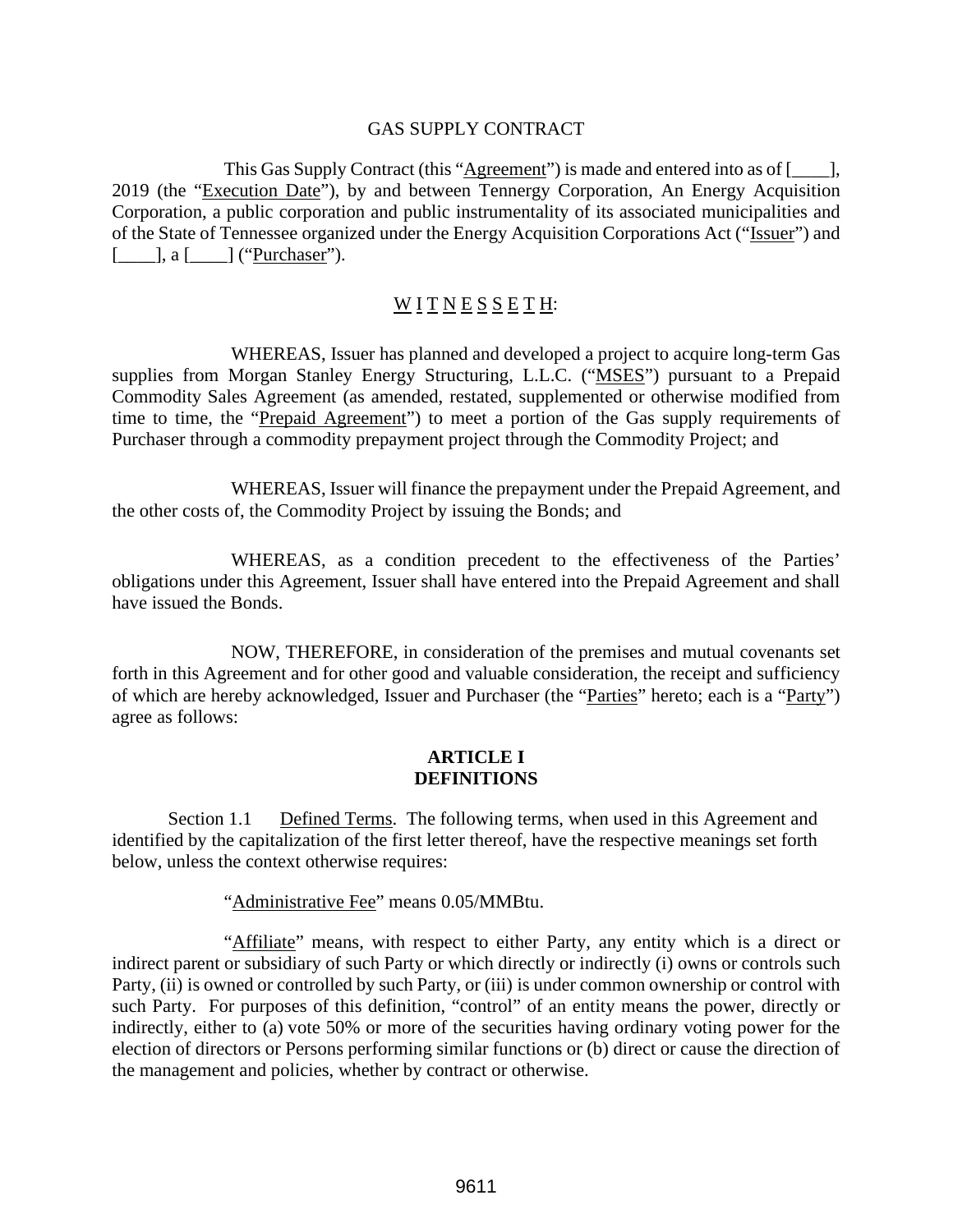"Agreement" has the meaning specified in the preamble and shall include exhibits, recitals and attachments referenced herein and attached hereto and all amendments, supplements and modifications hereto and thereto.

"Alternate Gas Delivery Point" has the meaning specified in [Section 5.1\(a\).](#page-38-5)

"Annual Refund" means the annual refund, if any, provided to Purchaser and calculated pursuant to the procedures specified in [Section 3.2\(b\).](#page-35-5)

"Applicable Rating Agencies" means, at any given time, each Rating Agency then rating the Bonds.

"Available Discount" means, for each Reset Period, the amount, expressed in cents per MMBtu (rounded down to the nearest one-half cent), determined by the Calculation Agent pursuant to the Re-Pricing Agreement for such Reset Period. The Available Discount shall equal the sum of the Monthly Discount and any anticipated Annual Refunds for the applicable Reset Period.

"Billing Date" has the meaning specified in [Section 14.1\(b\).](#page-45-4)

"Billing Statement" has the meaning specified in [Section 14.1\(b\).](#page-45-4)

"Bond Closing Date" means the first date on which the Bonds are issued pursuant to the Bond Indenture.

"Bond Indenture" means (i) the Trust Indenture to be entered into prior to the commencement of the Delivery Period between Issuer and the Trustee, as supplemented and amended from time to time in accordance with its terms, and (ii) any trust indenture entered into in connection with the commencement of any Interest Rate Period after the initial Interest Rate Period between Issuer and the Trustee containing substantially the same terms as the indenture described in clause (i) and which is intended to replace the indenture described in clause (i) as of the commencement of such Interest Rate Period.

"Bonds" means the bonds issued pursuant to the Bond Indenture.

"Btu" means one (1) British thermal unit, the amount of heat required to raise the temperature of one (1) pound of water one (1) degree Fahrenheit at sixty (60) degrees Fahrenheit, and is the International Btu. The reporting basis for Btu is 14.73 psia and sixty (60) degrees Fahrenheit, *provided*, however, that the definition of Btu as determined by the operator of the relevant Gas Delivery Point shall be deemed conclusive in accordance with [Article VI of the Prepaid Agreement]; and *provided*, further, that in the event of an inconsistency in the definition of "Btu" between this definition and the definition of "Btu" in the Prepaid Agreement, the definition in the Prepaid Agreement shall apply.

"Business Day" means any day other than (i) a Saturday or Sunday, (ii) a Federal Reserve Bank Holiday, (iii) any other day on which commercial banks in either New York, New York or the State of Tennessee are authorized or required by Law to close, or (iv) any other day excluded pursuant to the Bond Indenture.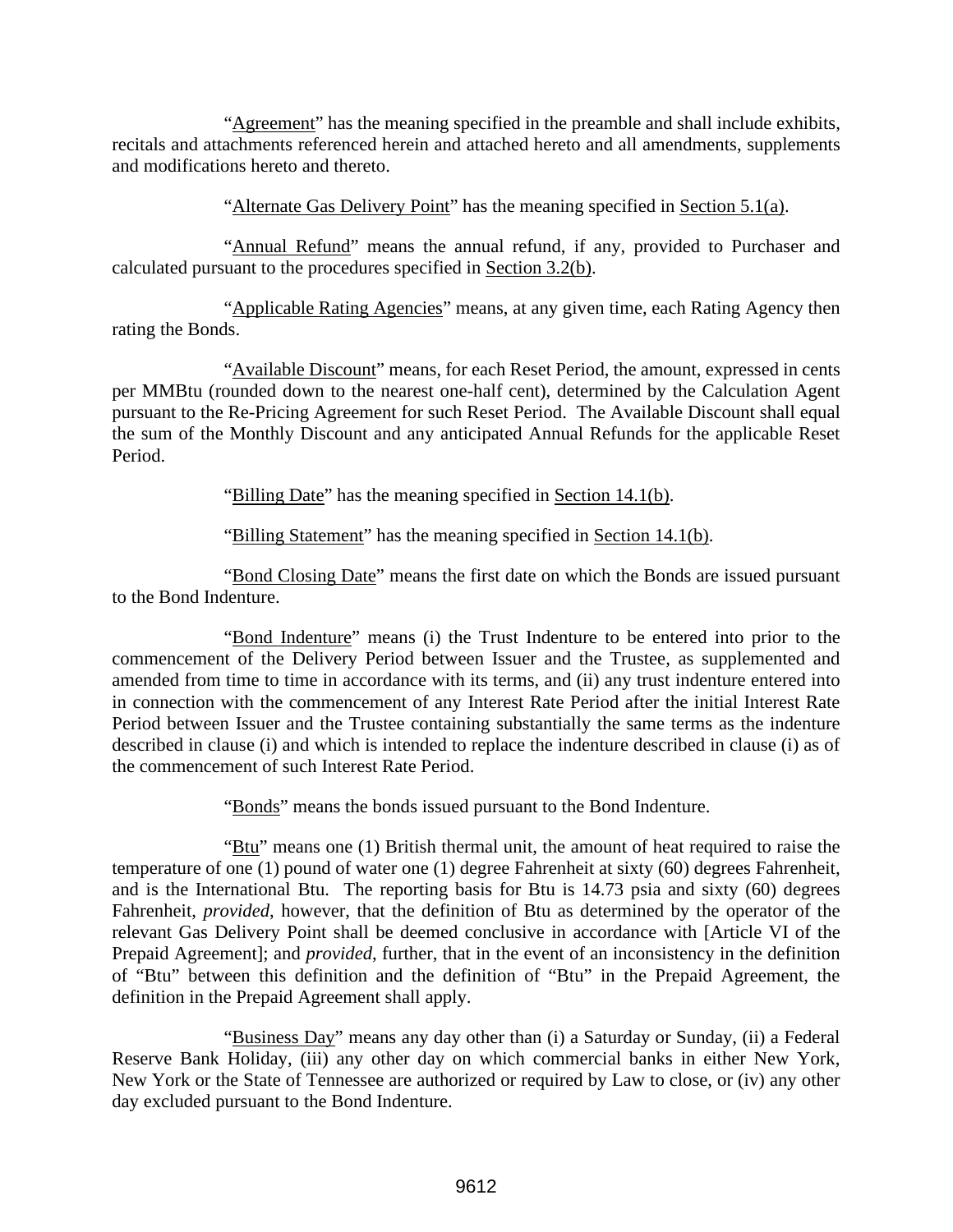["Calculation Agent" has the meaning specified in the Re-Pricing Agreement.]

"Claiming Party" has the meaning specified in [Section 11.1.](#page-44-1)

"Claims" means all claims or actions, threatened or filed, that directly or indirectly relate to the indemnities provided herein, and the resulting losses, damages, expenses, attorneys' fees, experts' fees, and court costs, whether incurred by settlement or otherwise, and whether such claims or actions are threatened or filed prior to or after the termination of this Agreement.

"Code" means the Internal Revenue Code of 1986, as amended.

"Commercially Reasonable" or "Commercially Reasonable Efforts" means, with respect to any purchase or sale or other action required to be made, attempted or taken by a Party under this Agreement, such efforts as a reasonably prudent Person would undertake for the protection of its own interest under the conditions affecting such purchase or sale or other action, including without limitation, the amount of notice of the need to take such action, the duration and type of the purchase or sale or other action, the competitive environment in which such purchase or sale or other action occurs, and the risk to the Party required to take such action.

["Commodity Project" has the meaning specified in the Bond Indenture.]

"Contract Index Price" has the meaning specified on Exhibit A for each Gas Delivery Point.

"Contract Price" means, during the Delivery Period for each Month of Gas deliveries and each Gas Delivery Point, the Contract Index Price for such Gas Delivery Point for such Month less the Monthly Discount.

"Contract Quantity" means, during the Delivery Period for each Gas Day and each Gas Delivery Point, the daily quantity of Gas (in MMBtu) shown on Exhibit A for such Gas Delivery Point for the Month in which such Gas Day occurs.

"CPT" means Central Daylight Saving Time when such time is applicable and otherwise means Central Standard Time.

"Critical Notice" has the meaning specified in [Section 5.2\(b\).](#page-39-1)

"Default Rate" means, as of any date of determination, the lesser of (a) the sum of (i) the rate of interest per annum quoted in The Wall Street Journal (Eastern Edition) under the "Money Rates" section as the "Prime Rate" for such date of determination, plus (ii) one percent per annum, or (b) if a maximum rate is imposed by applicable Law, such maximum lawful rate.

"Delivering Transporter" means the Transporter delivering Gas at a Gas Delivery Point.

"Delivery Period" means the period beginning on [\_\_\_\_], 2019 and ending on [10, 20] [10, 20] [12]; provided that the Delivery Period shall end immediately upon the effective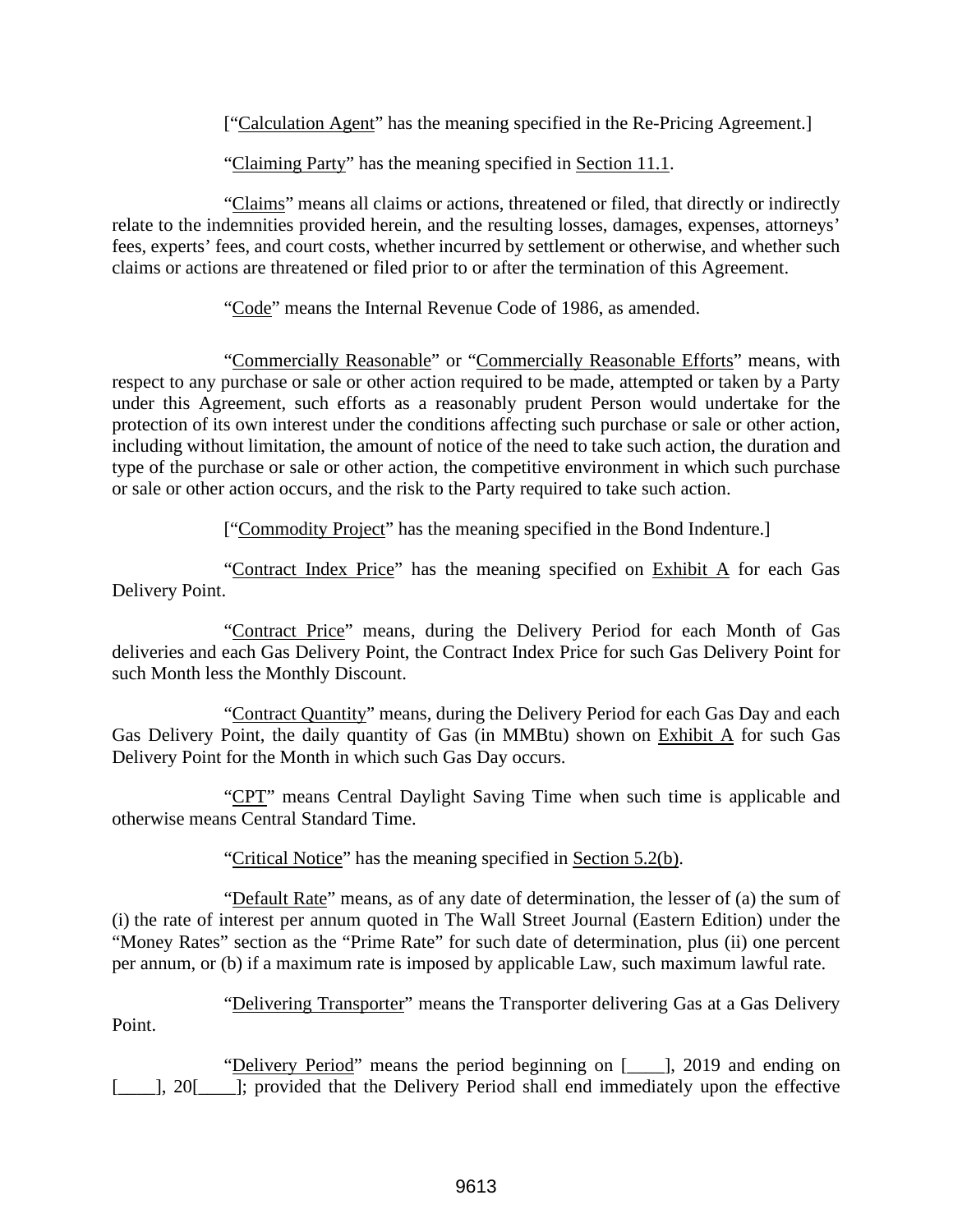termination date of the Prepaid Agreement or early termination of this Agreement pursuant to [Article](#page-49-1) XVII hereof.

"Execution Date" has the meaning specified in the preamble.

"Federal Tax Certificate" means the executed Federal Tax Certificate delivered by Purchaser in the form attached as Exhibit D.

"Firm" means, with respect to service on any pipeline system or at any storage facility relating to any Contract Quantity, that the pipeline or storage provider providing such service may interrupt its performance without liability only to the extent that such performance is prevented for reasons of Force Majeure with respect to such party asserting Force Majeure.

"Force Majeure" means an event or circumstance which prevents one Party from performing its obligations under this Agreement, which event or circumstance was not anticipated as of the Execution Date, which is not within the reasonable control of, or the result of the negligence of, the Claiming Party, and which, by the exercise of due diligence, the Claiming Party is unable to overcome or avoid or cause to be avoided. Force Majeure shall include, but not be limited to, the following: (i) physical events such as acts of God, landslides, lightning, earthquakes, fires, storms or storm warnings, such as hurricanes, which result in evacuation of the affected area, floods, washouts, explosions, breakage or accident or necessity of repairs to machinery or equipment or lines of pipe; (ii) weather related events affecting an entire geographic region, such as low temperatures which cause freezing or failure of wells or lines of pipe; (iii) interruption and/or curtailment of Firm transportation and/or storage by Transporters (*provided* that, if the affected Party is using interruptible or secondary Firm transportation, only if primary, in-path, Firm transportation is also curtailed by the same event, or if the relevant Transporter does not curtail based on path, if primary Firm transportation is also curtailed); (iv) acts of others such as strikes, lockouts or other industrial disturbances, riots, sabotage, insurrections, wars or acts of terror; (v) governmental actions such as necessity for compliance with any Law promulgated by a Government Agency having jurisdiction; and (vi) any invocation of Force Majeure by MSES under the Prepaid Agreement. Notwithstanding the foregoing, neither Party shall be entitled to the benefit of the provisions of Force Majeure to the extent performance is affected by any or all of the following circumstances: (i) the curtailment of interruptible or secondary Firm transportation unless primary, in-path, Firm transportation is also curtailed; (ii) the Party claiming excuse failed to remedy the condition and to resume the performance of such covenants or obligations with reasonable dispatch; (iii) economic hardship, to include, without limitation, Issuer's ability to sell Gas at a higher or more advantageous price, Purchaser's ability to purchase Gas at a lower or more advantageous price, or a Government Agency disallowing, in whole or in part, the pass through of costs resulting from this Agreement; (iv) the loss of Purchaser's market(s) or Purchaser's inability to use or resell Gas purchased under this Agreement, except, in either case, as provided in the foregoing definition of Force Majeure; or (v) the loss or failure of Issuer's Gas supply or depletion of reserves, except, in either case, as provided in the foregoing definition of Force Majeure. Purchaser shall not be entitled to the benefit of the provisions of Force Majeure to the extent performance is affected by any action taken by Purchaser in its governmental capacity. The Party claiming Force Majeure shall not be excused from its responsibility for Imbalance Charges.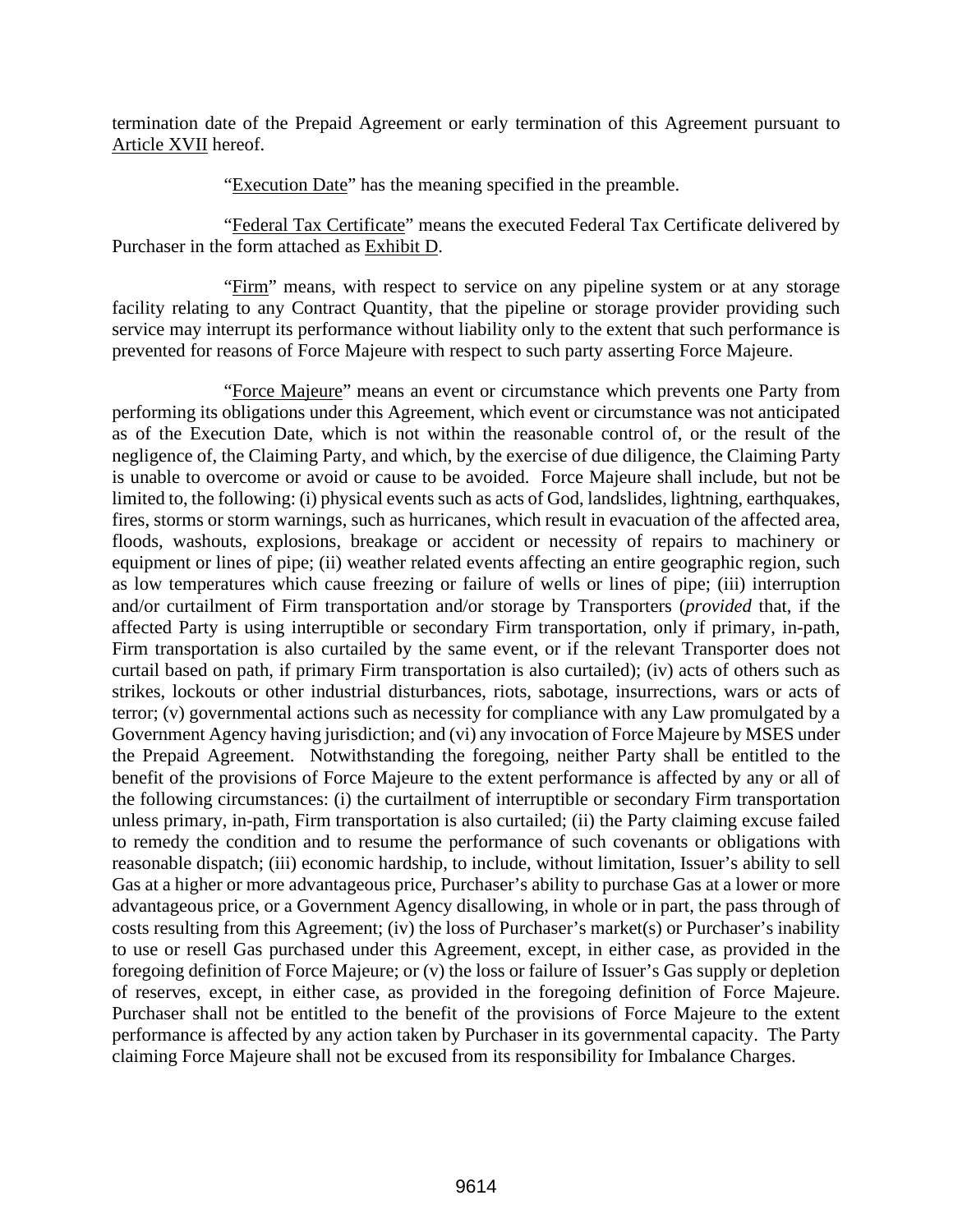"Gas" shall mean any mixture of hydrocarbons and noncombustible gases in a gaseous state consisting primarily of methane.

"Gas Day" means a period of twenty-four (24) consecutive hours, beginning at 9:00 a.m. CPT and ending at 8:59 a.m. CPT.

"Gas Delivery Point" has the meaning specified in [Section 5.1\(a\).](#page-38-5)

"Government Agency" means the United States of America, any state thereof, any municipality, or any local jurisdiction, or any political subdivision of any of the foregoing, including, but not limited to, courts, administrative bodies, departments, commissions, boards, bureaus, agencies, or instrumentalities.

"Imbalance Charges" means any fees, penalties, costs or charges (in cash or in kind) assessed by a Transporter for failure to satisfy the Transporter's balancing and/or nomination requirements based on such Transporter's applicable pipeline tariff.

"Indemnifying Party" has the meaning specified in [Section 5.3\(b\).](#page-39-2)

"Initial Reset Period" means the period beginning on [\_\_\_\_], 2019 and ending on  $[-$ ],  $20$ [ $\_$ ].

["Interest Rate Period" has the meaning specified in the Bond Indenture.]

"Issuer" has the meaning specified in the preamble.

"Issuer Default" has the meaning specified in [Section 17.1.](#page-49-2)

"Law" means any statute, law, rule or regulation or any judicial or administrative interpretation thereof, including any court order, having the effect of the foregoing enacted, promulgated, or issued by a Government Agency whether in effect as of the Execution Date or at any time in the future.

"LPT" means CPT.

"Minimum Discount" means  $[$  |  $]$ /MMBtu for the Initial Reset Period, and thereafter an amount no less than \$[\_\_\_\_]/MMBtu. Both amounts are inclusive of any projected Annual Refund and are prior to payment of the Project Administration Fee.

"MMBtu" means one million (1,000,000) Btu.

"Month" means, during the Delivery Period, the period beginning at 9:00 a.m. CPT on the first day of a calendar month and ending at 8:59:59 a.m. CPT on the first day of the next calendar month. The term "Monthly" shall be construed accordingly.

"Monthly Discount" means (i) for the Initial Reset Period, an amount (when taken together with any Annual Refund) that is not less than the Minimum Discount and is specified in Exhibit F, which Exhibit F shall be provided by Issuer to Purchaser on the Bond Closing Date, and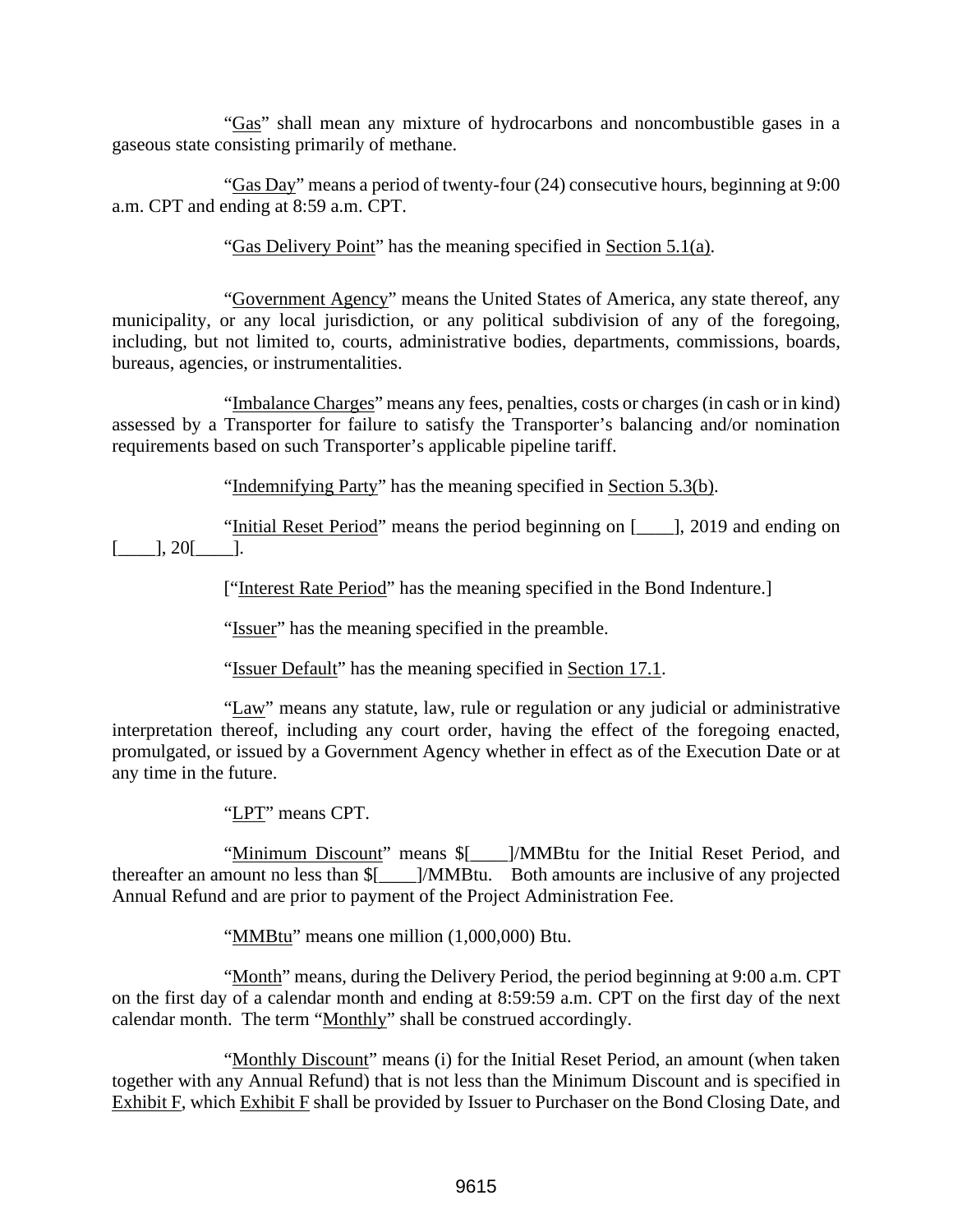(ii) for each subsequent Reset Period, a portion of the Available Discount for such Reset Period determined by the Calculation Agent pursuant to the Re-Pricing Agreement and set forth in an updated Exhibit F provided by Issuer after such determination.

"MSES" has the meaning specified in the recitals.

"Municipal Utility" means any Person that (i) is a "governmental person" as defined in the implementing regulations under Section 141 of the Code and any successor provision, (ii) owns a gas distribution utility (or provides natural gas at wholesale to, or that is sold to entities that provide gas at wholesale to, governmental Persons that own such utilities), and (iii) agrees in writing to use the Gas purchased by it (or cause such as to be used) for a qualifying use as defined in U.S. Treas. Reg.  $\S$  1.148-1(e)(2)(iii).

"Party" has the meaning specified in the preamble.

"Person" means any individual, corporation, partnership, joint venture, trust, unincorporated organization or Government Agency.

"Potential Remarketing Event" has the meaning specified in [Section 3.3\(b\).](#page-36-1)

"Prepaid Agreement" has the meaning specified in the recitals.

"Primary Gas Delivery Point" has the meaning specified in [Section 5.1\(a\).](#page-38-5)

"Priority Gas" means the Contract Quantity of Gas to be purchased by Purchaser under this Agreement, together with Gas that (i) Purchaser is obligated to take under a long-term agreement, which Gas either have been purchased (or has been produced from Gas reserves in the ground which reserves were purchased) by Purchaser or a joint action agency using the proceeds of bonds, notes, or other obligations, the interest on which is excluded from income for federal income tax purposes pursuant to a long-term prepaid gas purchase agreement.

"Project Administration Fee" means the monthly fee payable by Purchaser as described in [Section 3.2\(b\).](#page-35-5)

["Project Participant" has the meaning specified in the Bond Indenture.]

"Purchaser" has the meaning specified in the preamble.

"Purchaser Default" has the meaning specified in [Section 17.2.](#page-49-3)

"Purchaser's Statement" has the meaning specified in [Section 14.1\(a\).](#page-45-5)

"Qualifying Use Requirements" means, with respect to any Gas delivered under this Agreement, such Gas is used (i) for a "qualifying use" as defined in U.S. Treas. Reg. § 1.148-  $1(e)(2)(iii)$ , (ii) in a manner that will not result in any "private business use" within the meaning of Section 141 of the Code, and (iii) in a manner that is consistent with the Federal Tax Certificate attached as Exhibit D.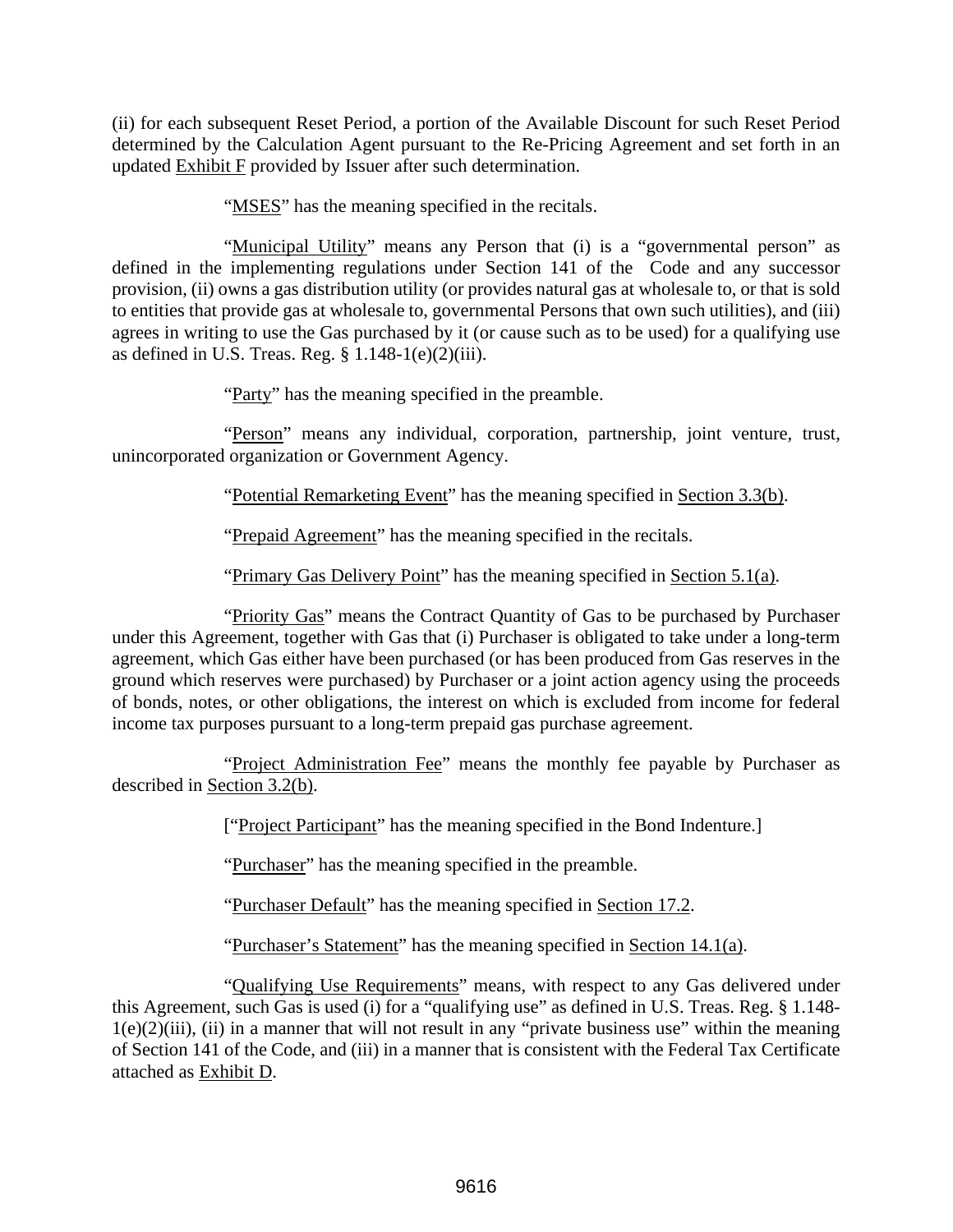["Rating Agency" has the meaning specified in the Bond Indenture.]

"Re-Pricing Agreement" means the Re-Pricing Agreement, dated as of the Bond Closing Date, by and between Issuer and MSES.

"Receiving Transporter" means the Transporter taking Gas at a Gas Delivery Point, or absent such Transporter, the Transporter delivering Gas at such Gas Delivery Point.

"Remarketing Election Deadline" means, for any Reset Period, the last date and time by which the Purchaser may provide a Remarketing Election Notice, which shall be 4:00 p.m. LPT on the 10th day of the Month (or, if such day is not a Business Day, the next succeeding Business Day) prior to the first delivery Month of a Reset Period with respect to which a Potential Remarketing Event has occurred.

"Remarketing Election Notice" has the meaning specified in [Section 3.3\(b\).](#page-36-1)

"Replacement Gas" means Gas purchased by Purchaser to replace any Shortfall Quantity *provided* that such Gas (i) is purchased for delivery on the Gas Day to which such Shortfall Quantity relates or (ii) is purchased for delivery in the Month such Shortfall Quantity arises.

"Replacement Gas Price" means, with respect to any Shortfall Quantity for Gas, the price (in \$/MMBtu) at which Purchaser, acting in a Commercially Reasonable manner, purchases Replacement Gas for delivery at the Gas Delivery Point, subject to the final sentence of this definition, in respect of such Shortfall Quantity, including (i) costs reasonably incurred by Purchaser in purchasing such substitute Gas (including, but not limited to, any fees, charges, penalties or other costs payable by Purchaser as a result of purchasing such substitute Gas that must be delivered to Purchaser), and (ii) any transportation costs (including storage withdrawal and injection costs, which may include liquefaction and vaporization costs for stored liquefied natural gas). The Replacement Gas Price for any Shortfall Quantity shall not include any administrative or other internal costs incurred by Purchaser and shall be limited to a price that is Commercially Reasonable with respect to the timing and manner of purchase given (i) what constitutes a price reasonable for the delivery area, (ii) the amount of notice provided by Issuer, (iii) the immediacy of Purchaser's Gas consumption needs, as applicable, (iv) the quantities involved, (v) the anticipated length of failure by Issuer and (vi) Purchaser's obligation to mitigate Issuer's damages pursuant to [Section 4.1\(d\).](#page-38-6) In no event shall the Replacement Gas Price include any penalties or similar charges, *provided* that Imbalance Charges may be recovered under [Section](#page-39-3) [5.2\(d\).](#page-39-3)

"Reset Period" means each "Reset Period" under the Re-Pricing Agreement.

"Reset Period Notice" has the meaning specified in [Section 3.3\(a\).](#page-36-2)

"Schedule", "Scheduled" or "Scheduling" means the actions of Issuer, Purchaser and/or their designated representatives of notifying, requesting and confirming to each other the quantity of Gas to be delivered during any given portion of the Delivery Period at a specified Gas Delivery Point.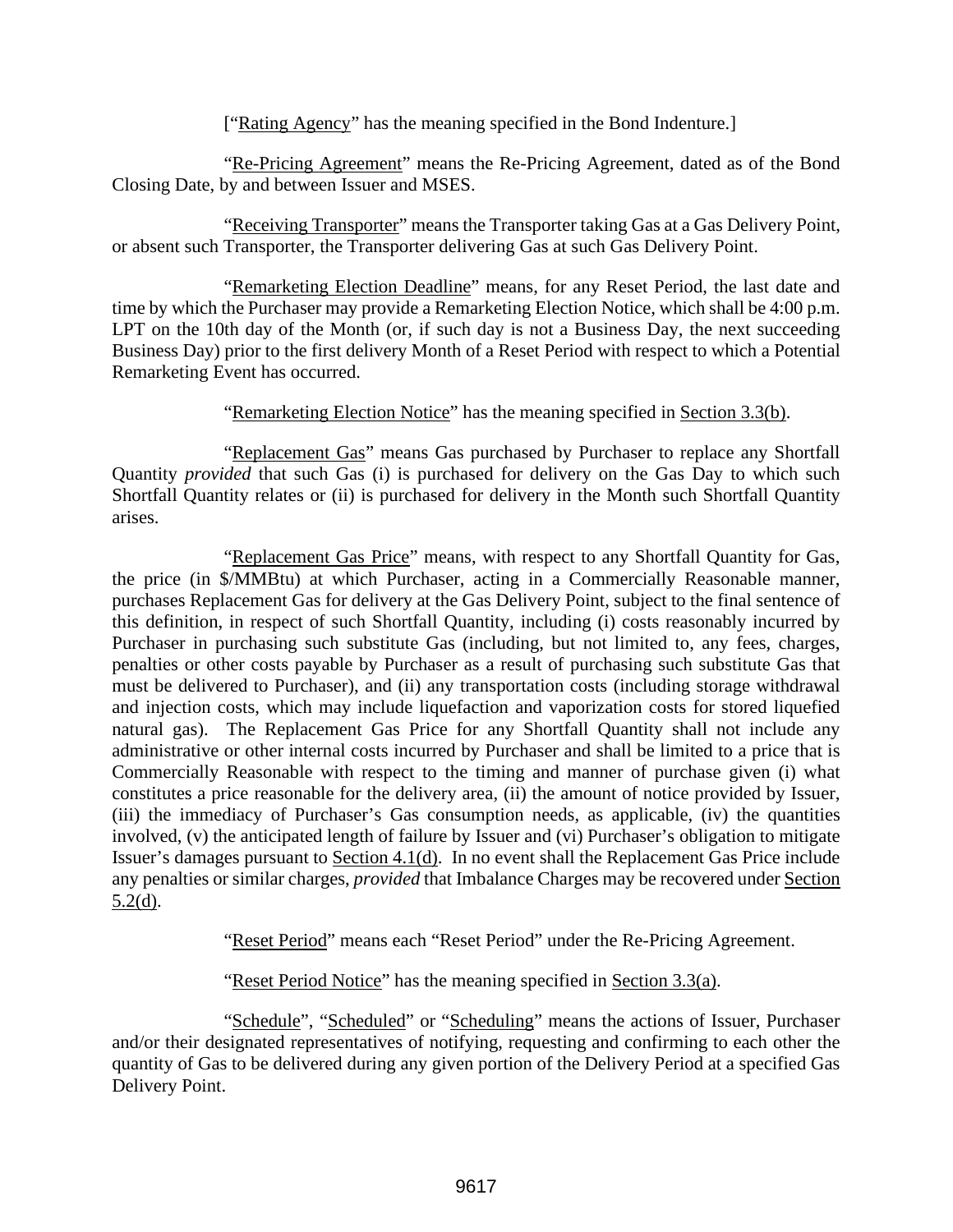#### "Shortfall Quantity" has the meaning specified in [Section 4.1\(a\).](#page-37-2)

"Transporter(s)" means all Gas gathering or pipeline companies, or local distribution companies acting in the capacity of a transporter, transporting Gas for Issuer or Purchaser upstream or downstream, respectively, of the Gas Delivery Point.

"Trustee" means [\_\_\_\_\_], and its successors as Trustee under the Bond Indenture.

"Utility Revenues" means all charges received for, and all other income and receipts derived by Purchaser from, the operation of Purchaser's gas utility system, or arising from Purchaser's gas utility system, including income derived from the sale or use of gas distributed by any facilities of Purchaser's gas utility system, together with any receipts derived from the sale of any property pertaining to Purchaser's gas utility system or incidental to the operation of Purchaser's gas utility system or from any services performed by Purchaser in connection with or incidental to Purchaser's gas utility system, or from any other source whatsoever directly or indirectly derived from Purchaser's gas utility system, but exclusive in every case of any moneys derived from the levy or collection of taxes upon any taxable property within the jurisdictional boundaries of Purchaser.

#### "Voided Remarketing Election Notice" has the meaning specified i[n Section 3.3\(b\).](#page-36-1)

<span id="page-34-0"></span>Section 1.2 Definitions; Interpretation. References to "Articles," "Sections," "Schedules" and "Exhibits" shall be to Articles, Sections, Schedules and Exhibits, as the case may be, of this Agreement unless otherwise specifically provided. Section headings in this Agreement are included herein for convenience of reference only and shall not constitute a part of this Agreement for any other purpose or be given any substantive effect. Any of the terms defined herein may, unless the context otherwise requires, be used in the singular or the plural, depending on the reference. The use herein of the word "include" or "including", when following any general statement, term or matter, shall not be construed to limit such statement, term or matter to the specific items or matters set forth immediately following such word or to similar items or matters, whether or not nonlimiting language (such as "without limitation" or "but not limited to" or words of similar import) is used with reference thereto, but rather shall be deemed to refer to all other items or matters that fall within the broadest possible scope of such general statement, term or matter. Any reference herein to any agreement or document includes all amendments, supplements or restatements to and of such agreement or document as may occur from time to time.

#### <span id="page-34-1"></span>**ARTICLE II EXECUTION DATE AND DELIVERY PERIOD; NATURE OF COMMODITY PROJECT**

<span id="page-34-2"></span>Section 2.1 Execution Date; Delivery Period. Unless this Agreement is terminated pursuant to [Article](#page-49-1) XVII, delivery of Gas under this Agreement shall commence and continue for the Delivery Period.

<span id="page-34-3"></span>Section 2.2 Termination Due to Failure to Issue Bonds or Provide Minimum Discount. Each Party shall have a right to terminate this Agreement with the effect that this Agreement shall be of no further force or effect and the Parties shall have no rights or obligations hereunder if (a)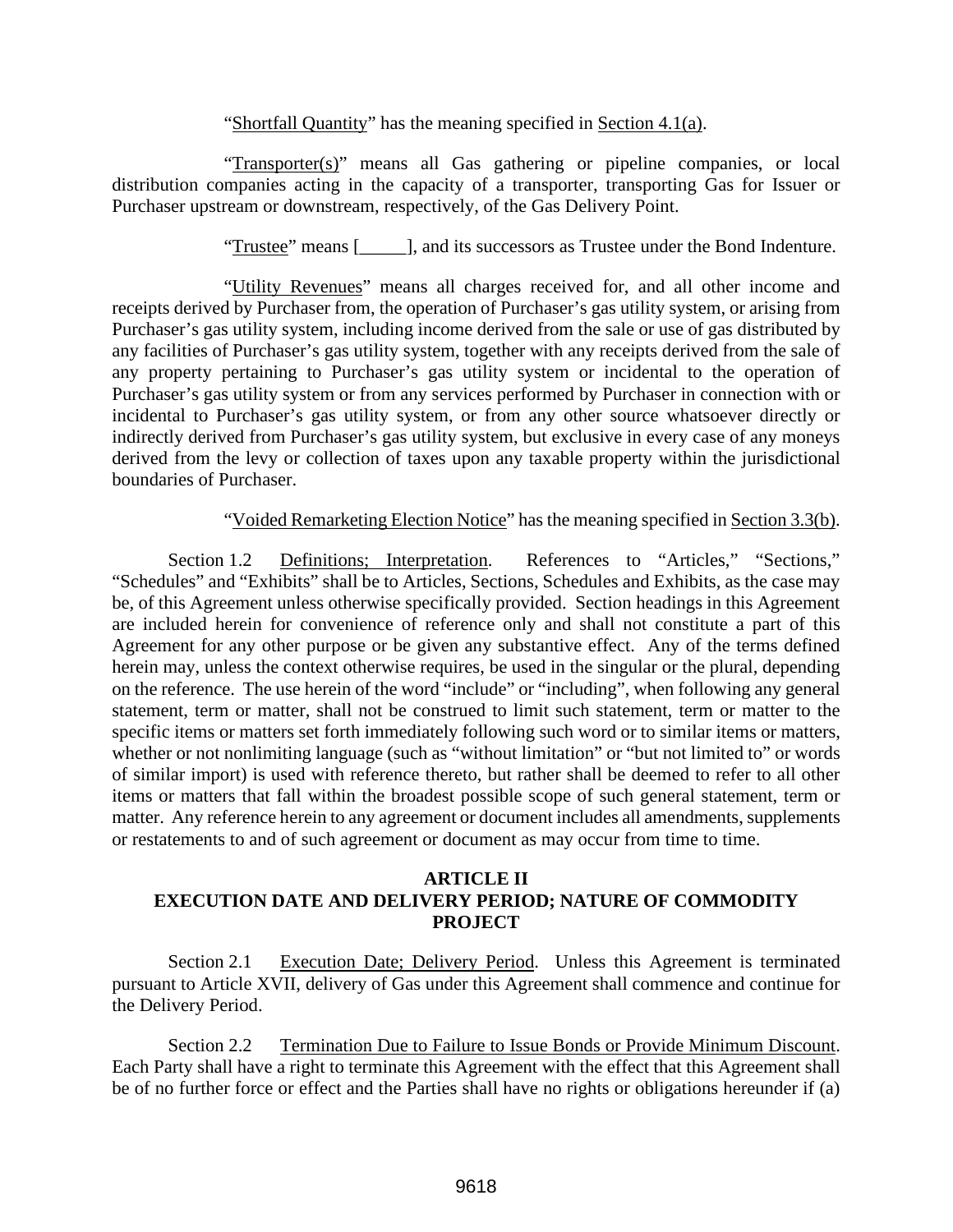the Bonds are not issued on or before [\_\_\_\_], 2019, or (b) Issuer notifies Purchaser that the expected Available Discount for the Initial Reset Period is less than the Minimum Discount.

<span id="page-35-0"></span>Section 2.3 Nature of Commodity Project. Purchaser acknowledges and agrees that Issuer will meet its obligations to provide Gas to Purchaser under this Agreement exclusively through its purchase of long-term supplies of Gas from MSES pursuant to the Commodity Project and that Issuer is financing its purchase of such long-term supplies through the issuance of the Bonds.

<span id="page-35-1"></span>Section 2.4 Pledge of this Agreement. Purchaser acknowledges and agrees that Issuer will pledge its right, title, and interest under this Agreement and the revenues to be received under this Agreement (other than the revenues attributable to the Project Administration Fee) to secure Issuer's obligations under the Bond Indenture.

#### **ARTICLE III SALE AND PURCHASE**

<span id="page-35-3"></span><span id="page-35-2"></span>Section 3.1 Sale and Purchase of Gas. On each Gas Day during the Delivery Period, Issuer agrees to sell and deliver or cause to be delivered to Purchaser, and Purchaser agrees to purchase and take or cause to be taken from Issuer, in each case, on a Firm basis, the Contract Quantity of Gas pursuant to the terms and conditions set forth in this Agreement.

Section 3.2 Pricing.

<span id="page-35-4"></span>(a) For each MMBtu of Gas delivered to Purchaser at the Gas Delivery Point, Purchaser shall pay Issuer the applicable Contract Price.

<span id="page-35-5"></span>(b) Issuer shall bill and Purchaser shall pay each Month, as part of the Billing Statement described in [Article](#page-45-6) XIV, a "Project Administration Fee" equal to the product of (i) the Contract Quantity for the Month of Gas deliveries, (ii) the number of Gas Days in such Month, and (iii) \$0.03.

(c) During the term of this Agreement, promptly following completion of the annual audit of Issuer's financial statements at the end of each fiscal year (currently the twelvemonth period ending June 30), Issuer shall compare its revenues (as determined in accordance with the Bond Indenture) and expenses under the Commodity Project for that fiscal year. For purposes of such annual comparison, Issuer's expenses shall include: (a) its expenses incurred in obtaining Commodity supply under the Commodity Project; (b) its administrative, legal, and accounting expenses directly incurred in connection with or properly allocable to the Commodity Project, including the administration of this Agreement and all other contracts for the sale of Commodity obtained under the Commodity Project; (c) debt service on the Bonds, including payments under any interest rate swap or hedge agreement; (d) any replenishment of draws made upon any working capital fund associated with the Commodity Project; (e) any deposits required to be made by Issuer into any debt service reserve or other reserve or contingency fund or funds established with respect to the Bonds; (f) any fees or other amounts due to any provider of credit support for the Bonds; (g) payments under any commodity price swap or hedge agreement entered into in connection with the Commodity Project; and (h) any other similar costs and expenses. If this annual comparison demonstrates that such revenues exceeded such expenses during the applicable fiscal year and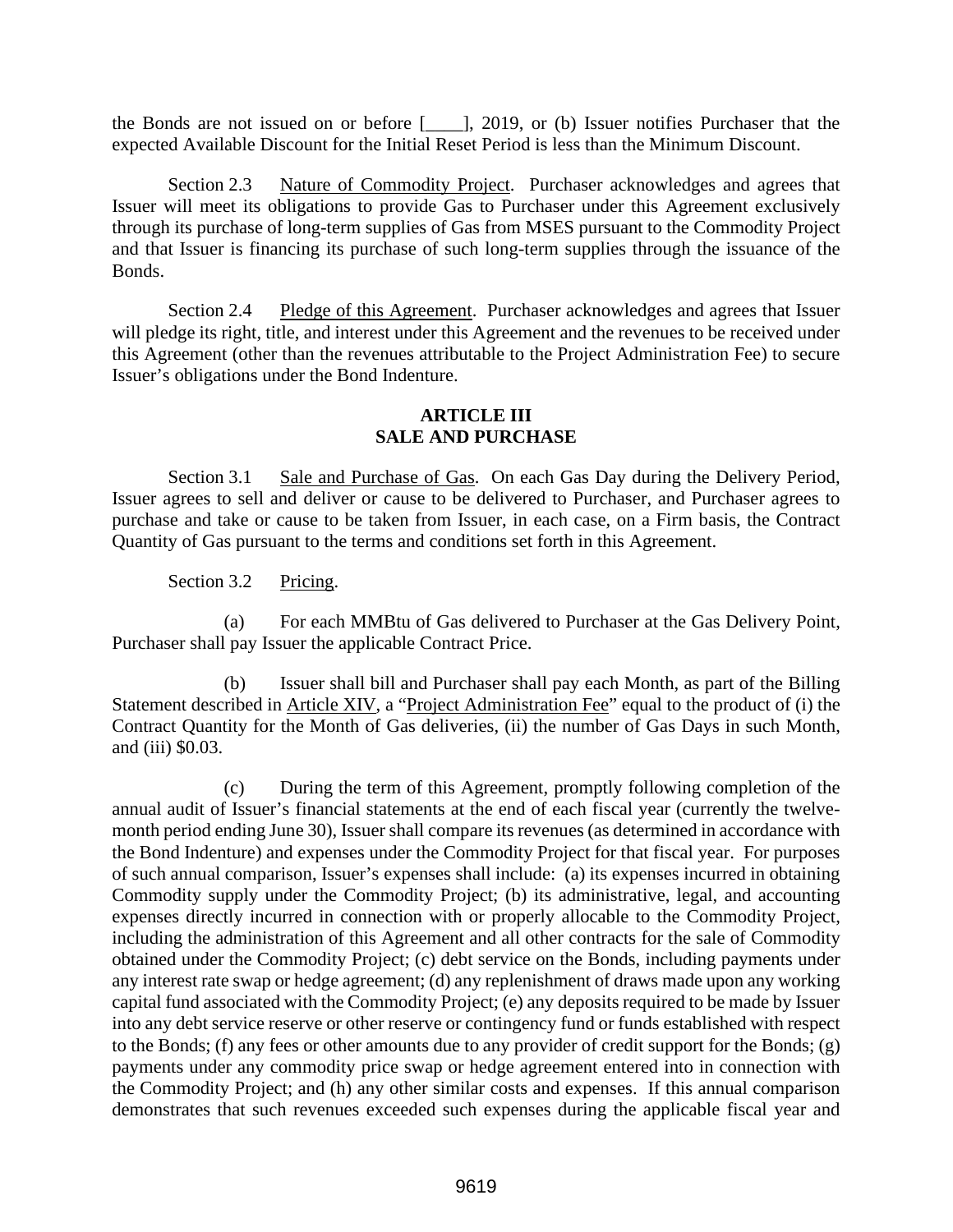there are amounts on deposit in the fund established by the Bond Indenture available for such purpose, then Issuer shall make refunds to Purchaser and the other Project Participants in the amount available after making allowances for any necessary and appropriate reserves and contingencies (as provided in the foregoing clause (e)), including but not limited to amounts deemed reasonably necessary by Issuer to fund any working capital reserve and to reserve or account for unfunded liabilities, including future sinking fund or other principal amortization of the Bonds. The amount available for refund shall be allocated among and paid annually to Purchaser and the other Project Participants in proportion to their respective purchases for such fiscal year. As of the Execution Date, the projected Annual Refund for the Initial Period is [\$0.0x] per MMBtu.

### Section 3.3 Reset Period Remarketing.

(a) Reset Period Notice. For each Reset Period, Issuer shall provide to Purchaser, at least ten (10) days prior to the Remarketing Election Deadline, formal written notice setting forth (i) the duration of such Reset Period, (ii) the [Estimated Available Discount (as defined in the Re-Pricing Agreement)] for such Reset Period, and (iii) the applicable Remarketing Election Deadline (a "Reset Period Notice"). Issuer may thereafter update such notice at any time prior to the Remarketing Election Deadline and may extend the Remarketing Election Deadline in its sole discretion in any such update.

<span id="page-36-0"></span>(b) Remarketing Election. If the Reset Period Notice (or any update thereto) indicates that the Available Discount in such notice is not at least equal to the Minimum Discount for that Reset Period, then: (i) a "Potential Remarketing Event" shall be deemed to exist, and (ii) Purchaser may, not later than the Remarketing Election Deadline, issue a written notice in the form attached hereto as Exhibit C (a "Remarketing Election Notice") to Issuer, MSES and the Trustee electing for all of Purchaser's Gas that would otherwise be delivered hereunder to be remarketed during the applicable Reset Period; *provided*, however, if the actual Available Discount, as finally determined under the Re-Pricing Agreement, is equal to or greater than the Minimum Discount, then Issuer may, in its sole discretion, elect by written notice to Purchaser to treat such Remarketing Election Notice as void (a "Voided Remarketing Election Notice"). If Purchaser issues a valid Remarketing Election Notice (other than a Voided Remarketing Election Notice), then Purchaser shall have no rights or obligations to take any Gas hereunder or to receive any Annual Refund attributable to the applicable Reset Period.

(c) Final Determination of Available Discount. The Parties acknowledge and agree that the final Available Discount for any Reset Period following the Initial Reset Period will be determined on the applicable [Re-Pricing Date (as defined in the Re-Pricing Agreement)], and that such Available Discount may differ from the estimate or estimates of such Available Discount provided to Purchaser prior to the applicable Remarketing Election Deadline; *provided* that the Available Discount for any Reset Period will not be less than the lesser of (i) the last [Estimated Available Discount (as defined in the Re-Pricing Agreement)] set forth in the Reset Period Notice (or any update thereof) sent by Issuer, and (ii) the Minimum Discount applicable to such Reset Period.

(d) Resumption of Deliveries. Notwithstanding the issuance of any Remarketing Election Notice for a Reset Period, Purchaser will remain obligated to purchase the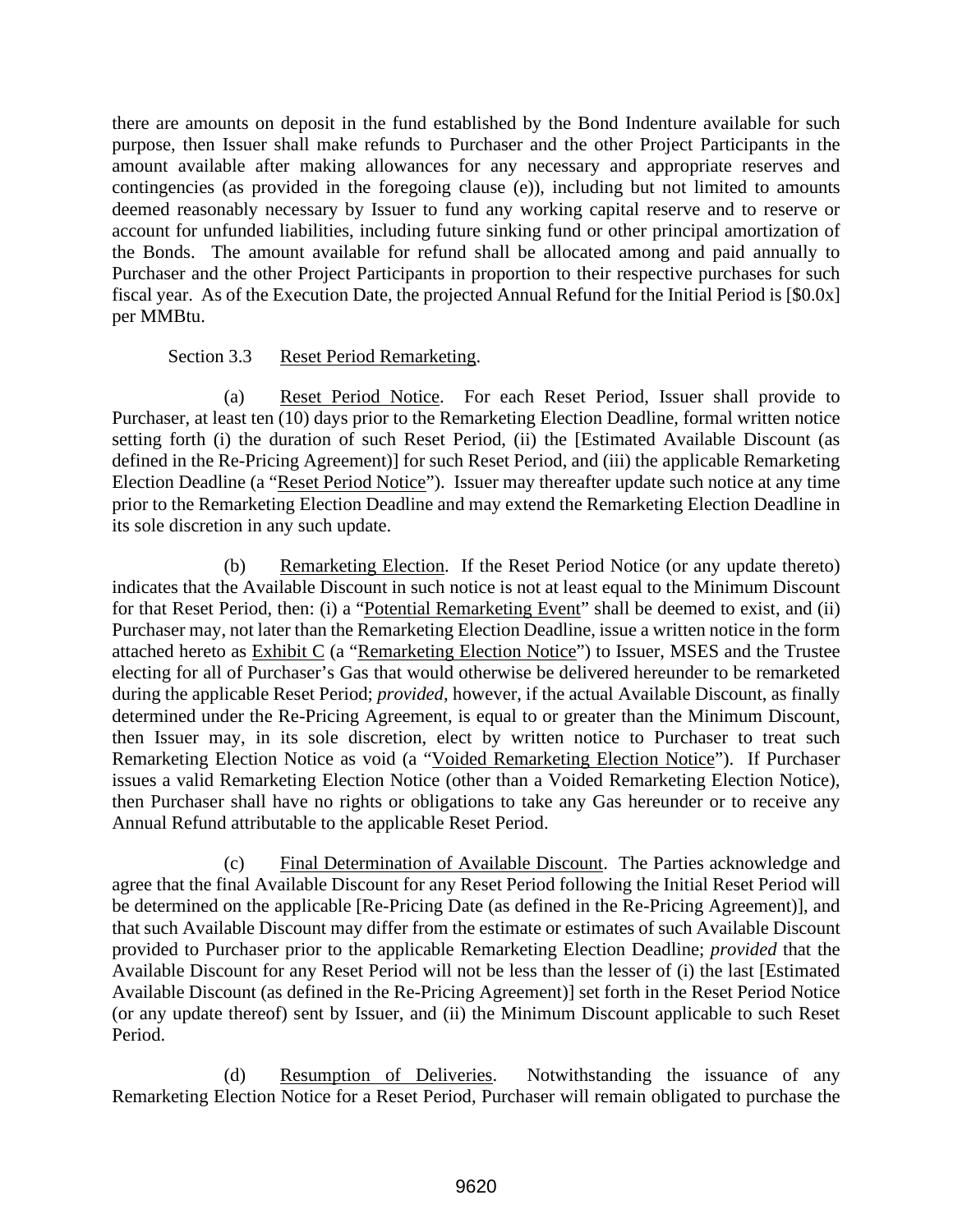Contract Quantities hereunder for each subsequent Reset Period, unless Purchaser issues a new valid Remarketing Election Notice (other than a Voided Remarketing Election Notice) for any such Reset Period in accordance with [Section 3.3\(b\).](#page-36-0)

(e) Reduction of Contract Quantity. The Parties recognize and agree that the Contract Quantity may be reduced in a Reset Period pursuant to the re-pricing methodology described in the Re-Pricing Agreement if necessary to achieve a successful remarketing of the Bonds. The Parties agree further that if, pursuant to the Re-Pricing Agreement, Issuer and the Calculation Agent (as defined therein) determine in connection with the establishment of any new Reset Period that: (i) such Reset Period will be the final Reset Period and (ii) such Reset Period will end prior to the end of the original Delivery Period, then (A) Issuer will notify Purchaser, (B) the Delivery Period will be deemed to be modified so that it ends at the end of such Reset Period, and (C) the Contract Quantity for the last Month in such Reset Period may be reduced as provided in the Re-Pricing Agreement.

#### **ARTICLE IV FAILURE TO DELIVER OR TAKE COMMODITIES**

<span id="page-37-2"></span><span id="page-37-1"></span>Section 4.1 **Issuer's Failure to Deliver the Contract Quantity (Not Due to Force** Majeure).

(a) If, on any Gas Day during the Delivery Period, Issuer breaches its obligation to deliver all or any portion of the Contract Quantity at any Gas Delivery Point pursuant to the terms of this Agreement, then the portion of the Contract Quantity that Issuer failed to deliver shall be a "Shortfall Quantity" and Purchaser shall exercise Commercially Reasonable Efforts to purchase Replacement Gas.

<span id="page-37-0"></span>(b) To the extent Purchaser actually purchases Replacement Gas with respect to any Shortfall Quantity, then Issuer shall pay to Purchaser the result determined by the following formula:

$$
P = Q x (RP - CP + AF)
$$

Where:

- $P =$  The amount payable by Issuer under this [Section 4.1\(b\);](#page-37-0)
- $Q =$  The quantity of Replacement Gas;
- RP = The Replacement Gas Price;
- $CP =$  The Contract Price that would have applied to such Gas; and
- $AF =$  The Administrative Fee.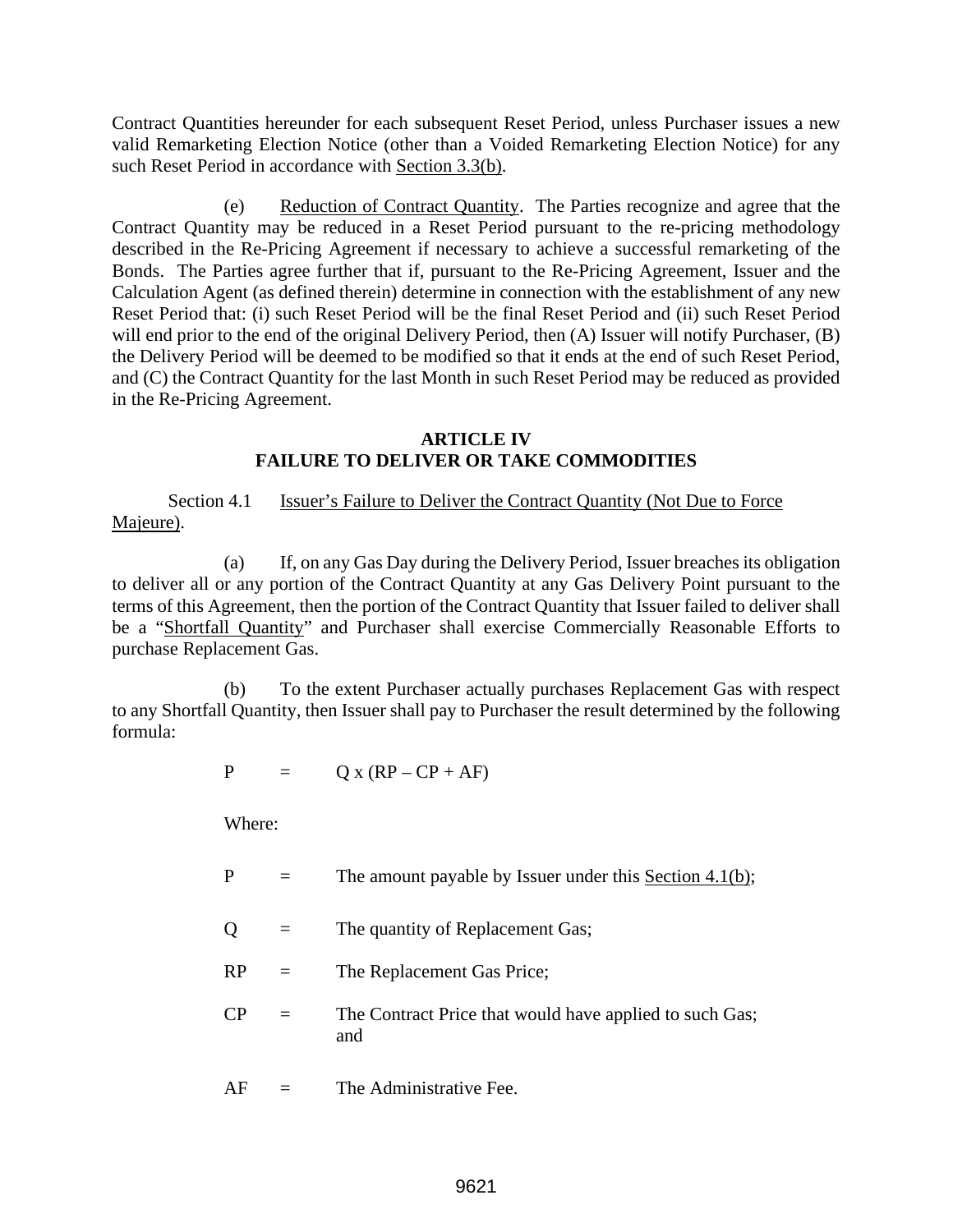(c) Purchaser shall monitor nominations and deliveries of Gas to be delivered to Purchaser at each Gas Delivery Point and shall promptly notify Issuer upon becoming aware that such nominations or deliveries might result in a Shortfall Quantity with respect to such Gas Delivery Point.

(d) Purchaser shall exercise Commercially Reasonable Efforts to mitigate Issuer's damages paid hereunder, *provided* that such Commercially Reasonable Efforts shall not require Purchaser to utilize or change its utilization of its owned or controlled assets or market positions to minimize Issuer's liability.

(e) Imbalance Charges for Gas shall not be recovered under this [Section 4.1,](#page-37-1) but rather in accordance with [Section 5.2\(d\).](#page-39-0)

Section 4.2 Purchaser's Failure to Take the Contract Quantity (Not Due to Force Majeure). If, on any Gas Day during the Delivery Period, Purchaser breaches its obligation to take all or any portion of the Contract Quantity at any Gas Delivery Point pursuant to the terms of this Agreement, then Purchaser shall remain obligated to pay Issuer the Contract Price for the Contract Quantity. Issuer shall credit to Purchaser's account any net revenues Issuer may receive from MSES under the Prepaid Agreement in connection with the ultimate sale of any such Gas by MSES pursuant to Exhibit C of the Prepaid Agreement, up to the Contract Price.

Section 4.3 Sole Remedies. Except with respect to the payment of Imbalance Charges pursuant to [Section 5.2\(d\),](#page-39-0) the remedies set forth in this [Article](#page-37-2) IV shall be each Party's sole and exclusive remedies for any failure by the other Party to deliver or take Gas, as applicable, pursuant to this Agreement.

Section 4.4 Make-up Delivery in Lieu of Payment. The Parties may mutually agree to make up all or a portion of the Daily Contract Quantity not delivered or taken by increasing deliveries and takes over the remainder of the month in which such failure occurred.

## **ARTICLE V TRANSPORTATION AND DELIVERY; COMMUNICATIONS**

Section 5.1 Gas Delivery Point.

(a) All Gas delivered under this Agreement shall be delivered and received (i) at the delivery point[s] specified in Exhibit A (the "Primary Gas Delivery Point"), or (ii) to any other point (an "Alternate Gas Delivery Point") that has been mutually agreed upon by Purchaser and Issuer (the Primary Gas Delivery Point or Alternate Gas Delivery Point, if specified, each being a "Gas Delivery Point").

(b) The Contract Index Price for each Alternate Gas Delivery Point, as applicable, shall be the price mutually agreed upon and identified by the Parties, or if no such price is identified for such Alternate Gas Delivery Point, the price shall be the Contract Index Price for such Alternate Gas Delivery Point, as applicable, specified on Exhibit A for the Primary Gas Delivery Point from which quantities are being shifted to such Alternate Gas Delivery Point.

Section 5.2 Responsibility for Transportation and Related Provisions.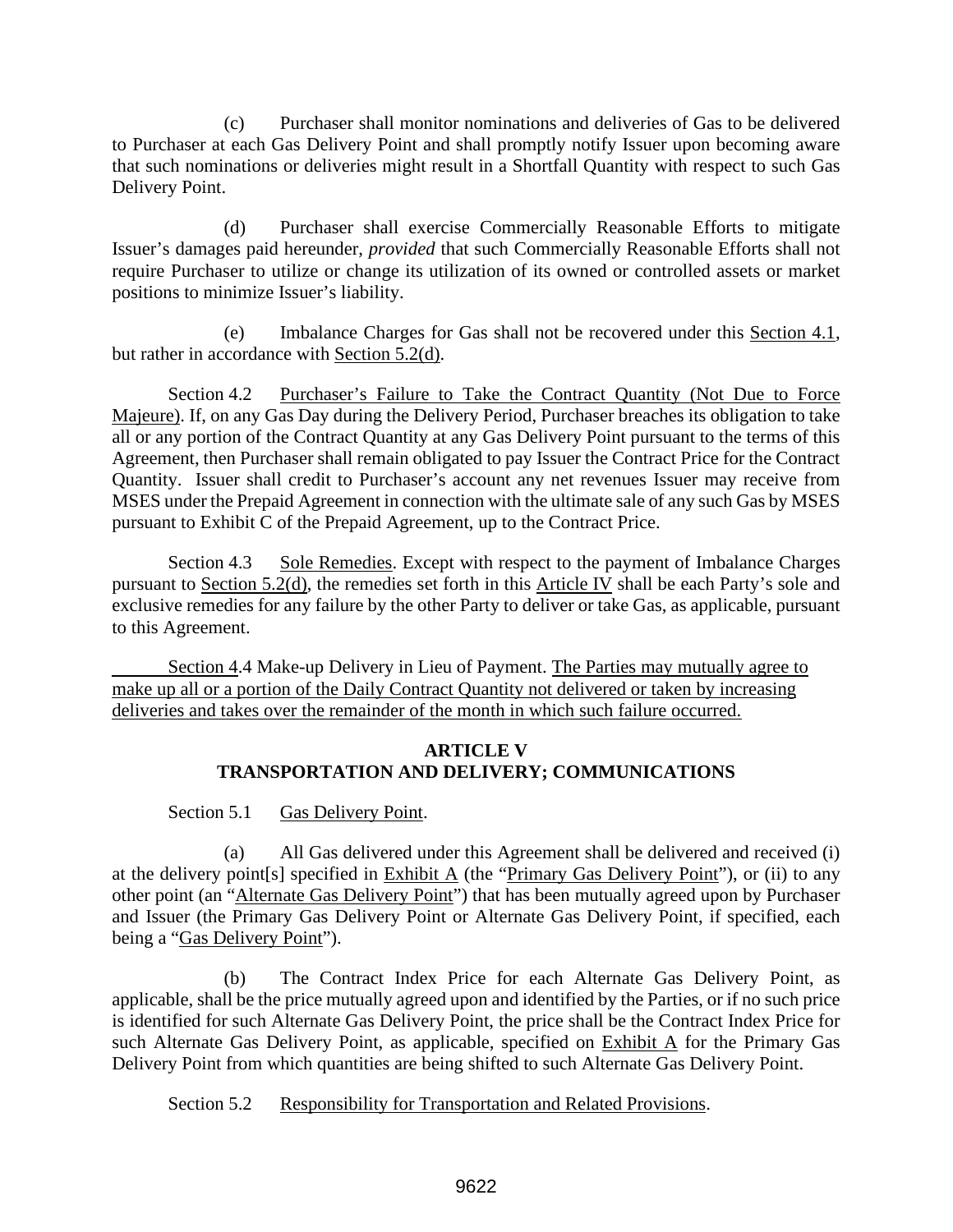(a) Issuer shall obtain and pay for all processing, gathering, and transportation necessary for delivery of the Contract Quantity to each Gas Delivery Point. Purchaser shall obtain or cause to be obtained and pay for all transportation necessary to receive the Contract Quantity at each Gas Delivery Point and to transport the Contract Quantity from each Gas Delivery Point.

(b) Should either Party receive an operational flow order or other order or notice from a Transporter requiring action to be taken in connection with the Gas flowing under this Agreement (a "Critical Notice"), such Party shall notify or cause the notification of the other Party of the Critical Notice and provide or cause to be provided to the other Party a copy of same by electronic mail, or facsimile if requested, within a Commercially Reasonable timeframe. The Parties shall exercise Commercially Reasonable Efforts required by the Critical Notice within the time prescribed by the applicable Transporter. Each Party shall, in accordance with the procedures set forth in [Section 18.1,](#page-52-0) indemnify, defend and hold harmless the other Party from any Claims associated with any Critical Notice (i) of which the indemnifying Party failed to give the indemnified Party the notice required under this Agreement or (ii) under which the indemnifying Party failed to take the action required by the Critical Notice within the time prescribed, *provided* the notice from the indemnified Party was timely delivered.

(c) Unless otherwise agreed by the Parties or required by the Receiving Transporter and Delivering Transporter, Issuer shall nominate, schedule and deliver, and Purchaser shall nominate, schedule and take, the Contract Quantity of Gas (deemed ratable) during the Delivery Period at each Gas Delivery Point in accordance with the requirements of the Receiving Transporter and Delivering Transporter at such Gas Delivery Point.

<span id="page-39-0"></span>(d) The Parties shall use Commercially Reasonable Efforts to avoid the imposition of any Imbalance Charges. If Purchaser or Issuer receives an invoice from a Transporter that includes Imbalance Charges related to the obligations of either Party under this Agreement, the Parties shall determine the validity as well as the cause of such Imbalance Charges. If the Imbalance Charges were incurred as a result of Purchaser's taking of quantities of Gas greater than or less than the Contract Quantity at any Gas Delivery Point, then Purchaser shall pay for such Imbalance Charges or reimburse Issuer for such Imbalance Charges paid by Issuer. If the Imbalance Charges were incurred as a result of Issuer's delivery of quantities of Gas greater than or less than the Contract Quantities at any Gas Delivery Point, then Issuer shall pay for such Imbalance Charges or reimburse Purchaser for such Imbalance Charges paid by Purchaser.

Section 5.3 Title and Risk of Loss.

(a) Title to Gas delivered under this Agreement and risk of loss shall pass from Issuer to Purchaser at the Gas Delivery Point.

(b) As between the Parties, Issuer shall be deemed to be in exclusive control and possession of the Gas delivered under this Agreement, and responsible for any damage or injury caused thereby, prior to the time such Gas has been delivered to Purchaser at the Gas Delivery Point. After delivery of Gas to Purchaser at the Gas Delivery Point, Purchaser shall be deemed to be in exclusive control and possession thereof and responsible for any injury or damage caused thereby. Each Party (each, an "Indemnifying Party") assumes all liability for and, subject to the provisions of [Section 18.1,](#page-52-0) shall indemnify, defend and hold harmless the other Party from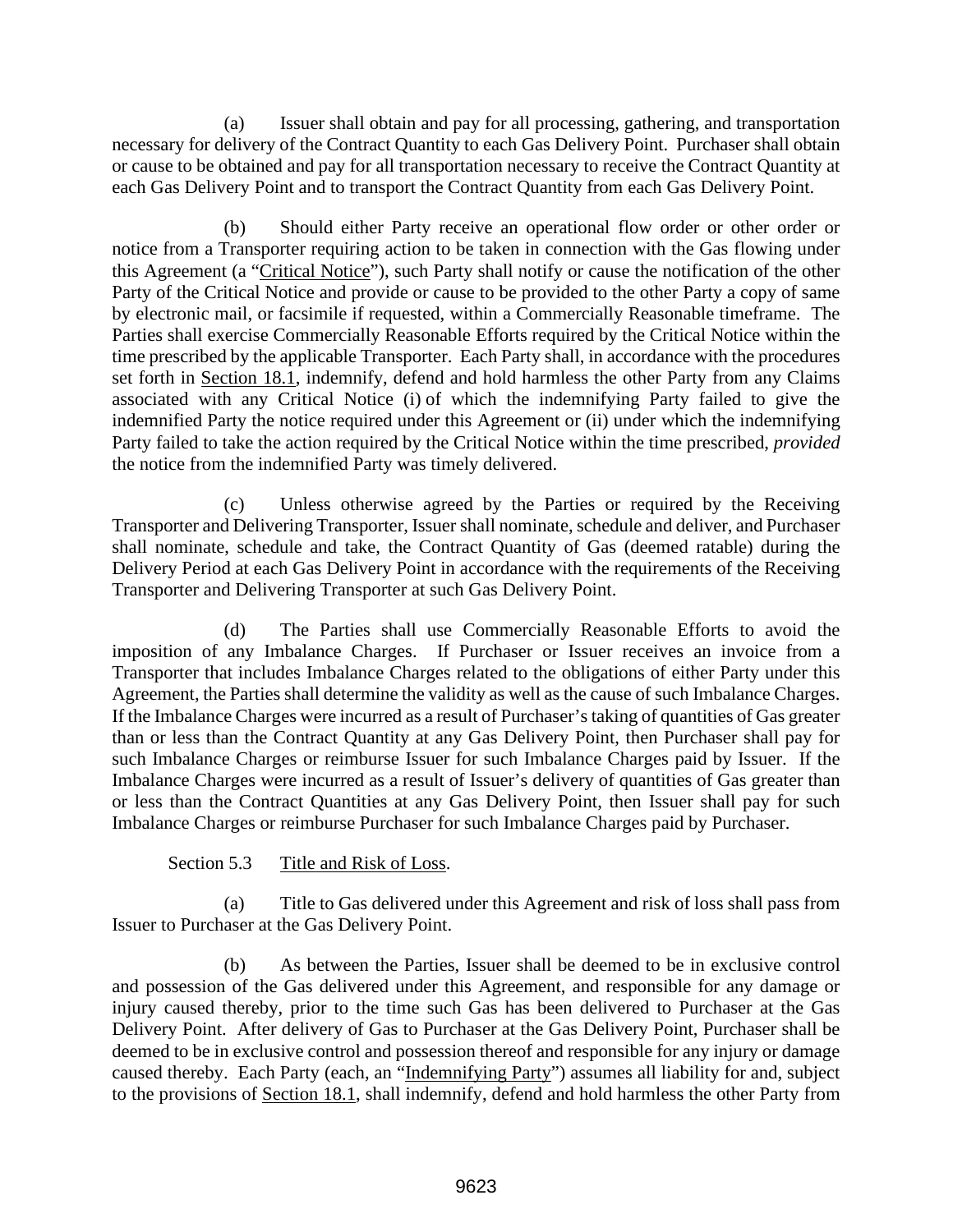any Claims, including death of Persons, arising from any act or incident occurring when title to Gas is vested in the Indemnifying Party.

Section 5.4 Communications Protocol. Purchaser and Issuer may at any time agree to Schedule Gas deliveries pursuant to the communications protocols set forth in Exhibit G-1 to the Prepaid Agreement.

## **ARTICLE VI GAS QUALITY AND MEASUREMENT**

Purchaser shall not be required to accept Gas delivered by Issuer that does not meet the pressure, quality and heat content requirements of the Receiving Transporter as detailed in the applicable pipeline tariff. Purchaser's sole and exclusive remedy against Issuer with respect to any Gas that fails to meet such pressure, quality and heat content requirements shall be the right to reject non-conforming Gas and to receive payment under [Article](#page-37-2) IV. If such rejected Gas meets the pressure, quality and heat content requirements of the Delivering Transporter, but does not meet such requirements of the Receiving Transporter, any such rejection by Purchaser and failure to deliver by Issuer shall be deemed to be excused by Force Majeure. For the avoidance of doubt, the provisions of [Article](#page-44-0) XI shall apply to any such event of Force Majeure. If such rejected Gas does not meet such requirements of either the Receiving Transporter or the Delivering Transporter, Issuer shall be deemed to have failed to deliver any such Gas that is properly rejected. The unit of quantity measurement for Gas for purposes of this Agreement shall be one MMBtu dry. Measurement of Gas quantities under this Agreement shall be in accordance with the established procedures of the operator of the applicable Gas Delivery Point. With respect to any measurement of Gas delivered or received under this Agreement at any Gas Delivery Point, the measurement of such Gas (including the definition of Btu used in making such measurement) by the operator of such Gas Delivery Point shall be deemed to be conclusive; *provided*, however, if the operator of such Gas Delivery Point revises its measurement statements for Gas, such revision shall be effective as the measurement of Gas for the purposes of this Agreement and may be corrected pursuant to [Section 14.5.](#page-47-0) If the operator of such Gas Delivery Point measures Gas in terms of dekatherms, one dekatherm (as determined by such operator) will be deemed to equal to one MMBtu for purposes of this Agreement.

#### **ARTICLE VII USE OF GAS**

<span id="page-40-1"></span><span id="page-40-0"></span>Section 7.1 Tax Exempt Status of the Bonds. Purchaser acknowledges that the Bonds will be issued with the intention that the interest thereon will be exempt from federal taxes under Section 103 of the Code. Accordingly, Purchaser agrees that it will (a) provide such information with respect to its utility system as may be requested by Issuer in order to establish the tax-exempt status of the Bonds, and (b) act in accordance with such written instructions as Issuer may provide from time to time in order to maintain the tax-exempt status of the Bonds. Purchaser further agrees that it will not at any time take any action, or fail to take any action, that would adversely affect the tax-exempt status of the Bonds.

Section 7.2 Priority Gas. Purchaser agrees to take the Contract Quantities to be delivered under this Agreement (a) in priority over and in preference to all other Gas available to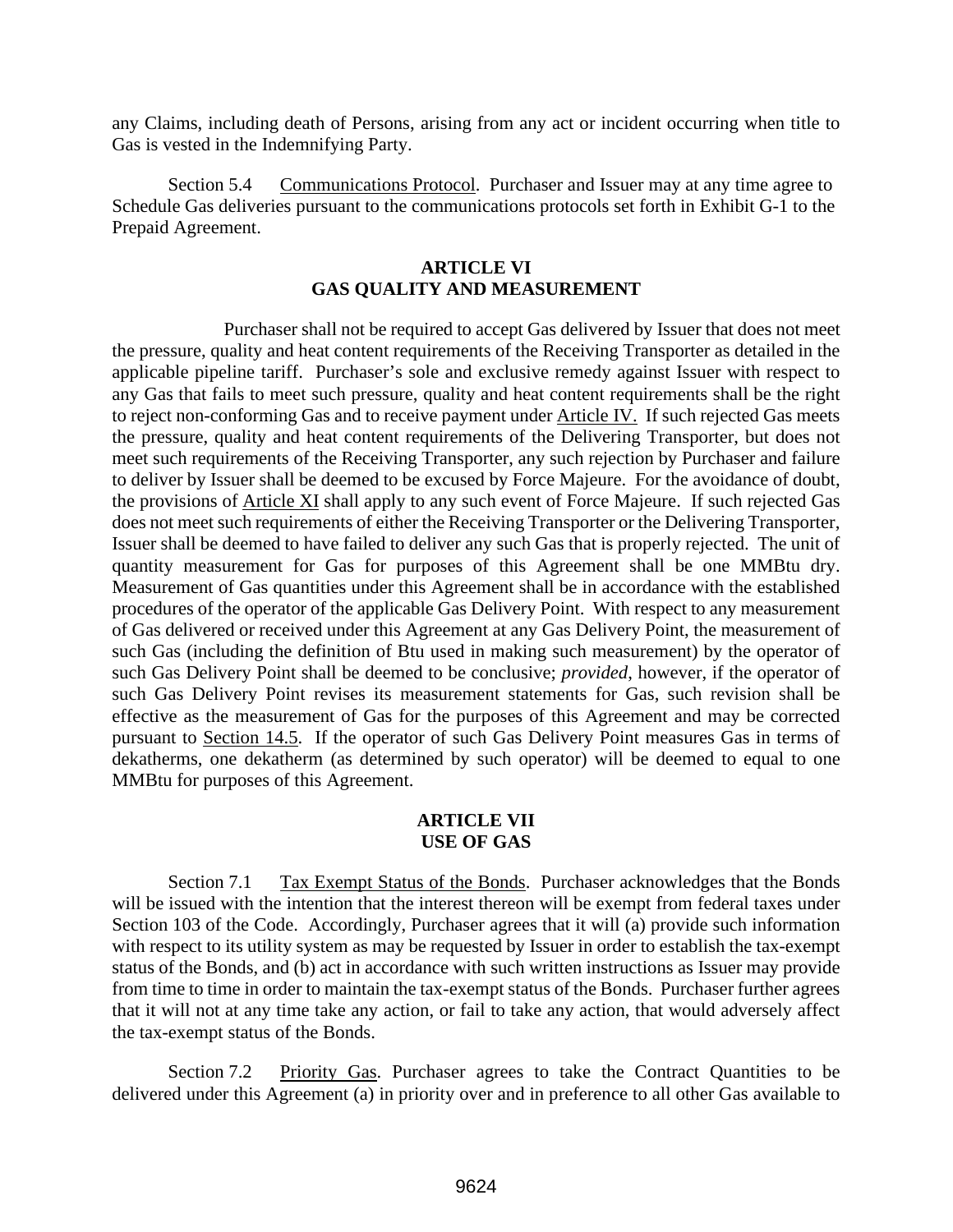Purchaser that are not Priority Gas; and (b) on at least a pari passu and non-discriminatory basis with other Priority Gas.

Section 7.3 Assistance with Sales to Third Parties. If, notwithstanding Purchaser's compliance with [Section 7.1,](#page-40-0) Purchaser does not require or is unable to receive all or any portion of the Contract Quantity that it is obligated to purchase under this Agreement as a result of (i) decreased Gas requirements due to reduced generation requirements during the Delivery Period, or (ii) decreased demand by Purchaser's retail customers, Issuer shall, upon reasonable notice from Purchaser, use Commercially Reasonable Efforts, to the extent permitted in the Prepaid Agreement, to arrange for the sale of such quantities by MSES (A) to another Municipal Utility, or (B) if necessary, to another purchaser. If Issuer succeeds in arranging such a sale by MSES, Issuer shall credit against the amount owed by Purchaser for such Contract Quantities the amount received by Issuer from MSES for such sales less all directly incurred costs or expenses, including but not limited to remarketing administrative charges paid to MSES under the Prepaid Agreement, but in no event shall the amount of such credit be more than the Contract Price.

<span id="page-41-0"></span>Section 7.4 Qualifying Use. Without limiting Purchaser's other obligations under this [Article](#page-40-1) VII, Purchaser agrees that it will use all of the Gas purchased under this Agreement in compliance with the Qualifying Use Requirements. Purchaser agrees that it will provide such additional information, records and certificates as Issuer may reasonably request to confirm Purchaser's compliance with this [Section 7.4.](#page-41-0)

## **ARTICLE VIII REPRESENTATIONS AND WARRANTIES; ADDITIONAL COVENANTS**

<span id="page-41-1"></span>Section 8.1 Representations and Warranties of Parties. As a material inducement to entering into this Agreement, each Party, with respect to itself, hereby represents and warrants to the other Party as of the Execution Date as follows:

(a) For Issuer as the representing Party, Issuer is a public corporation and public instrumentality of its associated municipalities and of the State of Tennessee organized under the Energy Acquisition Corporations Act;

(b) For Purchaser as the representing Party, Purchaser is a [\_\_\_\_] duly organized and validly existing under the laws of the State of [\_\_\_\_];

(c) it has all requisite power and authority to conduct its business, to own its properties and to execute, deliver and perform its obligations under this Agreement;

(d) there is no litigation, action, suit, proceeding or investigation pending or, to the best of such Party's knowledge, threatened, before or by any Government Agency, which could reasonably be expected to materially and adversely affect the performance by such Party of its obligations under this Agreement or that questions the validity, binding effect or enforceability hereof, any action taken or to be taken by such Party pursuant hereto, or any of the transactions contemplated hereby;

(e) the execution, delivery and performance of this Agreement by such Party have been duly authorized by all necessary action on the part of such Party and do not require any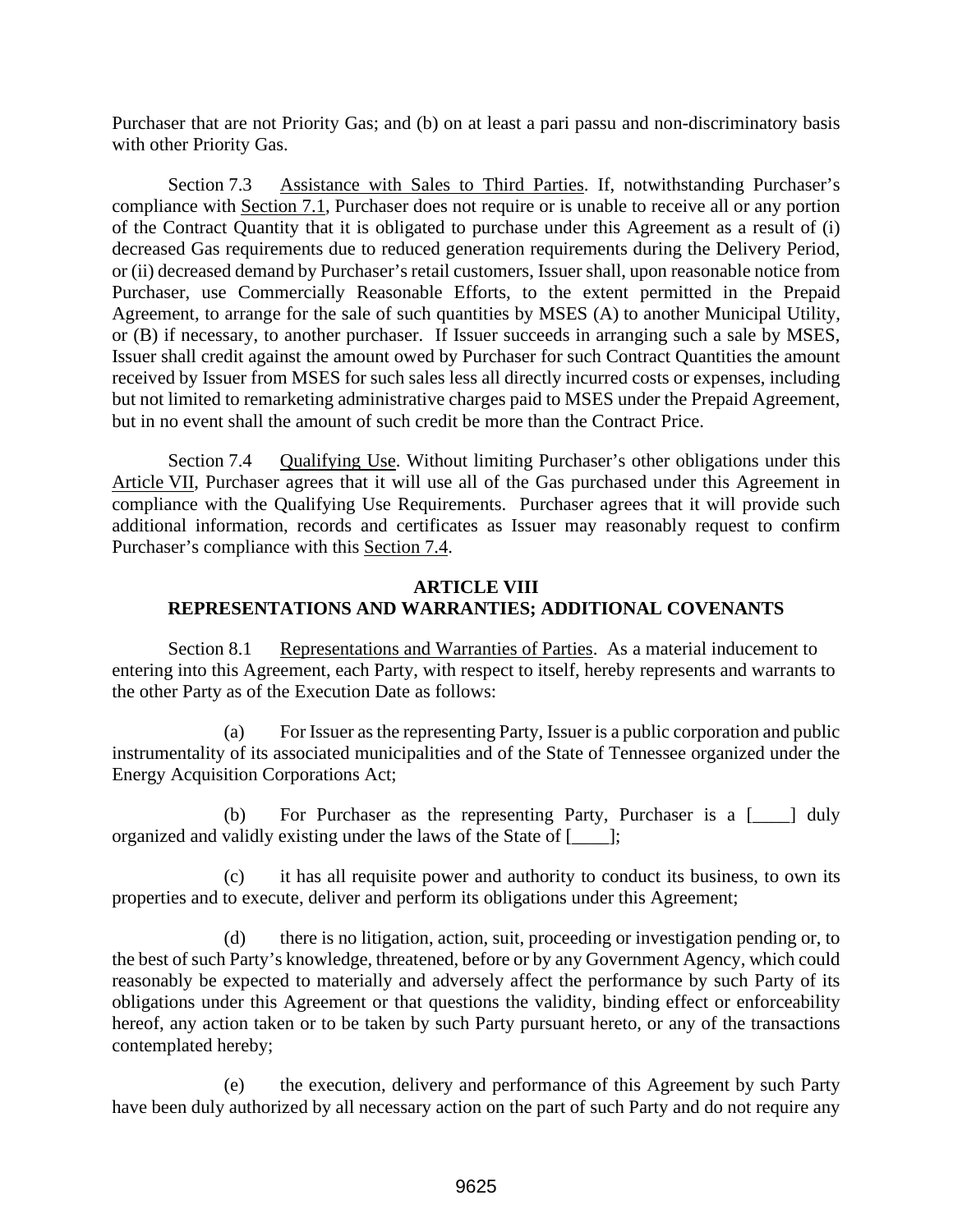approval or consent of any security holder of such Party or any holder (or any trustee for any holder) of any indebtedness or other obligation of such Party;

(f) this Agreement has been duly executed and delivered on behalf of such Party by an appropriate officer or authorized Person of such Party and constitutes the legal, valid and binding obligation of such Party, enforceable against it in accordance with its terms, as such enforceability may be limited by applicable bankruptcy, insolvency, reorganization, moratorium and similar Laws affecting creditors' rights generally and by general principles of equity;

(g) the execution, delivery and performance of this Agreement by such Party shall not violate any provision of any Law, decree or other legal or regulatory determination applicable to it;

(h) the execution, delivery and performance by such Party of this Agreement, and the consummation of the transactions contemplated hereby, including the incurrence by such Party of its financial obligations under this Agreement, shall not result in any violation of any term of any material contract or agreement applicable to it, or any of its charter or bylaws or of any license, permit, franchise, judgment, writ, injunction or regulation, decree, order, charter, Law or ordinance applicable to it or any of its properties or to any obligations incurred by it or by which it or any of its properties or obligations are bound or affected, or of any determination or award of any arbitrator applicable to it, and shall not conflict with, or cause a breach of, or default under, any such term or result in the creation of any lien upon any of its properties or assets, except with respect to Issuer, the lien of the Bond Indenture;

(i) to the best of the knowledge and belief of such Party, no consent, approval, order or authorization of, or registration, declaration or filing with, or giving of notice to, obtaining of any license or permit from, or taking of any other action with respect to, any Government Agency is required in connection with the valid authorization, execution, delivery and performance by such Party of this Agreement or the consummation of any of the transactions contemplated hereby other than those that have been obtained; and

(j) it enters this Agreement as a bona-fide, arm's-length transaction involving the mutual exchange of consideration and, once executed by both Parties, considers this Agreement a legally enforceable contract.

Section 8.2 Warranty of Title. Issuer warrants that it will have the right to convey and will transfer good and merchantable title to all Gas sold under this Agreement and delivered by it to Purchaser, free and clear of all liens, encumbrances, and claims. Issuer assumes all liability for and, subject to the provisions o[f Section 18.1,](#page-52-0) shall indemnify, defend and hold harmless Purchaser from any Claims arising from breach of this warranty.

Section 8.3 Disclaimer of Warranties. EXCEPT FOR THE WARRANTIES EXPRESSLY MADE BY ISSUER IN THIS [ARTICLE](#page-41-1) VIII, ISSUER HEREBY DISCLAIMS ALL OTHER WARRANTIES, EXPRESS OR IMPLIED, INCLUDING ANY WARRANTY OF MERCHANTABILITY OR FITNESS FOR A PARTICULAR PURPOSE.

Section 8.4 Continuing Disclosure. Purchaser agrees to provide to Issuer: (a) such financial and operating information as may be requested by Issuer including its most recent audited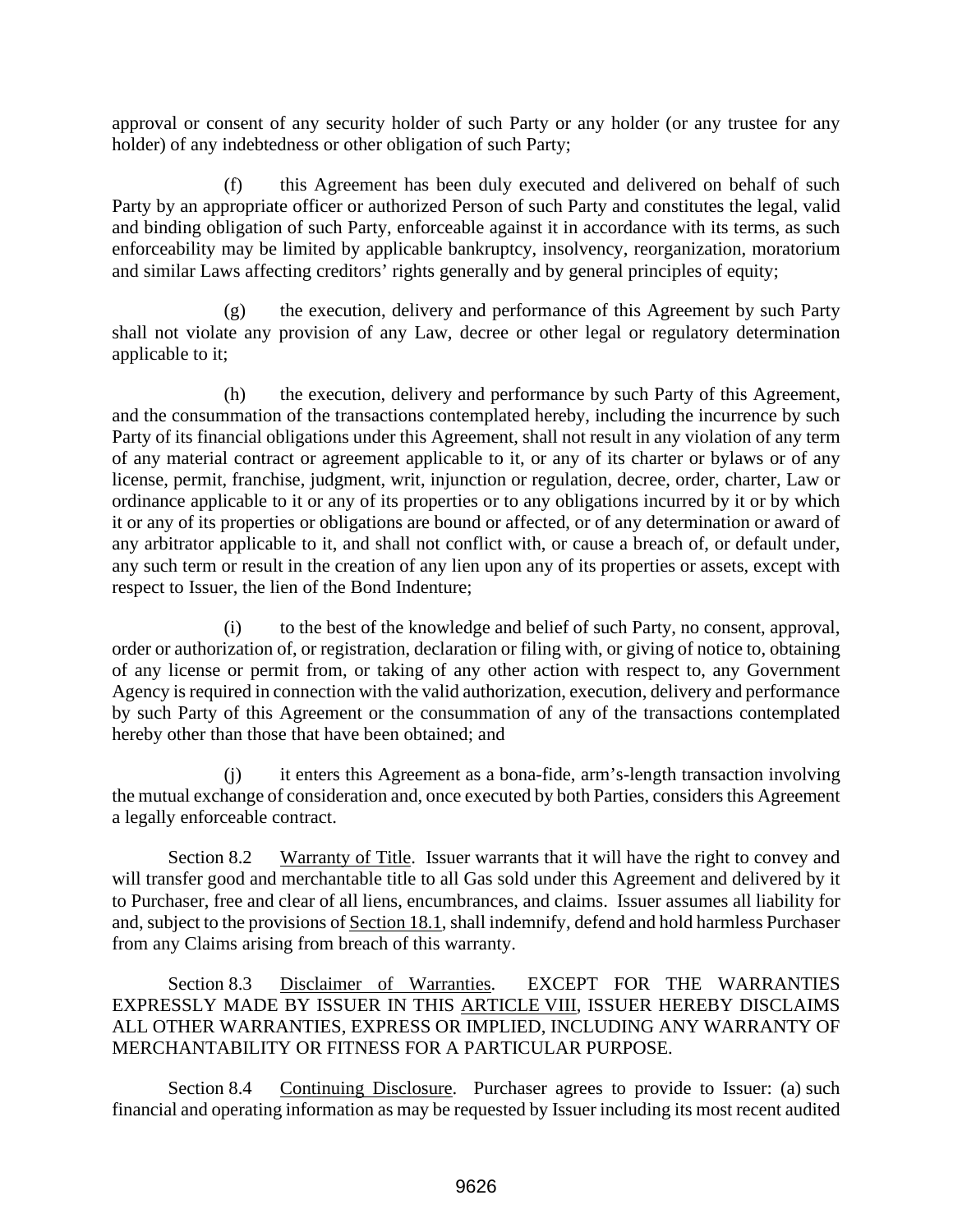financial statements for use in Issuer's offering documents for the Bonds; and (b) annual updates to such information and statements to enable Issuer to comply with its continuing disclosure undertakings under Rule 15(c)2-12 of the United States Securities and Exchange Commission. Failure by Purchaser to comply with its agreement to provide such annual updates shall not be a default under this Agreement, but any such failure shall entitle Issuer or an owner of the Bonds to take such actions and to initiate such proceedings as may be necessary and appropriate to cause Purchaser to comply with such agreement, including without limitation the remedies of mandamus and specific performance.

#### **ARTICLE IX TAXES**

Issuer shall (i) be responsible for all ad valorem, excise, severance, production and other taxes assessed with respect to Gas delivered pursuant to this Agreement upstream of the Gas Delivery Point, and (ii) indemnify Purchaser and its Affiliates for any such taxes paid by Purchaser or its Affiliates. Purchaser shall (i) be responsible for all such taxes assessed at or downstream of the Gas Delivery Point, and (ii), subject to the provisions of Section 18.1, shall indemnify Issuer and its Affiliates for any such taxes paid by Issuer or its Affiliates.

## **ARTICLE X JURISDICTION; WAIVER OF JURY TRIAL**

Section 10.1 Consent to Jurisdiction. ALL JUDICIAL PROCEEDINGS BROUGHT AGAINST EITHER PARTY ARISING OUT OF OR RELATING HERETO SHALL BE BROUGHT EXCLUSIVELY IN THE FEDERAL COURTS OF THE UNITED STATES OF AMERICA FOR THE WESTERN DISTRICT OF TENNESSEE AND OTHERWISE, IF SUCH COURTS LACK JURISDICTION, THEN IN THE COURTS OF THE STATE OF TENNESSEE. BY EXECUTING AND DELIVERING THIS AGREEMENT, EACH PARTY AGREES THAT SERVICE OF ALL PROCESS IN ANY SUCH PROCEEDING IN ANY SUCH COURT MAY BE MADE BY REGISTERED OR CERTIFIED MAIL, RETURN RECEIPT REQUESTED, TO THE PARTY AT ITS ADDRESS PROVIDED IN ACCORDANCE WITH [ARTICLE](#page-49-0) XVI; AGREES THAT SERVICE AS PROVIDED ABOVE IS SUFFICIENT TO CONFER PERSONAL JURISDICTION OVER THE PARTY IN ANY SUCH PROCEEDING IN ANY SUCH COURT, AND OTHERWISE CONSTITUTES EFFECTIVE AND BINDING SERVICE IN EVERY RESPECT.

<span id="page-43-0"></span>Section 10.2 Waiver of Jury Trial. EACH OF THE PARTIES HEREBY AGREES TO WAIVE ITS RESPECTIVE RIGHTS TO A JURY TRIAL OF ANY CLAIM OR CAUSE OF ACTION BASED UPON OR ARISING UNDER THIS AGREEMENT. THE SCOPE OF THIS WAIVER IS INTENDED TO BE ALL-ENCOMPASSING OF ANY AND ALL DISPUTES THAT MAY BE FILED IN ANY COURT AND THAT RELATE TO THE SUBJECT MATTER OF THIS AGREEMENT, INCLUDING CONTRACT CLAIMS, TORT CLAIMS, BREACH OF DUTY CLAIMS AND ALL OTHER COMMON LAW AND STATUTORY CLAIMS. EACH PARTY ACKNOWLEDGES THAT THIS WAIVER IS A MATERIAL INDUCEMENT TO ENTER INTO A BUSINESS RELATIONSHIP, THAT EACH HAS ALREADY RELIED ON THIS WAIVER IN ENTERING INTO THIS AGREEMENT, AND THAT EACH WILL CONTINUE TO RELY ON THIS WAIVER IN ITS RELATED FUTURE DEALINGS. EACH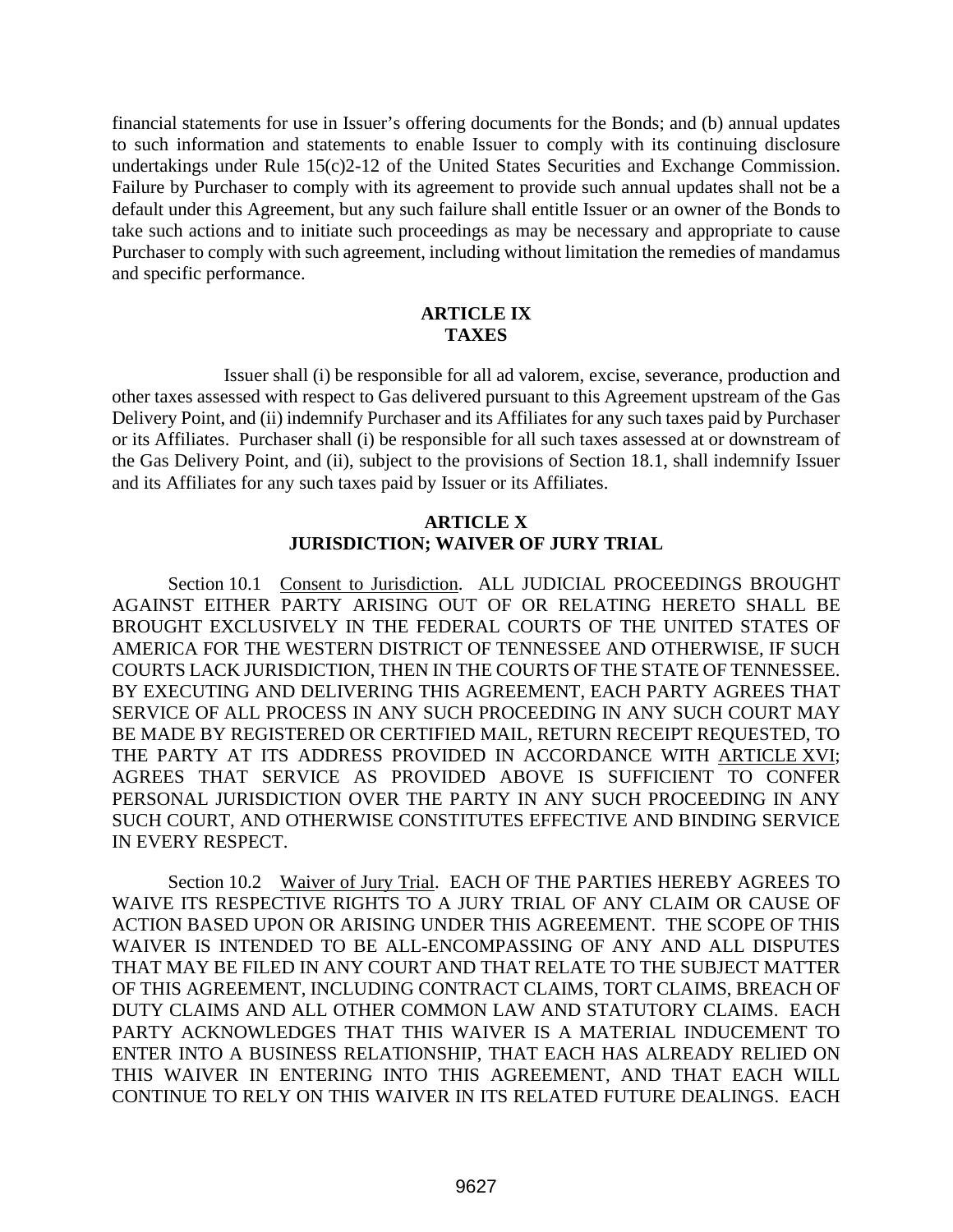PARTY FURTHER WARRANTS AND REPRESENTS THAT IT HAS REVIEWED THIS WAIVER WITH ITS LEGAL COUNSEL AND THAT IT KNOWINGLY AND VOLUNTARILY WAIVES ITS JURY TRIAL RIGHTS FOLLOWING CONSULTATION WITH LEGAL COUNSEL. THIS WAIVER IS IRREVOCABLE, MEANING THAT IT MAY NOT BE MODIFIED EITHER ORALLY OR IN WRITING (OTHER THAN BY MUTUAL WRITTEN WAIVER SPECIFICALLY REFERRING TO THIS [SECTION 10.2](#page-43-0) AND EXECUTED BY EACH OF THE PARTIES), AND THIS WAIVER SHALL APPLY TO ANY SUBSEQUENT AMENDMENTS, RENEWALS, SUPPLEMENTS OR MODIFICATIONS HERETO. IN THE EVENT OF LITIGATION, THIS AGREEMENT MAY BE FILED AS A WRITTEN CONSENT TO A TRIAL BY A COURT.

#### **ARTICLE XI FORCE MAJEURE**

<span id="page-44-0"></span>Section 11.1 Applicability of Force Majeure. To the extent either Party is prevented by Force Majeure from carrying out, in whole or part, its obligations under this Agreement and such Party (the "Claiming Party") gives notice and details of the Force Majeure to the other Party as soon as practicable, then the Claiming Party shall be excused from the performance of its obligations with respect to this Agreement (other than the obligation to make payments then due or becoming due with respect to performance prior to the Force Majeure). The Claiming Party shall mitigate the Force Majeure with all reasonable dispatch. For the duration of the Claiming Party's non-performance (and only for such period), the non-Claiming Party shall not be required to perform or resume performance of its obligations to the Claiming Party corresponding to the obligations of the Claiming Party excused by Force Majeure.

Section 11.2 Settlement of Labor Disputes. Notwithstanding anything to the contrary herein, the Parties agree that the settlement of strikes, lockouts or other industrial disturbances shall be within the sole discretion of the Party experiencing such disturbance, and the failure of a Party to settle such strikes, lockouts or other industrial disturbances shall not prevent the existence of Force Majeure or of reasonable dispatch to remedy the same.

### **ARTICLE XII GOVERNMENTAL RULES AND REGULATIONS**

Section 12.1 Compliance with Laws. This Agreement shall be subject to all present and future Laws of any Government Agency having jurisdiction, and neither Party has knowingly undertaken or will knowingly undertake or knowingly cause to be undertaken any activity that would conflict with such Laws; *provided*, however, that nothing herein shall be construed to restrict or limit either Party's right to object to or contest any such Law, or its application to this Agreement or the transactions undertaken hereunder, and neither acquiescence therein or compliance therewith for any period of time shall be construed as a waiver of such right.

Section 12.2 Contests. Excluding all matters involving a contractual dispute between the Parties, no Party shall contest, cause to be contested or in any way actively support the contest of the equity, fairness, reasonableness or lawfulness of any terms or conditions set forth or established pursuant to this Agreement, as those terms or conditions may be at issue before any Government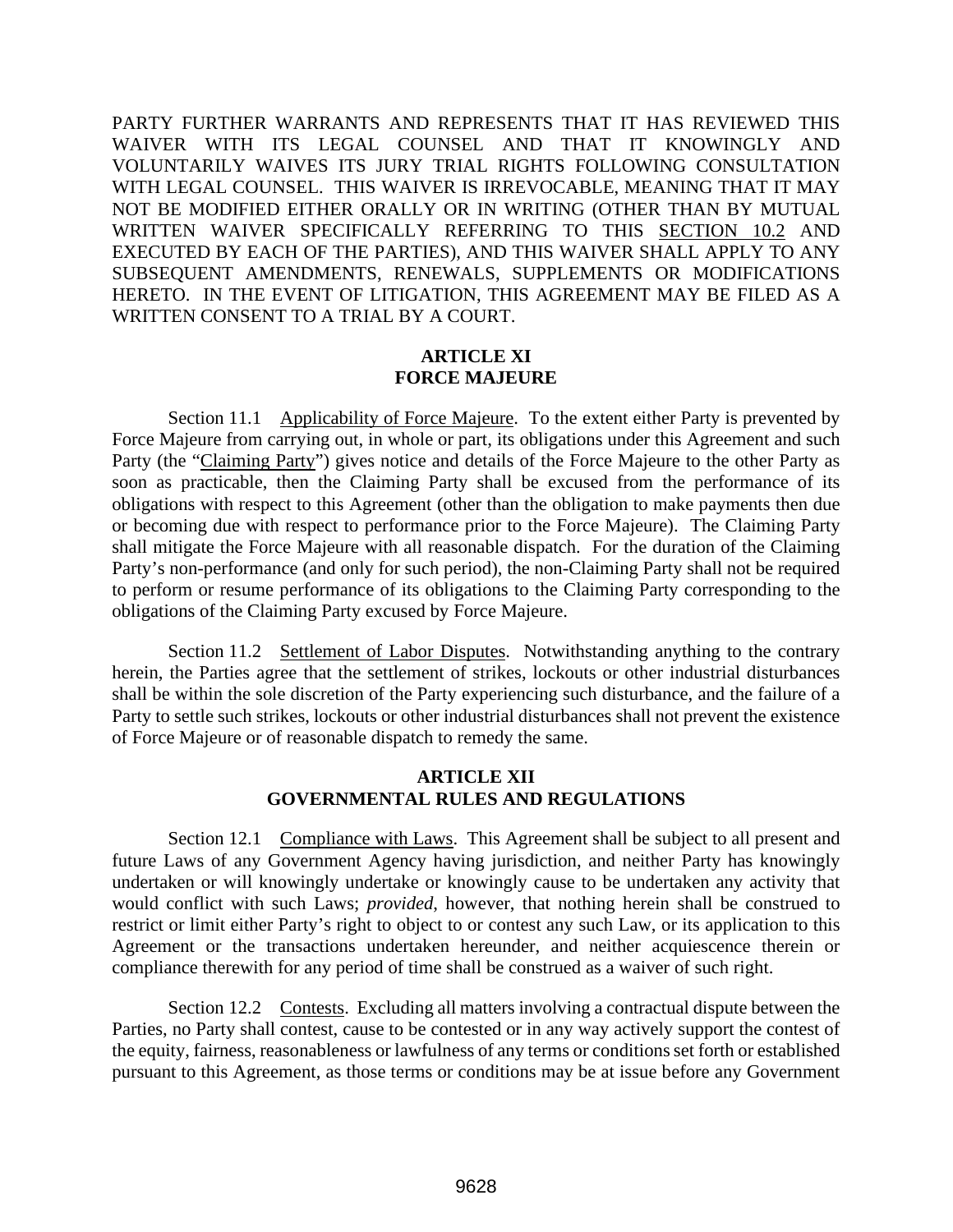Agency in any proceeding, if the successful result of such contest would be to preclude or excuse the performance of this Agreement by either Party.

Section 12.3 Defense of Agreement. Excluding all matters involving a contractual dispute between the Parties, each Party shall hereafter defend and support this Agreement before any Government Agency in any proceeding, if the substance, validity or enforceability of all or any part of this Agreement is hereafter directly challenged or if any proposed changes in regulatory practices or procedures would have the effect of making this Agreement invalid or unenforceable or would otherwise materially affect the rights or obligations of the Parties under this Agreement.

#### **ARTICLE XIII ASSIGNMENT**

The terms and provisions of this Agreement shall extend to and be binding upon the Parties and their respective successors, assigns, and legal representatives; *provided*, however, that, subject to [Section 18.14,](#page-54-0) neither Party may assign this Agreement or its rights and interests, in whole or in part, under this Agreement without the prior written consent of the other Party. Prior to assigning this Agreement, Purchaser shall deliver to Issuer (i) written confirmation from each of the Applicable Rating Agencies, *provided* that such agency has rated and continues to rate the Bonds, that the assignment will not result in a reduction, qualification, or withdrawal of the thencurrent ratings assigned by the Applicable Rating Agencies to the Bonds; or (ii) written confirmation from each of the Applicable Rating Agencies, that the assignee has an outstanding long-term senior, unsecured, unenhanced debt rating equivalent to or higher than the ratings assigned by the Applicable Rating Agencies to the Bonds. Whenever an assignment or a transfer of a Party's interest in this Agreement is requested to be made with the written consent of the other Party, the assigning or transferring Party's assignee or transferee shall expressly agree to assume, in writing, the duties and obligations under this Agreement of the assigning or transferring Party. Upon the agreement of a Party to any such assignment or transfer, the assigning or transferring Party shall furnish or cause to be furnished to the other Party a true and correct copy of such assignment or transfer and assumption of duties and obligations.

#### **ARTICLE XIV PAYMENTS**

<span id="page-45-0"></span>Section 14.1 Monthly Statements.

(a) No later than the 5th day of each Month during the Delivery Period (excluding the first Month of the Delivery Period) and the first Month following the end of the Delivery Period, Purchaser shall deliver to Issuer, if applicable, a statement (a "Purchaser's Statement") listing (i) in respect of any Replacement Gas, the quantity and Replacement Gas Price applicable to such purchase, and (ii) any other amounts due to Purchaser in connection with this Agreement with respect to the prior Month(s).

(b) No later than the 10th day of each Month during the Delivery Period (excluding the first Month of the Delivery Period) and the first Month following the end of the Delivery Period (the "Billing Date"), Issuer shall deliver a statement (a "Billing Statement") to Purchaser indicating (i) the total amount due to Issuer for Gas delivered in the prior Month, (ii)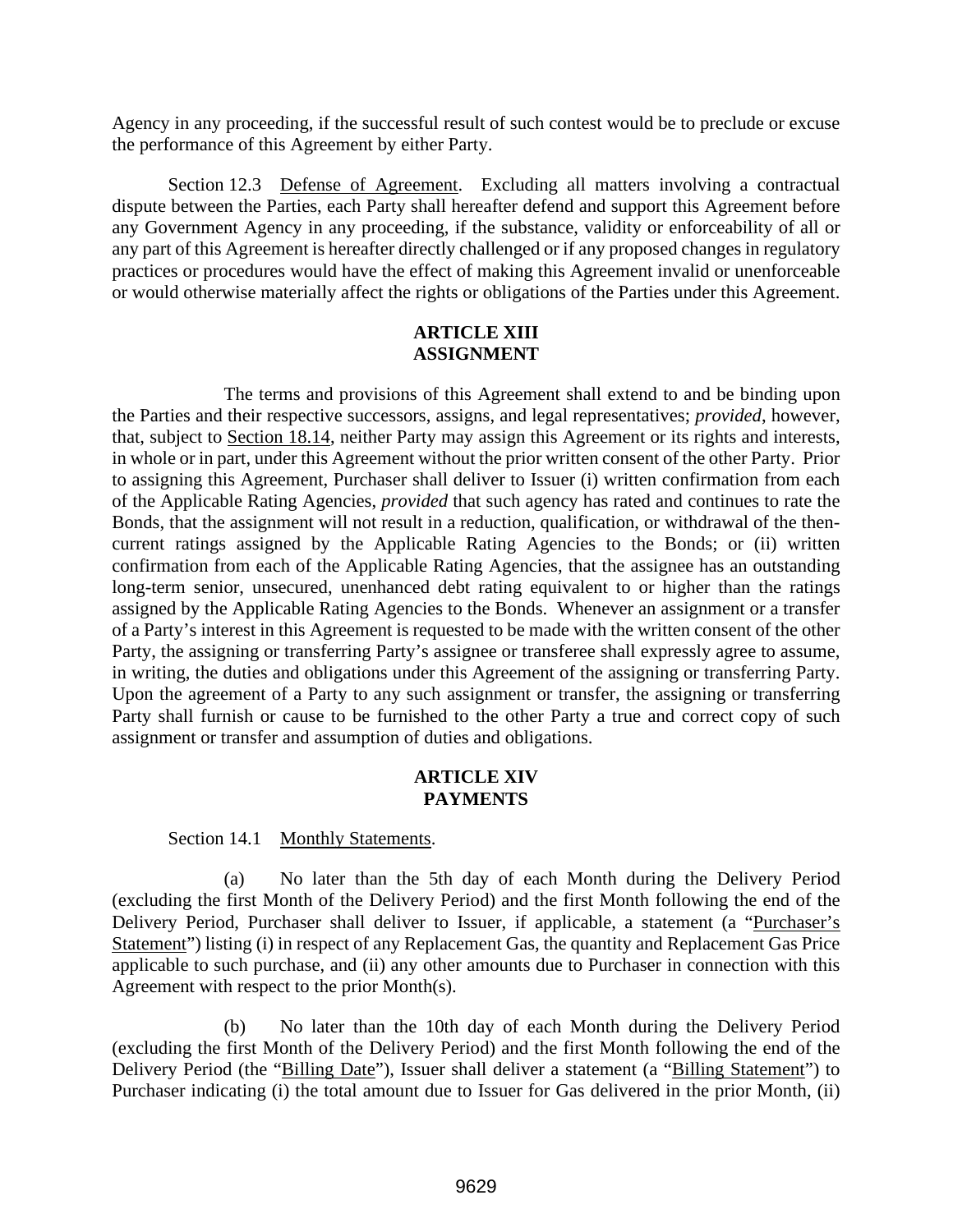any other amounts due to Issuer or Purchaser in connection with this Agreement with respect to the prior Month(s), and (iii) the net amount due to Issuer or Purchaser. If the actual quantity delivered is not known by the Billing Date, Issuer may provisionally prepare a Billing Statement based on Issuer's best available knowledge of the quantity of Gas delivered, which shall not exceed the sum of the Contract Quantity of all the Gas Days in such Month. The invoiced quantity and amounts paid thereon (with interest calculated on the amount overpaid or underpaid by Purchaser at the Default Rate) will then be adjusted on the following Month's Billing Statement, as actual delivery information becomes available based on the actual quantity delivered.

(c) Upon request by either Party, the other Party shall deliver such supporting documentation of the foregoing as such requesting Party may reasonably request.

Section 14.2 Payment.

<span id="page-46-0"></span>(a) If the Billing Statement indicates an amount due from Purchaser, then Purchaser shall remit such amount to the Trustee for the benefit of the Issuer by wire transfer (pursuant to the Trustee's instructions), in immediately available funds, on or before the 20th day of the Month following the most recent Month to which such Billing Statement relates, or if such day is not a Business Day, the preceding Business Day. If the Billing Statement indicates an amount due from Issuer, then Issuer shall remit such amount to Purchaser by wire transfer (pursuant to Purchaser's instructions), in immediately available funds, on or before the 28th day of the Month following the most recent Month to which such Billing Statement relates, or if such day is not a Business Day, the following Business Day.

(b) If Purchaser fails to issue a Purchaser's Statement with respect to any Month, Issuer shall not be required to estimate any amounts due to Purchaser for such Month, provided that Purchaser may include any such amount on subsequent Purchaser's Statements issued within the next sixty (60) days. The sixty (60) day deadline in this subsection (b) replaces the two (2) year deadline in [Section 14.5\(b\)](#page-47-1) with respect to any claim by any non-delivering Party of inaccuracy in any estimated invoice issued or payment made pursuant to this subsection (b).

## Section 14.3 Payment of Disputed Amounts; Correction of Index Price.

(a) If Purchaser disputes any amounts included in the Issuer's Billing Statement, Purchaser shall (except in the case of manifest error) nonetheless pay any amount required by the Billing Statement in accordance with [Section 14.2](#page-46-0) without regard to any right of set-off, counterclaim, recoupment or other defenses to payment that Purchaser may have; *provided*, however, that Purchaser shall have the right, after payment, to dispute any amounts included in a Billing Statement or otherwise used to calculate payments due under this Agreement pursuant to [Section 14.5.](#page-47-0) If Issuer disputes any amounts included in the Purchaser's Statement, Issuer may withhold payment to the extent of the disputed amount; *provided*, however, that interest shall be due at the Default Rate for any withheld amount later found to have been properly due.

(b) If a value published for any rate or index used or to be used in this Agreement is subsequently corrected and the correction is published or announced by the Person responsible for that publication or announcement within 30 days after the original publication or announcement, either Party may notify the other Party of (i) that correction and (ii) the amount (if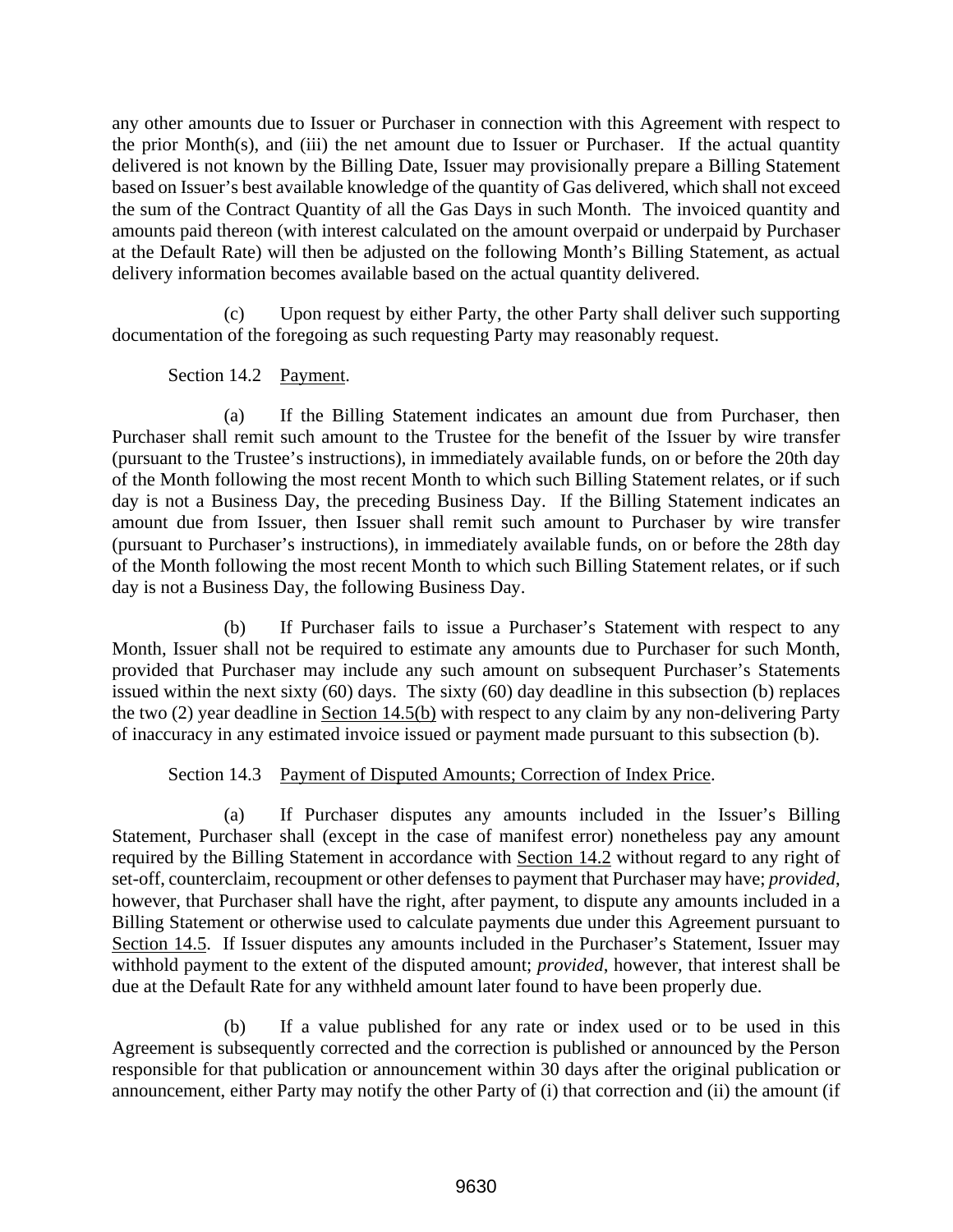any) that is payable as a result of that correction. If, not later than 30 days after publication or announcement of that correction, a Party gives notice that an amount is so payable, the Party that originally either received or retained such amount shall, not later than three Business Days after the effectiveness of that notice, pay, subject to any other applicable provisions of this Agreement, to the other Party that amount, together with interest on that amount at the Default Rate for the period from and including the day on which a payment originally was (or was not) made to but excluding the day of payment of the refund or payment resulting from that correction.

Section 14.4 Late Payment. If Purchaser fails to remit the full amount payable within one Business Day of when due, interest on the unpaid portion shall accrue from the date due until the date of payment at the Default Rate.

### Section 14.5 Audit; Adjustments.

<span id="page-47-0"></span>(a) A Party shall have the right, at its own expense, upon reasonable notice to the other Party and at reasonable times, to examine and audit and to obtain copies of the relevant portion of the books, records, and telephone recordings of the other Party to the extent reasonably necessary, but only to such extent, to verify the accuracy of any statement, charge, payment, or computation made under this Agreement. This right to examine, audit, and obtain copies shall not be available with respect to proprietary information not directly relevant to transactions under this Agreement.

<span id="page-47-1"></span>(b) Each Purchaser's Statement and each Billing Statement shall be conclusively presumed final and accurate and all associated claims for under- or overpayments shall be deemed waived unless such Purchaser's Statement or Billing Statement is objected to in writing, with adequate explanation and/or documentation, within two (2) years after the applicable Month of Gas delivery.

(c) All retroactive adjustments shall be paid in full by the Party owing payment within thirty (30) days of notice and substantiation of such inaccuracy. If the Parties are unable to agree upon any retroactive adjustments requested by either Party within the time period specified in [Section 14.5\(b\),](#page-47-1) then either Party may pursue any remedies available with respect to such adjustments at law or in equity. Retroactive adjustments for payments made based on incorrect Billing Statements shall bear interest at the Default Rate from the date such payment was made.

Section 14.6 Netting; No Set-Off. The Parties shall net all amounts due and owing, including any past due amounts (which, for the avoidance of doubt, shall include any accrued interest), arising under this Agreement such that the Party owing the greater amount shall make a single payment of the net amount to the other Party in accordance with this [Article](#page-45-0) XIV. Notwithstanding the foregoing, payment for all amounts set forth in a Billing Statement provided to Purchaser shall be made without set-off or counterclaim of any kind.

Section 14.7 Source of Purchaser's Payments. Purchaser covenants and agrees to make payments due hereunder from Utility Revenues, and only from such Utility Revenues, as an operating expense of its utility system; *provided*, however, that Purchaser may apply any legally available monies to the payment of amounts due hereunder.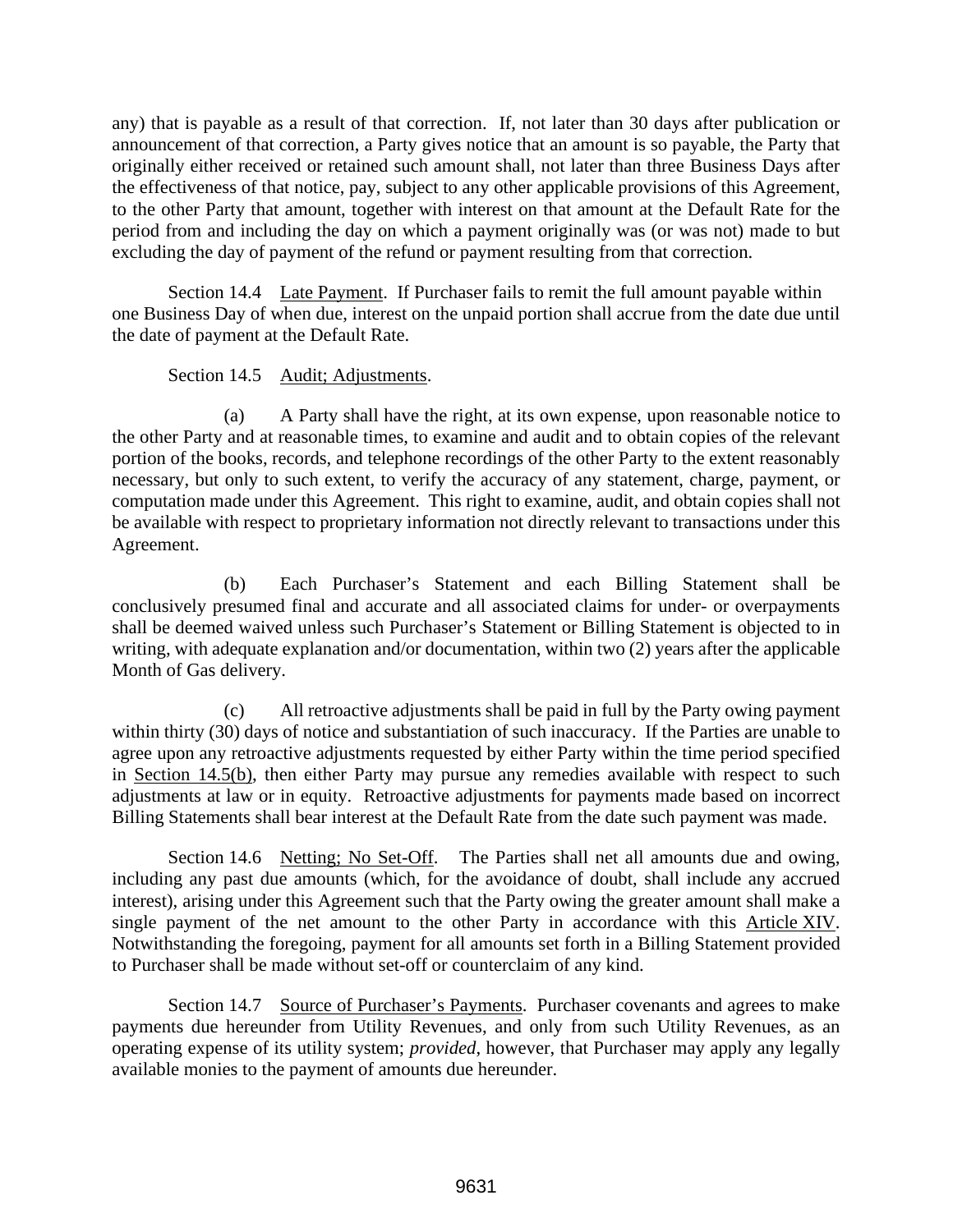Section 14.8 Rate Covenant. Purchaser hereby covenants and agrees that it will establish, fix, prescribe, maintain, and collect rates, fees, and charges from the customers of its utility system so as to provide Utility Revenues sufficient to enable Purchaser to pay any other amounts legally payable from Utility Revenues, and to maintain any required reserves for Purchaser's utility system. Purchaser further covenants and agrees that it shall not furnish or supply services free of charge to any Person, except any such service free of charge that Purchaser is supplying on the date hereof as has been specifically identified by Purchaser to Issuer in writing, and it shall promptly enforce the payment of any and all accounts owing to Purchaser for the sale of Gas or the provision of distribution or other services to its customers. Notwithstanding anything herein to the contrary, Purchaser shall not be obligated to make any payments hereunder except from Utility Revenues.

Section 14.9 Pledge of Utility Revenues. Purchaser shall not grant any lien on or security interest in, or otherwise pledge or encumber, the Utility Revenues if the terms or effect of such lien, pledge or other encumbrance results in such lien, pledge or other encumbrance having priority over the obligations of Purchaser to pay the Contract Price, which obligations constitute operating expenses of Purchaser.

Section 14.10 Financial Responsibility. When reasonable grounds for insecurity of payments due under this Agreement arise, Issuer may demand, and Purchaser shall provide within two (2) Business Days if demanded, adequate assurance of performance. Reasonable grounds include but are not limited to the occurrence of an insolvency or liquidation proceeding with respect to Purchaser or the downgrading of Purchaser's credit rating, if any, to a level below investment grade, or such facts and circumstances which would constitute reasonable grounds for insecurity under applicable Law. Adequate assurance shall mean sufficient security in the form and for a term reasonably specified by Issuer, including but not limited to a standby irrevocable letter of credit, a prepayment, a deposit to an escrow account, or a performance bond or guaranty by a creditworthy entity. The Parties agree that in the event Purchaser fails to provide such adequate assurance as demanded, Issuer shall have the right to suspend its performance under this Agreement, including the making of deliveries of Gas to Purchaser, on one (1) day written notice and shall not be obligated to restore such performance until the later of (i) the first day of the Month after such demand has been satisfied, and (ii) the completion of the term of deliveries to any replacement sales customer to which MSES has remarketed the Gas on behalf of Issuer.

#### **ARTICLE XV EXCHANGE**

Purchaser may enter into an exchange agreement with a third party whereby Purchaser causes the Contract Quantity hereunder to be delivered to such third party at the index price specified in this Agreement and the third party delivers on the same Gas Day to Purchaser a quantity of Gas equal to the Contract Quantity at a fixed price or on such other pricing terms as agreed upon by Purchaser and such third party. Purchaser agrees that it shall use all Gas received pursuant to any such exchange agreement consistent with the requirements of [Section 7.4](#page-41-0) of this Agreement.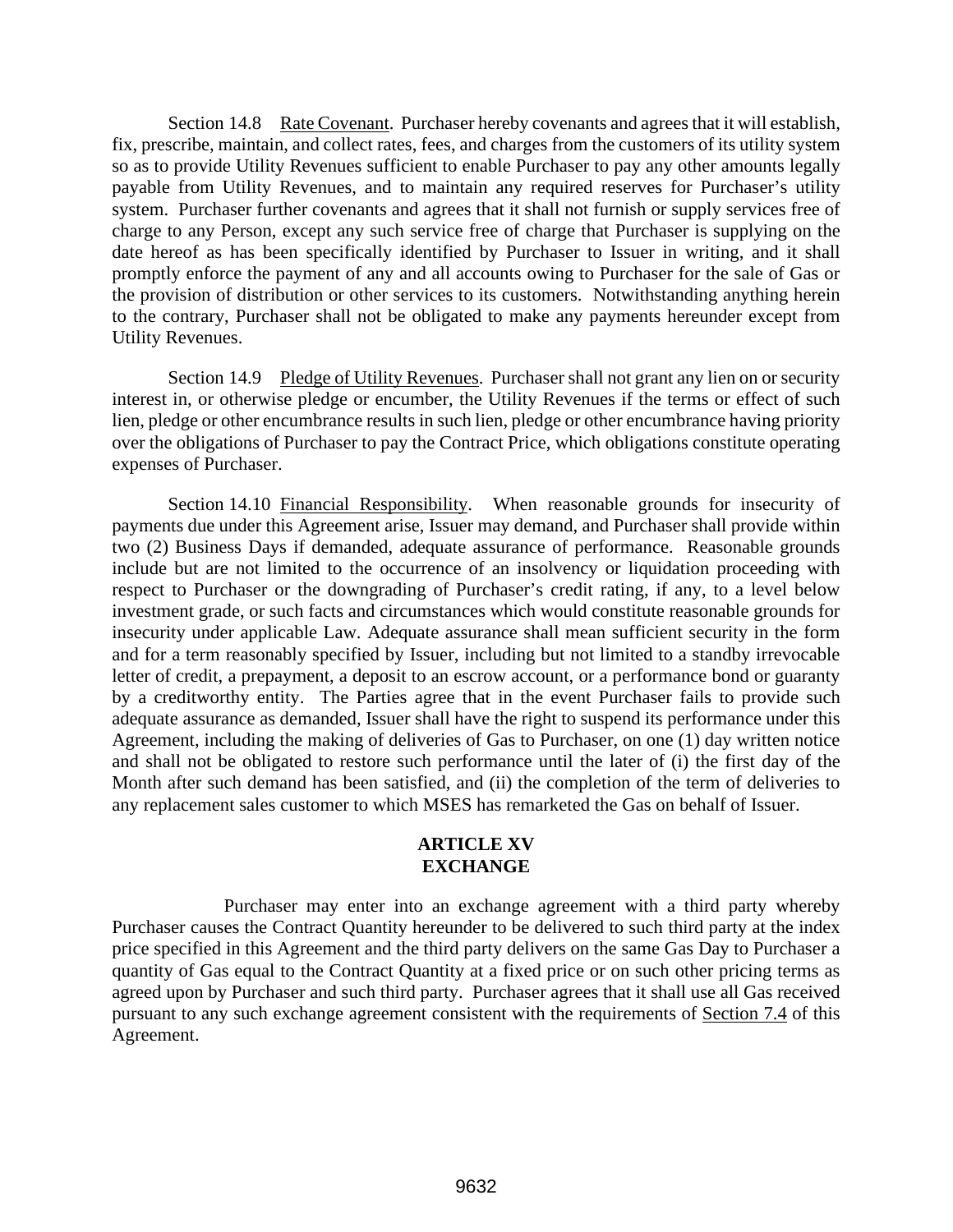#### **ARTICLE XVI NOTICES**

<span id="page-49-0"></span>Any notice, demand, or request required or authorized by this Agreement to be given by one Party to the other Party (or to a third party) shall be in writing and shall either be sent by electronic means, courier, or personally delivered (including overnight delivery service) to each of the notice recipients and addresses specified in Exhibit B for the receiving Party. Any such notice, demand, or request shall be deemed to be given  $(i)$  when sent by electronic means or (ii) when actually received if delivered by courier or personal delivery (including overnight delivery service). Each Party shall have the right, upon 10 days' prior written notice to the other Party, to change its list of notice recipients and addresses in Exhibit B. The Parties may mutually agree in writing at any time to deliver notices, demands or requests through alternate or additional methods.

#### **ARTICLE XVII DEFAULT; REMEDIES; TERMINATION**

<span id="page-49-2"></span>Section 17.1 Issuer Default. Each of the following events shall constitute an "Issuer Default" under this Agreement:

(a) any representation or warranty made by Issuer in this Agreement proves to have been incorrect in any material respect when made; or

(b) Issuer fails to perform, observe or comply with any covenant, agreement or term contained in this Agreement, and such failure continues for more than thirty (30) days following the earlier of (i) receipt by Issuer of notice thereof or (ii) an officer of Issuer becoming aware of such default.

Section 17.2 Purchaser Default. Each of the following events shall constitute a "Purchaser Default" under this Agreement:

<span id="page-49-3"></span>(a) Purchaser fails to pay when due any amounts owed to Issuer pursuant to this Agreement and such failure continues for one (1) Business Day following the earlier of (i) receipt by Purchaser of notice thereof or (ii) an officer of Purchaser becoming aware of such default;

<span id="page-49-1"></span>(b) Purchaser (i) is dissolved (other than pursuant to a consolidation, amalgamation or merger); (ii) becomes insolvent or is unable to pay its debts or fails or admits in writing its inability generally to pay its debts as they become due; (iii) makes a general assignment, arrangement or composition with or for the benefit of its creditors; (iv) institutes or has instituted against it a proceeding seeking a judgment of insolvency or bankruptcy or any other relief under any bankruptcy or insolvency Law or other similar Law affecting creditors' rights, or a petition is presented for its winding-up or liquidation, and, in the case of any such proceeding or petition instituted or presented against it, such proceeding or petition (A) results in a judgment of insolvency or bankruptcy or the entry of an order for relief or the making of an order for its winding-up or liquidation or (B) is not dismissed, discharged, stayed or restrained, in each case within thirty (30) days of the institution or presentation thereof; (v) has a resolution passed for its winding-up, official management or liquidation (other than pursuant to a consolidation, amalgamation or merger); (vi) seeks or becomes subject to the appointment of an administrator,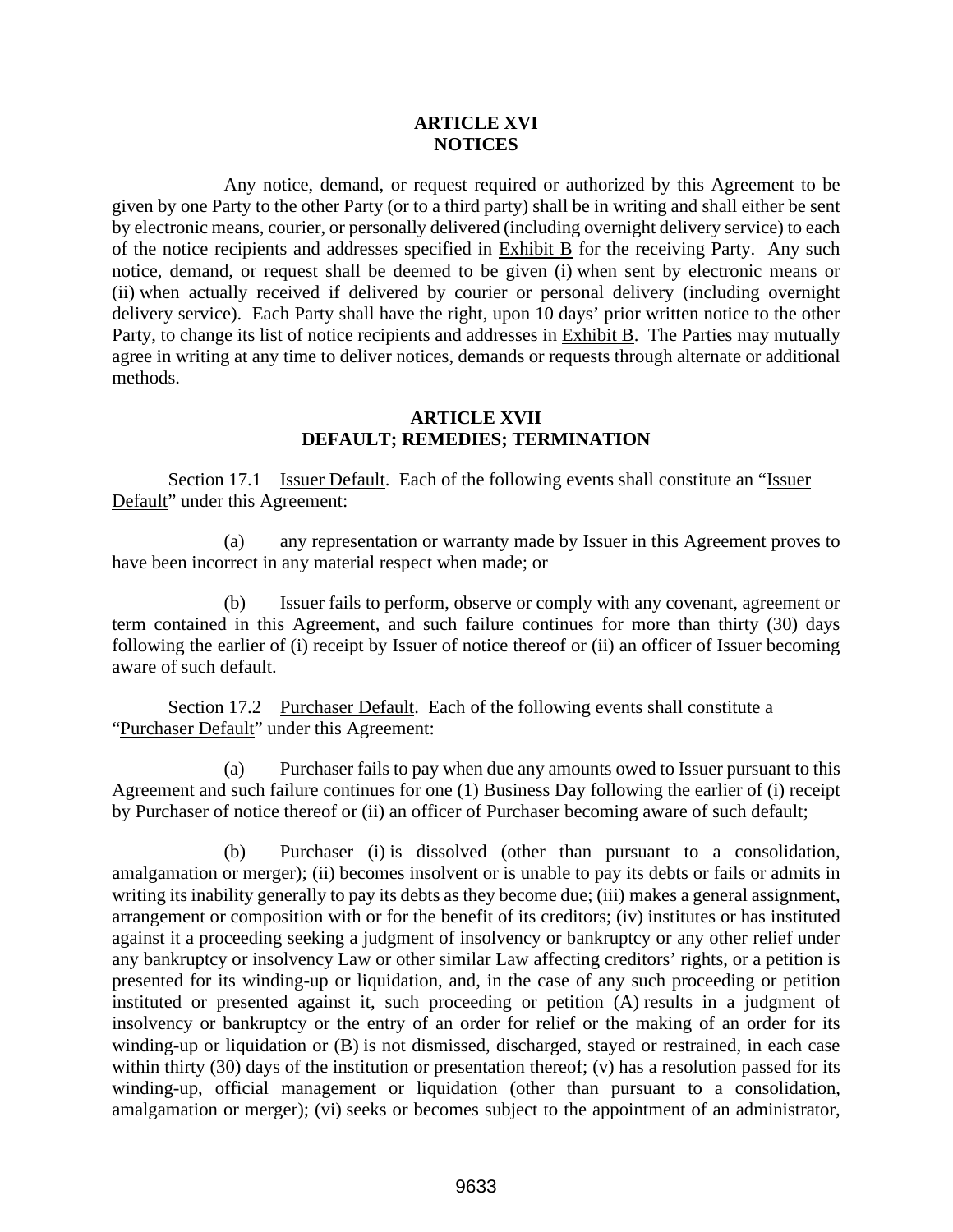provisional liquidator, conservator, receiver, trustee, custodian or other similar official for it or for all or substantially all of its assets; (vii) has a secured party take possession of all or substantially all of its assets or has a distress, execution, attachment, sequestration or other legal process levied, enforced or sued on or against all or substantially all its of assets and such secured party maintains possession, or any such process is not dismissed, discharged, stayed or restrained, in each case within thirty (30) days thereafter; (viii) causes or is subject to any event with respect to it which, under the applicable Laws of any jurisdiction, has an analogous effect to any of the events specified in clauses (i) through (vii); or (ix) takes any action in furtherance of, or indicating its consent to, approval of, or acquiescence in, any of the foregoing acts;

(c) any representation or warranty made by Purchaser in this Agreement proves to have been incorrect in any material respect when made; or

(d) Purchaser fails to perform, observe or comply with any covenant, agreement or term contained in this Agreement, and such failure continues for more than thirty (30) days following the earlier of (i) receipt by Purchaser of notice thereof or (ii) an officer of Purchaser becoming aware of such default.

## Section 17.3 Remedies Upon Default.

<span id="page-50-0"></span>(a) Termination. If at any time an Issuer Default or a Purchaser Default has occurred and is continuing, then the non-defaulting Party may do any or all of the following (i) by notice to the defaulting Party specifying the relevant Issuer Default or Purchaser Default, as applicable, terminate this Agreement effective as of a day not earlier than the day such notice is deemed given under [Article](#page-49-0) XVI and/or (ii) declare all amounts due to the non-defaulting Party under this Agreement or any part thereof immediately due and payable, and the same shall thereupon become immediately due and payable, without notice, demand, presentment, notice of dishonor, notice of intent to demand, protest or other formalities of any kind, all of which are hereby expressly waived by the defaulting Party; *provided*, however, this Agreement shall automatically terminate and all amounts due to the non-defaulting Party hereunder shall immediately become due and payable as of the time immediately preceding the institution of the relevant proceeding or the presentation of the relevant petition that upon the occurrence of a Purchaser Default specified in [Section 17.2\(b\)\(](#page-49-1)iv) or, to the extent analogous thereto, [Section](#page-49-1)  [17.2\(b\)\(](#page-49-1)viii). In addition, during the existence of an Issuer Default or a Purchaser Default, as applicable, the non-defaulting Party may exercise all other rights and remedies available to it at Law or in equity, including without limitation mandamus, injunction and action for specific performance, to enforce any covenant, agreement or term of this Agreement.

<span id="page-50-1"></span>(b) Additional Remedies. In addition to the remedies set forth in [Section](#page-50-0) [17.3\(a\)](#page-50-0) (and without limiting any other provisions of this Agreement), during the existence of any Purchaser Default, Issuer may suspend its performance hereunder and discontinue the supply of all or any portion of the Gas otherwise to be delivered to Purchaser by it under this Agreement. If Issuer exercises its right to suspend performance under this [Section 17.3\(b\),](#page-50-1) Purchaser shall remain fully liable for payment of all amounts in default and shall not be relieved of any of its payment obligations under this Agreement. Deliveries of Gas may only be reinstated, at a time to be determined by Issuer, upon (i) payment in full by Purchaser of all amounts then due and payable under this Agreement and (ii) payment in advance by Purchaser at the beginning of each Month of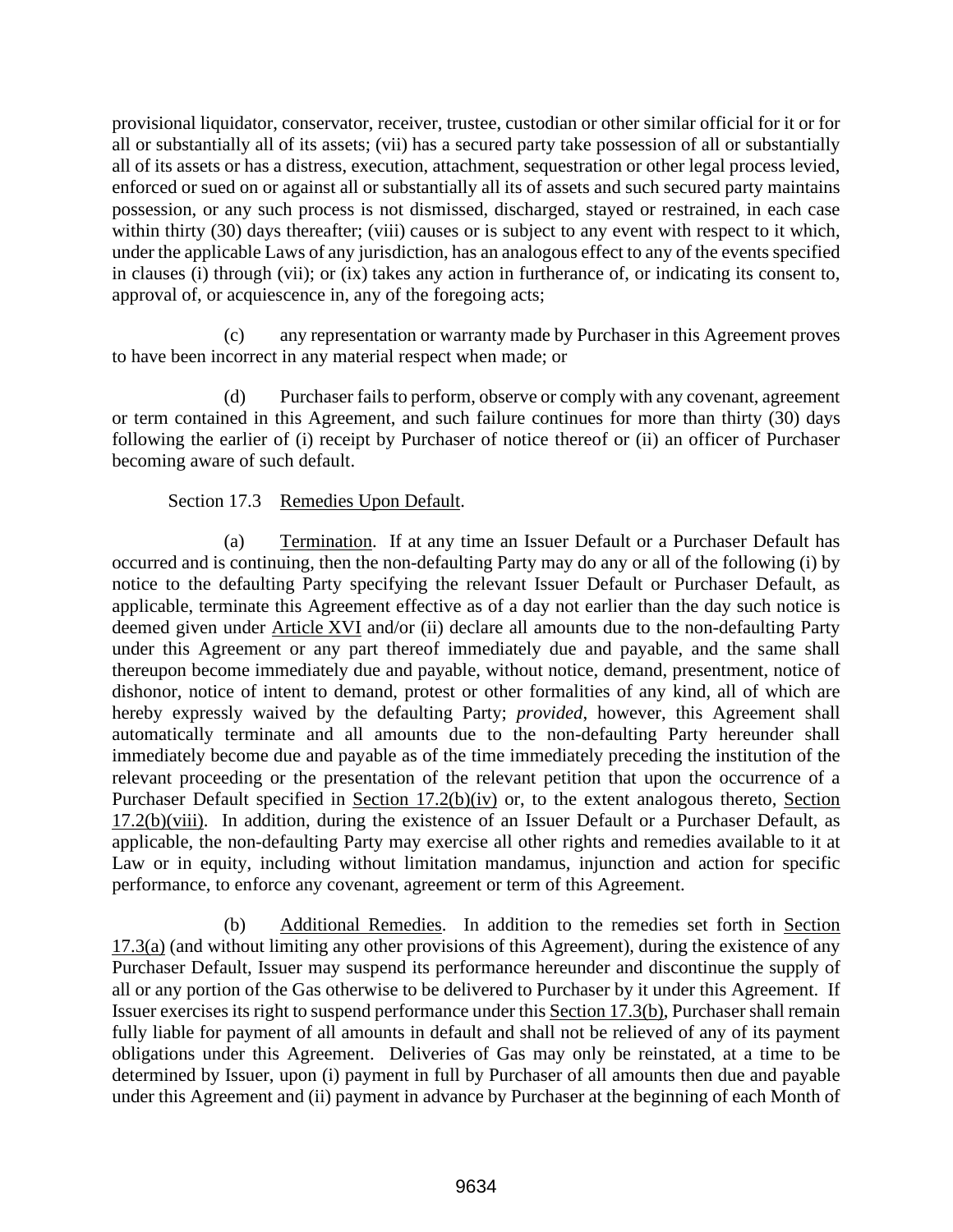amounts estimated by Issuer to be due to Issuer for the future delivery of Gas under this Agreement for such Month. Issuer may continue to require payment in advance from Purchaser after the reinstatement of Issuer's supply services under this Agreement for such period of time as Issuer in its sole discretion may determine is appropriate. In addition, and without limiting any other provisions of or remedies available under this Agreement, if Purchaser fails to accept from Issuer any Gas tendered for delivery under this Agreement, Issuer shall have the right to sell such Gas to third parties on any terms that Issuer, in its sole discretion, determines are appropriate.

(c) Effect of Early Termination. As of the effectiveness of any termination date in accordance with clause (i) of <u>Section 17.3(a)</u>, (i) the Delivery Period shall end, (ii) the obligation of Issuer to make any further deliveries of Gas to Purchaser under this Agreement shall terminate, and (iii) the obligation of Purchaser to receive deliveries of Gas from Issuer under this Agreement will terminate. Neither this Agreement nor the Delivery Period may be terminated for any reason except as specified in this [Article](#page-49-2) XVII. Without prejudice to any payment obligation in respect of periods prior to termination, no payments will be due from either Party in respect of periods occurring after the effective termination date of this Agreement.

Section 17.4 Termination of Prepaid Agreement. Purchaser acknowledges and agrees that (i) in the event the Prepaid Agreement terminates for any reason prior to the end of the Delivery Period, this Agreement shall terminate on the effective date of early termination of the Prepaid Agreement (which date shall be the last date upon which deliveries are required thereunder, subject to all winding up arrangements) and (ii) Issuer's obligation to deliver Gas under this Agreement shall terminate upon the termination of deliveries of Gas to Issuer under the Prepaid Agreement. Issuer shall provide notice to Purchaser of any early termination date of the Prepaid Agreement. The Parties recognize and agree that, in the event that the Prepaid Agreement terminates because of a [Failed Remarketing (as defined in the Bond Indenture)] of the Bonds that occurs in the first Month of a Reset Period, Issuer shall deliver Gas under this Agreement for the remainder of such first Month, and, notwithstanding anything in this Agreement to the contrary, no Monthly Discount or Annual Refunds shall be associated with such deliveries and the Contract Price shall be adjusted accordingly.

Section 17.5 Limitation on Damages. THE PARTIES CONFIRM THAT THE EXPRESS REMEDIES AND MEASURES OF DAMAGES PROVIDED IN THIS AGREEMENT SATISFY THE ESSENTIAL PURPOSES HEREOF. FOR BREACH OF ANY PROVISION FOR WHICH AN EXPRESS REMEDY OR MEASURE OF DAMAGES IS HEREIN PROVIDED, SUCH EXPRESS REMEDY OR MEASURE OF DAMAGES SHALL BE THE SOLE AND EXCLUSIVE REMEDY, THE OBLIGOR'S LIABILITY SHALL BE LIMITED AS SET FORTH IN SUCH PROVISION, AND ALL OTHER REMEDIES OR DAMAGES AT LAW OR IN EQUITY ARE WAIVED. NEITHER PARTY SHALL BE LIABLE FOR CONSEQUENTIAL, INCIDENTAL, PUNITIVE, EXEMPLARY, OR INDIRECT DAMAGES, LOST PROFITS OR OTHER BUSINESS INTERRUPTION DAMAGES, BY STATUTE, IN TORT OR CONTRACT, UNDER ANY INDEMNITY PROVISION, OR OTHERWISE. IT IS THE INTENT OF THE PARTIES THAT THE LIMITATIONS HEREIN IMPOSED ON REMEDIES AND THE MEASURE OF DAMAGES BE WITHOUT REGARD TO THE CAUSE OR CAUSES RELATED THERETO, INCLUDING WITHOUT LIMITATION THE NEGLIGENCE OF EITHER PARTY, WHETHER SUCH NEGLIGENCE BE SOLE, JOINT OR CONCURRENT, OR ACTIVE OR PASSIVE. TO THE EXTENT ANY DAMAGES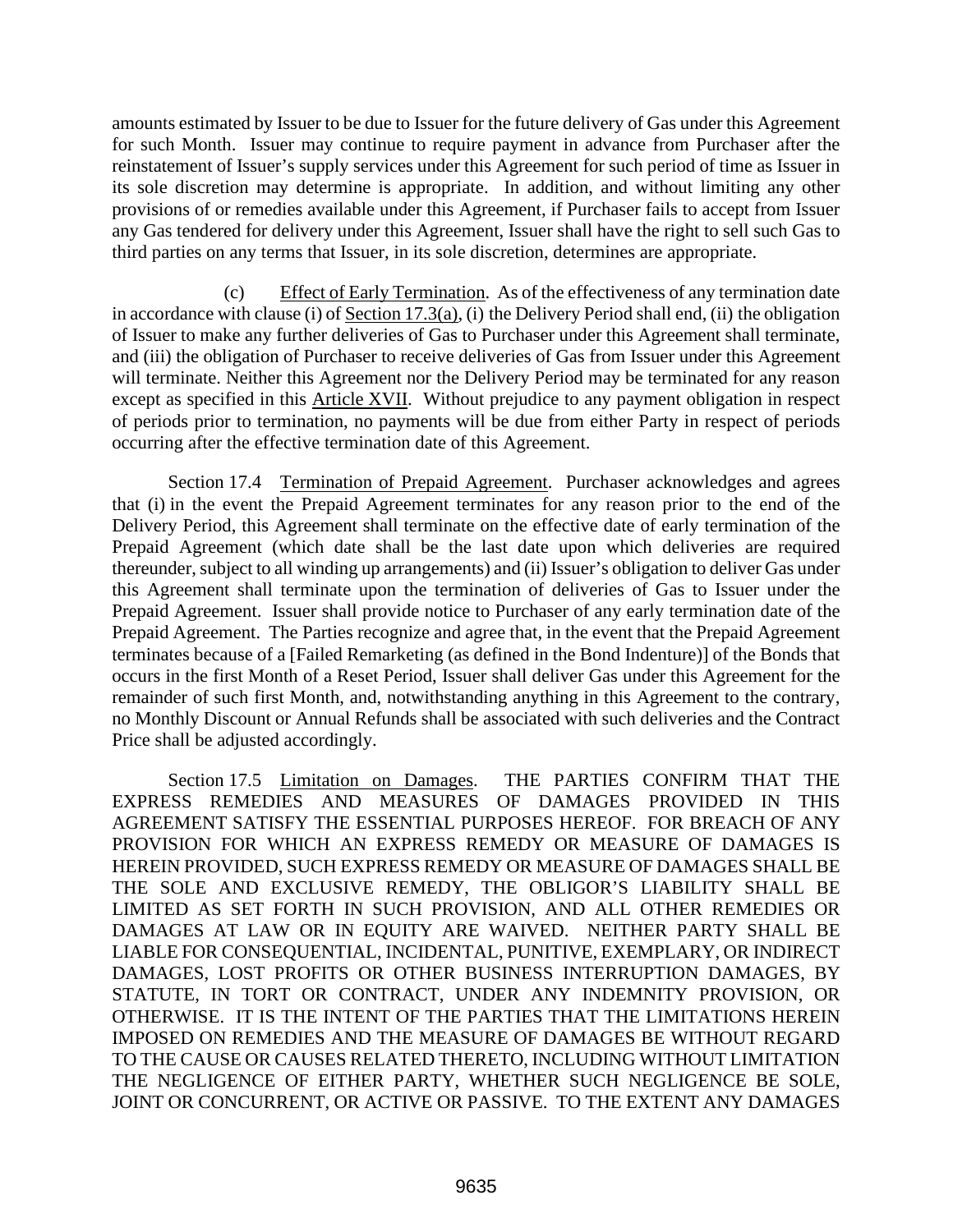REQUIRED TO BE PAID UNDER THIS AGREEMENT ARE LIQUIDATED, THE PARTIES ACKNOWLEDGE THAT THE DAMAGES ARE DIFFICULT OR IMPOSSIBLE TO DETERMINE, OTHERWISE OBTAINING AN ADEQUATE REMEDY IS INCONVENIENT, AND THE LIQUIDATED DAMAGES CONSTITUTE A REASONABLE APPROXIMATION OF THE HARM OR LOSS. IN DETERMINING THE APPROPRIATE MEASURE OF DAMAGES THAT WOULD MAKE THE PARTIES WHOLE, THE PARTIES HAVE THOROUGHLY CONSIDERED, INTER ALIA, THE UNCERTAINTY OF FLUCTUATIONS IN GAS PRICES, THE ABILITY AND INTENTION OF THE PARTIES TO HEDGE SUCH FLUCTUATIONS, THE BARGAINED-FOR ALLOCATION OF RISK, THE KNOWLEDGE, SOPHISTICATION AND EQUAL BARGAINING POWER OF THE PARTIES, THE ARMS-LENGTH NATURE OF THE NEGOTIATIONS, THE SPECIAL CIRCUMSTANCES OF THIS TRANSACTION, THE ACCOUNTING AND TAX TREATMENT OF THE TRANSACTION BY THE PARTIES, AND THE ENTERING INTO OF OTHER TRANSACTIONS IN RELIANCE ON THE ENFORCEABILITY OF THE LIQUIDATED DAMAGES PROVISIONS CONTAINED HEREIN.

#### **ARTICLE XVIII MISCELLANEOUS**

<span id="page-52-0"></span>Section 18.1 Indemnification Procedure. With respect to each indemnification included in this Agreement, the indemnity is given to the fullest extent permitted by applicable Law and the following provisions shall be applicable. The indemnified Party shall promptly notify the indemnifying Party in writing of any Claim and the indemnifying Party shall have the right to assume its investigation and defense, including employment of counsel, and shall be obligated to pay related court costs, attorneys' fees and experts' fees and to post any appeals bonds; *provided*, however, that the indemnified Party shall have the right to employ at its expense separate counsel and participate in the defense of any Claim. The indemnifying Party shall not be liable for any settlement of a Claim without its express written consent thereto. In order to prevent double recovery, the indemnified Party shall reimburse the indemnifying Party for payments or costs incurred in respect of an indemnity with the proceeds of any judgment, insurance, bond, surety or other recovery made by the indemnified Party with respect to a covered event.

Section 18.2 Deliveries. Contemporaneously with this Agreement (unless otherwise specified):

(a) each Party shall deliver to the other Party evidence reasonably satisfactory to it of (i) such Party's authority to execute, deliver and perform its obligations under this Agreement and (ii) the appropriate individuals who are authorized to sign this Agreement on behalf of such Party;

(b) as of the date hereof, Purchaser shall deliver to Issuer a fully executed Federal Tax Certificate in the form attached hereto as Exhibit D; provided that, if the Bond Closing Date occurs after December 31, 2019, Purchaser shall deliver an updated Federal Tax Certificate, in the form attached hereto as  $Exhibit D$  but utilizing data for the five calendar years ending December 31, 2019, on the Bond Closing Date;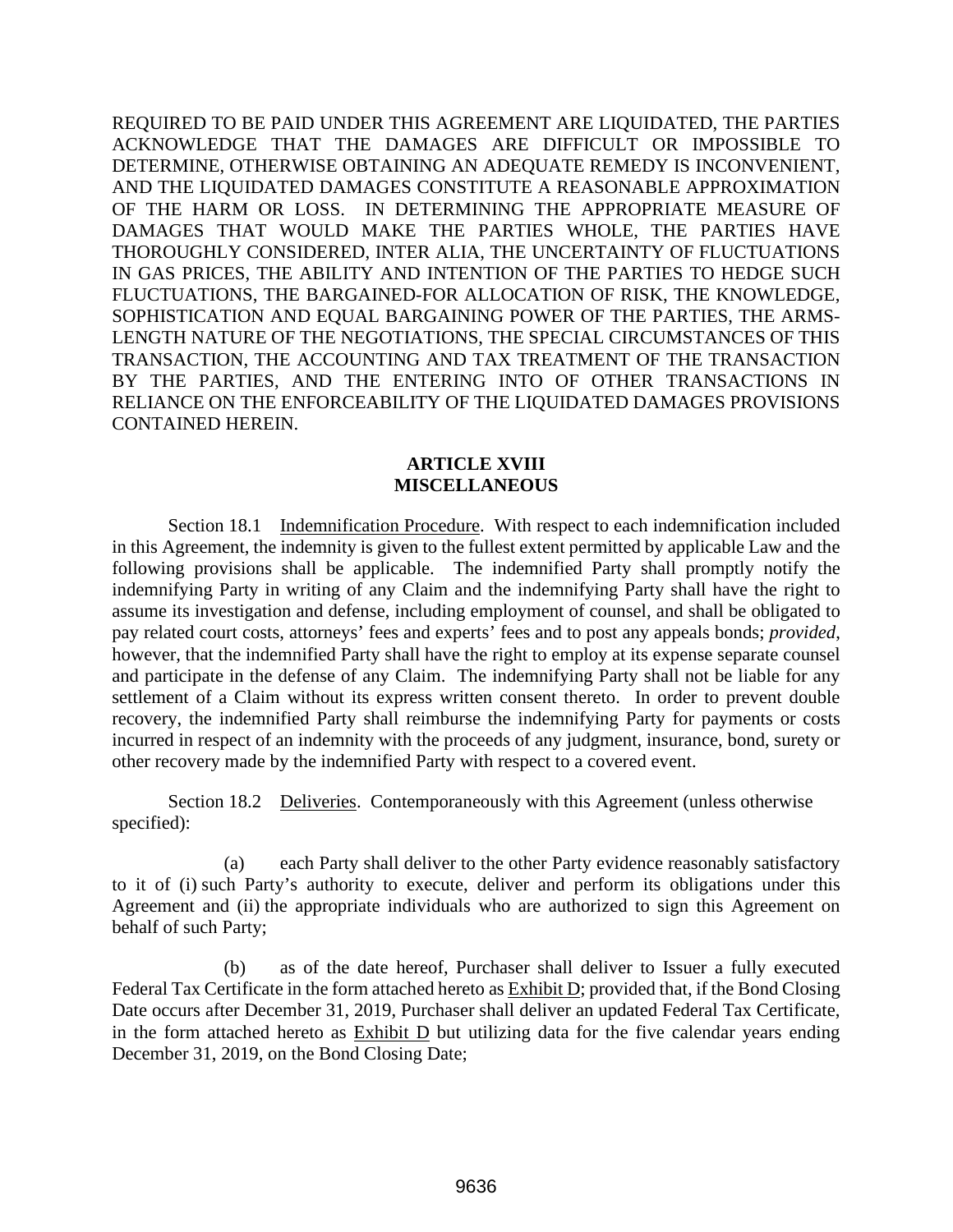(c) on the Bond Closing Date, Purchaser shall deliver to Issuer an opinion of counsel to Purchaser in the form attached hereto as Exhibit E;

(d) on the Bond Closing Date, Issuer shall deliver to Purchaser an opinion of counsel to Purchaser in the form attached hereto as Exhibit G; and

(e) on the Bond Closing Date, Purchaser shall deliver to Issuer a Closing Certificate in substantially the form set forth hereto as Exhibit H.

Section 18.3 Entirety; Amendments. This Agreement, including the exhibits and attachments hereto, constitutes the entire agreement between the Parties and supersedes all prior discussions and agreements between the Parties with respect to the subject matter hereof. There are no prior or contemporaneous agreements or representations affecting the same subject matter other than those expressed herein. Except for any matters that, in accordance with the express provisions of this Agreement, may be resolved by oral agreement between the Parties, no amendment, modification, supplement or change hereto shall be enforceable unless reduced to writing and executed by both Parties.

Section 18.4 Governing Law. THIS AGREEMENT AND THE RIGHTS AND DUTIES OF THE PARTIES UNDER THIS AGREEMENT SHALL, TO THE EXTENT PERMITTED BY APPLICABLE LAW, BE GOVERNED BY AND CONSTRUED, ENFORCED AND PERFORMED IN ACCORDANCE WITH THE LAWS OF THE STATE OF NEW YORK, WITHOUT REGARD TO ANY CONFLICTS OF LAW PRINCIPLE THAT WOULD DIRECT THE APPLICATION OF ANOTHER JURISDICTION'S LAW; PROVIDED, HOWEVER, THAT TO THE EXTENT A COURT DETERMINES THAT THE FOREGOING PROVISION IS UNENFORCEABLE, THEN THIS AGREEMENT SHALL, TO THE EXTENT PERMITTED BY APPLICABLE LAW, BE GOVERNED BY THE LAWS OF THE STATE OF TENNESSEE, WITHOUT REGARD TO ANY CONFLICTS OF LAW PRINCIPLE THAT WOULD DIRECT THE APPLICATION OF ANOTHER JURISDICTION'S LAW; PROVIDED FURTHER THAT THE AUTHORITY OF THE PARTIES TO ENTER INTO AND PERFORM THEIR OBLIGATIONS UNDER THIS AGREEMENT SHALL BE DETERMINED IN ACCORDANCE WITH THE LAWS OF THEIR STATES OF INCORPORATION.

Section 18.5 Non-Waiver. No waiver of any breach of any of the terms of this Agreement shall be effective unless such waiver is in writing and signed by the Party against whom such waiver is claimed. No waiver of any breach shall be deemed a waiver of any other subsequent breach.

Section 18.6 Severability. If any provision of this Agreement, or the application thereof, shall for any reason be invalid or unenforceable, then to the extent of such invalidity or unenforceability, the remainder of this Agreement and the application of such provision to other Persons or circumstances shall not be affected thereby, but rather shall be enforced to the maximum extent permissible under applicable Law, so long as the economic and legal substance of the transactions contemplated hereby is not affected in any materially adverse manner as to either Party.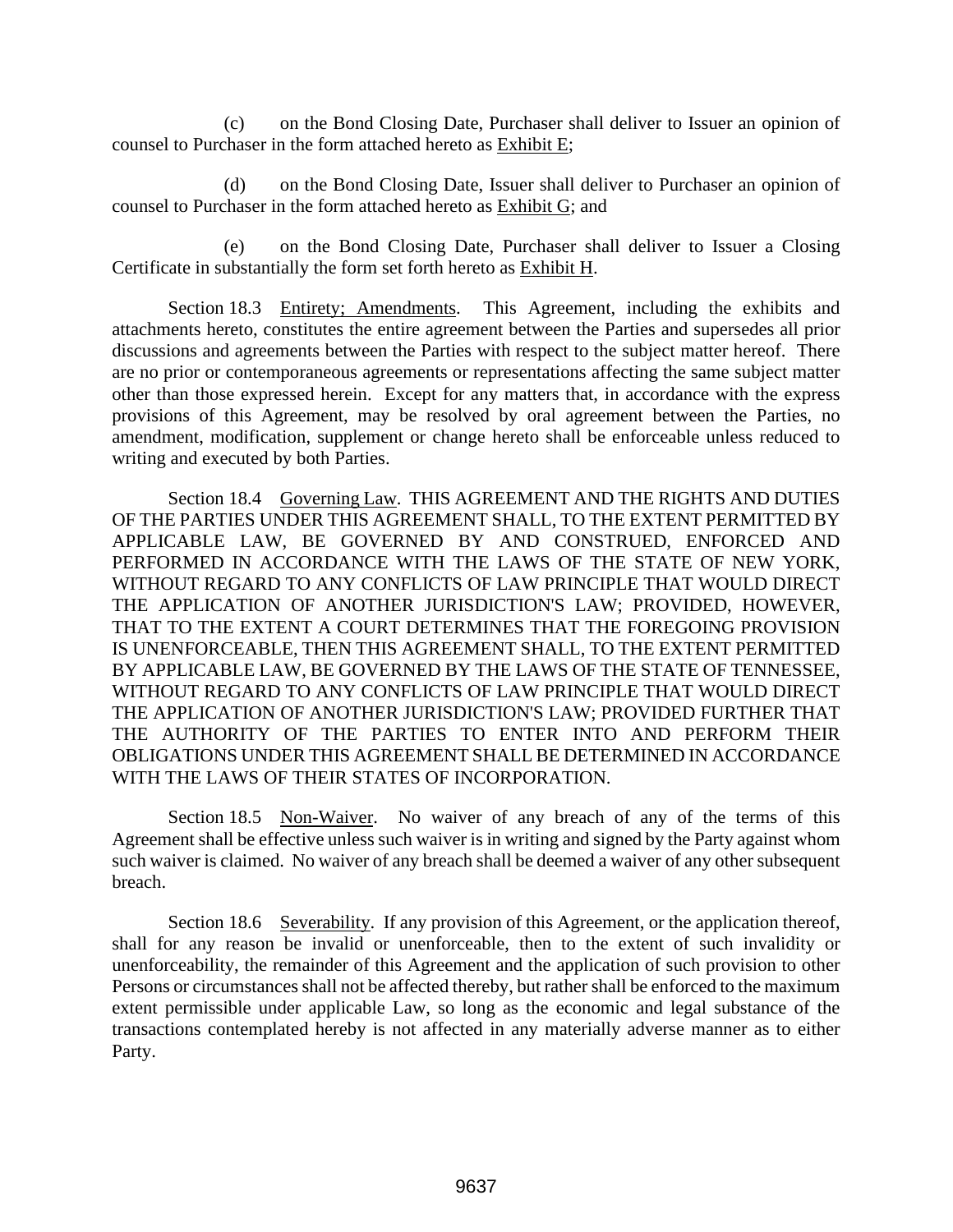Section 18.7 Exhibits. Any and all Exhibits referenced in this Agreement are hereby incorporated herein by reference and shall be deemed to be an integral part hereof.

<span id="page-54-1"></span>Section 18.8 Winding Up Arrangements. All indemnity and confidentiality obligations, audit rights, and other provisions specifically providing for survival shall survive the expiration or termination of this Agreement. The expiration or termination of this Agreement shall not relieve either Party of (a) any unfulfilled obligation or undischarged liability of such Party on the date of such termination or (b) the consequences of any breach or default of any warranty or covenant contained in this Agreement. All obligations and liabilities described in the preceding sentence of this [Section 18.8,](#page-54-1) and applicable provisions of this Agreement creating or relating to such obligations and liabilities, shall survive such expiration or termination.

Section 18.9 Relationships of Parties. The Parties shall not be deemed to be in a relationship of partners or joint venturers by virtue of this Agreement, nor shall either Party be an agent, representative, trustee or fiduciary of the other. Neither Party shall have any authority to bind the other to any agreement. This Agreement is intended to secure and provide for the services of each Party as an independent contractor.

Section 18.10 Immunity. Each Party represents and covenants to and agrees with the other Party that it is not entitled to and shall not assert the defense of sovereign immunity or governmental immunity with respect to its contractual obligations or any contractual Claims under this Agreement, and each hereby waives any such defense of sovereign or governmental immunity for contractual obligations or claims to the full extent permitted by Law. Nothing herein shall be construed to waive either party's rights under the Tennessee Governmental Tort Liability Act.

Section 18.11 Rates and Indices. If the source of any publication used to determine the index or other price used in the Contract Price should cease to publish the relevant prices or should cease to be published entirely, an alternative index or other price will be used based on the determinations made by Issuer and MSES under [Section 19.11 of the Prepaid Agreement]. Issuer shall provide Purchaser the opportunity to provide its recommendations and other input to Issuer for Issuer's use in the process for selecting such alternative index or other price under [Section 19.11 of the Prepaid Agreement].

Section 18.12 Limitation of Liability. The obligations of Issuer under this Agreement are special and limited obligations payable solely from the revenues, income and funds of its Commodity Project that are pledged pursuant to the Bond Indenture.

Section 18.13 Counterparts. This Agreement may be executed and acknowledged in multiple counterparts and by the Parties in separate counterparts, each of which shall be an original and all of which shall be and constitute one and the same instrument.

<span id="page-54-0"></span>Section 18.14 Third Party Beneficiaries; Rights of Trustee. Purchaser acknowledges and agrees that (a) Issuer will pledge and assign its rights, title and interest in this Agreement and the amounts payable by Purchaser under this Agreement (other than amounts payable in respect of the Project Administration Fee) to secure Issuer's obligations under the Bond Indenture, (b) the Trustee shall be a third-party beneficiary of this Agreement with the right to enforce Purchaser's obligations under this Agreement, (c) the Trustee or any receiver appointed under the Bond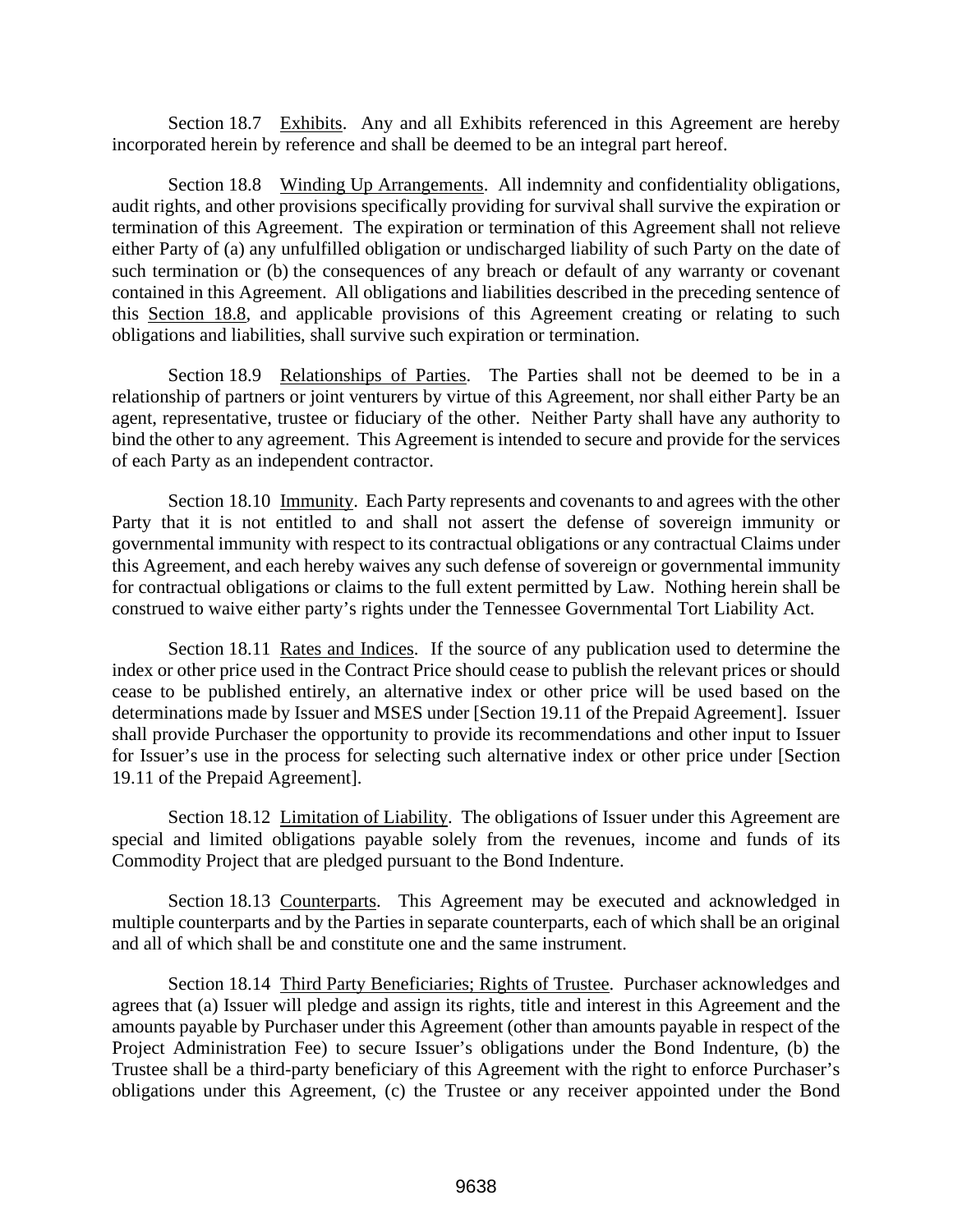Indenture shall have the right to perform all obligations of Issuer under this Agreement, and (d) in the event of any Purchaser Defaults under [Section 17.2\(a\),](#page-49-3) (i) MSES may, to the extent provided for in, and in accordance with, the [Receivables Purchase Provisions (as defined in the Bond Indenture)], take assignment from Issuer of receivables owed by Purchaser to Issuer under this Agreement, and shall thereafter have all rights of collection with respect to such receivables, and (ii) if such receivables are not so assigned, the [Swap Counterparty (as defined in the Bond Indenture)] shall have the right to pursue collection of such receivables to the extent of any nonpayment by Issuer to the Swap Counterparty was caused by Purchaser's payment default. Pursuant to the terms of the Bond Indenture, Issuer has irrevocably appointed the Trustee as its agent to issue notices and as directed under the Bond Indenture, to take any other actions that Issuer is required or permitted to take under this Agreement. Purchaser may rely on notices or other actions taken by Issuer or the Trustee and Purchaser has the right to exclusively rely on any notices delivered by the Trustee, regardless of any conflicting notices that it may receive from Issuer.

Section 18.15 Waiver of Defenses. Purchaser waives all rights to set-off, counterclaim, recoupment and any other defenses that might otherwise be available to Purchaser with regard to Purchaser's obligations pursuant to the terms of this Agreement.

IN WITNESS WHEREOF, the Parties have caused this Gas Supply Contract to be duly executed and delivered by their respective officers thereunto duly authorized as of the date first above written.

## *[Separate Signature Page(s) Attached]*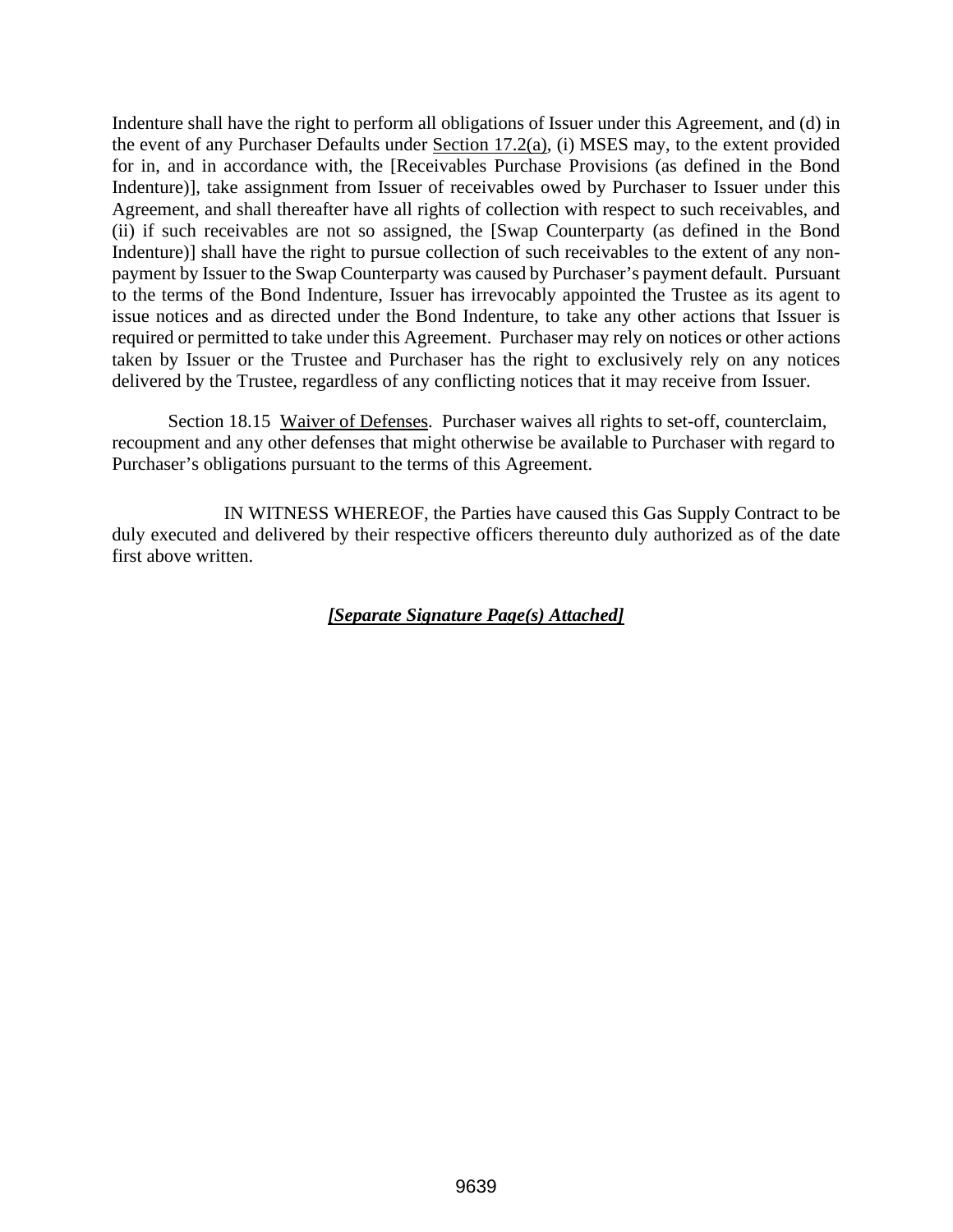# TENNERGY CORPORATION, AN ENERGY ACQUISITION CORPORATION

By: \_\_\_\_\_\_\_\_\_\_\_\_\_\_\_\_\_\_\_\_\_\_\_\_\_\_\_\_\_ Name: \_\_\_\_\_\_\_\_\_\_\_\_\_\_\_\_\_\_\_\_\_\_\_\_\_\_\_\_\_ Title: \_\_\_\_\_\_\_\_\_\_\_\_\_\_\_\_\_\_\_\_\_\_\_\_\_\_\_\_\_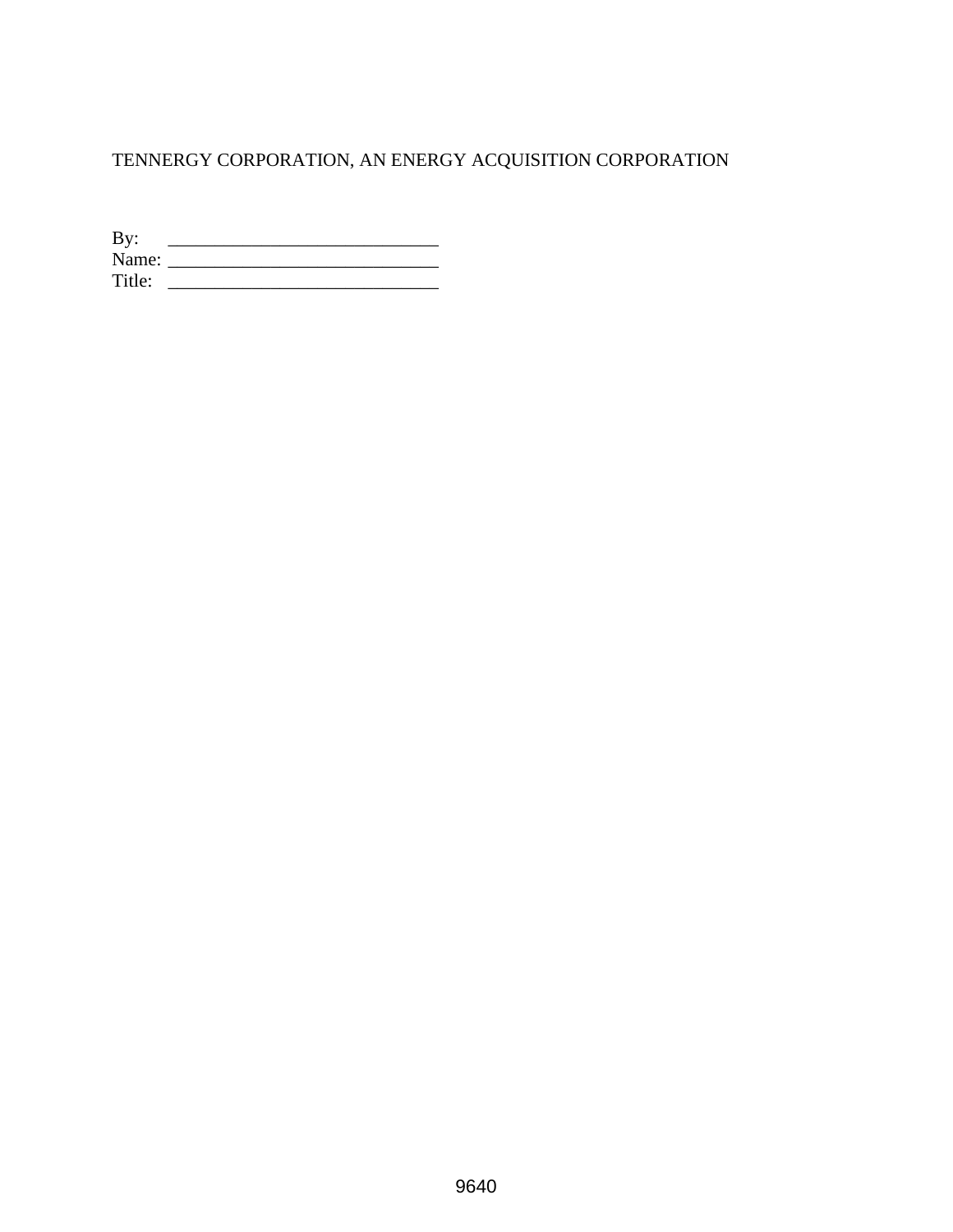# [PARTICIPANT]

| By:    |  |
|--------|--|
| Name:  |  |
| Title: |  |
|        |  |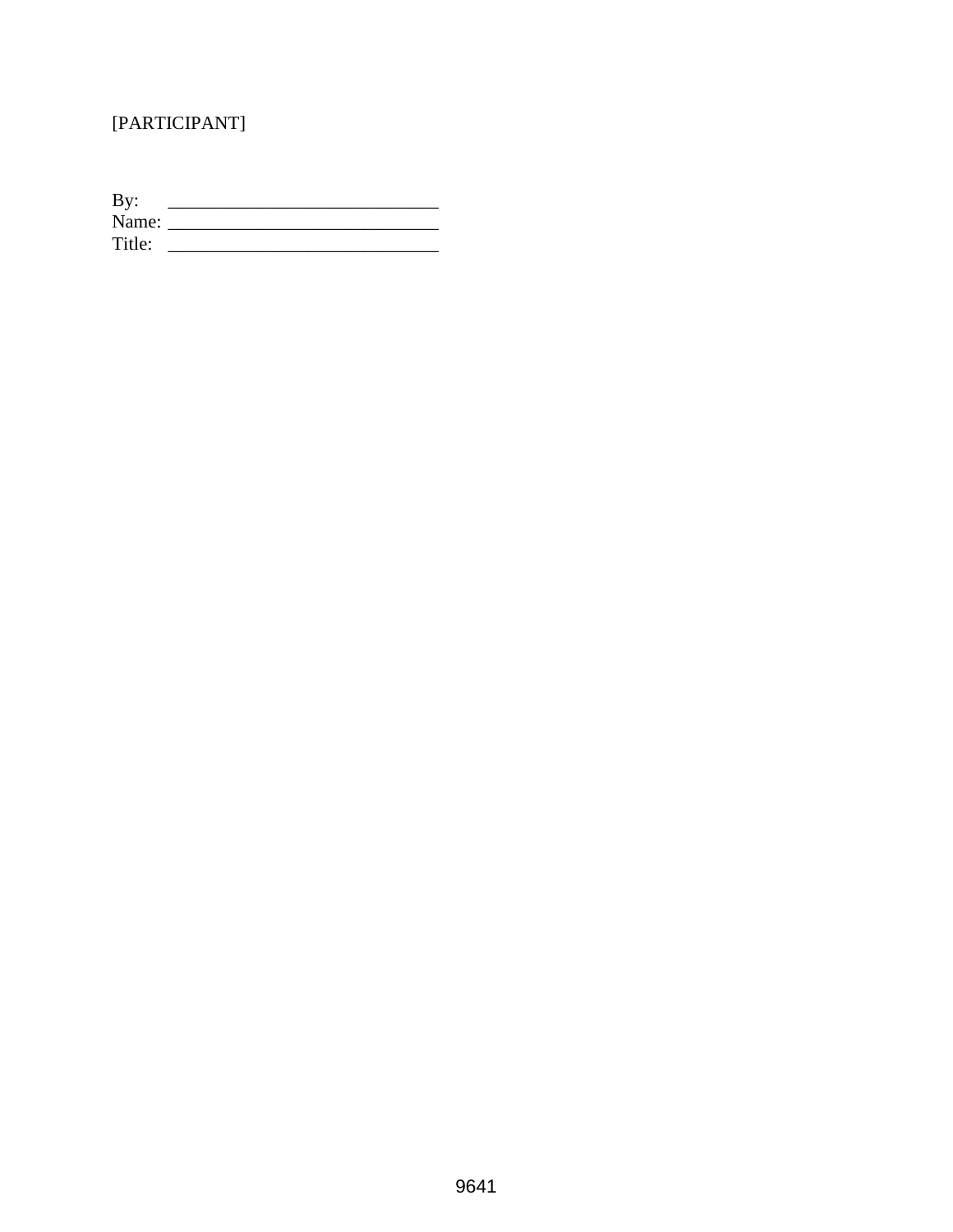# **EXHIBIT A GAS DELIVERY POINTS; CONTRACT QUANTITIES**

[To be attached.]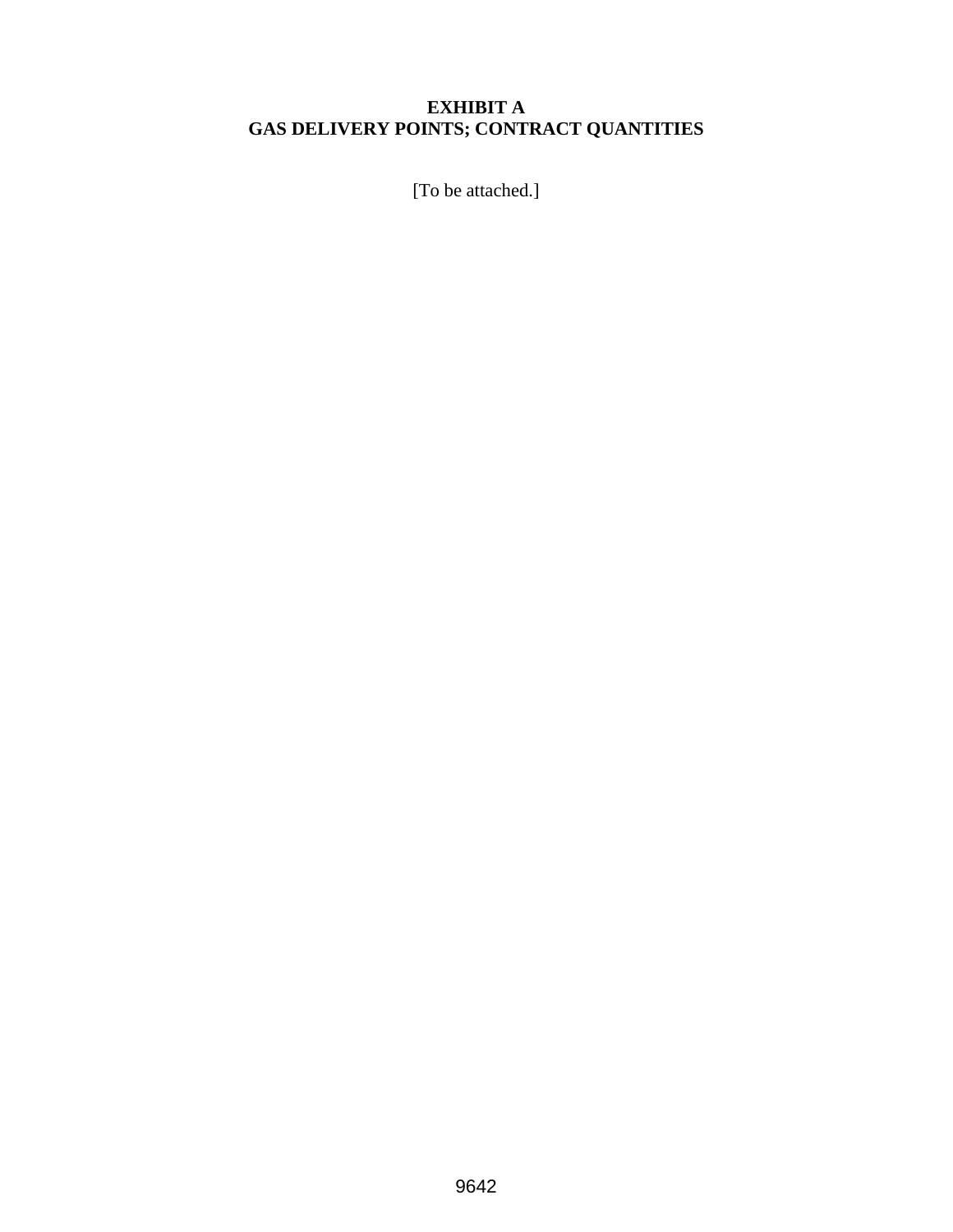## **EXHIBIT B NOTICES**

| IF TO ISSUER:       | Tennergy Corporation, An Energy Acquisition Corporation<br>Attention: [____]<br>$[\underline{\hspace{1cm}}][\underline{\hspace{1cm}}], [\underline{\hspace{1cm}}][\underline{\hspace{1cm}}]]$<br>Phone: $[\_\]$<br>Email: $[\_\]$ |
|---------------------|-----------------------------------------------------------------------------------------------------------------------------------------------------------------------------------------------------------------------------------|
| Gas Related:        | Phone: $[\_\]$<br>Email: $[\_\]$                                                                                                                                                                                                  |
| Invoicing/Payments: | $\begin{bmatrix} 1 & 1 \end{bmatrix}$<br>Phone: $[\_\]$<br>Email: $[\_\]$                                                                                                                                                         |
| IF TO PURCHASER:    | $\Box$<br>Attention: [ <i>___</i> ]<br>$[\underline{\hspace{1cm}}][\underline{\hspace{1cm}}], [\underline{\hspace{1cm}}][\underline{\hspace{1cm}}]]$                                                                              |
|                     | Phone: $[\_\_]$<br>Email: $[\_\_]$                                                                                                                                                                                                |
| <b>Gas Related:</b> | $\begin{bmatrix} \begin{array}{ccc} \end{array} \end{bmatrix}$<br>Phone: $[\_\]$<br>Email: $[\_\]$                                                                                                                                |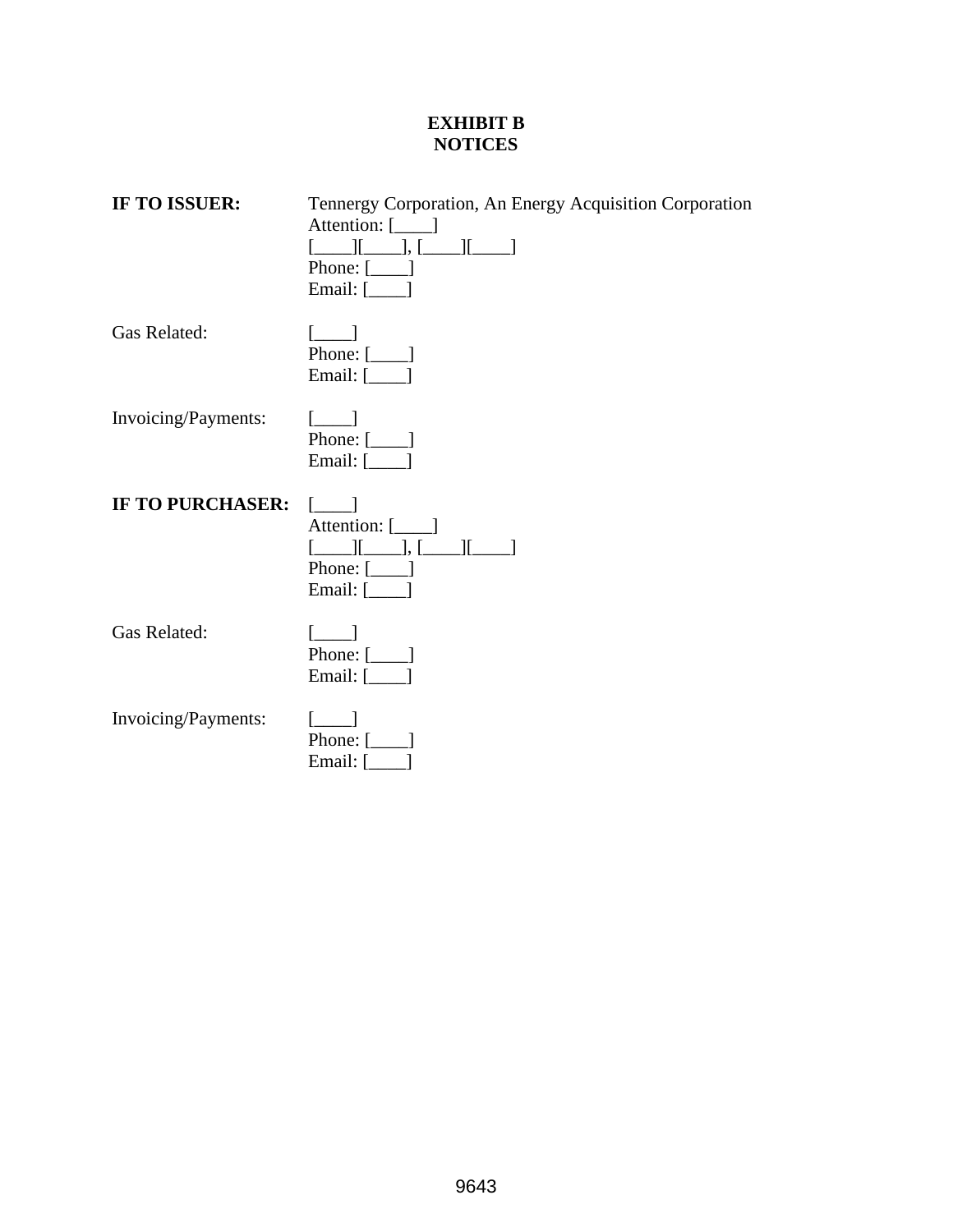## **EXHIBIT C FORM OF REMARKETING ELECTION NOTICE**

[Issuer] [Address]

[MSES] [Address]

[Trustee] [Address]

To the Addressees:

The undersigned, duly authorized representative of [\_\_\_\_\_\_\_\_\_\_\_\_\_\_\_\_\_\_\_\_\_\_\_\_] (the "Purchaser"), is providing this notice (the "Remarketing Election Notice") pursuant to the Gas Supply Contract, dated as of [\_\_\_\_], 2019 (the "Supply Contract"), between Tennergy Corporation, An Energy Acquisition Corporation and Purchaser. Capitalized terms used herein shall have the meanings set forth in the Supply Contract.

Pursuant to Section 3.3(b) of the Supply Contract, the Purchaser has elected to have its Contract Quantity for each Gas Day of the applicable Reset Period remarketed beginning as of the commencement of such Reset Period. The resumption of deliveries in any future Reset Period shall be in accordance with Section 3.3(d) of the Supply Contract.

Given this  $[\_\_\]$  day of  $[\_\_\_\_\]$ , 20 $[\_\_\]$ .

[Participant]

| By: $\_\_$           |  |
|----------------------|--|
| <b>Printed Name:</b> |  |
| Title:               |  |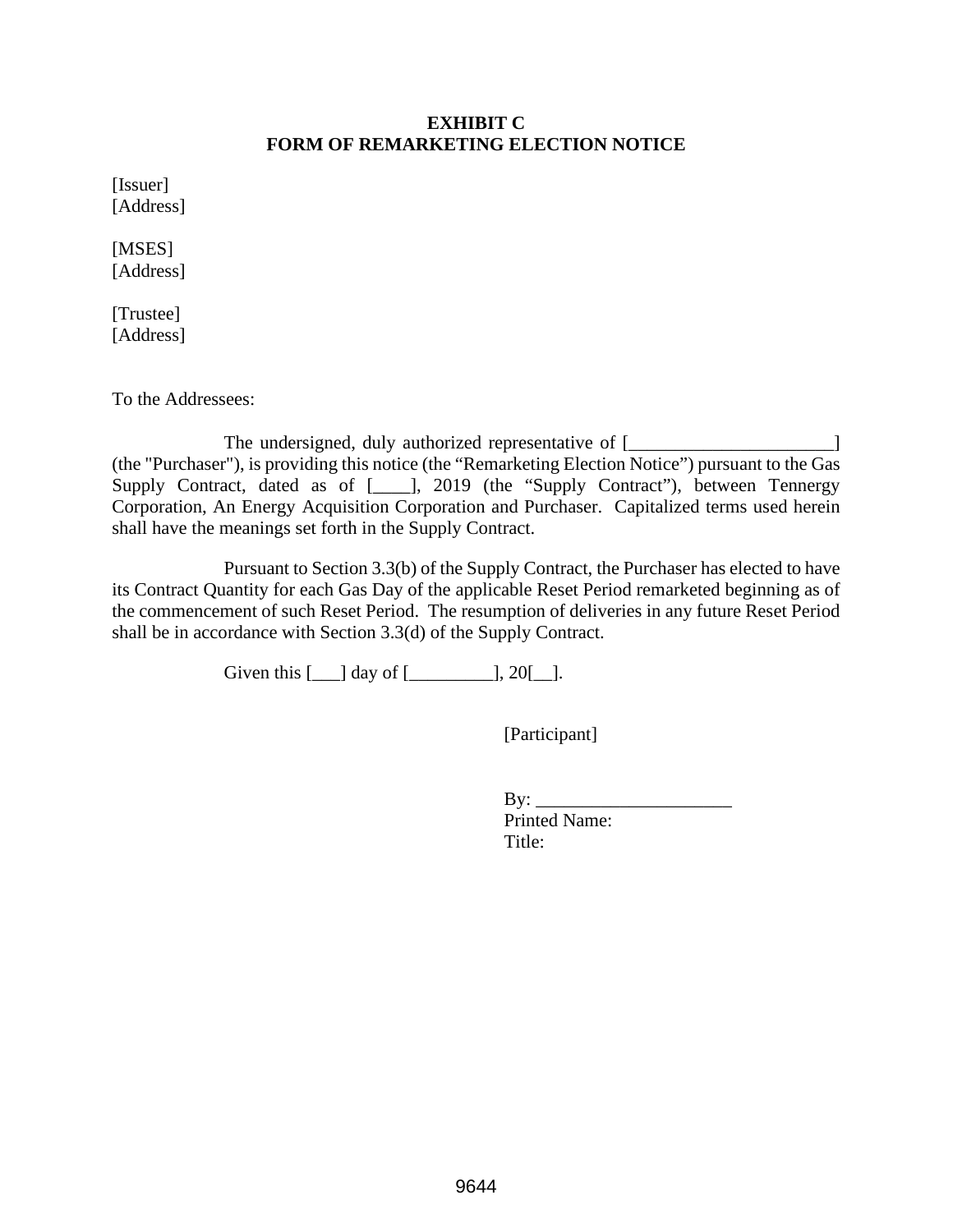## **EXHIBIT D FORM OF FEDERAL TAX CERTIFICATE[1](#page-61-0)**

# $\lceil$  \_], 2019

This Federal Tax Certificate is executed in connection with the Gas Supply Contract dated as of [\_\_\_\_], 2019 (the "Supply Contract"), by and between Tennergy Corporation, An Energy Acquisition Corporation ("Issuer") and [\_\_\_\_] ("Purchaser"). Capitalized terms used and not otherwise defined herein shall have the meanings given to them in the Supply Contract, in the Tax Certificate and Agreement, or in the Bond Indenture.

WHEREAS Purchaser acknowledges that Issuer is issuing the Bonds to fund the prepayment price under the Prepaid Agreement; and

WHEREAS the Bonds are intended to qualify for tax exemption under Section 103 of the Internal Revenue Code of 1986, as amended; and

WHEREAS Purchaser's use of Gas acquired pursuant to the Supply Contract and certain funds and accounts of Purchaser will affect the Bonds' qualification for such tax exemption.

NOW, THEREFORE, PURCHASER HEREBY CERTIFIES AS FOLLOWS:

1. Purchaser is a [\_\_\_\_] [created and existing pursuant to the provisions of] [organized under].

2. Purchaser will resell all of the Gas acquired pursuant to the Supply Contract to its retail Gas customers within its Gas service area, [or to its joint action agency customers for sale to their municipal customers for resale to their retail customers in their Gas service areas, or to municipal distribution system customers for resale to their retail customers in their Gas service areas,] with retail sales in all cases being made pursuant to regularly established and generally applicable tariffs or under authorized requirements contracts. For purposes of the foregoing sentence, the term "service area" means (x) the area throughout which Purchaser, Purchaser's municipal wholesale customers, or a joint action agency's municipal customers, provided Gas transmission or distribution service at all times during the 5-year period ending on December 31, 2018, and from then until the date of issuance of the Bonds (the "Closing Date"), and (y) any area recognized as the service area of Purchaser, Purchaser's municipal wholesale customers, or a joint action agency's municipal customers, under state or federal law.

3. The annual average amount during the testing period of Gas purchased (other than for resale) by customers of Purchaser who are located within the service area of Purchaser, [by municipal wholesale customers of Purchaser for resale within the service areas of such municipal wholesale customers, and by a joint action agency from Purchaser for resale to its municipal customers for resale to their retail customers within those municipal customers' Gas service areas] is [\_\_\_\_\_\_\_\_] MMBtu. The maximum annual amount of Gas in any year being acquired pursuant to the Supply Contract is [\_\_\_\_\_\_\_] MMBtu. The annual average amount of Gas that Purchaser holds in storage as of the Closing Date is [\_\_\_\_\_\_\_] MMBtu. The annual average amount of Gas that Purchaser otherwise has a right to acquire as of the Closing Date is [\_\_\_\_\_\_\_\_] MMBtu. The sum of (a) the maximum amount of Gas in any year being acquired pursuant to the Supply

<span id="page-61-0"></span><sup>&</sup>lt;sup>1</sup> NTD: Subject to continuing tax counsel review and comment.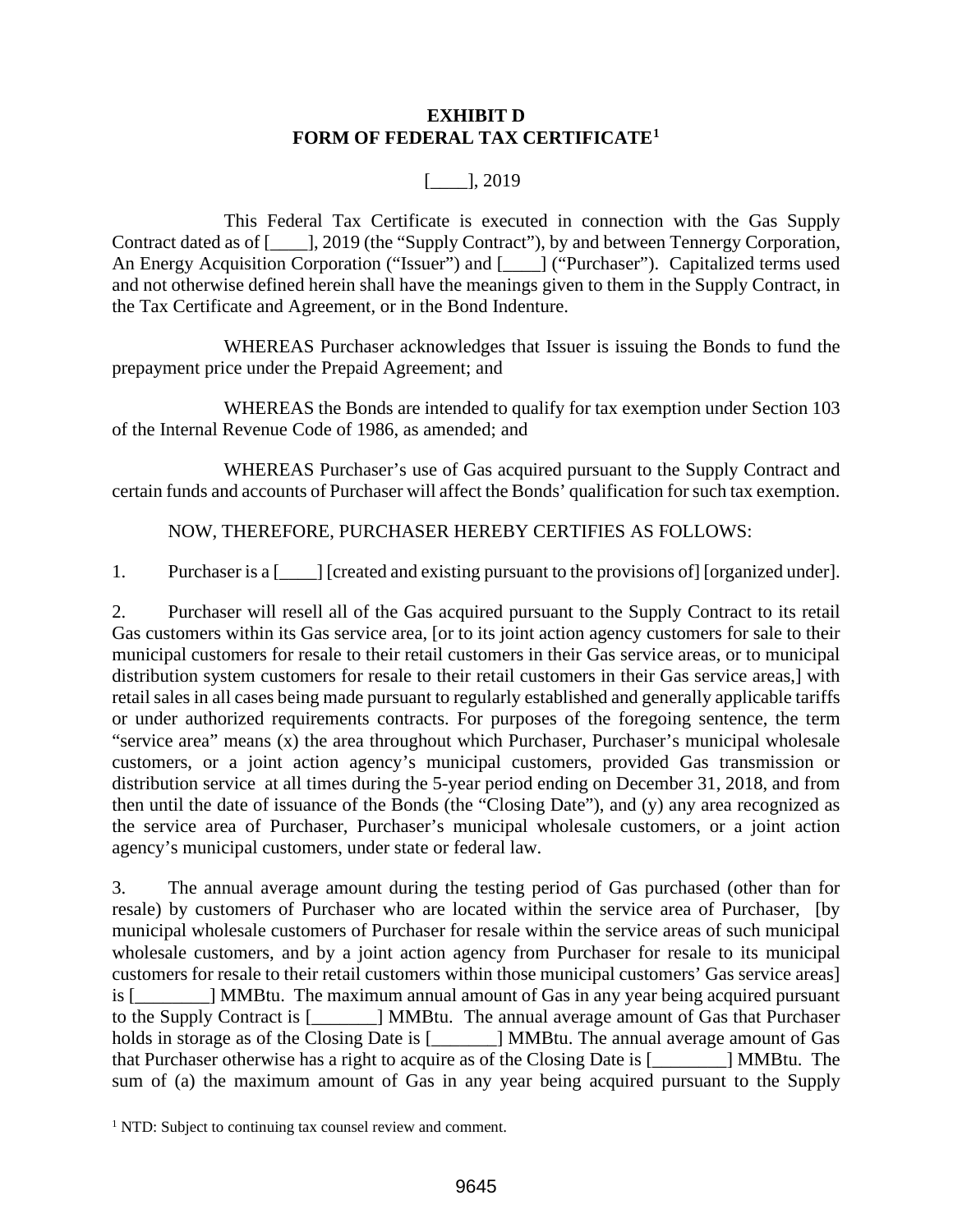Contract, (b) the annual average amount of Gas that Purchaser holds in storage, and (c) the amount of Gas that Purchaser otherwise has a right to acquire in the year described in the foregoing clause (a) is [\_\_\_\_\_\_\_\_] MMBtu. Accordingly, the amount of Gas to be acquired under the Supply Contract by Purchaser, supplemented by the amount of Gas otherwise available to Purchaser as of the Closing Date, during any year does not exceed the sum of (i) [\_\_\_]% of the annual average amount during the testing period of Gas purchased (other than for resale) by customers of Purchaser who are located within the service area of Purchaser, by municipal wholesale customers of Purchaser for resale to customers of such municipal wholesale customers within such customers' service areas, or by a joint action agency from Purchaser for resale to its municipal customers for resale to their retail customers within those municipal customers' Gas service areas; and (ii) the amount of Gas to be used to transport the prepaid Gas to Purchaser during such year. For purposes of this paragraph 3, the term "testing period" means the 5 calendar years ending December 31, 2018, and the term "service area" means (x) the area throughout which Purchaser provided Gas transmission or distribution service at all times during the testing period, (y) any area within a county contiguous to the area described in  $(x)$  in which retail customers of Purchaser are located if such area is not also served by another utility providing Gas services, and (z) any area recognized as the service area of Purchaser under state or federal law.

4. Purchaser expects to pay for Gas acquired pursuant to the Supply Contract solely from funds derived from its Gas distribution operations. Purchaser expects to use current net revenues of its to pay for current Gas acquisitions. There are no funds or accounts of Purchaser or any person who is an Affiliate to Purchaser in which monies are invested and which are reasonably expected to be used to pay for Gas acquired more than one year after it is acquired. No portion of the proceeds of the Bonds will be used directly or indirectly to replace funds of Purchaser or any persons who are Affiliates to Purchaser that are or were intended to be used for the purpose for which the Bonds were issued.

\_\_\_\_\_\_\_\_\_\_\_\_\_\_\_, 2019

[Participant]

 $\mathbf{B} \mathbf{v}$ :

[Name] [Title]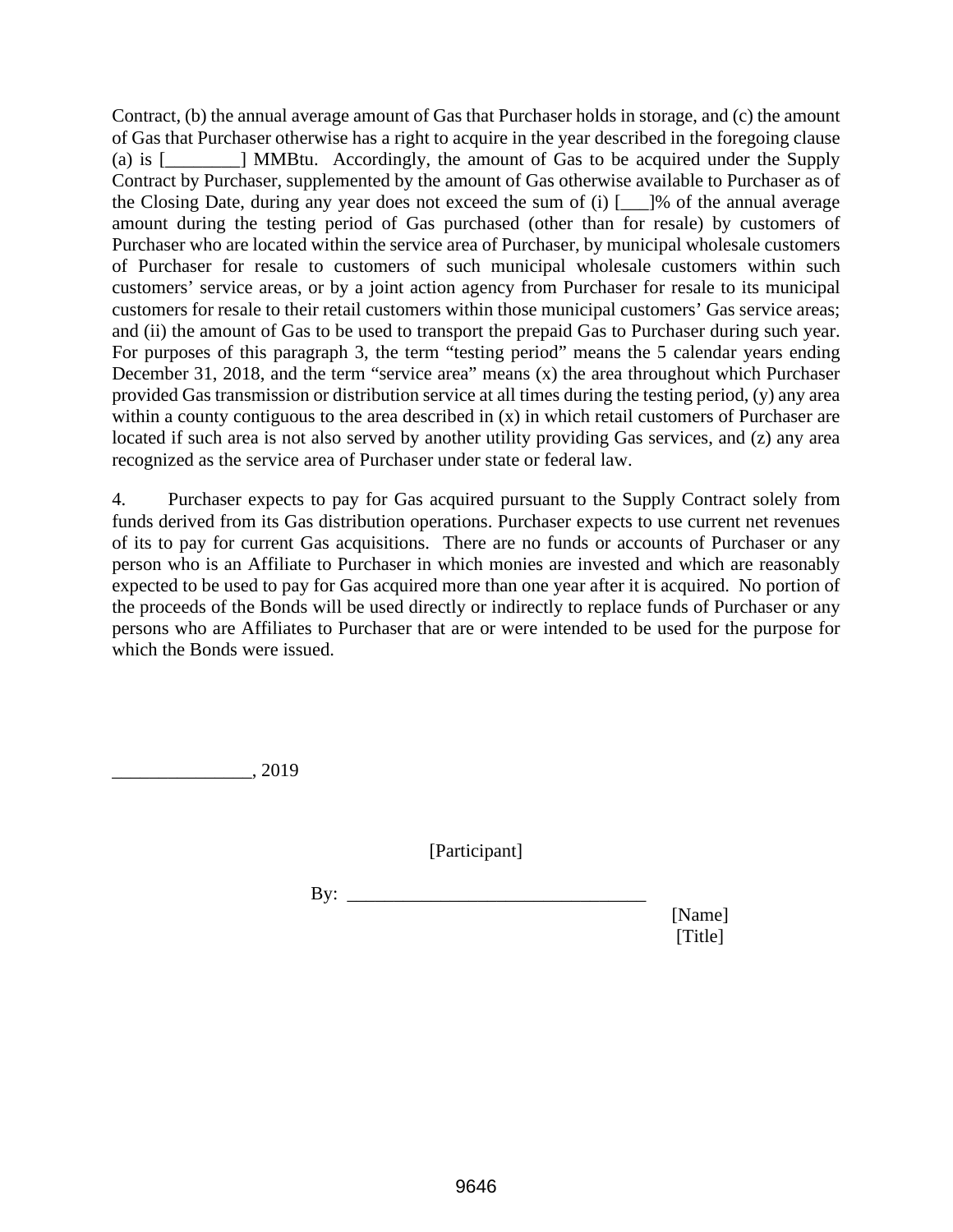### **EXHIBIT E FORM OF OPINION OF COUNSEL TO PURCHASER**

[\_\_\_\_\_\_\_\_\_\_\_\_\_\_], 2019

Tennergy Corporation, An Energy Acquisition Corporation  $[$   $], [$   $]$   $]$   $[$   $]$ 

Morgan Stanley Energy Structuring, L.L.C. New York, NY

Morgan Stanley New York, NY

[*insert name of trustee*], as trustee  $[\_\_\_\]$ ,  $[\_\_\_\]$   $[\_\_\_\]$ 

[Swap Counterparty]  $[$   $],$   $[$   $]]$   $]$ 

> Re: Gas Supply Contract between [Participant] and Tennergy Corporation, An Energy Acquisition Corporation dated as of  $\lbrack 1, 2019 \rbrack$

Ladies and Gentlemen:

We are Counsel to [*Participant*] ("Purchaser"). Purchaser is a Purchaser in the Commodity Project undertaken by Tennergy Corporation, An Energy Acquisition Corporation ("Issuer"). We are furnishing this opinion to you in connection with the Gas Supply Contract between Issuer and Purchaser dated as of [\_\_\_\_], 2019 (the "Supply Contract").

Unless otherwise specified herein, all terms used but not defined in this opinion shall have the same meaning as is ascribed to them in the Supply Contract.

In connection with this opinion, we have examined originals or copies, certified or otherwise identified to our satisfaction, of the following:

(a) The Constitution and laws of the State of [\_\_\_\_] (the "State") including, as applicable, acts, ordinances, certificates, articles, charters, bylaws, and agreements pursuant to which Purchaser was created and by which it is governed;

(b) Resolution No. [\_\_], duly adopted by Purchaser on [\_\_\_\_\_\_\_\_\_\_\_] (the "Resolution") and certified as true and correct by certificate and seal, authorizing Purchaser to execute and deliver the Supply Contract;

(c) A copy of the Supply Contract executed by Purchaser; and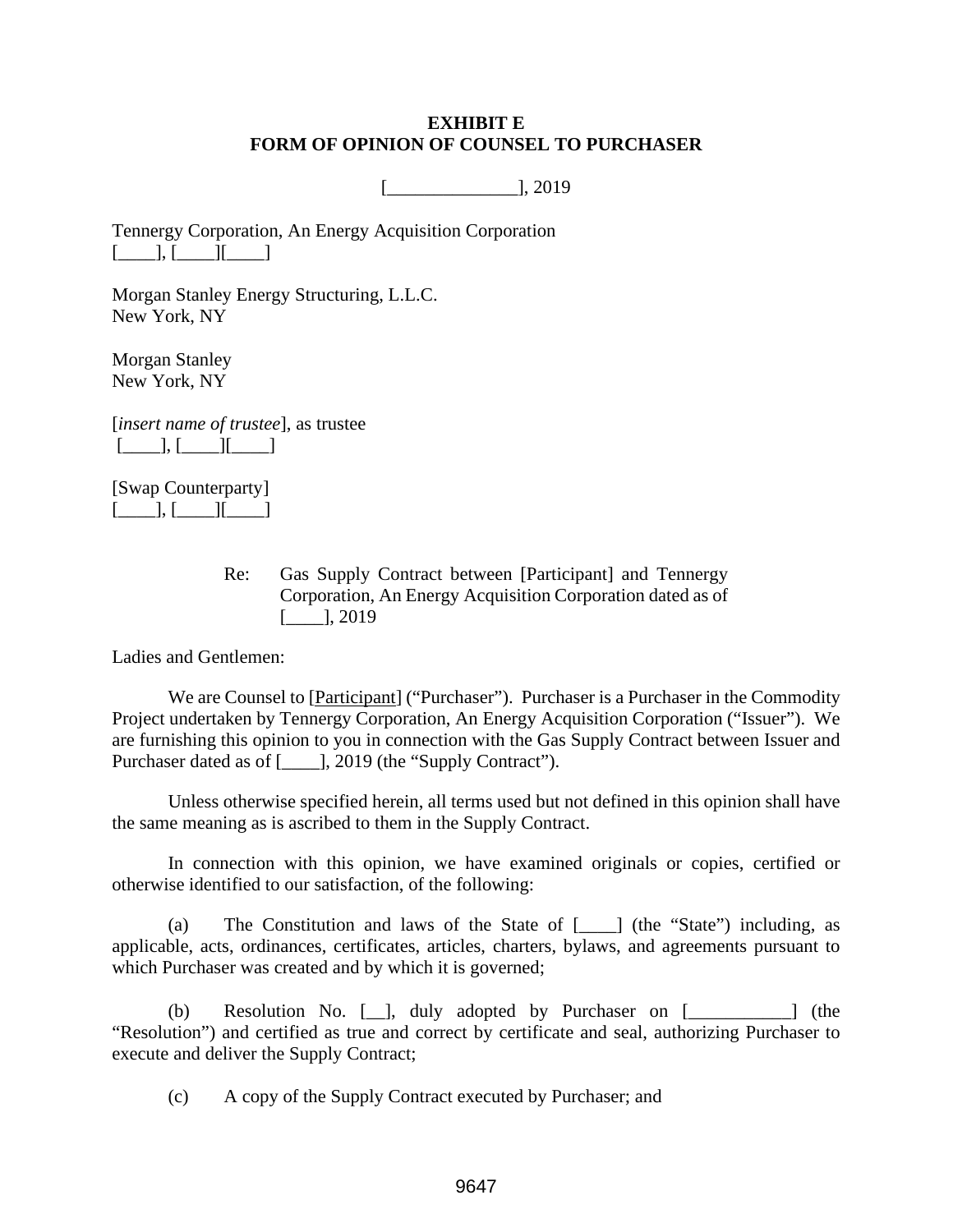(d) All outstanding instruments relating to bonds, notes, or other indebtedness of or relating to Purchaser and Purchaser's municipal utility district.

We have also examined and relied upon originals or copies, certified or otherwise authenticated to our satisfaction, of such records, documents, certificates, and other instruments, and made such investigations of law, as in our judgment we have deemed necessary or appropriate to enable us to render the opinions expressed below.

Based upon the foregoing, we are of the opinion that:

1. Purchaser is a [\_\_\_\_] of the State, duly organized and validly existing under the laws of the State, and has the power and authority to own its properties, to carry on its business as now being conducted, and to enter into and to perform its obligations under the Agreement.

2. The execution, delivery, and performance by Purchaser of the Supply Contract have been duly authorized by the governing body of Purchaser and do not and will not require, subsequent to the execution of the Supply Contract by Purchaser, any consent or approval of the governing body or any officers of Purchaser.

3. The Supply Contract is the legal, valid, and binding obligation of Purchaser, enforceable in accordance with its terms, except as such enforceability may be subject to (i) the exercise of judicial discretion in accordance with general principles of equity and (ii) bankruptcy, insolvency, reorganization, moratorium, and other similar laws affecting creditors' rights heretofore or hereafter enacted, to the extent constitutionally applicable.

4. No approval, consent or authorization of any governmental or public agency, authority, commission or person, or, to our knowledge, of any holder of any outstanding bonds or other indebtedness of Purchaser, is required with respect to the execution, delivery and performance by Purchaser of the Supply Contract or Purchaser's participation in the transactions contemplated thereby other than those approvals, consents and/or authorizations that have already been obtained.

5. The authorization, execution and delivery of the Supply Contract and compliance with the provisions thereof (a) will not conflict with or constitute a breach of, or default under, (i) any instrument relating to the organization, existence or operation of Purchaser, (ii) any ruling, regulation, ordinance, judgment, order or decree to which Purchaser (or any of its officers in their respective capacities as such) is subject or (iii) any provision of the laws of the State relating to Purchaser and its affairs, and (b) to our knowledge will not result in, or require the creation or imposition of, any lien on any of the properties or revenues of Purchaser pursuant to any of the foregoing.

6. Purchaser is not in breach of or default under any applicable constitutional provision or any law or administrative regulation of the State or the United States or any applicable judgment or decree or, to our knowledge, any loan or other agreement, resolution, indenture, bond, note, resolution, agreement or other instrument to which Purchaser is a party or to which Purchaser or any of its property or assets is otherwise subject, and to our knowledge no event has occurred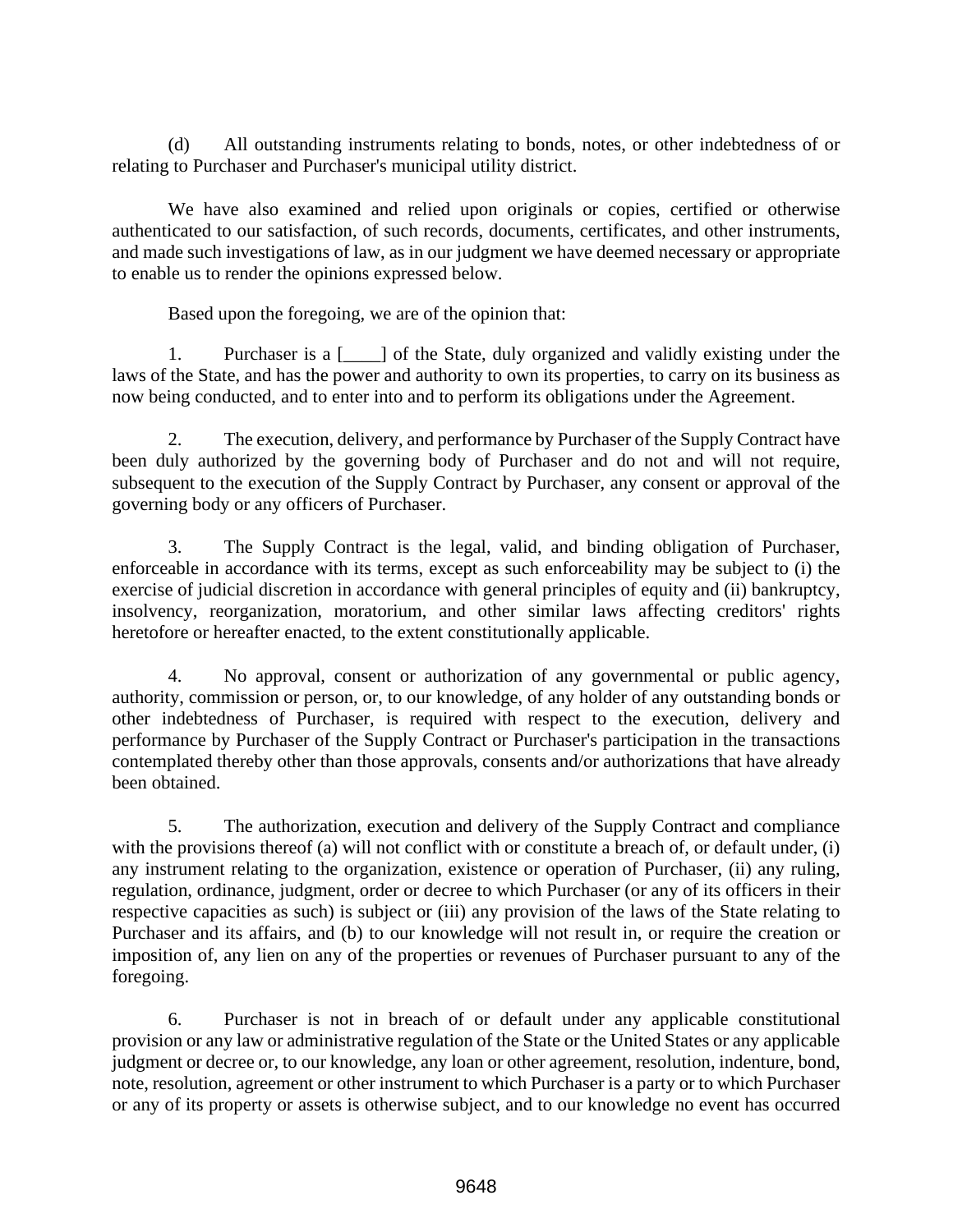and is continuing which with the passage of time or the giving of notice, or both, would constitute a default or event of default under any such instrument.

7. Payments to be made by Purchaser under the Supply Contract shall constitute operating expenses of Purchaser's utility system payable solely from the revenues and other available funds of Purchaser's utility system as a cost of purchased gas. The application of the revenues and other available funds of Purchaser's utility system to make such payments is not subject to any prior lien, encumbrance or other restriction.

8. As of the date of this opinion, to the best of our knowledge after due inquiry, there is no pending or threatened action or proceeding at law or in equity or by any court, government agency, public board or body affecting or questioning the existence of Purchaser or the titles of its officers to their respective offices or affecting or questioning the legality, validity, or enforceability of this Supply Contract nor to our knowledge is there any basis therefor.

- 9. This opinion is subject to the following qualifications:
	- a. We express no opinion with respect to the validity or enforceability of any provisions of the Supply Contract or any other documents that may be read to require the Purchaser to indemnify any party or waive trial by jury.
	- b. We express no opinion as to the enforceability of provisions waiving, directly or indirectly, expressly or impliedly, defenses to obligations or rights granted by law, where such waivers are prohibited by law or are against public policy.
	- c. Our opinion as to enforceability is limited by standards of good faith, fair dealing, materiality, and reasonableness that may be applied by a court to the exercise of certain rights and remedies; limitations based on statutes or on public policy limiting a person's rights to waive the benefit of statutory provisions or of a common law right; and limitations releasing a party from or indemnifying a party against liability for its own wrongful or negligent act when such release or indemnification is contrary to public policy.
	- d. We bring to your attention the fact that we are admitted to the bar of the State of Tennessee and the opinions herein are limited to the laws of the State of Tennessee and the federal laws of the United States of America. We express no opinion as to the enforceability, under the laws of the State of Tennessee or any other State, of the choice of law provisions contained in the Supply Contract, nor, assuming such provisions would be enforceable under the choice of law principles of the State of Tennessee or any other State, do we state any opinion as to the enforceability of the Supply Contract under the internal laws of any other State. Notwithstanding the foregoing, you have requested us to review the Supply Contract and provide you with the opinions set forth above assuming, solely for purposes of these opinions, that the internal laws of the State of Tennessee would govern the Supply Contract. If the Supply Contract were to be governed under the internal laws of the State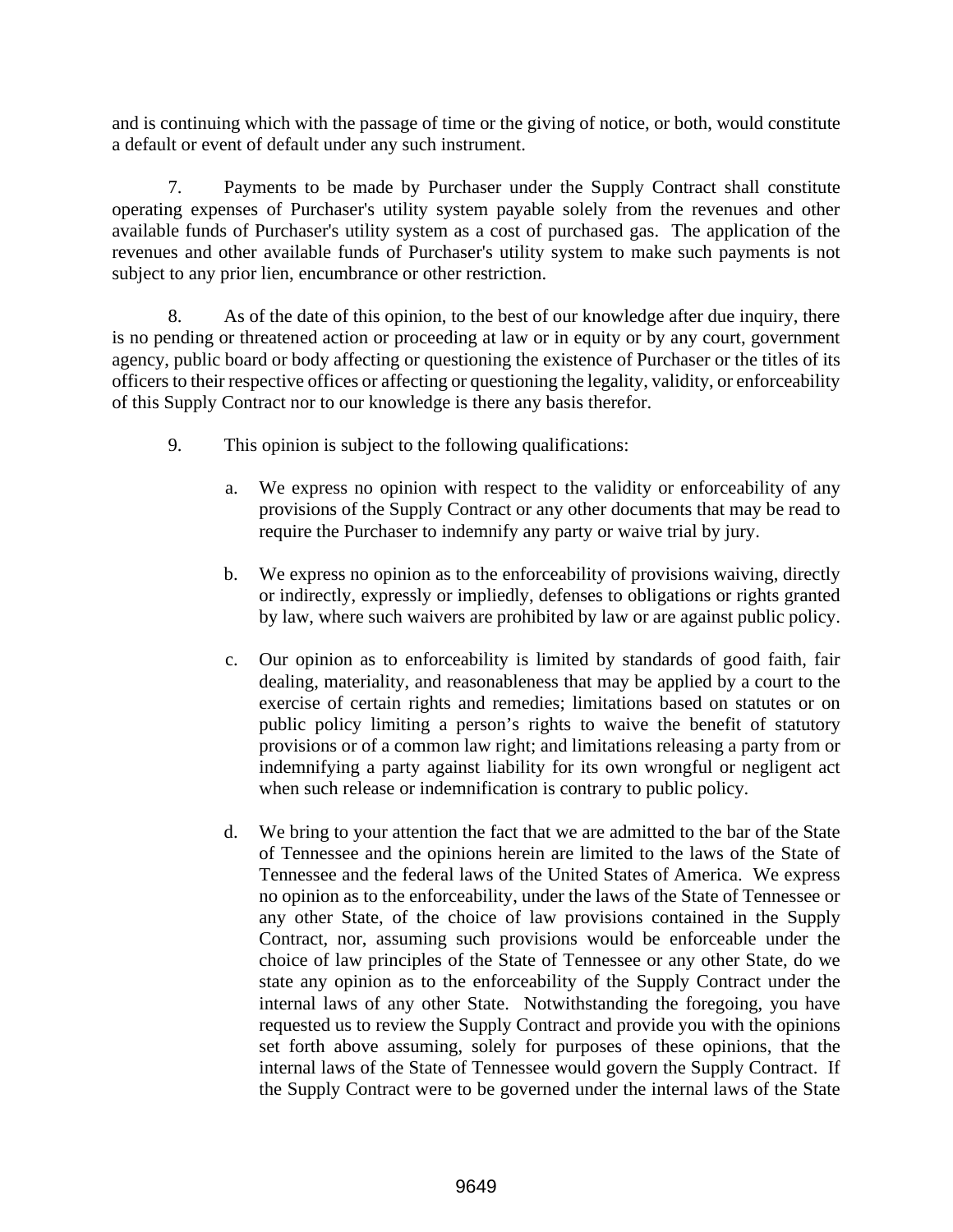of Tennessee, our opinions would be as set forth herein. We note that if a court of competent jurisdiction determines the Supply Contract to be unenforceable under the laws of any other State, then the Supply Contract may not be enforced by Tennessee courts under the applicable Tennessee conflict of law provisions.

This opinion is rendered solely for the use and benefit of the addressees listed above in connection with the Supply Contract and may not be relied upon other than in connection with the transactions contemplated by the Supply Contract, or by any other person or entity for any purpose whatsoever, nor may this opinion be quoted in whole or in part or otherwise referred to in any document or delivered to any other person or entity, without the prior written consent of the undersigned.

Very truly yours,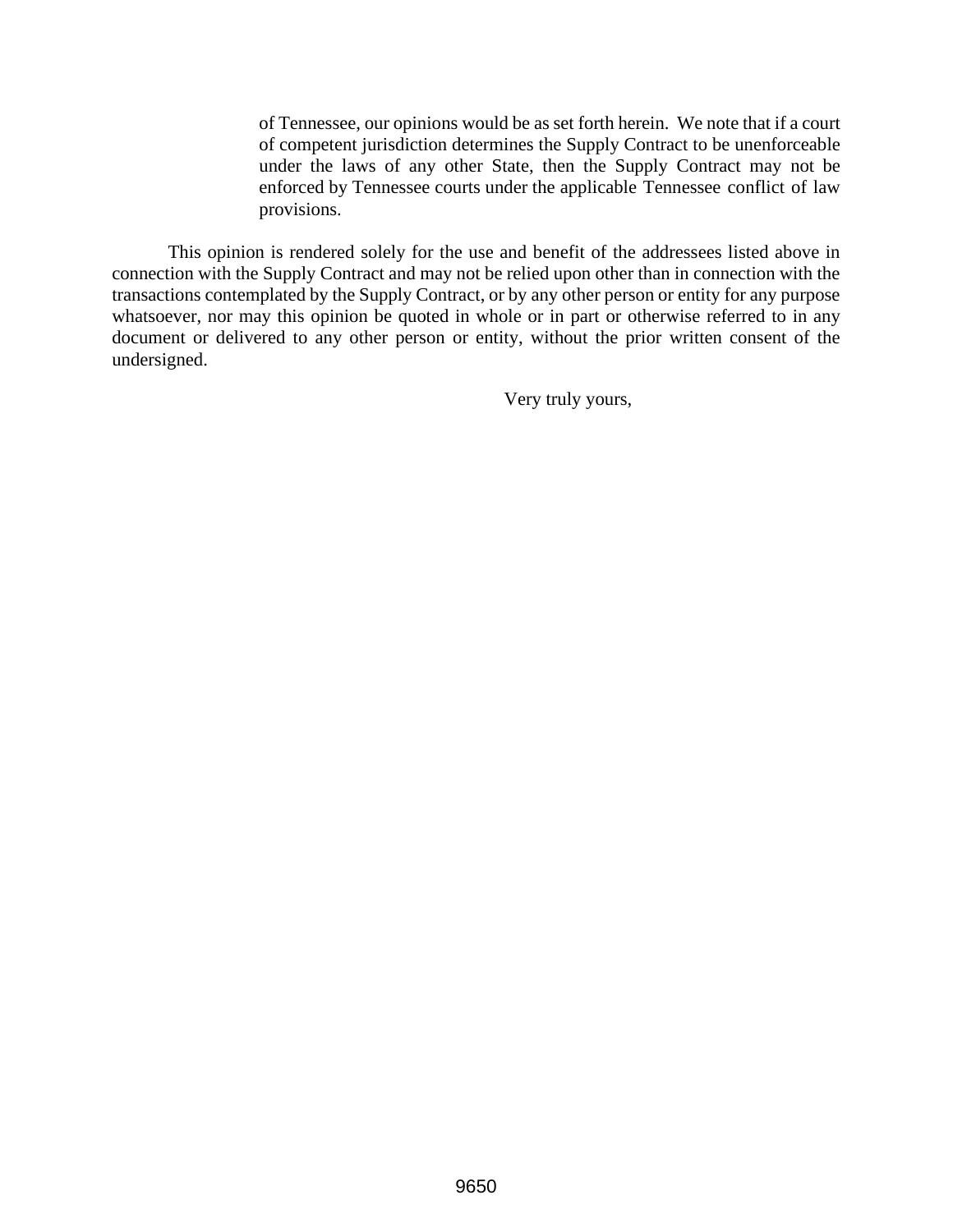# **EXHIBIT F**

# **MONTHLY DISCOUNT**

| <b>Monthly Discount:</b> | [/MMBtu during the Initial Reset Period, and for each    |
|--------------------------|----------------------------------------------------------|
|                          | Month of a Reset Period thereafter, the Monthly Discount |
|                          | portion of the Available Discount for such Reset Period  |
|                          | determined by the Calculation Agent pursuant to the Re-  |
|                          | Pricing Agreement.                                       |
|                          |                                                          |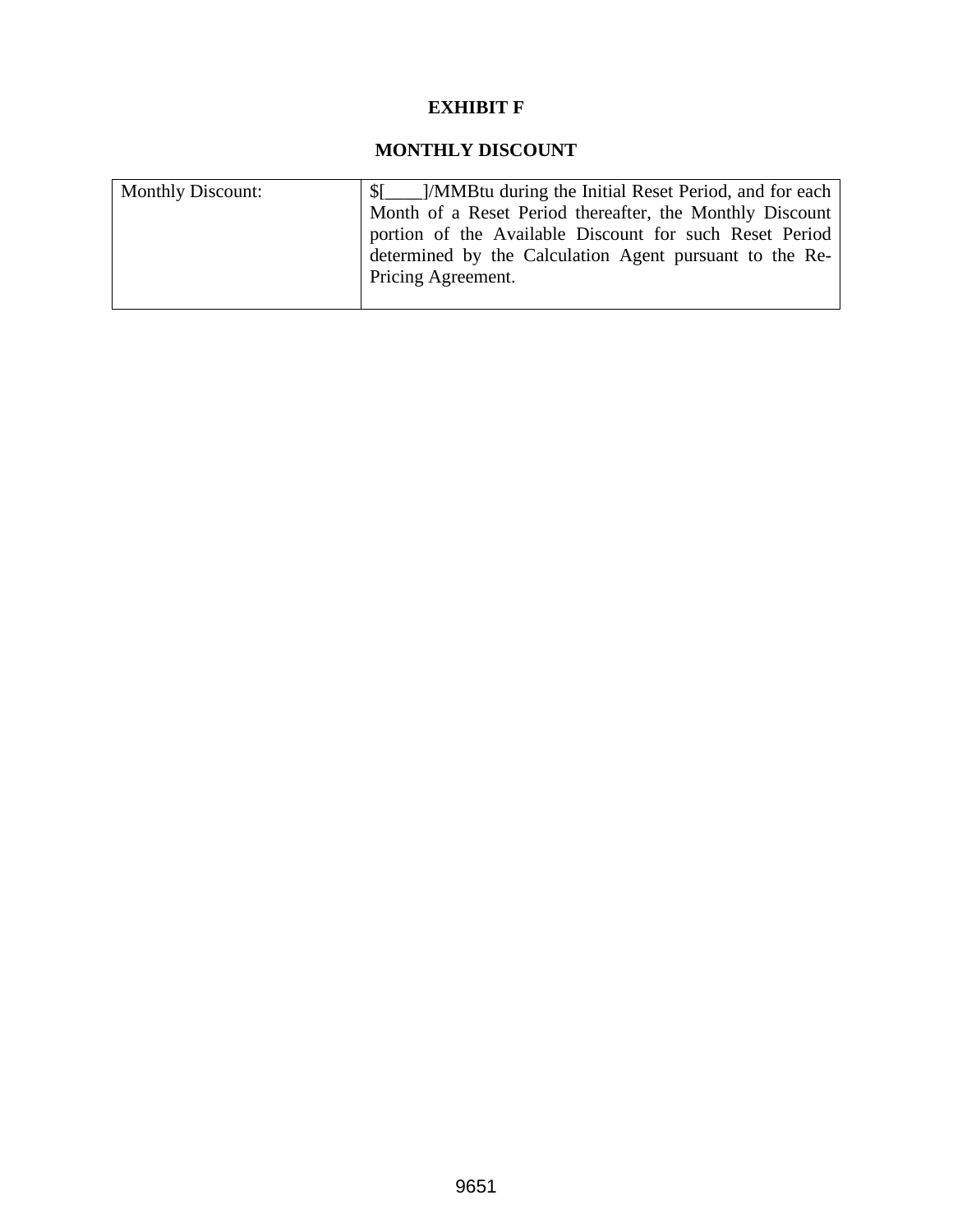## **EXHIBIT G**

## **FORM OF OPINION OF COUNSEL TO ISSUER**

[\_\_\_\_\_\_\_\_\_\_\_\_\_\_], 2019

[Purchaser]  $[\underline{\hspace{1cm}}], [\underline{\hspace{1cm}}]]$ 

Morgan Stanley Energy Structuring, L.L.C. New York, NY

Morgan Stanley New York, NY

[*insert name of trustee*], as trustee  $[\underline{\hspace{1cm}}], [\underline{\hspace{1cm}}]]$ 

[Swap Counterparty]  $[\underline{\hspace{1cm}}], [\underline{\hspace{1cm}}]]$ 

> Re: Gas Supply Contract between [Participant] and Tennergy Corporation, An Energy Acquisition Corporation dated as of [\_\_\_\_], 2019

> > [NOTE: Bass Berry to provide.]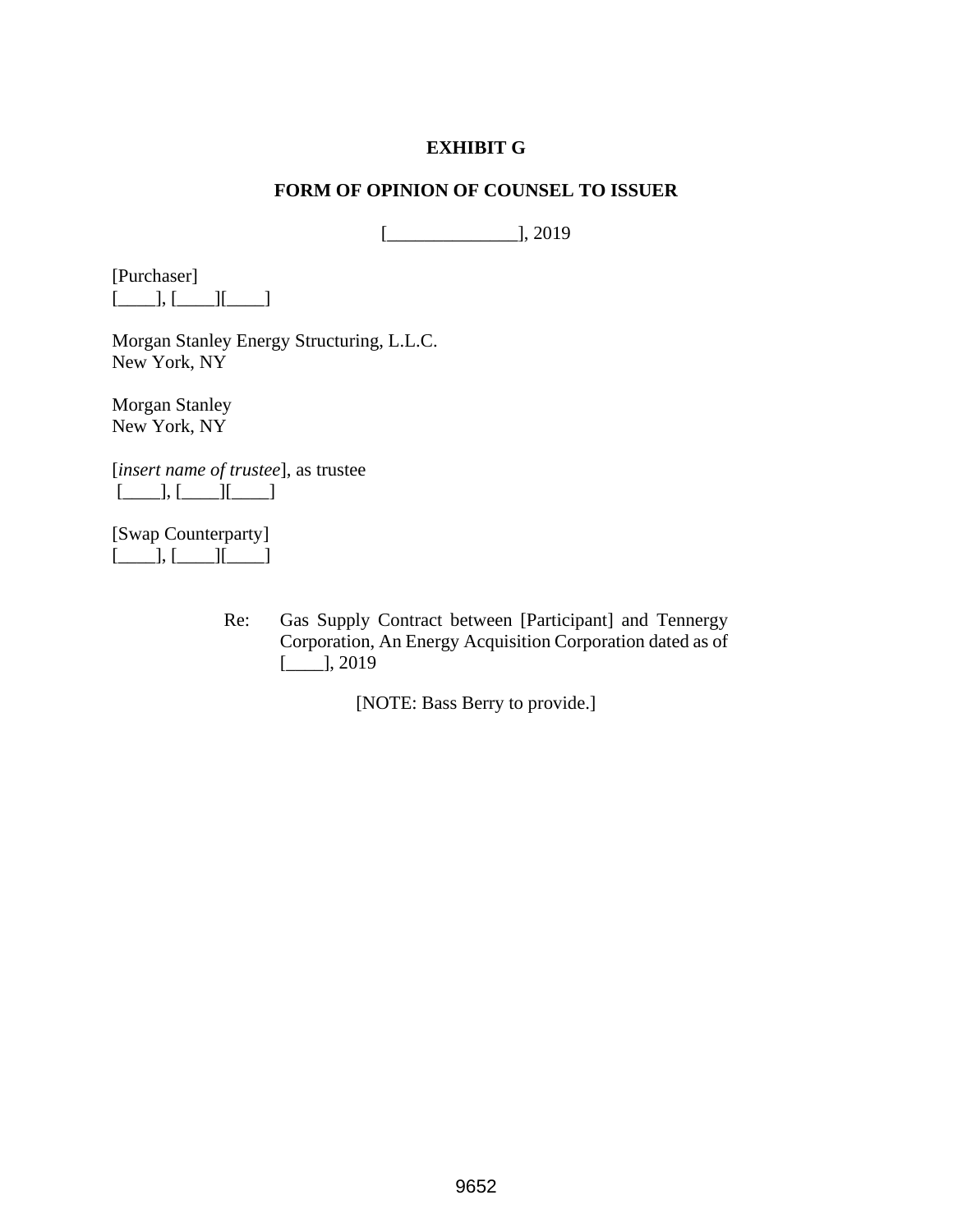## **EXHIBIT H**

## **FORM OF CLOSING CERTIFICATE**

## **CLOSING CERTIFICATE OF PURCHASER**

 $\sim$  2019

Re: Tennergy Corporation, An Energy Acquisition Corporation Commodity Supply Revenue Bonds

The undersigned  $\frac{1}{\sqrt{1-\frac{1}{2}}}\int$  of  $\frac{1}{\sqrt{1-\frac{1}{2}}}\int$ , \_\_\_\_\_\_\_\_\_\_\_\_\_\_\_ (the *"Purchaser"*), hereby certifies as follows in connection with the Gas Supply Contract dated as of \_\_\_\_\_\_\_\_\_\_, 2019 (the *"Agreement"*) between the Purchaser and Tennergy Corporation, An Energy Acquisition Corporation ("*Issuer*") and the issuance and sale by Issuer of the above-referenced bonds (the *"Bonds"*) (capitalized terms used and not defined herein shall have the meanings given to them in the Agreement):

1. Purchaser is a [ ], duly created and validly existing and in good standing under the laws of the State of \_\_\_\_\_\_\_\_\_\_\_ (the *"State"*), and has the corporate power and authority to enter into and perform its obligations under the Agreement.

2. By all necessary official action on its part, the Purchaser has duly authorized and approved the execution and delivery of, and the performance by the Purchaser of the obligations on its part contained in the Agreement, and such authorization and approval has not been amended, supplemented, rescinded or modified in any respect since the date thereof.

3. The Agreement constitutes the legal, valid and binding obligation of the Purchaser.

4. The authorization, execution and delivery of the Agreement and compliance with the provisions on the Purchaser's part contained therein (a) will not conflict with or constitute a breach of or default in any material respect under (i) any instrument relating to the organization, existence or operation of Purchaser, (ii) any ruling, regulation, ordinance, judgment, order or decree to which Purchaser (or any of its officers in their respective capacities as such) is subject or (iii) any provision of the laws of the State relating to Purchaser and its affairs, and (b) will not result in, or require the creation or imposition of, any lien on any of the properties or revenues of Purchaser pursuant to any of the foregoing.

5 The Purchaser is not in breach of or default in any material respect under any applicable constitutional provision, law or administrative regulation of the State or the United States or any applicable judgment or decree or any loan agreement, indenture, bond, note, resolution, agreement or other instrument to which the Purchaser is a party or to which the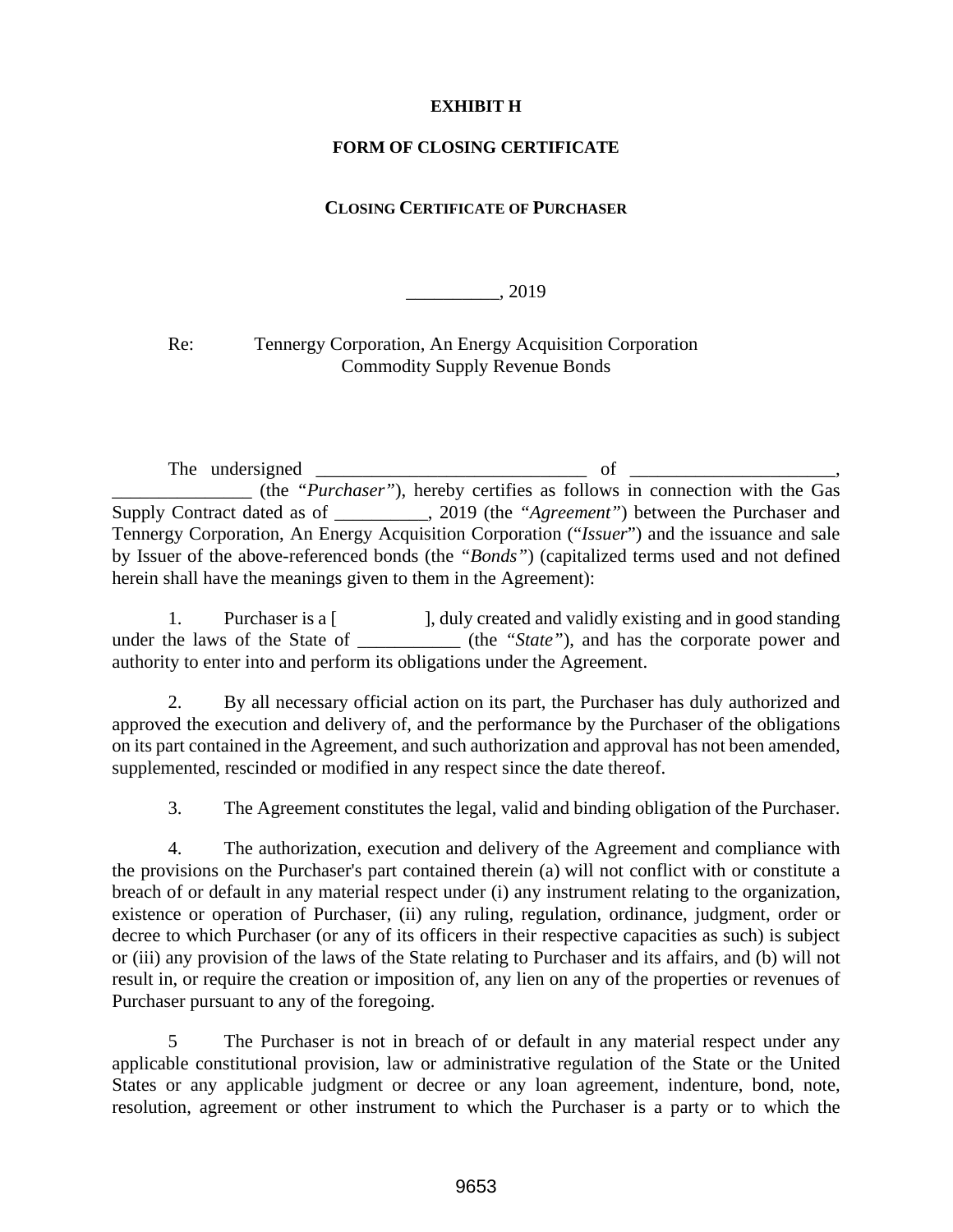Purchaser or any of its property or assets are subject, and no event has occurred and is continuing which constitutes or with the passage of time or the giving of notice, or both, would constitute a default or event of default in any material respect by the Purchaser under any of the foregoing.

6. Payments to be made by the Purchaser under the Agreement shall constitute operating expenses of the Purchaser's utility system payable solely from the revenues and other available funds of Purchaser's utility system as a cost of purchased gas. The application of the revenues and other available funds of the Purchaser's utility system to make such payments is not subject to any prior lien, encumbrance or other restriction.

7. No litigation, proceeding or tax challenge is pending or, to its knowledge, threatened, against the Purchaser in any court or administrative body which would (a) contest the right of the officials of the Purchaser to hold and exercise their respective positions, (b) contest the due organization and valid existence of the Purchaser, (c) contest the validity, due authorization and execution of the Agreement or (d) attempt to limit, enjoin or otherwise restrict or prevent the Purchaser from executing, delivering and performing the Agreement, nor to the knowledge of the Purchaser is there any basis therefor.

8. All authorizations, approvals, licenses, permits, consents and orders of any governmental authority, legislative body, board, agency or commission having jurisdiction of the matter which are required for the due authorization of, which would constitute a condition precedent to, or the absence of which would materially adversely affect the due performance by the Purchaser of its obligations under the Agreement have been duly obtained.

9. The representations and warranties of the Purchaser contained in the Agreement were true, complete and correct on and as of the date thereof and are true, complete and correct on and as of the date hereof.

10. The statements and information with respect to the Purchaser contained in the Official Statement dated \_\_\_\_\_\_\_\_\_\_\_, 2019 with respect to the Bonds, including Appendix B thereto (the *"Official Statement"*), fairly and accurately describe and summarize the financial and operating position of the Purchaser for the periods shown therein, and such statements and information did not as of the date of the Official Statement and do not as of the date hereof contain any untrue statement of a material fact or omit to state a material fact required to be stated therein or necessary to make such statements and information, in the light of the circumstances under which they were made, not misleading.

11. No event affecting the Purchaser has occurred since the date of the Official Statement which should be disclosed therein in order to make the statements and information with respect to the Purchaser contained therein, in light of the circumstances under which they were made, not misleading in any material respect.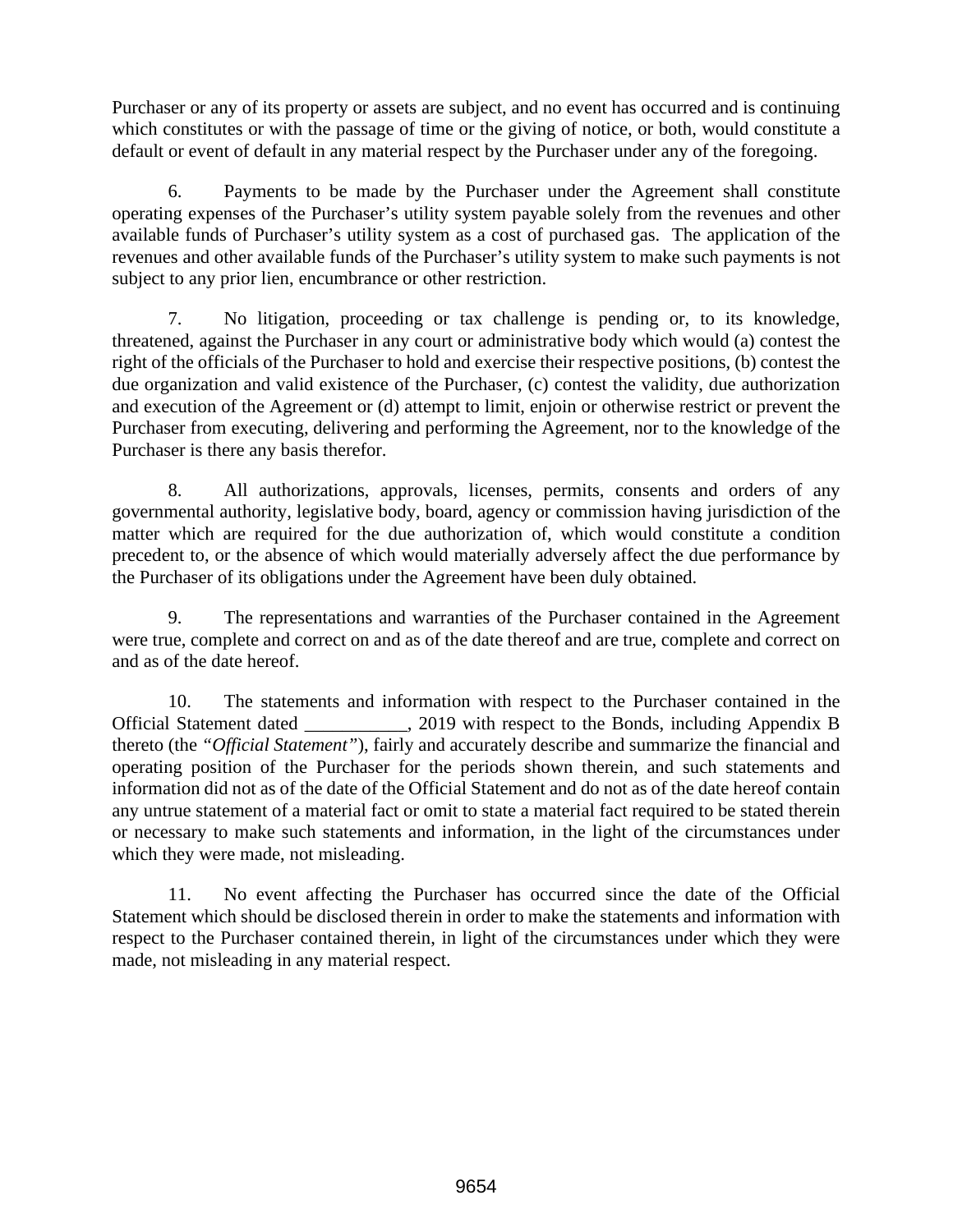IN WITNESS WHEREOF the undersigned has executed this Certificate on and as of the date first written above.

[Participant]

By

Name:

Title: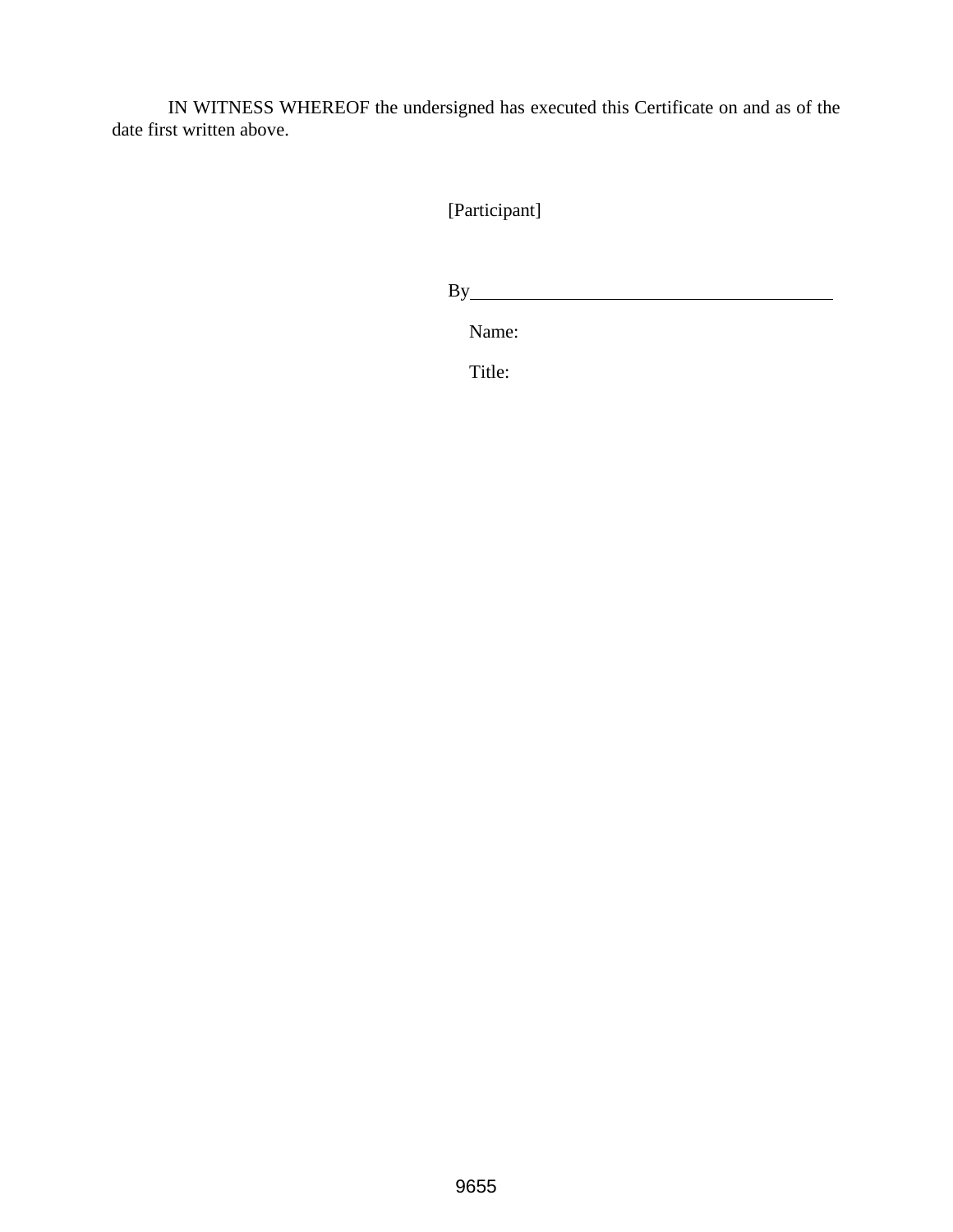

November 15, 2019

Knoxville Utilities Board 445 S. Gay Street Knoxville, TN 37902-1109

Commissioners,

Powell Clinch Utility District (PCUD) and KUB have determined that a transfer of KUB natural gas distribution facilities and a transfer of service rights to certain KUB natural gas customers located on Emory Road in the Emory Vista Subdivision will better define the service boundaries in this area. Resolution 1406 authorizes the transfer. If approved, KUB would transfer its natural gas service rights for approximately 100 customer accounts and the associated natural gas facilities to PCUD.

By adopting Resolution 1406, the Board finds that the transfer and exchange is in the best interest of KUB and its customers. The draft contract between PCUD and KUB is enclosed for your review. I recommend adoption of Resolution 1406.

Respectfully s ubmitted,

gdaes Gaen

Gabriel J. Bolas, II President and CEO

**Enclosure**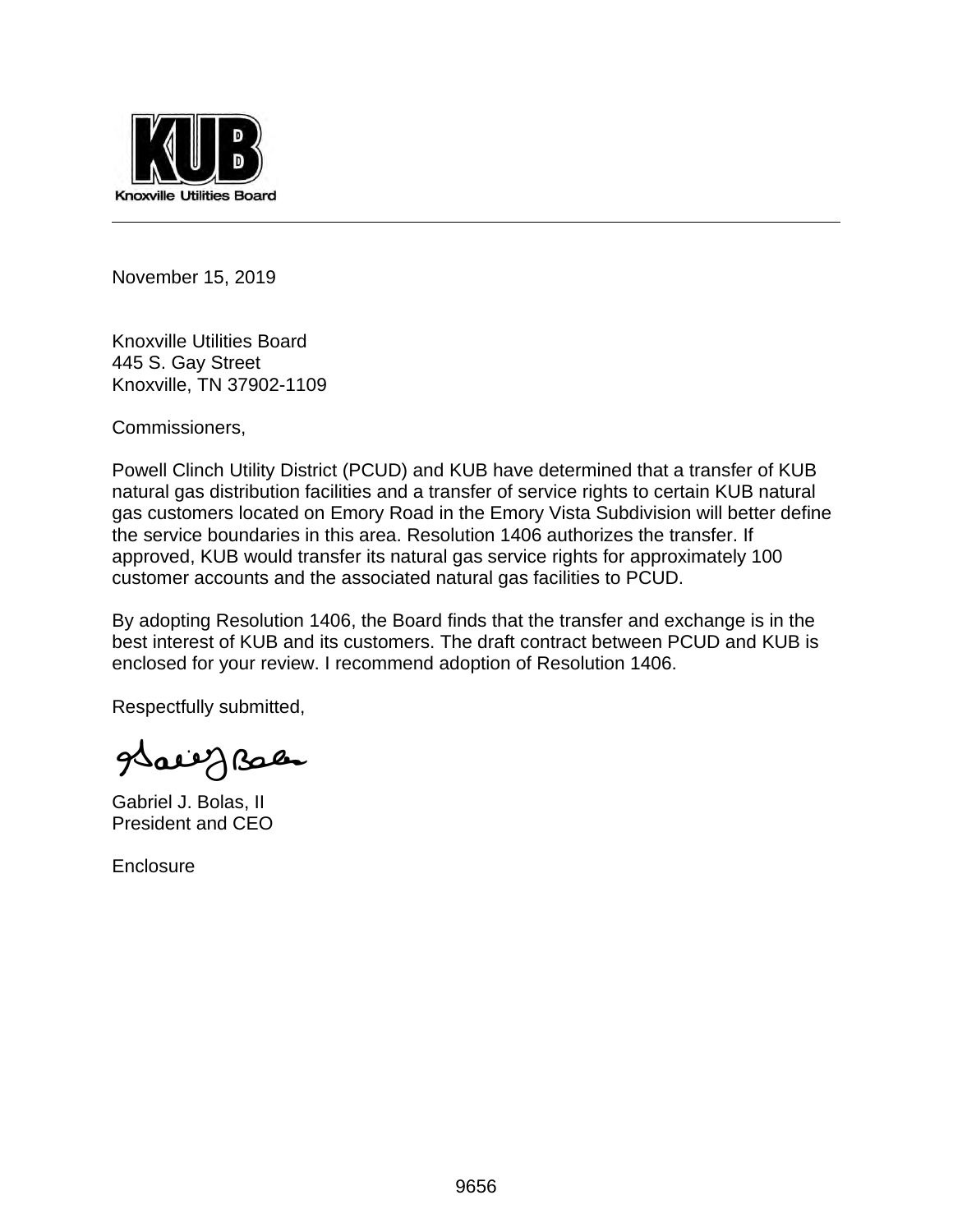# **RESOLUTION NO. 1406**

## **A Resolution Authorizing the Execution of an Agreement to Convey Gas Facilities – Emory Vista Subdivision in Anderson County, Tennessee with Powell Clinch Utility District**

**Whereas**, Knoxville Utilities Board ("KUB") previously constructed a gas main extension, including service lines, fixtures and meters, from its facilities in Knox County into Anderson County generally alongside Mountain Vista Road to serve natural gas to parts of the Emory Vista Subdivision located in Anderson County (such gas main extension, including related connected service lines, fixtures and meters are referred to herein as the "Emory Vista Gas Main"); and

**Whereas**, state law provides that Powell Clinch Utility District ("PCUD"), as the gas utility service provider for Anderson County, Tennessee, has a prior right as respects KUB to provide gas utility service to customers within Anderson County; and

**Whereas**, the management of KUB and PCUD have been in discussions concerning service by each utility within the service territory of the other party and have determined that the transfer of certain gas distribution facilities and service rights along the common boundary will better define the boundaries, improve service to the customers and create a more uniform work environment for both utilities, and as a result, PCUD has notified KUB of its intent to serve customers in the Anderson County part of Emory Vista Subdivision; and

**Whereas**, pursuant to an agreement between KUB and PCUD, KUB will transfer to PCUD the Emory Vista Gas Main and related service lines, fixtures, meters, and service rights as more fully described in the attached Agreement.

## **NOW, THEREFORE, BE IT HEREBY RESOLVED BY THE BOARD OF COMMISSIONERS OF THE KNOXVILLE UTILITIES BOARD:**

**Section 1.** The proposed Agreement to Convey Gas Facilities – Emory Vista Subdivision ("Agreement"), in substantially the form attached hereto and incorporated herein, is hereby approved by the adoption of this Resolution.

**Section 2.** The President and Chief Executive Officer and his designated officers are hereby authorized to execute the Agreement and any related documents necessary for the conveyance approved by this Resolution and are further authorized to approve any minor changes or revisions to said documents as are in the best interest of KUB. The aforementioned officers are further authorized to provide any documentation or assurances as may be necessary to effectuate the transfer of the Emory Vista Gas Main as described herein.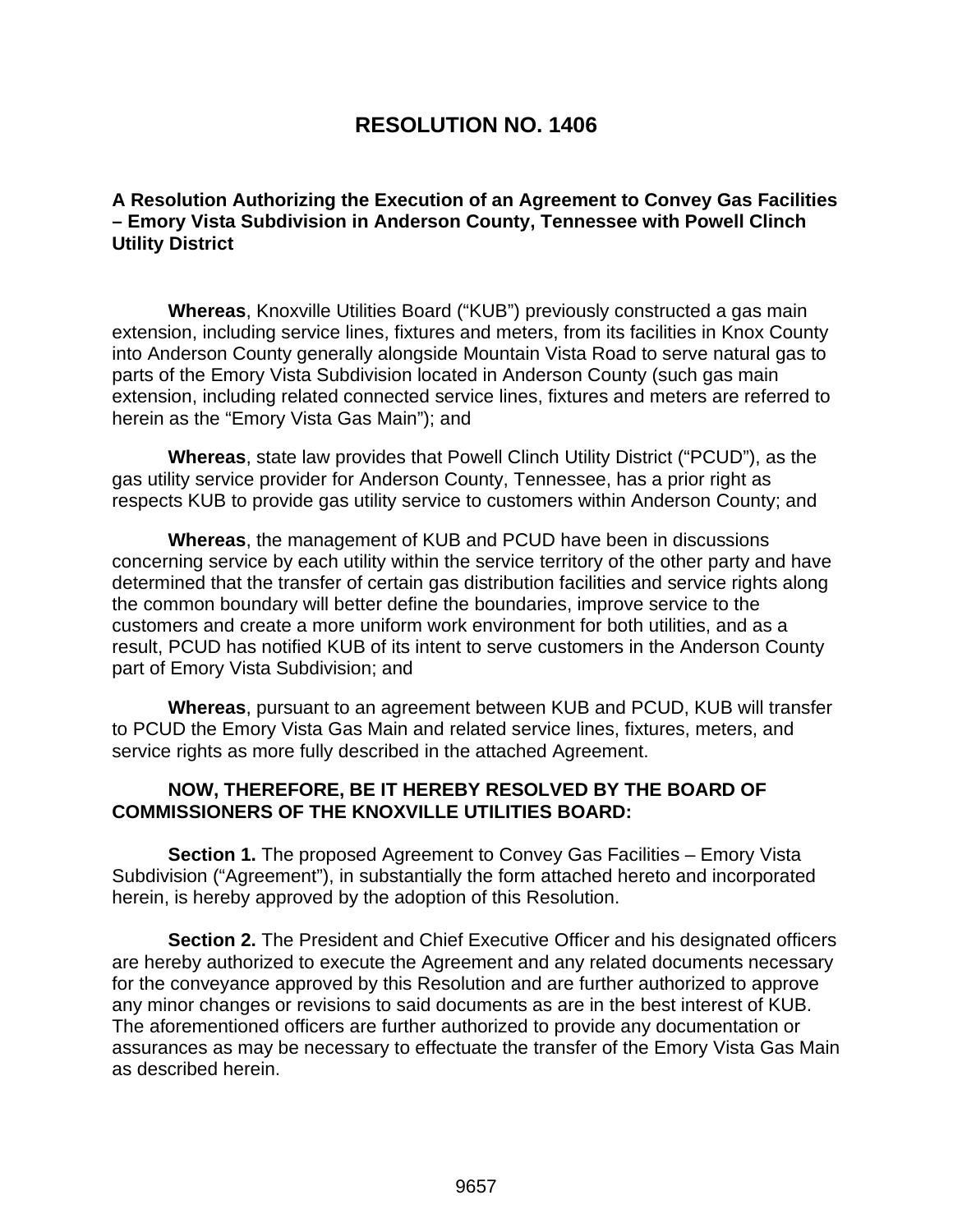**Section 3.** The President and Chief Executive Officer is fully authorized and empowered generally to take such actions and authorize other persons to take such actions as may be necessary, proper or convenient to carry into effect this Resolution and carry out the terms of the Agreement.

**Section 4**. The proceeds of the conveyance shall be placed into the account of KUB's Gas Division, in accordance with the Gas System Bond Resolution.

**Section 5.** That this Resolution shall take effect from and after passage.

 K. Hamilton/s Kathy Hamilton, Chair

 M. Walker/s Mark Walker, Board Secretary

APPROVED ON 1st & FINAL READING: 11-21-19 EFFECTIVE DATE: 11-21-19 MINUTE BOOK 41 PAGE 9657-9667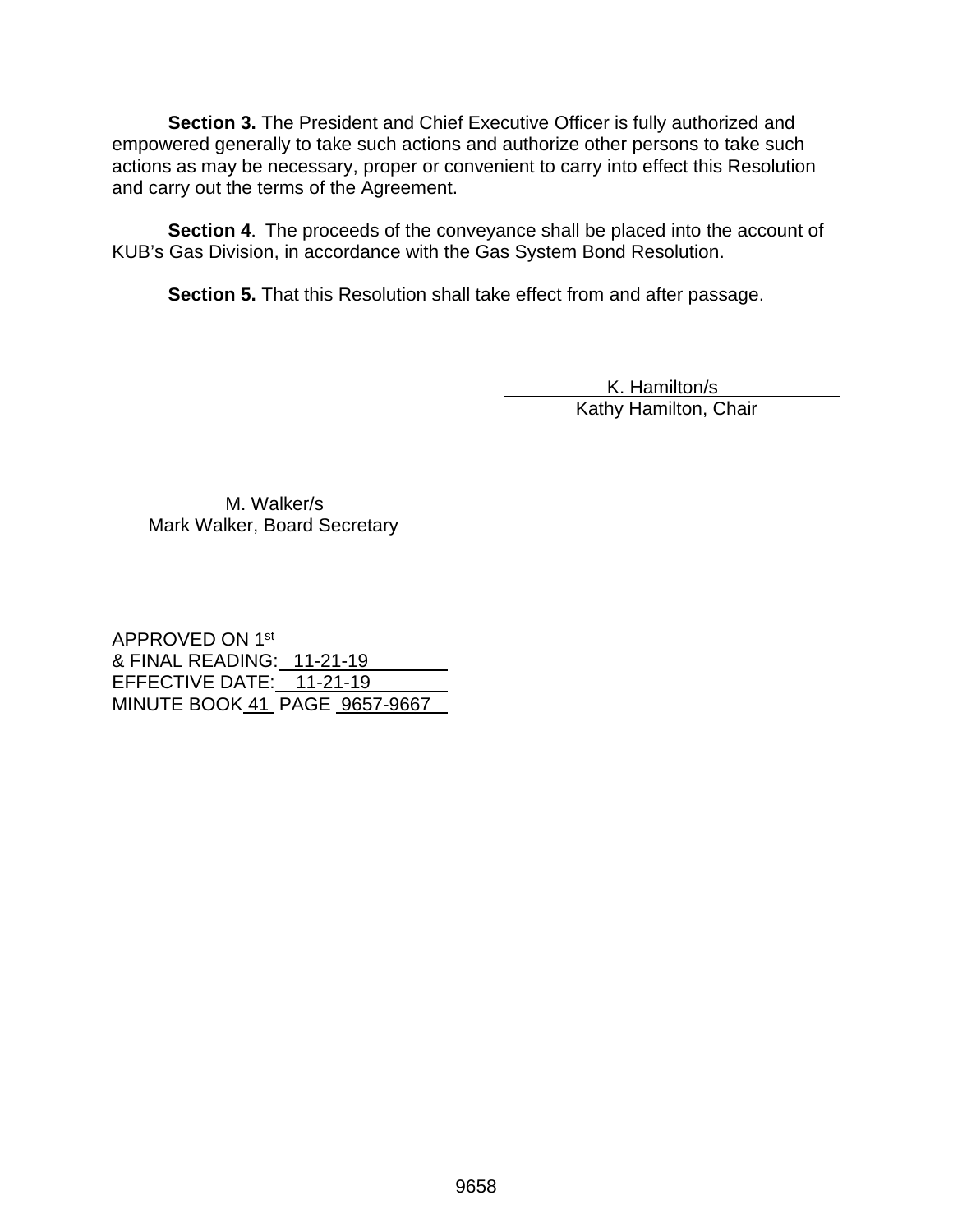#### **AGREEMENT TO CONVEY GAS FACILITIES EMORY VISTA SUBDIVISION**

This Agreement to Convey Gas Facilities-Emory Vista Subdivision ("Agreement") is entered into this \_\_\_\_\_ day of \_\_\_\_\_\_\_\_\_\_\_\_\_\_\_\_\_\_, 2019, by and between Knoxville Utilities Board ("KUB"), a municipal utility created pursuant to the Charter of the City of Knoxville, Tennessee ("City"), and Powell-Clinch Utility District ("PCUD"), a utility district organized pursuant to the Tennessee Utility District Law of 1937, as amended.

#### **RECITALS:**

WHEREAS, the delivery of gas utility service by the City and the facilities for such purpose are under the jurisdiction, control and management of KUB; and

**WHEREAS,** PCUD owns and operates a natural gas utility system within the prescribed boundaries of Anderson and Campbell Counties in Tennessee; and

**WHEREAS,** KUB has constructed a gas main extension, including related connected service lines, fixtures, and meters, from its facilities in Knox County into Anderson County, generally alongside Mountain Vista Road to serve natural gas to the Emory Vista subdivision located in Anderson County (such gas main extension, including related connected service lines, fixtures, and meters are referred to herein as the "Emory Vista Gas Main"), which is more fully described on **Exhibit A**; and

**WHEREAS,** state law provides that PCUD, as the utility district utility service provider for Anderson County, has the prior right as respects KUB to provide gas utility service to customers within Anderson County; and

**WHEREAS,** PCUD has notified KUB of its intent to serve the Emory Vista subdivision;

**WHEREAS,** KUB and PCUD have reached an agreement with respect to gas utility service to the Emory Vista subdivision whereby PCUD will purchase the Emory Vista Gas Main from KUB, subject to the terms and conditions of this Agreement; and

**WHEREAS**, KUB and PCUD agree that the Emory Vista Gas Main is personal property, and title to the Emory Vista Gas Main shall be properly conveyed via a Bill of Sale.

**NOW, THEREFORE**, in consideration of the promises and mutual covenants contained in this Agreement the parties agree as follows:

1. Transfer of Gas Facilities. Subject to the fulfillment by both parties of the terms and conditions of this Agreement, KUB will transfer to PCUD and PCUD will accept from KUB the Emory Vista Gas Main. A copy of the form of Bill of Sale which will complete the legal transfer of the Emory Vista Gas Main is attached as **Exhibit B**.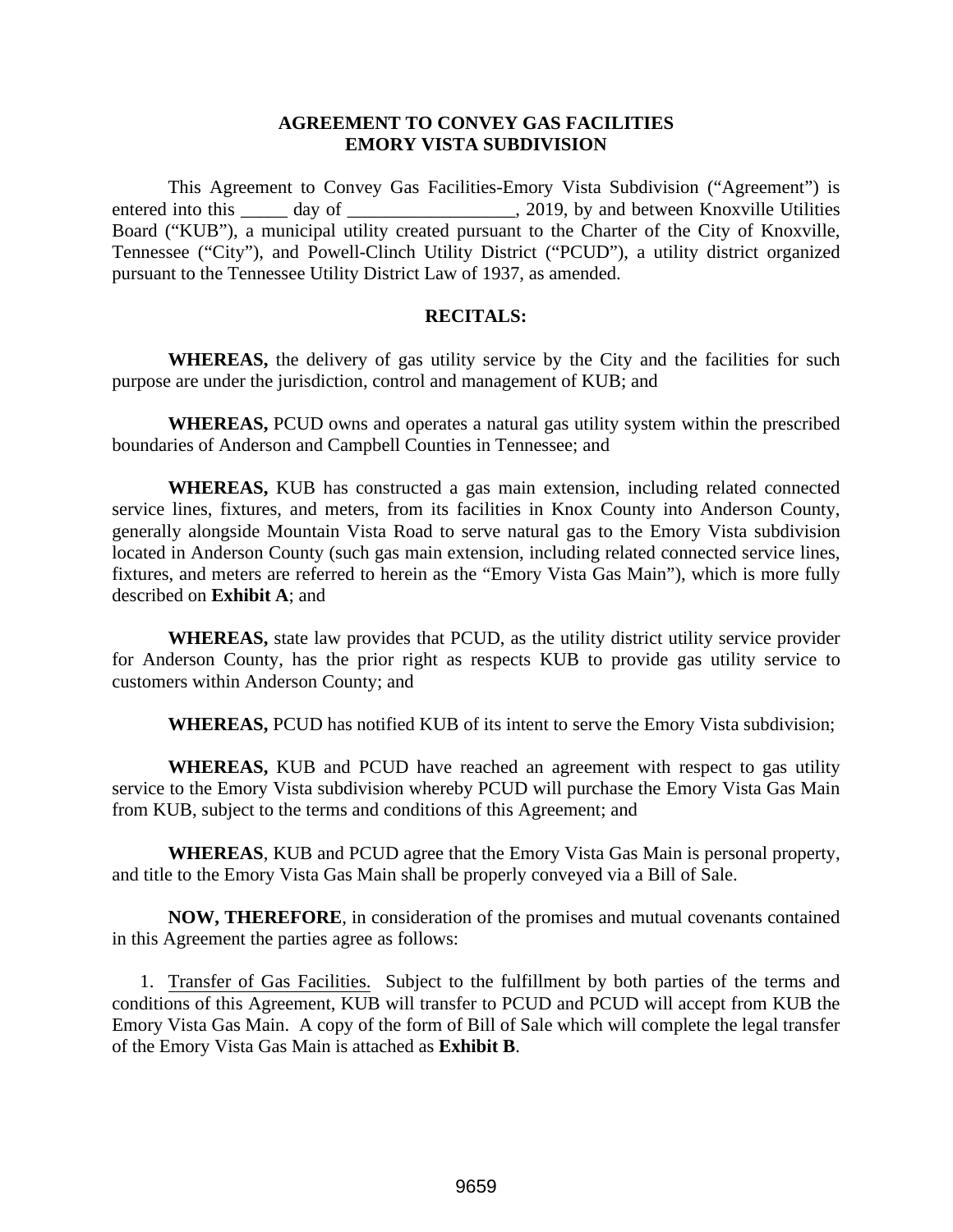2. Purchase Price. PCUD shall pay to KUB for the Emory Vista Gas Main and related public functions, rights, and duties the sum of Eighty-Two Thousand and 00/100 Dollars (\$82,000.00) (the "Purchase Price") upon Closing for Operational Transfer, as described herein.

3. Closing for Operational Transfer. The closing for the transfer of the Emory Vista Gas Main (the "Closing for Operational Transfer") shall occur at such time when PCUD has extended gas main to supply gas to the Emory Vista Gas Main and PCUD and KUB have completed connection of PCUD's gas main to the Emory Vista Gas Main. The parties recognize and agree that the Closing for Operational Transfer is expected to be completed within one (1) year from the date of this agreement and that upon Closing for Operational Transfer PCUD will take possession of the Emory Vista Gas Main.

- a. At Closing for Operational Transfer, PCUD will deliver to KUB the Purchase Price, as set forth in Section 2.
- b. At Closing for Operational Transfer, KUB will deliver to PCUD, the fully executed Bill of Sale evidencing transfer of ownership of the Emory Vista Gas Main in an "as-is" condition.
- 4. Conditions to Closing. PCUD's obligation to close the transaction contemplated by this Agreement shall be subject to the following conditions:
	- a. PCUD shall have a period of ninety (90) days following receipt of the Emory Vista Gas Main Records (as defined below) in which to review such records and make any additional inspections required by PCUD to ensure the Emory Vista Gas Main meets PCUD's requirements and specifications (the "Inspection Period"). In the event PCUD determines during such inspection that the purchase of the Emory Vista Gas Main is not in PCUD's best interest, in PCUD's sole discretion, PCUD may terminate this Agreement by providing written notice to KUB of its election to terminate on or before the expiration of the Inspection Period. If PCUD provides KUB written notice of its intent to terminate this Agreement, such notice of termination shall constitute PCUD's waiver of its first right to serve the Emory Vista Subdivision in favor of KUB. If PCUD does not provide notice of its intention to terminate this Agreement by the expiration of the Inspection Period, and KUB does not otherwise default in its obligations hereunder, PCUD shall close this transaction in accordance with the terms of this Agreement, subject to satisfaction of the closing condition in Section 4(b).
	- b. KUB shall have complied with the terms of this Agreement, including without limitation, the obligation to operate and maintain the Emory Vista Gas Main until Closing for Operational Transfer in accordance with the terms of Section 6(a) below.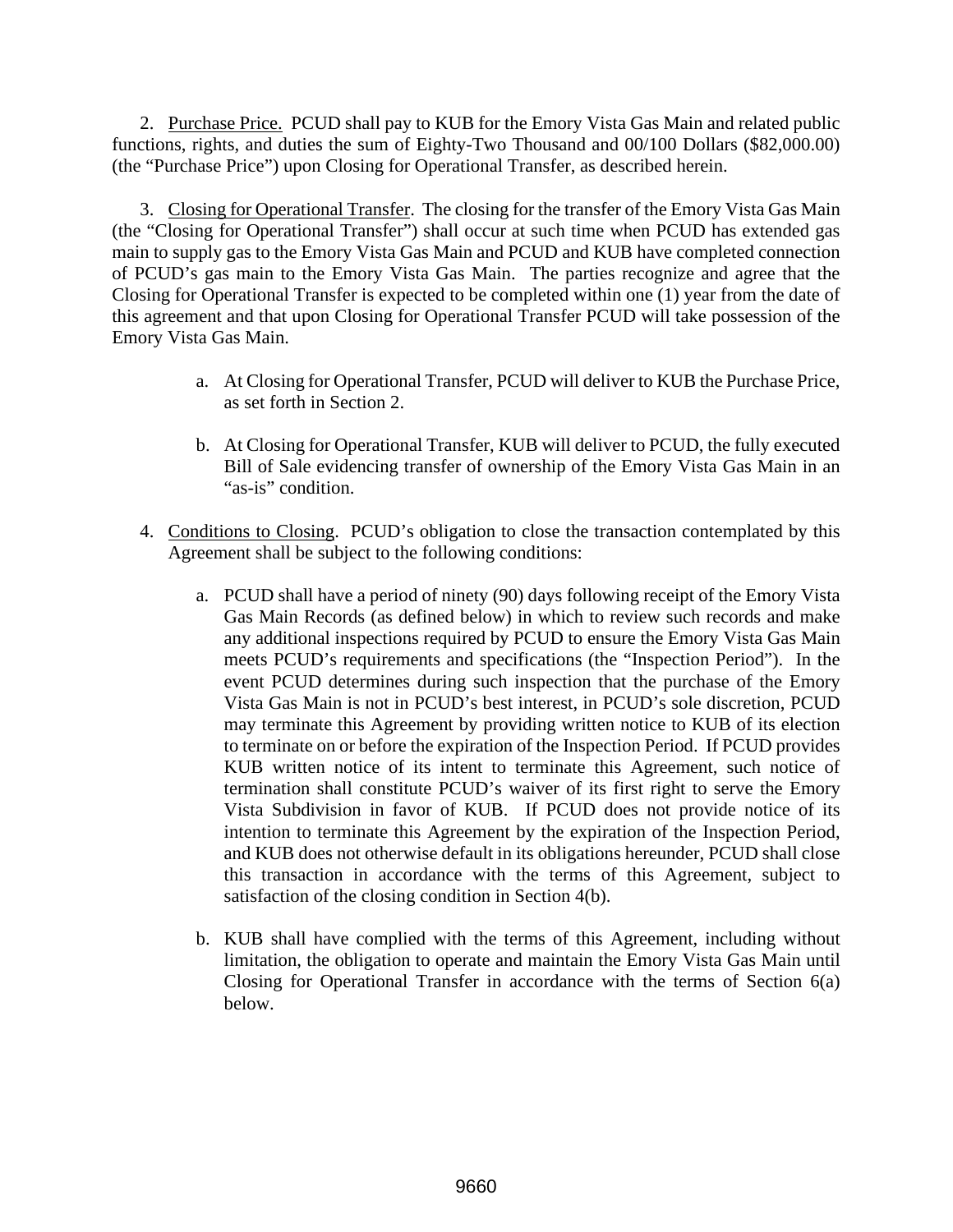## 5. Additional Covenants.

- a. Within thirty (30) days of execution of this Agreement, KUB shall provide to PCUD copies of all records in its possession pertaining to the Emory Vista Gas Main including without limitation, installation records, as built drawings, documentation and results of testing, customer records and a listing of all customers and their mailing and service addresses ("Emory Vista Gas Main Records"). At Closing for Operational Transfer, KUB will deliver to PCUD (i) an updated listing of all customers and their mailing and service addresses as of the date of Closing for Operational Transfer and (ii) any other Emory Vista Gas Main Records not previously provided.
- b. KUB covenants and agrees to assist in the orderly transfer to PCUD of all customers served by the Emory Vista Gas Main so that such customers become PCUD customers at Closing for Operational Transfer. KUB and PCUD have the shared goal of making the service transition as easy as possible for the customers.

## 6. Operational Responsibility.

- a. KUB shall operate and maintain the Emory Vista Gas Main until completion of the Closing for Operational Transfer pursuant to Section 3, and KUB shall be wholly responsible for the maintenance, operation, and liability of, or damages to, the Emory Vista Gas Main until completion of Closing for Operational Transfer. During such time, KUB shall maintain and operate the Emory Vista Gas Main in its usual and customary manner and shall not alter or modify the Emory Vista Gas Main without PCUD's prior written consent. KUB shall promptly notify PCUD of any issues or concerns that arise with respect to the Emory Vista Gas Main during such time and will consult with PCUD prior to taking any action with respect to the Emory Vista Gas Main that would not be considered in the ordinary and customary course of operating practice for KUB. Any and all losses, damages, claims or liabilities arising from or on account of KUB's operation of the Emory Vista Gas Main prior to the date of Closing for Operational Transfer shall remain the responsibly of KUB.
- b. PCUD will operate and maintain the Emory Vista Gas Main and serve all gas customers added by PCUD for service from that main, from and after the Closing for Operational Transfer pursuant to Section 3 and shall be wholly responsible for the maintenance, operation and liability of or damages to the transferred Emory Vista Gas Main from and after such time. Any and all losses, damages, claims of liability arising from or on account of PCUD's ownership of the transferred Emory Vista Gas Main from and after the date of Closing for Operational Transfer shall be the responsibility of PCUD.
- c. Nothing herein shall be construed to alter or waive the rights, responsibilities or protections afforded either party pursuant to the Tennessee Governmental Tort Liability Act ("GTLA").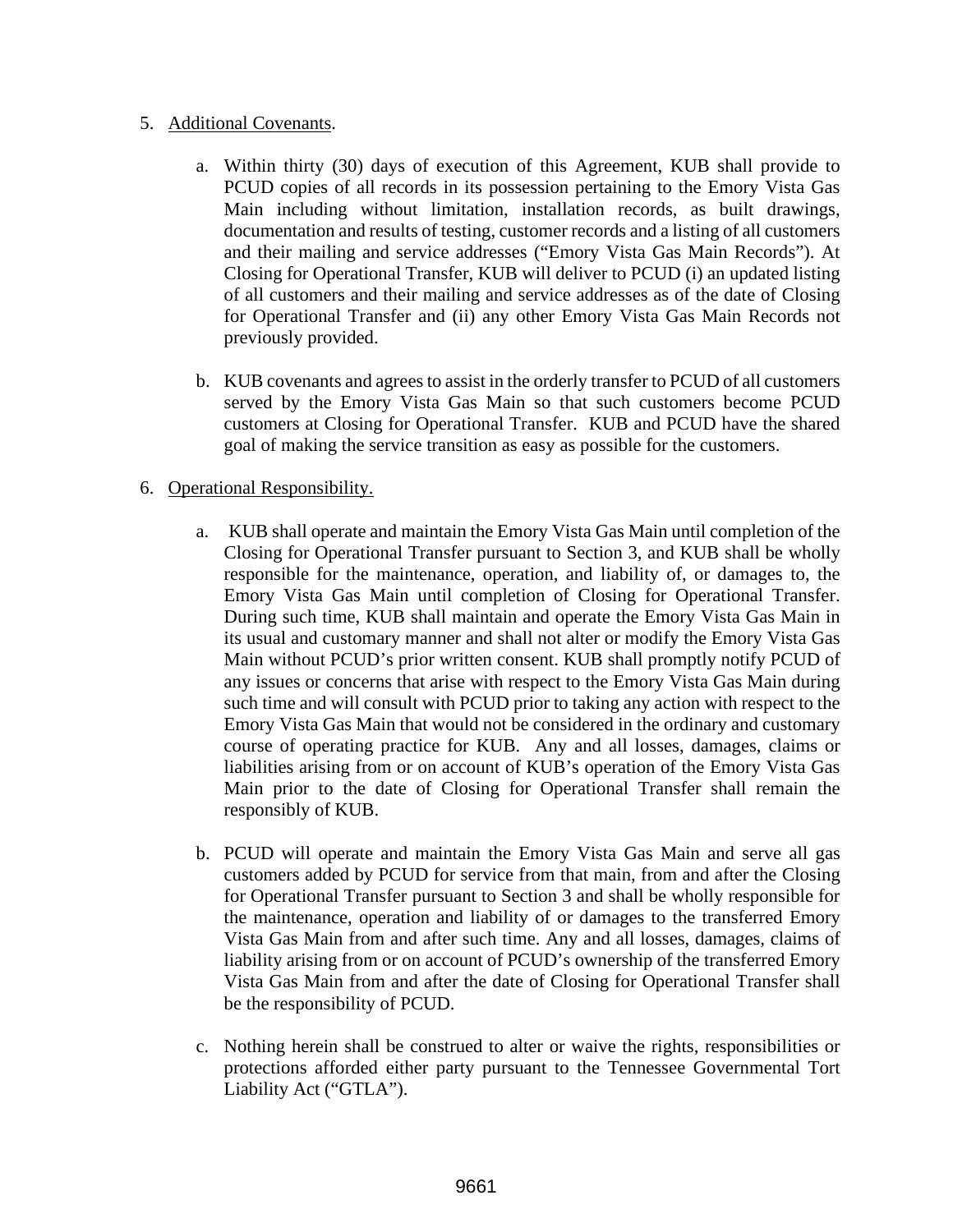7. Meter Reading and Billing. From and after the Closing for Operational Transfer, PCUD shall monitor the gas service provided to customers served off the Emory Vista Gas Main, and shall charge all customers for gas service provided through the Emory Vista Gas Main according to the schedule of rates and charges established by PCUD from time to time.

- 8. KUB Warranties. KUB warrants to PCUD as follows:
	- a. To KUB's actual knowledge, the Emory Vista Gas Main is lawfully located within easements, right of ways or other property interests inuring to the benefit of KUB.
	- b. KUB is the lawful owner of the Emory Vista Gas Main free and clear of any obligation to any contractor.
	- c. To the best of KUB's knowledge, except as disclosed in writing to PCUD, the Emory Vista Gas Main does not utilize any mechanical fittings connecting the main lines and service lines.
	- d. KUB has the right and authority to own, operate and maintain the Emory Vista Gas Main as well as the right to convey the Emory Vista Gas Main to PCUD pursuant to the terms of this Agreement and will convey its facilities free and clear of any and all bond restrictions or any other debt encumbrances that might restrict or prohibit the conveyance or transfer of the same.
	- e. The governing board of KUB has duly authorized execution, delivery and performance of this Agreement and all other documents required to be executed, delivered and/or performed by KUB in connection herewith.
	- f. No other proceedings on the part of KUB are necessary to authorize execution of this Agreement or any transaction required or contemplated by this Agreement.
	- g. Neither the execution, delivery or performance of this Agreement, nor the compliance with, or fulfillment of the terms or provisions of this Agreement will violate, conflict with, or result in any breach of any of the terms, conditions or provisions of, or constitute a default of (or an event which with notice or lapse of time, or both, would become a default of) the legislation authorizing the activities of KUB, or any bylaws or other governing document of KUB, or any agreement, indenture, bond document, lease, mortgage or other instrument to which KUB is a party or by which it is bound.
	- h. A reasonable basis exists to support a determination that the performance of this Agreement by KUB will not violate applicable laws of the State of Tennessee pertaining to the business affairs of KUB.
	- i. This Agreement, when fully executed and delivered, will constitute a legal, valid, binding and enforceable agreement of KUB.
- 9. Warranties by PCUD. PCUD warrants to KUB as follows:
	- a. PCUD is a lawfully created and existing utility district with full right, power and authority to enter into and perform this Agreement.
	- b. The Board has duly authorized the execution, delivery and performance of this Agreement and all other documents required be executed, delivered or performed by PCUD in connection herewith.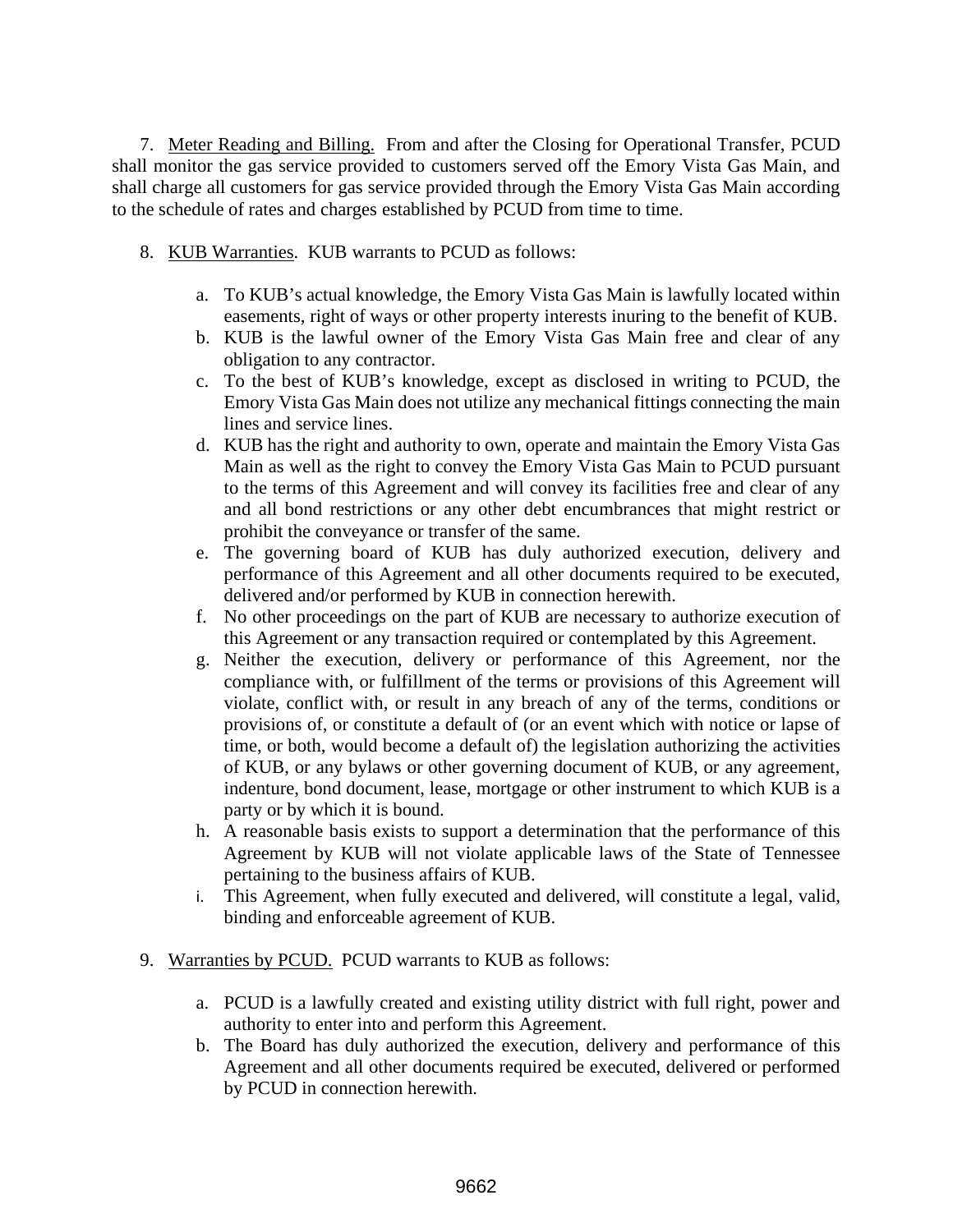- c. No other proceedings on the part of PCUD are necessary to authorize the execution and performance of this Agreement or any transaction hereby contemplated or required.
- d. Neither the execution, delivery or performance of this Agreement, nor the compliance with, nor the fulfillment of the terms, conditions, or provisions will violate, conflict with, or result in any breach of any of the terms, conditions, or provisions, or constitute a default of (or an event which with notice or lapse of time, or both, would become a default of) the legislation authorizing the activities of PCUD, or any bylaws or other governing document of PCUD, or any agreement, indenture, bond document, lease, mortgage or other instrument to which PCUD is a party or by which it is bound.
- e. A reasonable basis exists to support a determination that the performance of this Agreement by PCUD will not violate applicable laws of the State of Tennessee pertaining to the business affairs of PCUD.
- f. This Agreement, when executed and delivered, will constitute a legal, valid, binding and enforceable agreement of PCUD.
- g. PCUD is acquiring the Emory Vista Gas Main "as-is" with no representations or warranties except as expressly provided herein.

10. Successors and Assigns. This Agreement shall inure to the benefit of and be binding upon the parties named herein and their respective successors and assigned. Nothing in this Agreement, expressed or implied, is intended to confer upon any person other than KUB or PCUD any right or remedy under or arising by reason of this Agreement.

11. Notices. All notices required are permitted by this Agreement or applicable law shall be sufficient if personally delivered or sent by registered or certified mail with a return receipt requested, addressed as follows:

> Powell-Clinch Utility District 203 E. First Street Rocky Top, TN 37769 Attn: President

Knoxville Utilities Board 445 Gay Street Knoxville, TN 37902 Attn: Senior Vice President, Chief Operating Officer

Either party may notify the other party in writing of a change of the designated recipient or listed mailing address, and such substitute person/mailing address shall thereafter be used.

12. Entire Agreement. This Agreement and the exhibits attached hereto embody the entire agreement and understanding of the parties with respect to the transaction contemplated by this Agreement, and supersedes all prior written or oral agreements, commitments, arrangements, or understandings between the parties with respect to such transactions.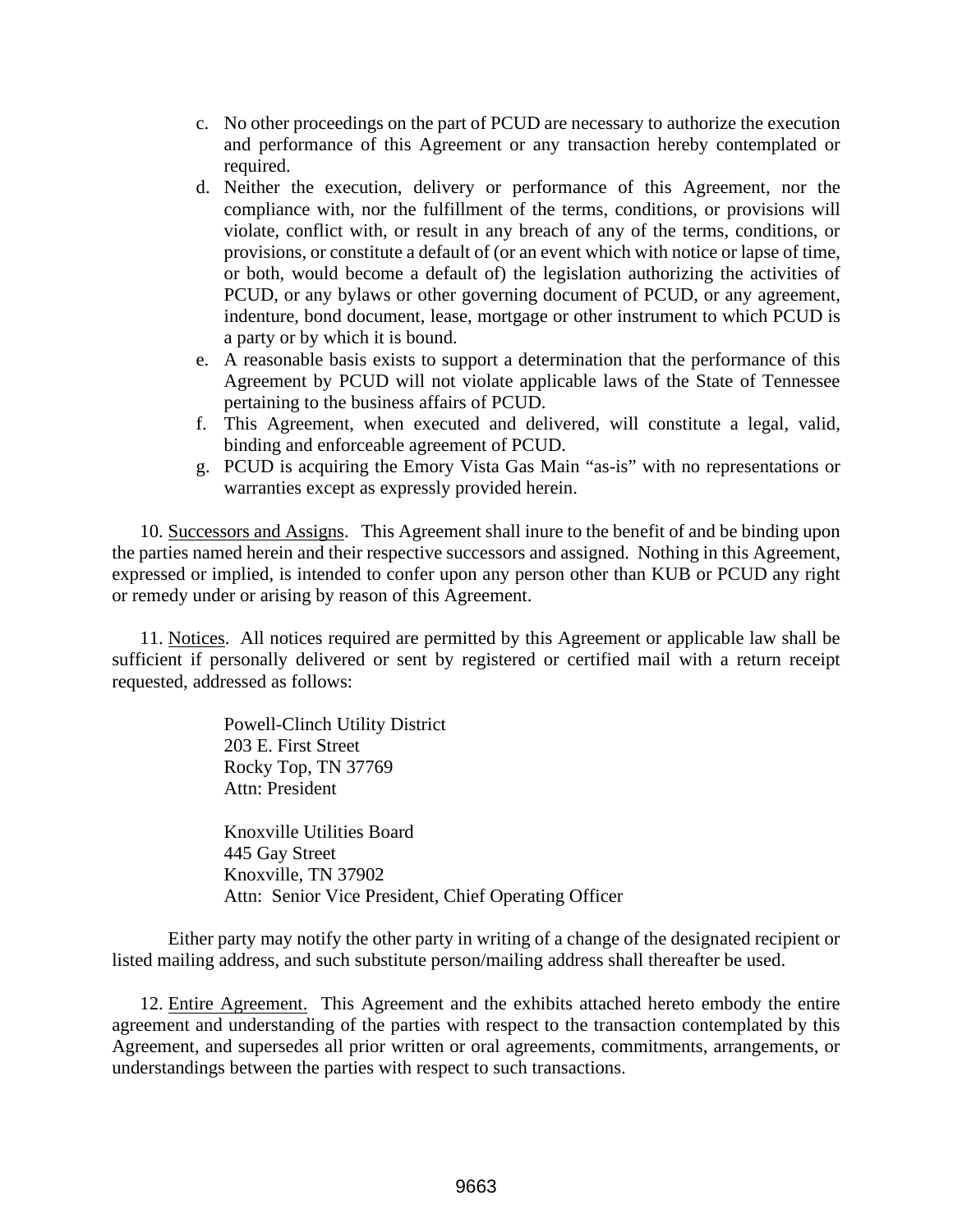13. Amendment and Waivers. No amendment, modification or waiver of any provision of this Agreement shall be effective or binding upon the parties unless in writing and signed by the parties. The waiver of a breach of this Agreement shall not operate or be construed as a waiver of any subsequent breach by any party.

14. Invalidity. If any one or more provisions of this Agreement shall for any reason be held to be invalid, illegal, or unenforceable in any respect, such invalidity, illegality or unenforceability shall not affect the remaining provisions or parts hereof, and this Agreement shall be construed in such a way and to the extent permitted by law to give effect to the intent of such invalid provisions or parts.

15. Headings. The headings and captions contained in this Agreement are solely for convenience and reference and are not intended to, and do not, in anyway limit, construe or modify the terms and conditions hereof.

16. Expenses and Attorney's Fees. Each party hereto shall bear its own expenses, including the fees of any attorneys, accountants, engineers, or others engaged by such parties in connection with the transaction contemplated by this Agreement.

17. Counter-parts. This Agreement may be executed in any number of counter-parts, each of which shall be deemed an original and all of which shall be considered equally valid and binding.

*[Signature page follows.]*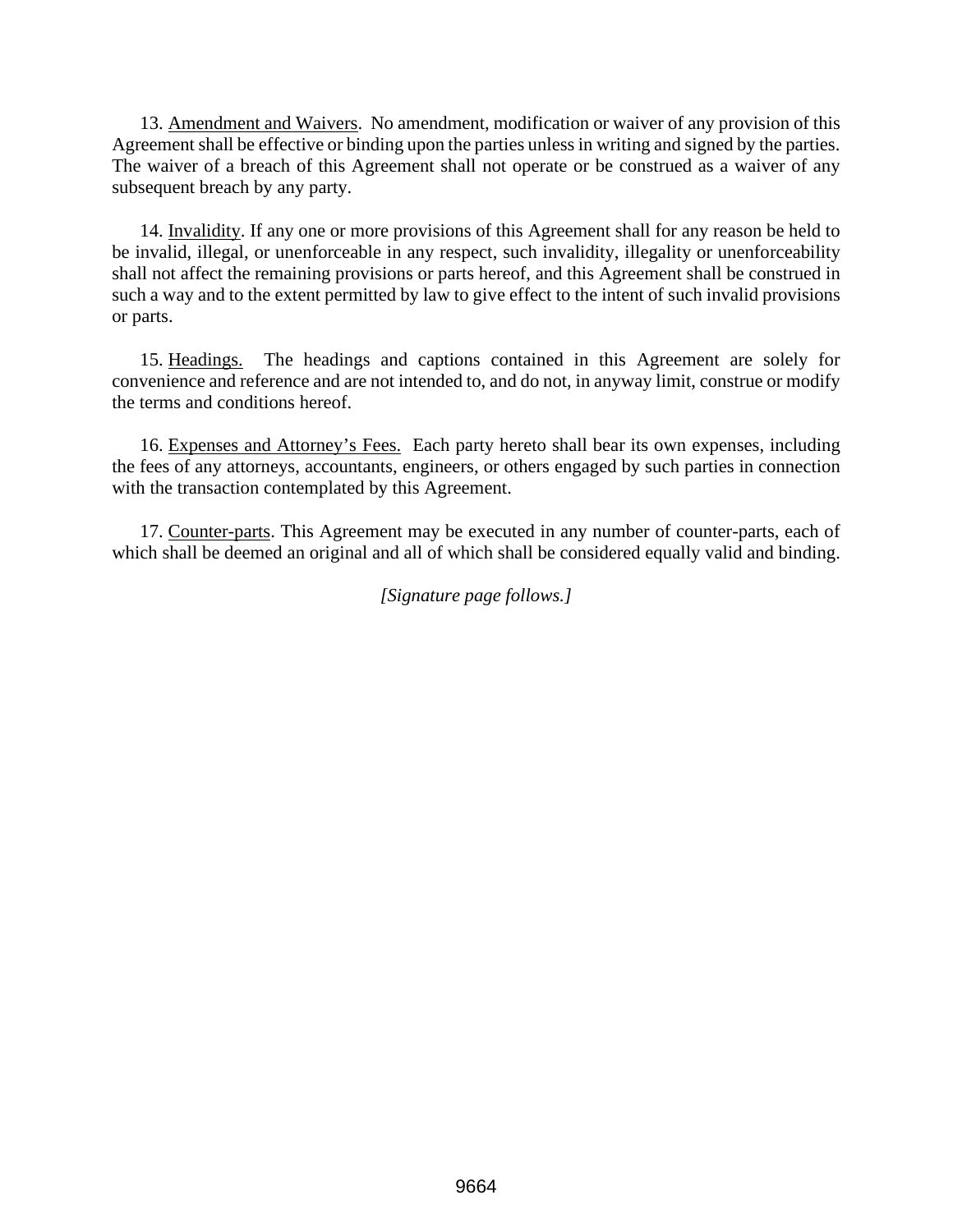**IN WITNESS THEREOF**, the parties have executed this Agreement as of the day and year first written above.

Knoxville Utilities Board

By: \_\_\_\_\_\_\_\_\_\_\_\_\_\_\_\_\_\_\_\_\_\_\_\_\_\_\_\_\_\_\_\_ Gabriel J. Bolas, II Its: President and Chief Executive Officer

Attest: \_\_\_\_\_\_\_\_\_\_\_\_\_\_\_\_\_\_\_\_\_\_\_\_\_\_\_\_\_

Powell-Clinch Utility District

 $By:$ Robert Neil Its: President

Attest: \_\_\_\_\_\_\_\_\_\_\_\_\_\_\_\_\_\_\_\_\_\_\_\_\_\_\_\_\_\_\_\_\_\_\_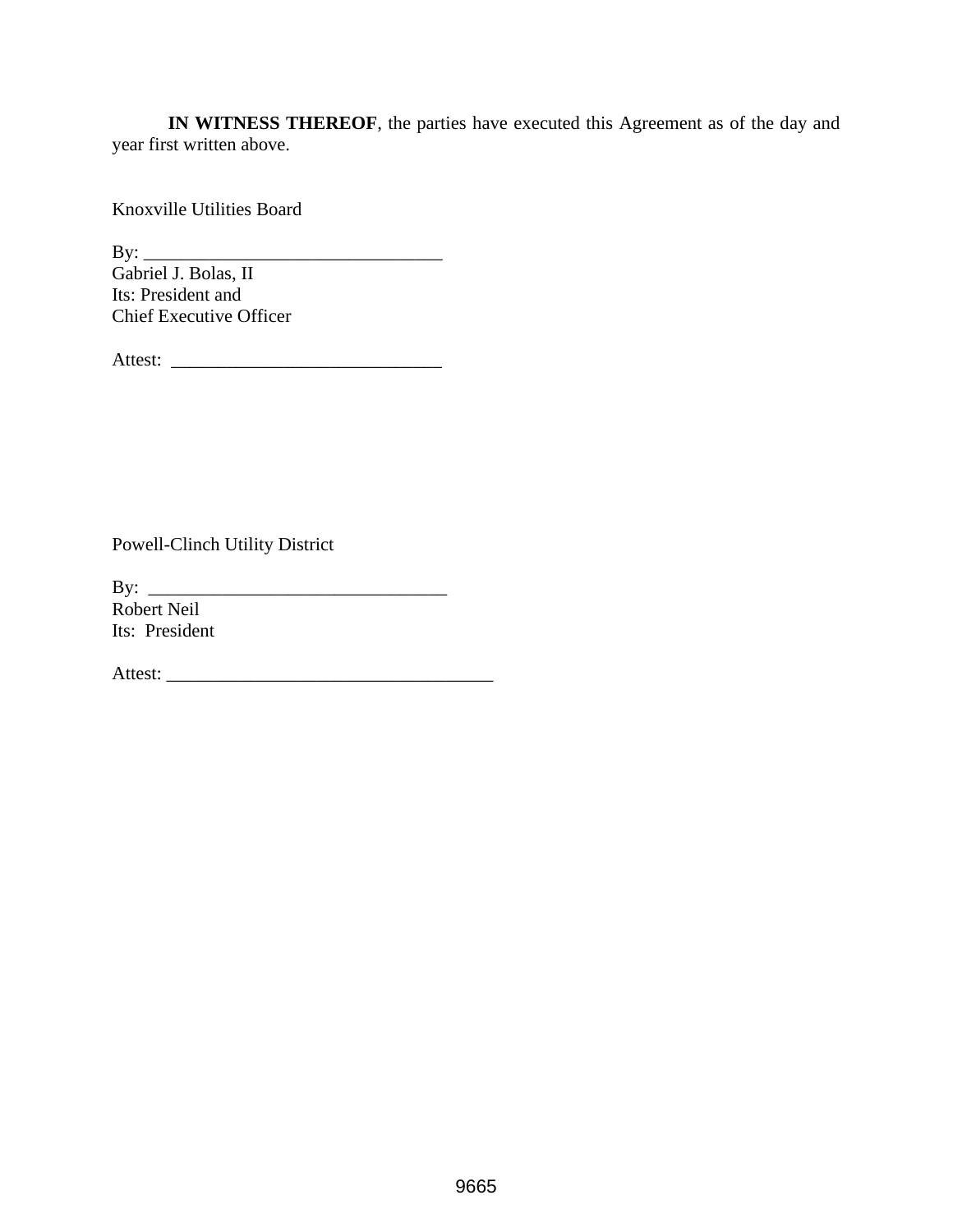NAME OF RESPONSIBLE This Bill of Sale prepared by: TAXPAYER OMITTED SINCE J. William Coley, Esq. PROPERTY IS EXEMPT FROM Hodges, Doughty & Carson, PLLC TAXATION BOTH WHILE P.O. Box 869 OWNED BY GRANTOR AND BY Knoxville, Tennessee 37901 **GRANTEE** 

### **BILL OF SALE**

**THIS BILL OF SALE** is made, executed and delivered on this \_\_\_\_ day of \_\_\_\_\_\_\_\_\_ 2019, by Knoxville Utilities Board ("KUB"), a municipal utility organized and existing pursuant to the charter of the City of Knoxville, Tennessee (the "City"), with jurisdiction, control and management over gas utility services of the City and Powell-Clinch Utility District of Anderson County, Tennessee ("PCUD"), a public corporation organized pursuant to the provisions of the Tennessee Utility District law of 1937.

#### **RECITALS:**

**WHEREAS**, KUB agreed to transfer to PCUD a gas main extension, including related connected service lines, fixtures and meters in Anderson County, Tennessee, generally alongside Mountain Vista Road to serve gas to the Anderson County parts of Emory Vista Subdivision (such gas main extension, including related connected service lines, fixtures and meters are referred to herein as the "Emory Vista Gas Main"), which is more fully described on **Exhibit A** attached hereto; and

**WHEREAS**, this Bill of Sale is being executed and delivered by KUB for the purpose of conveying to PCUD the Emory Vista Gas Main and all of KUB's public functions and rights relative to such Emory Vista Gas Main.

#### **CONVEYANCE:**

**NOW, THEREFORE**, in consideration of PCUD's obligation to pay KUB the sum of Eighty-Two Thousand Dollars (\$82,000.00), said consideration being due at the time of Closing for Operational Transfer of the Emory Vista Gas Main to PCUD, KUB has this day granted, bargained, sold and conveyed, and does by these presents hereby grant, bargain, sell and covey to PCUD, its successors and assigns, all of the right, title and interest in and to KUB's public functions, rights, duties and the Emory Vista Gas Main, including easements, rights of way, licenses, and personalty, together with all hereditaments and appurtenances thereunto belonging or appertaining.

By this Bill of Sale, KUB covenants with PCUD, its successors and assigns that KUB is lawfully seized and possessed of all of the Emory Vista Gas Main and has the right to convey the same; that all of the Emory Vista Gas Main and related facilities are transferred free and clear of all liens and encumbrances whatsoever and however created; and that KUB will warrant and defend the title thereto against any and all such liens from encumbrances against all entities or persons claiming an interest in the Emory Vista Gas Main.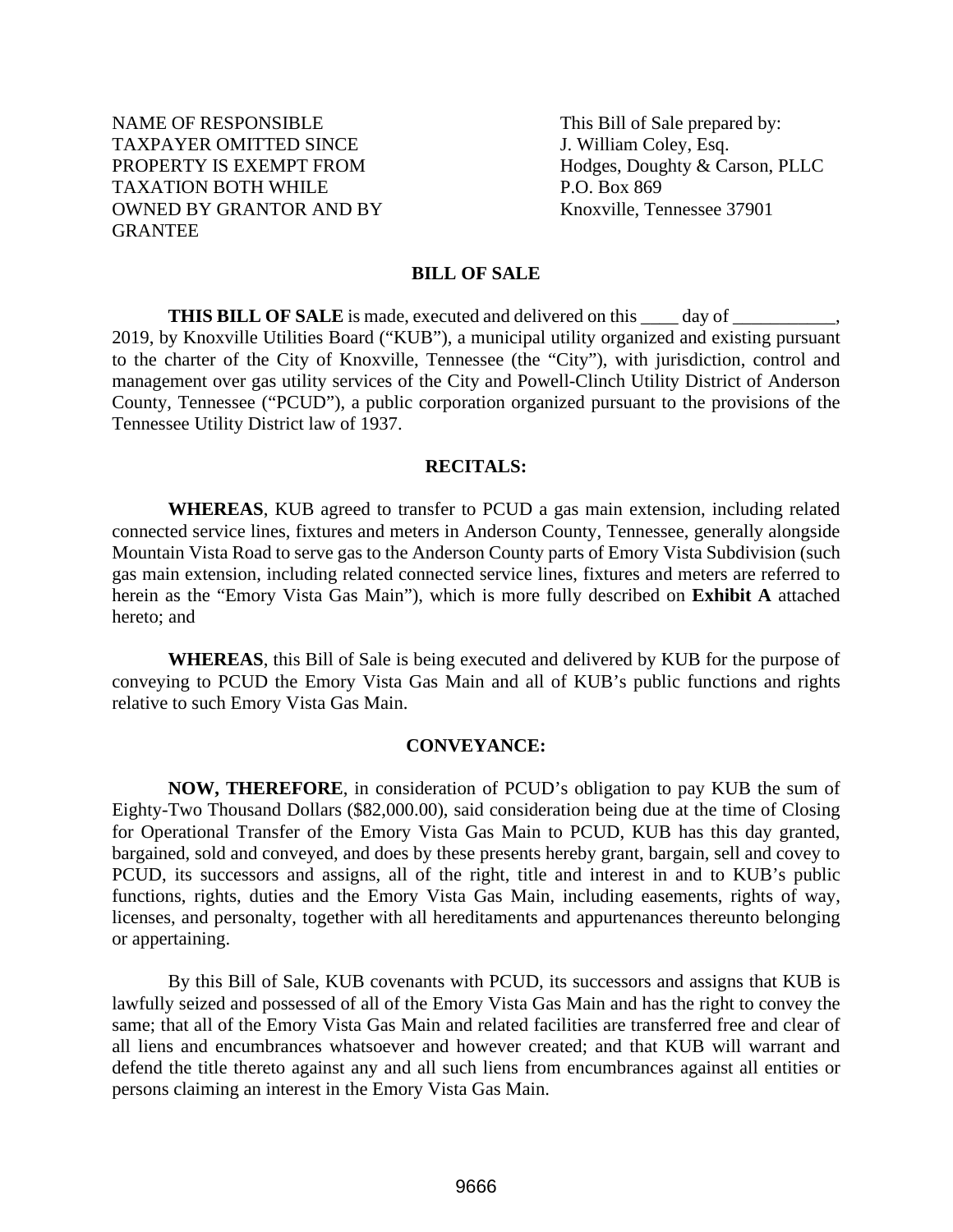**IN WITNESS WHEREOF**, KUB, having been duly authorized, has executed this Bill of Sale by its duly authorized officer, as of the day and year first written above.

## **KNOXVILLE UTILITIES BOARD**

By:

Its:

Attest:

# NO AFFIDAVIT OF VALUE IS REQUIRED FOR THIS TRANSFER UNDER T.C.A. § 67-4- 404 SINCE GRANTEE IS A UTILITY DISTRICT

STATE OF TENNESSEE

COUNTY OF KNOX

Before me, the undersigned authority, a Notary Public of the State and County aforesaid, personally appeared \_\_\_\_\_\_\_\_\_\_\_\_\_\_\_, with whom I am personally acquainted (or proved to me on the basis of satisfactory evidence), and who, upon oath, acknowledged himself/herself to be the \_\_\_\_\_\_\_\_\_\_\_\_\_\_\_\_\_\_\_\_ of Knoxville Utilities Board, the within named bargainor, a municipal utility, and that s/he, as such officer, executed the foregoing instrument for the purposes therein contained by signing the name of the municipal utility by himself/herself as \_\_\_\_\_\_\_\_\_\_\_\_\_\_\_.

Witness my hand and seal, at office this \_\_\_\_\_ day of \_\_\_\_\_\_\_\_\_\_\_\_\_\_\_\_\_\_\_\_\_\_\_, 2019.

NOTARY PUBLIC

\_\_\_\_\_\_\_\_\_\_\_\_\_\_\_\_\_\_\_\_\_\_\_\_\_\_\_\_\_\_\_\_\_\_\_\_

My Commission Expires:

\_\_\_\_\_\_\_\_\_\_\_\_\_\_\_\_\_\_\_\_\_\_